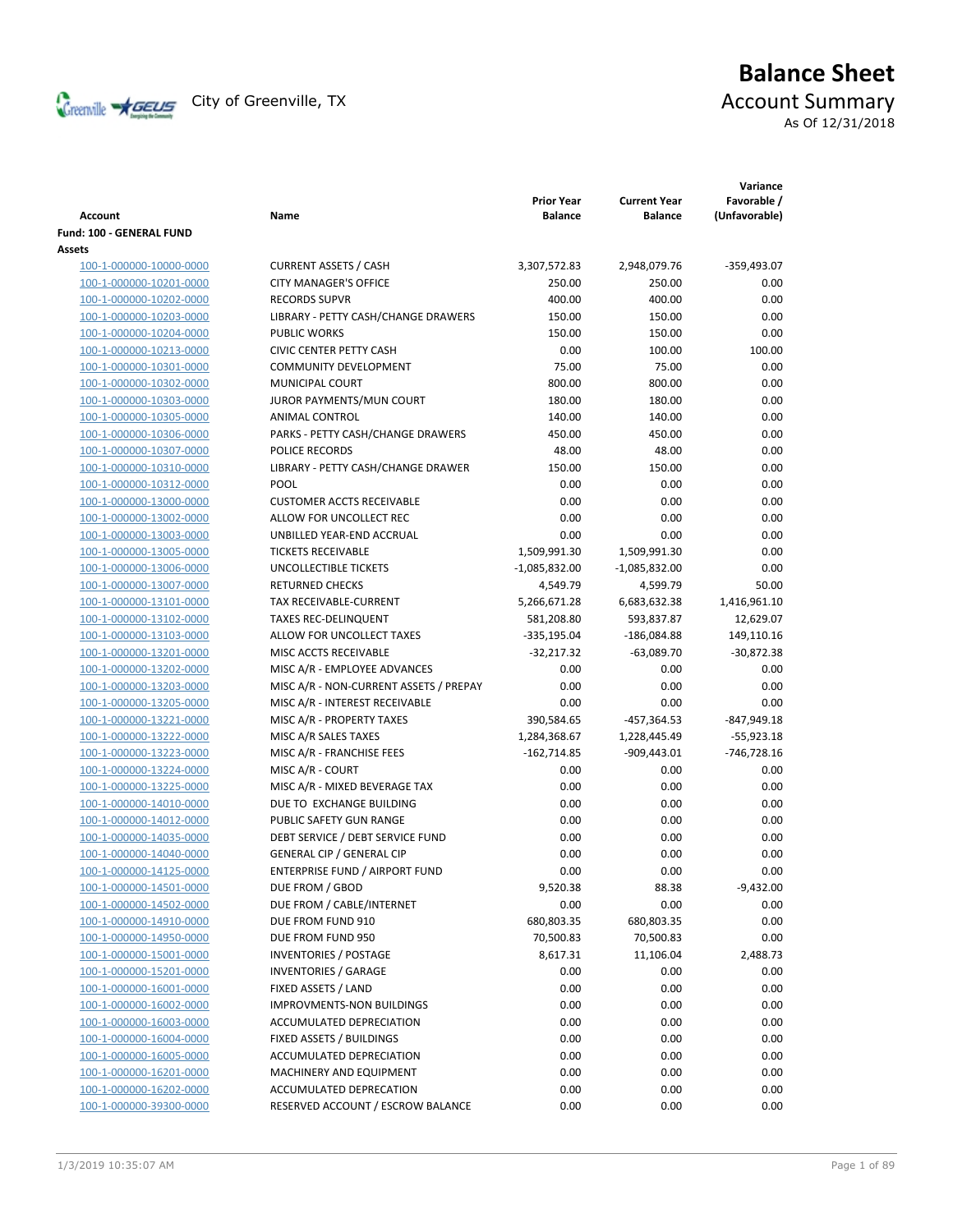**Variance**

|                         |                                             | <b>Prior Year</b> | <b>Current Year</b> | Favorable /     |
|-------------------------|---------------------------------------------|-------------------|---------------------|-----------------|
| Account                 | Name                                        | <b>Balance</b>    | <b>Balance</b>      | (Unfavorable)   |
| 100-1-000000-91030-0000 | 4A-EDC                                      | 0.00              | 0.00                | 0.00            |
| 100-1-000000-91410-0000 | <b>INVENTORY / MATERIALS &amp; SUPPLIES</b> | 0.00              | 0.00                | 0.00            |
| 100-1-000000-91410-0700 | <b>INVENTORY / PAPER STOCK</b>              | 0.00              | 0.00                | 0.00            |
| 100-1-000000-91430-0000 | NON-CURRENT ASSETS / PREPAYMENTS            | 0.00              | 0.00                | 0.00            |
|                         |                                             |                   |                     |                 |
|                         | <b>Total Assets:</b>                        | 11,501,222.98     | 11,032,164.07       | -469,058.91     |
| Liability               |                                             |                   |                     |                 |
| 100-1-000000-20101-0000 | <b>ACCOUNTS PAYABLE</b>                     | $-67.94$          | 60.00               | $-127.94$       |
|                         |                                             | 0.00              |                     | 0.00            |
| 100-1-000000-20102-0000 | <b>CREDIT CARD PAYABLE</b>                  |                   | 0.00                |                 |
| 100-1-000000-20103-0000 | ACCRUED ACCOUNTS PAYABLE                    | 29,682.60         | 29,682.60           | 0.00            |
| 100-1-000000-20114-0000 | <b>INVESTMENT ADVISORY FEES</b>             | 0.00              | 0.00                | 0.00            |
| 100-1-000000-20115-0000 | PD EMP COMMISSION                           | 104.60            | 92.53               | 12.07           |
| 100-1-000000-20116-0000 | POLICE DONATIONS                            | 14,183.60         | 10,664.47           | 3,519.13        |
| 100-1-000000-20117-0000 | <b>FIRE DONATIONS</b>                       | 11,599.27         | 8,659.90            | 2,939.37        |
| 100-1-000000-20118-0000 | <b>COMBAT CHALLENGE</b>                     | 804.06            | 804.06              | 0.00            |
| 100-1-000000-20119-0000 | <b>CEMETERIES DONATIONS</b>                 | 61.79             | 61.79               | 0.00            |
| 100-1-000000-20120-0000 | <b>LIBRARY DONATIONS</b>                    | 13,483.50         | 8,901.98            | 4,581.52        |
| 100-1-000000-20121-0000 | ANIMAL SHELTER DONATIONS                    | 566.85            | 681.85              | $-115.00$       |
| 100-1-000000-20122-0000 | <b>PARKS DONATIONS</b>                      | 1,716.03          | 3,771.03            | $-2,055.00$     |
| 100-1-000000-20125-0000 | SALES TAX PAYABLE / IN THE CITY             | 4.89              | $-5.81$             | 10.70           |
|                         |                                             |                   |                     |                 |
| 100-1-000000-20127-0000 | STATE COURT COST/FEE PAYB                   | 70,160.06         | 46,433.05           | 23,727.01       |
| 100-1-000000-20128-0000 | SEATBELT&CHILD RESTRAINT                    | 8,010.36          | 8,120.06            | $-109.70$       |
| 100-1-000000-20129-0000 | MUNICIPAL COURT CLEARING                    | 316.10            | 812.10              | $-496.00$       |
| 100-1-000000-20130-0000 | <b>3RD PARTY FTA FEE PAYABLE</b>            | 257.14            | 51.17               | 205.97          |
| 100-1-000000-20131-0000 | REFUNDS / OVERPAYMENTS                      | $-122.70$         | $-120.70$           | $-2.00$         |
| 100-1-000000-20132-0000 | <b>COURT COLL AGENCY FEES</b>               | 27.55             | 141.30              | $-113.75$       |
| 100-1-000000-20136-0000 | <b>ATTORNEY COLLECTION FEES</b>             | 0.00              | 0.00                | 0.00            |
| 100-1-000000-20137-0000 | PLAT FILING FEES PAYABLE                    | 24,891.74         | 27,369.74           | $-2,478.00$     |
| 100-1-000000-20138-0000 | COMMUNITY DEV TRUST ACCT                    | 1,383.50          | 1,648.50            | $-265.00$       |
| 100-1-000000-20139-0000 | RETAINAGES PAYABLE                          | 0.00              | 0.00                | 0.00            |
| 100-1-000000-20141-0000 | <b>TELEPHONE CLEARING</b>                   | 5,671.11          | 5,539.66            | 131.45          |
|                         |                                             |                   |                     |                 |
| 100-1-000000-20143-0000 | POLICE PROPERTY ROOM CLEARING               | 10,775.99         | 11,336.51           | $-560.52$       |
| 100-1-000000-20146-0000 | MAIN ST / FARMERS MRKT RESALE               | $-0.88$           | 4.12                | $-5.00$         |
| 100-1-000000-20147-0000 | YMCA REGISTRATIONS                          | 0.00              | 0.00                | 0.00            |
| 100-1-000000-20155-0000 | MAIN STREET - DONATIONS                     | 2,449.92          | 17.02               | 2,432.90        |
| 100-1-000000-20160-0000 | <b>UNAPPLIED CREDIT</b>                     | 0.00              | 0.00                | 0.00            |
| 100-1-000000-20201-0000 | <b>DEFERRED REVENUE</b>                     | 0.00              | 0.00                | 0.00            |
| 100-1-000000-20203-0000 | DEFERRED TAX REVENUE                        | 5,491,007.84      | 7,069,708.17        | $-1,578,700.33$ |
| 100-1-000000-20204-0000 | DEFERRED TICKET REVENUE                     | 353,466.30        | 353,466.30          | 0.00            |
| 100-1-000000-21040-0000 | DUE TO / GENERAL CIP FUND                   | 0.00              | 0.00                | 0.00            |
| 100-1-000000-21201-0000 | DUE TO / CENTRAL SERVICE FUND               | 0.00              | 0.00                | 0.00            |
| 100-1-000000-21401-0000 | DUE TO / ELECTRIC OPERATING FUND            | 0.00              | 0.00                | 0.00            |
| 100-1-000000-21506-0000 | DUE TO / 4A-EDC                             | 1,797.35          | 2,116.32            | $-318.97$       |
|                         | DUE TO / BOARD OF DEVELOPMENT               |                   |                     | 124,454.69      |
| 100-1-000000-21507-0000 |                                             | -33,684.35        | -158,139.04         |                 |
| 100-1-000000-22001-0000 | SALARIES PAYABLE                            | 562,350.41        | 514,786.62          | 47,563.79       |
| 100-1-000000-23001-0000 | <b>CAPITAL LEASE PAYABLE</b>                | 0.00              | 0.00                | 0.00            |
| 100-1-000000-23101-0000 | CAPITAL LEASE PAYABLE                       | 0.00              | 0.00                | 0.00            |
| 100-1-000000-24001-0000 | O/S CHECKS PAYABLE                          | 0.00              | $-11,755.77$        | 11,755.77       |
| 100-1-000000-24004-0000 | INTEREST PAYABLE ON DEP                     | 0.00              | 0.00                | 0.00            |
| 100-1-000000-24007-0000 | <b>BILLED DEPOSITS SUSPENSE</b>             | 0.00              | 0.00                | 0.00            |
| 100-1-000000-24008-0000 | <b>CUSTOMER DEPOSITS / ANIMAL SHELTER</b>   | 0.00              | 0.00                | 0.00            |
| 100-1-000000-24009-0000 | LIBRARY MEETING ROOM DEPOSITS               | 616.20            | 616.20              | 0.00            |
| 100-1-000000-24010-0000 | <b>CIVIC CENTER DEPOSITS</b>                | 0.00              | 0.00                | 0.00            |
| 100-1-000000-24011-0000 | <b>AUDITORIUM DEPOSITS</b>                  | 0.00              | 0.00                | 0.00            |
| 100-1-000000-26001-0000 | COMPENSATED ABSENCES PAY                    | 0.00              | 0.00                | 0.00            |
| 100-1-000000-29000-0000 | MISC LIABILITY - GREENVILLE ENERGY LLC      | 0.00              | 0.00                | 0.00            |
|                         |                                             |                   |                     |                 |
| 100-1-000000-29001-0000 | RESALE                                      | 0.00              | 0.00                | 0.00            |
| 100-1-000000-29300-0000 | <b>ENCUMBRANCE SUMMARY</b>                  | 0.00              | 0.00                | 0.00            |
| 100-1-000000-29400-0000 | RESERVED ACCOUNT / ENCUMBRANCES             | 0.00              | 0.00                | 0.00            |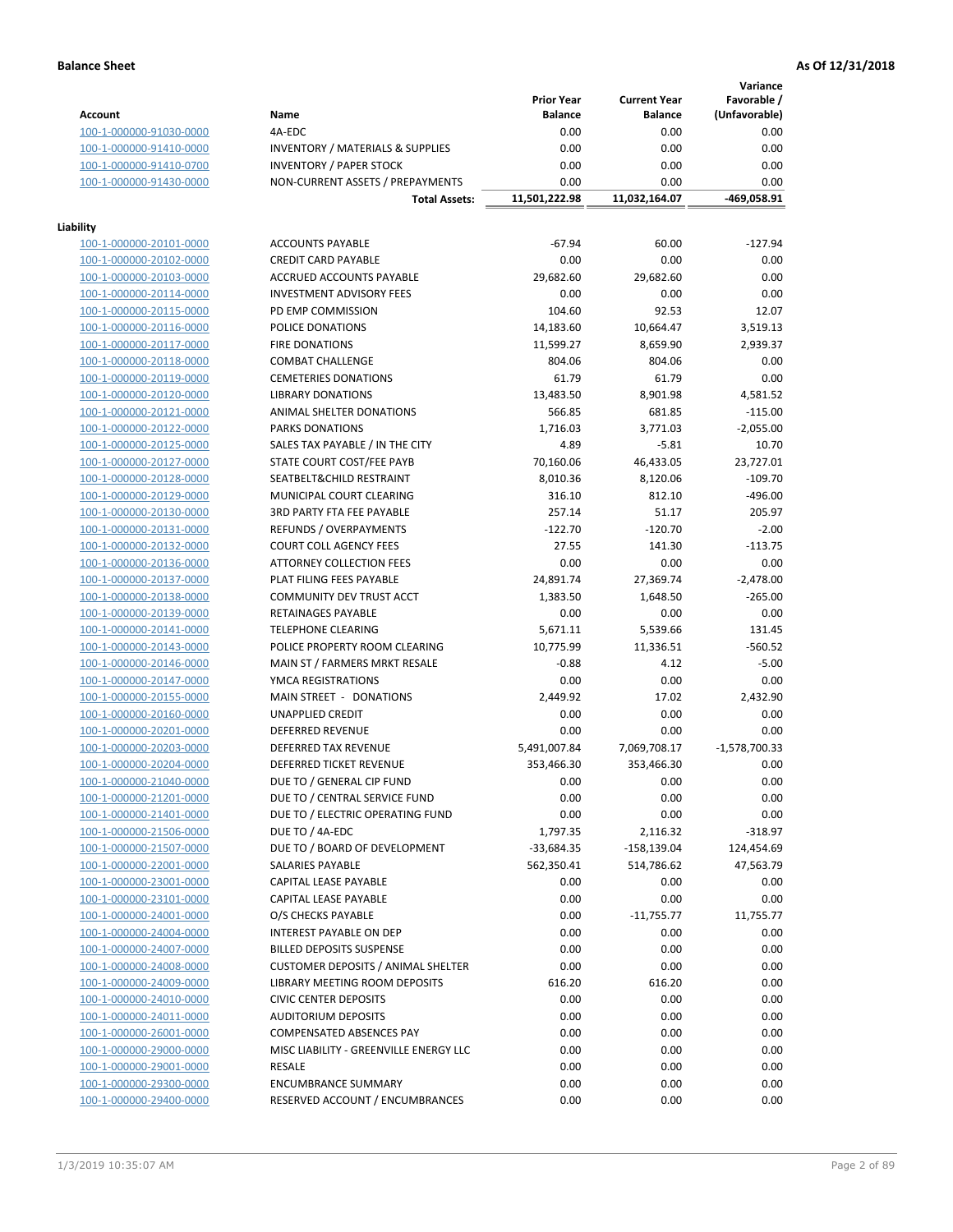| Account                               | <b>Name</b>                                              | <b>Prior Year</b><br><b>Balance</b> | <b>Current Year</b><br><b>Balance</b> | Variance<br>Favorable /<br>(Unfavorable) |
|---------------------------------------|----------------------------------------------------------|-------------------------------------|---------------------------------------|------------------------------------------|
| 100-1-000000-29400-0900               | RESERVED ACCOUNT / ENCUMBRANCES                          | 0.00                                | 0.00                                  | 0.00                                     |
| 100-1-000000-92190-1202               | <b>LABORATORY CLEARING</b>                               | 0.00                                | 0.00                                  | 0.00                                     |
| 100-1-000000-92191-0000               | <b>SPONSORS - PARKS</b>                                  | 0.00                                | 0.00                                  | 0.00                                     |
| 100-1-000000-92200-0000               | <b>MISCELLANEOUS LIABILITIES</b>                         | 0.00                                | 0.00                                  | 0.00                                     |
| 100-1-000000-92270-1600               | <b>CREDIT CARD FEES PAYABLE</b>                          | 0.00                                | 0.00                                  | 0.00                                     |
|                                       | <b>Total Liability:</b>                                  | 6,571,512.89                        | 7,935,525.73                          | $-1,364,012.84$                          |
| <b>Equity</b>                         |                                                          |                                     |                                       |                                          |
| 100-1-000000-39000-0000               | UNRESERVED-FUND BALANCE                                  | 5,189,230.97                        | 4,881,706.11                          | $-307,524.86$                            |
|                                       | <b>Total Beginning Equity:</b>                           | 5,189,230.97                        | 4,881,706.11                          | $-307,524.86$                            |
| <b>Total Revenue</b>                  |                                                          | 6,209,783.28                        | 4,171,844.48                          | $-2,037,938.80$                          |
| <b>Total Expense</b>                  |                                                          | 6,469,304.00                        | 5,956,912.09                          | 512,391.91                               |
| <b>Revenues Over/(Under) Expenses</b> |                                                          | $-259,520.72$                       | -1,785,067.61                         | $-1,525,546.89$                          |
|                                       | <b>Total Equity and Current Surplus (Deficit):</b>       | 4,929,710.25                        | 3,096,638.50                          | $-1,833,071.75$                          |
|                                       | Total Liabilities, Equity and Current Surplus (Deficit): | 11,501,223.14                       | 11,032,164.23                         | -469,058.91                              |
|                                       | *** FUND 100 OUT OF BALANCE ***                          | $-0.16$                             | $-0.16$                               | 0.00                                     |

**\*\*\*Warning: Account Authorization is turned on. Please run the Unauthorized Account Listing Report to see if you are out of balance due to missing accounts \*\*\***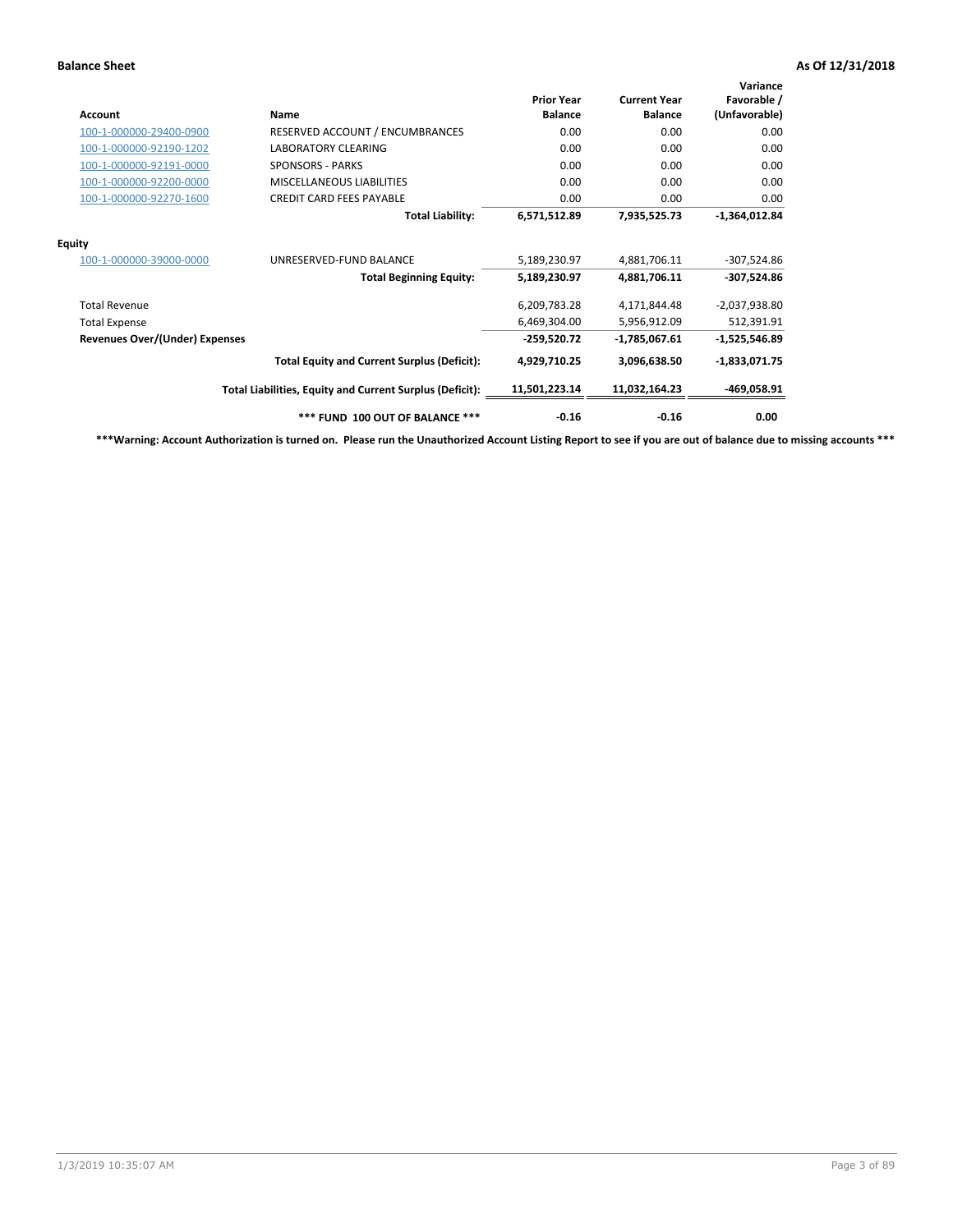| Account                                                   | Name                                                     | <b>Prior Year</b><br><b>Balance</b> | <b>Current Year</b><br><b>Balance</b> | Variance<br>Favorable /<br>(Unfavorable) |
|-----------------------------------------------------------|----------------------------------------------------------|-------------------------------------|---------------------------------------|------------------------------------------|
| <b>Fund: 101 - MUNICIPAL COURT BUILDING SECURITY FEES</b> |                                                          |                                     |                                       |                                          |
| Assets                                                    |                                                          |                                     |                                       |                                          |
| 101-1-000000-10000-0000                                   | <b>CURRENT ASSETS / CASH</b>                             | 50,915.75                           | 58,930.71                             | 8,014.96                                 |
| 101-1-000000-13201-0000                                   | MISC ACCTS RECEIVABLE                                    | 0.00                                | 0.00                                  | 0.00                                     |
| 101-1-000000-13203-0000                                   | NON-CURRENT ASSETS / PREPAYMENTS                         | 0.00                                | 0.00                                  | 0.00                                     |
| 101-1-000000-13205-0000                                   | <b>INTEREST RECEIVABLE</b>                               | 0.00                                | 0.00                                  | 0.00                                     |
|                                                           | <b>Total Assets:</b>                                     | 50,915.75                           | 58,930.71                             | 8,014.96                                 |
| Liability                                                 |                                                          |                                     |                                       |                                          |
| 101-1-000000-20101-0000                                   | <b>ACCOUNTS PAYABLE</b>                                  | 0.00                                | 0.00                                  | 0.00                                     |
| 101-1-000000-20102-0000                                   | <b>CREDIT CARD PAYABLE</b>                               | 0.00                                | 0.00                                  | 0.00                                     |
| 101-1-000000-20103-0000                                   | <b>ACCRUED ACCOUNTS PAYABLE</b>                          | 0.00                                | 0.00                                  | 0.00                                     |
| 101-1-000000-29300-0000                                   | <b>ENCUMBRANCE SUMMARY</b>                               | 0.00                                | 0.00                                  | 0.00                                     |
| 101-1-000000-29400-0000                                   | RESERVED ACCOUNT / ENCUMBRANCES                          | 0.00                                | 0.00                                  | 0.00                                     |
|                                                           | <b>Total Liability:</b>                                  | 0.00                                | 0.00                                  | 0.00                                     |
| <b>Equity</b>                                             |                                                          |                                     |                                       |                                          |
| 101-1-000000-39000-0000                                   | UNRESERVED-FUND BALANCE                                  | 48,740.74                           | 57,435.04                             | 8,694.30                                 |
|                                                           | <b>Total Beginning Equity:</b>                           | 48,740.74                           | 57,435.04                             | 8,694.30                                 |
| <b>Total Revenue</b>                                      |                                                          | 2,126.78                            | 1,499.34                              | $-627.44$                                |
| <b>Total Expense</b>                                      |                                                          | $-48.23$                            | 3.67                                  | $-51.90$                                 |
| <b>Revenues Over/(Under) Expenses</b>                     |                                                          | 2,175.01                            | 1,495.67                              | $-679.34$                                |
|                                                           | <b>Total Equity and Current Surplus (Deficit):</b>       | 50.915.75                           | 58.930.71                             | 8,014.96                                 |
|                                                           | Total Liabilities, Equity and Current Surplus (Deficit): | 50,915.75                           | 58,930.71                             | 8,014.96                                 |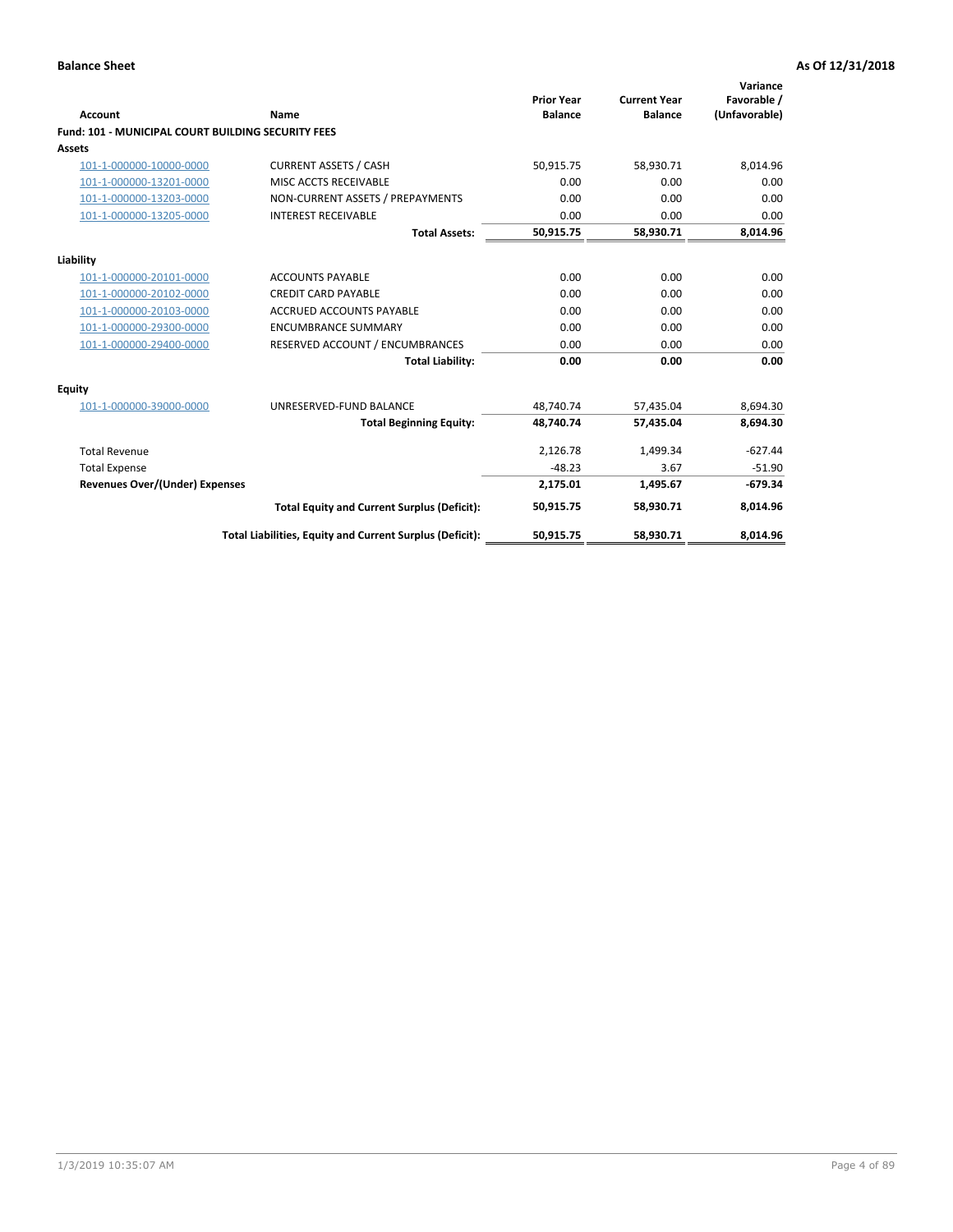| <b>Account</b>                        | Name                                                     | <b>Prior Year</b><br><b>Balance</b> | <b>Current Year</b><br><b>Balance</b> | Variance<br>Favorable /<br>(Unfavorable) |
|---------------------------------------|----------------------------------------------------------|-------------------------------------|---------------------------------------|------------------------------------------|
| Fund: 102 - MUNICIPAL COURT TECH FUND |                                                          |                                     |                                       |                                          |
| Assets                                |                                                          |                                     |                                       |                                          |
| 102-1-000000-10000-0000               | <b>CURRENT ASSETS / CASH</b>                             | 25,228.35                           | 36,419.09                             | 11,190.74                                |
| 102-1-000000-13201-0000               | MISC ACCTS RECEIVABLE                                    | 0.00                                | 0.00                                  | 0.00                                     |
|                                       | <b>Total Assets:</b>                                     | 25,228.35                           | 36,419.09                             | 11,190.74                                |
| Liability                             |                                                          |                                     |                                       |                                          |
| 102-1-000000-20101-0000               | <b>ACCOUNTS PAYABLE</b>                                  | 0.00                                | 0.00                                  | 0.00                                     |
| 102-1-000000-20102-0000               | <b>CREDIT CARD PAYABLE</b>                               | 0.00                                | 0.00                                  | 0.00                                     |
| 102-1-000000-20103-0000               | <b>ACCRUED ACCOUNTS PAYABLE</b>                          | 0.00                                | 0.00                                  | 0.00                                     |
| 102-1-000000-23001-0000               | <b>CAPITAL LEASE PAYABLE</b>                             | 0.00                                | 0.00                                  | 0.00                                     |
| 102-1-000000-23101-0000               | <b>CAPITAL LEASE PAYABLE</b>                             | 0.00                                | 0.00                                  | 0.00                                     |
| 102-1-000000-29300-0000               | <b>ENCUMBRANCE SUMMARY</b>                               | 0.00                                | 0.00                                  | 0.00                                     |
| 102-1-000000-29400-0000               | RESERVED ACCOUNT / ENCUMBRANCES                          | 0.00                                | 0.00                                  | 0.00                                     |
|                                       | <b>Total Liability:</b>                                  | 0.00                                | 0.00                                  | 0.00                                     |
| <b>Equity</b>                         |                                                          |                                     |                                       |                                          |
| 102-1-000000-39000-0000               | UNRESERVED-FUND BALANCE                                  | 22,395.61                           | 34,640.94                             | 12,245.33                                |
|                                       | <b>Total Beginning Equity:</b>                           | 22,395.61                           | 34.640.94                             | 12,245.33                                |
| <b>Total Revenue</b>                  |                                                          | 2,833.57                            | 1,780.38                              | $-1,053.19$                              |
| <b>Total Expense</b>                  |                                                          | 0.83                                | 2.23                                  | $-1.40$                                  |
| <b>Revenues Over/(Under) Expenses</b> |                                                          | 2,832.74                            | 1,778.15                              | $-1,054.59$                              |
|                                       | <b>Total Equity and Current Surplus (Deficit):</b>       | 25,228.35                           | 36,419.09                             | 11,190.74                                |
|                                       | Total Liabilities, Equity and Current Surplus (Deficit): | 25,228.35                           | 36,419.09                             | 11,190.74                                |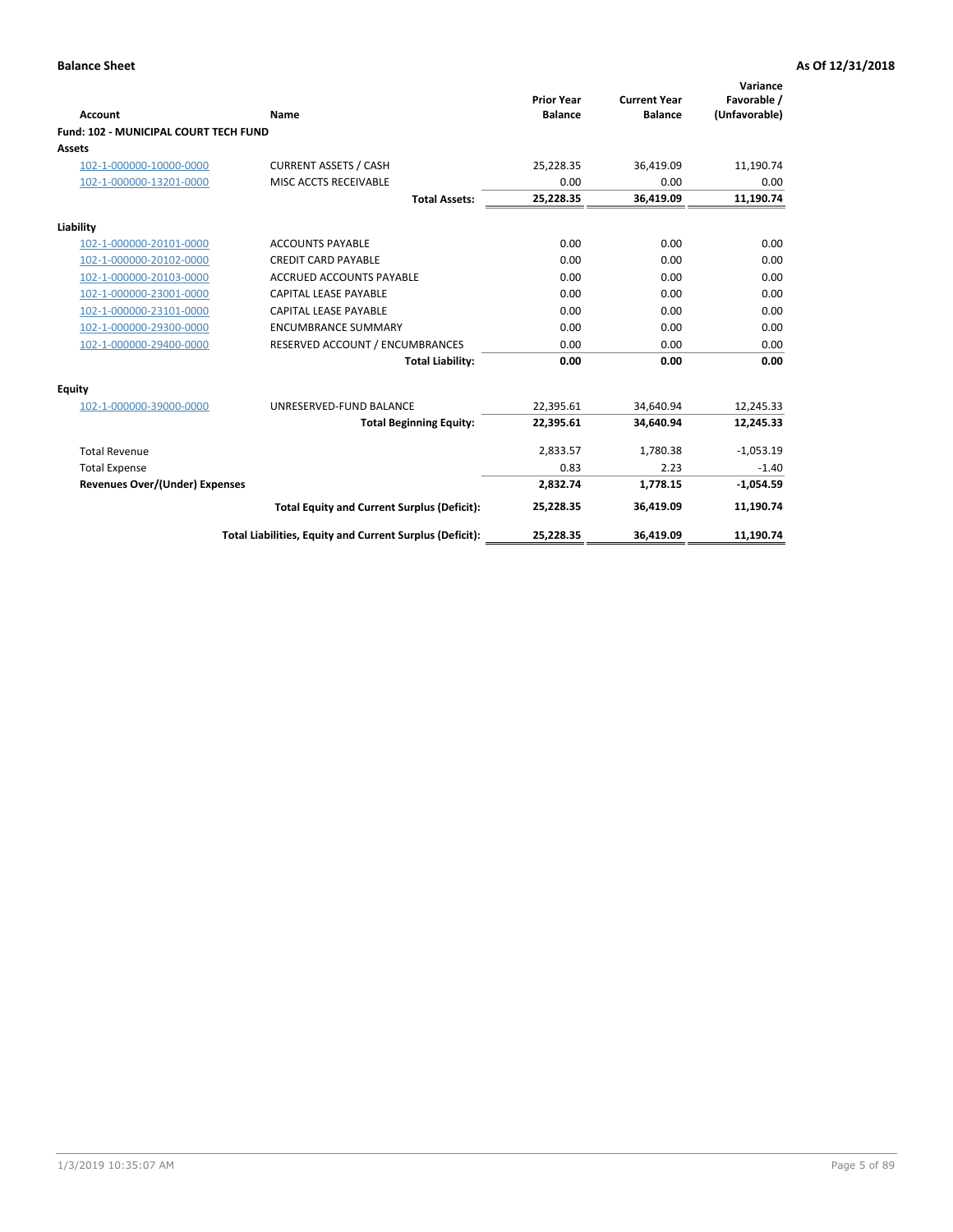| <b>Account</b>                                       | Name                                                     | <b>Prior Year</b><br><b>Balance</b> | <b>Current Year</b><br><b>Balance</b> | Variance<br>Favorable /<br>(Unfavorable) |
|------------------------------------------------------|----------------------------------------------------------|-------------------------------------|---------------------------------------|------------------------------------------|
| <b>Fund: 103 - MUNICIPAL COURT CHILD SAFETY FUND</b> |                                                          |                                     |                                       |                                          |
| <b>Assets</b>                                        |                                                          |                                     |                                       |                                          |
| 103-1-000000-10000-0000                              | <b>CURRENT ASSETS / CASH</b>                             | 12,161.35                           | 12,742.13                             | 580.78                                   |
| 103-1-000000-13201-0000                              | MISC ACCTS RECEIVABLE                                    | 0.00                                | 0.00                                  | 0.00                                     |
| 103-1-000000-13203-0000                              | NON-CURRENT ASSETS / PREPAYMENTS                         | 0.00                                | 0.00                                  | 0.00                                     |
| 103-1-000000-13205-0000                              | <b>INTEREST RECEIVABLE</b>                               | 0.00                                | 0.00                                  | 0.00                                     |
|                                                      | <b>Total Assets:</b>                                     | 12,161.35                           | 12,742.13                             | 580.78                                   |
| Liability                                            |                                                          |                                     |                                       |                                          |
| 103-1-000000-20101-0000                              | <b>ACCOUNTS PAYABLE</b>                                  | 0.00                                | 0.00                                  | 0.00                                     |
| 103-1-000000-20103-0000                              | <b>ACCRUED ACCOUNTS PAYABLE</b>                          | 0.00                                | 0.00                                  | 0.00                                     |
|                                                      | <b>Total Liability:</b>                                  | 0.00                                | 0.00                                  | 0.00                                     |
| Equity                                               |                                                          |                                     |                                       |                                          |
| 103-1-000000-39000-0000                              | UNRESERVED-FUND BALANCE                                  | 19,143.89                           | 12,648.91                             | $-6,494.98$                              |
|                                                      | <b>Total Beginning Equity:</b>                           | 19,143.89                           | 12.648.91                             | $-6.494.98$                              |
| <b>Total Revenue</b>                                 |                                                          | 557.21                              | 94.08                                 | $-463.13$                                |
| <b>Total Expense</b>                                 |                                                          | 7,539.75                            | 0.86                                  | 7,538.89                                 |
| <b>Revenues Over/(Under) Expenses</b>                |                                                          | $-6,982.54$                         | 93.22                                 | 7,075.76                                 |
|                                                      | <b>Total Equity and Current Surplus (Deficit):</b>       | 12,161.35                           | 12,742.13                             | 580.78                                   |
|                                                      | Total Liabilities, Equity and Current Surplus (Deficit): | 12,161.35                           | 12,742.13                             | 580.78                                   |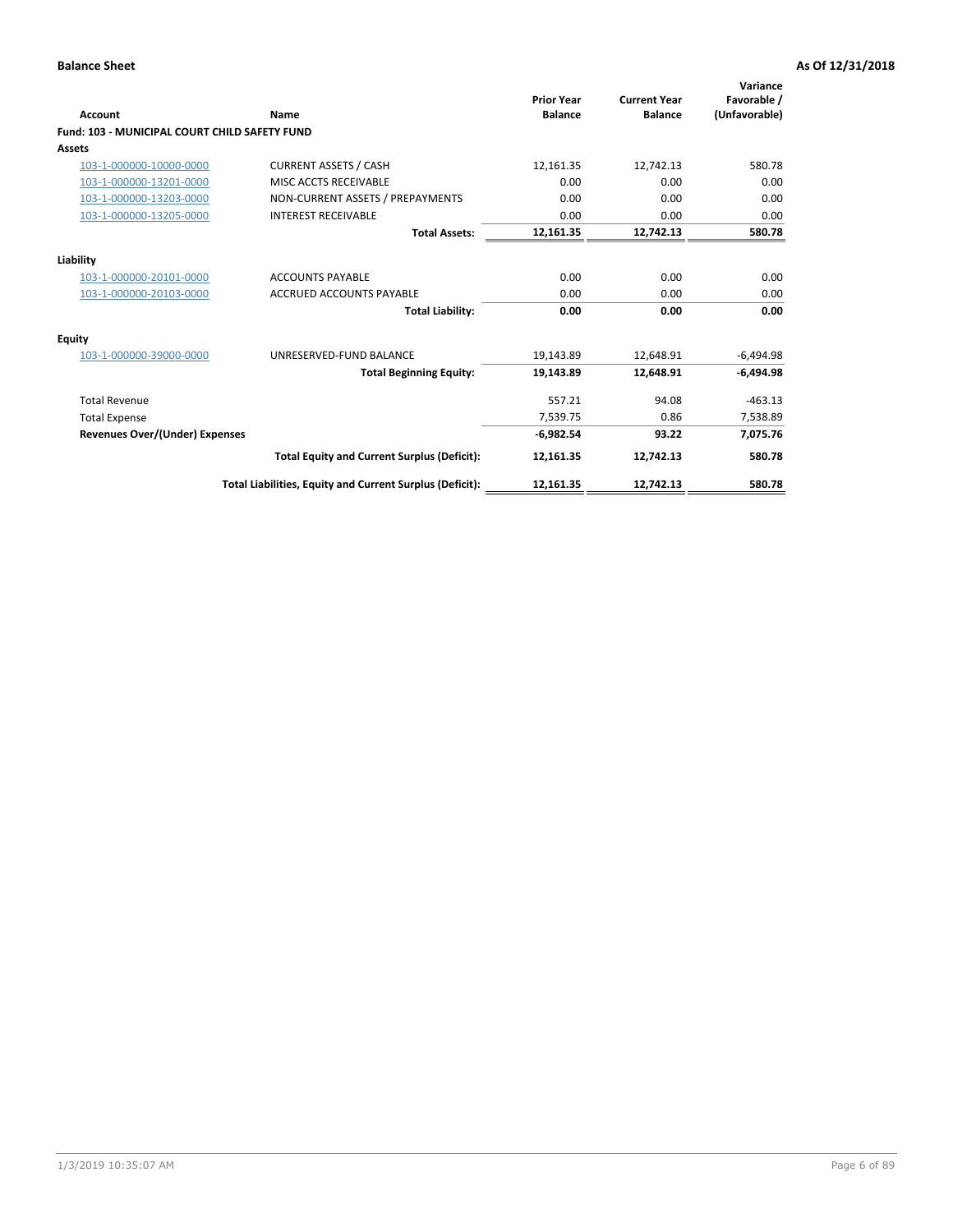|                                                    |                                                          |                                     |                                       | Variance                     |
|----------------------------------------------------|----------------------------------------------------------|-------------------------------------|---------------------------------------|------------------------------|
| <b>Account</b>                                     | Name                                                     | <b>Prior Year</b><br><b>Balance</b> | <b>Current Year</b><br><b>Balance</b> | Favorable /<br>(Unfavorable) |
| <b>Fund: 110 - EXCHANGE BUILDING FUND</b>          |                                                          |                                     |                                       |                              |
| Assets                                             |                                                          |                                     |                                       |                              |
| 110-1-000000-10000-0000                            | <b>CURRENT ASSETS / CASH</b>                             | -533,019.77                         | $-533,019.77$                         | 0.00                         |
| 110-1-000000-13201-0000                            | MISC ACCTS RECEIVABLE                                    | 0.00                                | 0.00                                  | 0.00                         |
| 110-1-000000-13203-0000                            | NON-CURRENT ASSETS / PREPAYMENTS                         | 0.00                                | 0.00                                  | 0.00                         |
| 110-1-000000-13205-0000                            | <b>INTEREST RECEIVABLE</b>                               | 0.00                                | 0.00                                  | 0.00                         |
| 110-1-000000-14100-0000                            | DUE FROM FUND 100                                        | 0.00                                | 0.00                                  | 0.00                         |
| 110-1-000000-16001-0000                            | FIXED ASSETS / LAND                                      | 0.00                                | 0.00                                  | 0.00                         |
| 110-1-000000-16002-0000                            | <b>IMPROVMENTS-NON BUILDINGS</b>                         | 0.00                                | 0.00                                  | 0.00                         |
| 110-1-000000-16003-0000                            | ACCUMULATED DEPRECIATION                                 | 0.00                                | 0.00                                  | 0.00                         |
| 110-1-000000-16004-0000                            | FIXED ASSETS / BUILDINGS                                 | 0.00                                | 0.00                                  | 0.00                         |
| 110-1-000000-16005-0000                            | ACCUMULATED DEPRECIATION                                 | 0.00                                | 0.00                                  | 0.00                         |
| 110-1-000000-16201-0000                            | <b>MACHINERY AND EQUIPMENT</b>                           | 0.00                                | 0.00                                  | 0.00                         |
| 110-1-000000-16202-0000                            | ACCUMULATED DEPRECATION                                  | 0.00                                | 0.00                                  | 0.00                         |
| 110-1-000000-16301-0000                            | FIXED ASSETS / C W I P                                   | 0.00                                | 0.00                                  | 0.00                         |
|                                                    | <b>Total Assets:</b>                                     | $-533,019.77$                       | -533,019.77                           | 0.00                         |
| Liability                                          |                                                          |                                     |                                       |                              |
| 110-1-000000-20101-0000                            | <b>ACCOUNTS PAYABLE</b>                                  | 0.00                                | 0.00                                  | 0.00                         |
| 110-1-000000-20102-0000                            | <b>CREDIT CARD PAYABLE</b>                               | 0.00                                | 0.00                                  | 0.00                         |
| 110-1-000000-20103-0000                            | ACCRUED ACCOUNTS PAYABLE                                 | 0.00                                | 0.00                                  | 0.00                         |
| 110-1-000000-20109-0000                            | MISCELLANEOUS LIABILITIES                                | 0.00                                | 0.00                                  | 0.00                         |
| 110-1-000000-20110-0000                            | REVENUE BONDS PAYABLE                                    | 0.00                                | 0.00                                  | 0.00                         |
| 110-1-000000-20112-0000                            | <b>ACCRUED INTEREST PAYABLE</b>                          | 0.00                                | 0.00                                  | 0.00                         |
| 110-1-000000-20141-0000                            | <b>TELEPHONE CLEARING</b>                                | 0.00                                | 0.00                                  | 0.00                         |
| 110-1-000000-20160-0000                            | <b>UNAPPLIED CREDIT</b>                                  | 0.00                                | 0.00                                  | 0.00                         |
| 110-1-000000-20201-0000                            | <b>DEFERRED REVENUE</b>                                  | 0.00                                | 0.00                                  | 0.00                         |
| 110-1-000000-21001-0000                            | <b>GENERAL FUND / GENERAL FUND</b>                       | 0.00                                | 0.00                                  | 0.00                         |
| 110-1-000000-22001-0000                            | SALARIES PAYABLE                                         | 0.00                                | 0.00                                  | 0.00                         |
| 110-1-000000-22002-0000                            | <b>VACATION/SICK PAYABLE</b>                             | 0.00                                | 0.00                                  | 0.00                         |
| 110-1-000000-26001-0000                            | <b>OBLIG FOR COMP ABSENCES</b>                           | 0.00                                | 0.00                                  | 0.00                         |
| 110-1-000000-26102-0000                            | REVENUE BONDS PAYABLE                                    | 0.00                                | 0.00                                  | 0.00                         |
| 110-1-000000-27001-0000                            | <b>CONTRIBUTED CAPITAL</b>                               | 0.00                                | 0.00                                  | 0.00                         |
| 110-1-000000-29300-0000                            | <b>ENCUMBRANCE SUMMARY</b>                               | 0.00                                | 0.00                                  | 0.00                         |
| 110-1-000000-29400-0100                            | RESERVED ACCOUNT / ENCUMBRANCES                          | 0.00                                | 0.00                                  | 0.00                         |
|                                                    | <b>Total Liability:</b>                                  | 0.00                                | 0.00                                  | 0.00                         |
|                                                    |                                                          |                                     |                                       |                              |
| <b>Equity</b>                                      | UNRESERVED-FUND BALANCE                                  | 0.00                                | 0.00                                  | 0.00                         |
| 110-1-000000-39000-0000<br>110-1-000000-39100-0000 | UNRESERVED-RET. EARNINGS                                 | -533,019.77                         | -533,019.77                           | 0.00                         |
|                                                    | <b>Total Beginning Equity:</b>                           | -533,019.77                         | -533,019.77                           | 0.00                         |
|                                                    |                                                          |                                     |                                       |                              |
| <b>Total Revenue</b>                               |                                                          | 0.00                                | 0.00                                  | 0.00                         |
| <b>Total Expense</b>                               |                                                          | 0.00                                | 0.00                                  | 0.00                         |
| <b>Revenues Over/(Under) Expenses</b>              |                                                          | 0.00                                | 0.00                                  | 0.00                         |
|                                                    | <b>Total Equity and Current Surplus (Deficit):</b>       | -533,019.77                         | -533,019.77                           | 0.00                         |
|                                                    | Total Liabilities, Equity and Current Surplus (Deficit): | -533,019.77                         | -533,019.77                           | 0.00                         |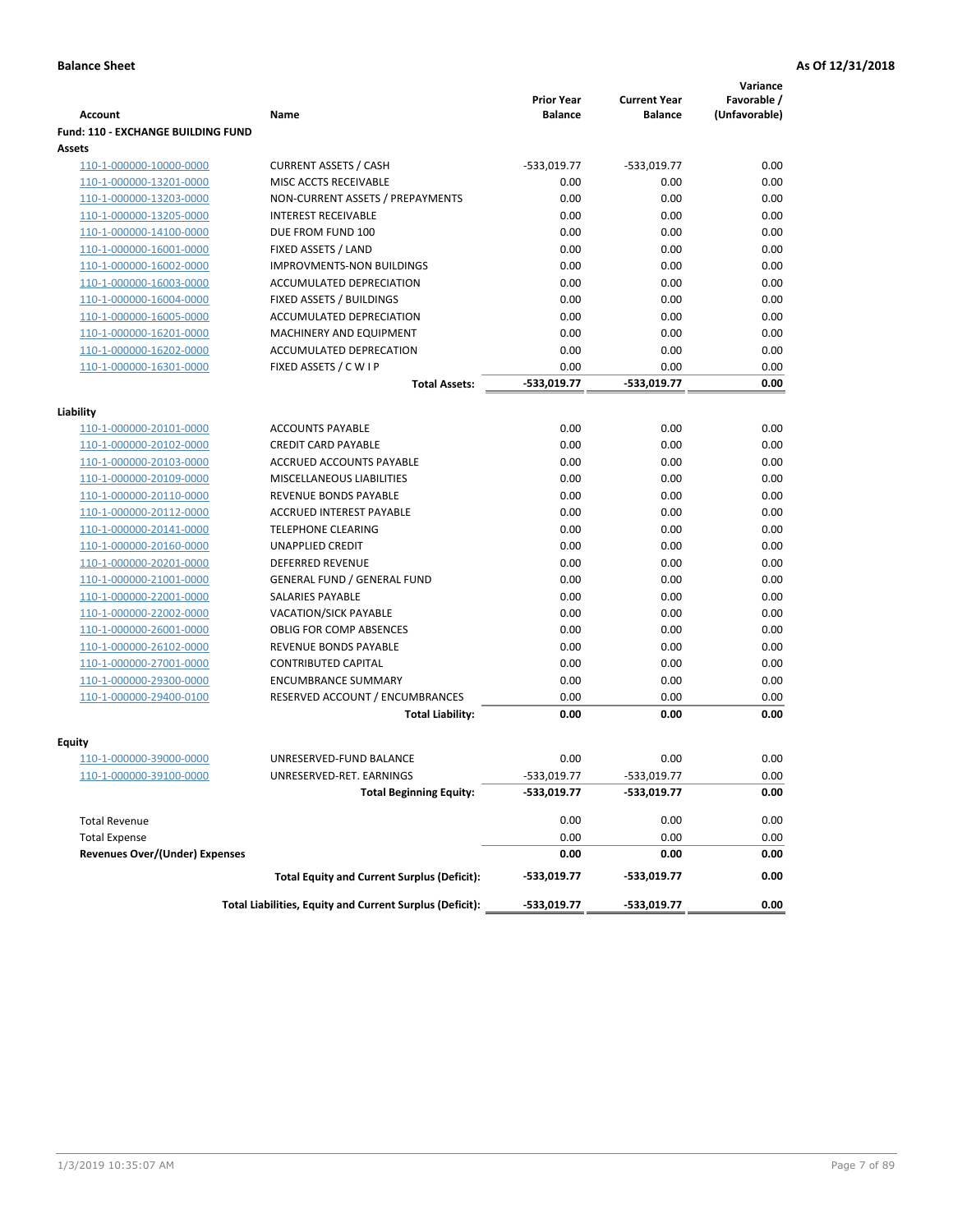| <b>Account</b>                                | Name                                                     | <b>Prior Year</b><br><b>Balance</b> | <b>Current Year</b><br><b>Balance</b> | Variance<br>Favorable /<br>(Unfavorable) |
|-----------------------------------------------|----------------------------------------------------------|-------------------------------------|---------------------------------------|------------------------------------------|
| <b>Fund: 111 - RECREATION ACTIVITIES FUND</b> |                                                          |                                     |                                       |                                          |
| Assets                                        |                                                          |                                     |                                       |                                          |
| 111-1-000000-10000-0000                       | <b>CURRENT ASSETS / CASH</b>                             | $-14,545.91$                        | $-3,507.41$                           | 11,038.50                                |
| 111-1-000000-10313-0000                       | <b>CHANGE DRAWER - PARK CONCESSIONS</b>                  | 0.00                                | 0.00                                  | 0.00                                     |
| 111-1-000000-13201-0000                       | MISC ACCTS RECEIVABLE                                    | 0.00                                | 0.00                                  | 0.00                                     |
| 111-1-000000-13205-0000                       | <b>INTEREST RECEIVABLE</b>                               | 0.00                                | 0.00                                  | 0.00                                     |
|                                               | <b>Total Assets:</b>                                     | $-14,545.91$                        | $-3,507.41$                           | 11,038.50                                |
| Liability                                     |                                                          |                                     |                                       |                                          |
| 111-1-000000-20101-0000                       | <b>ACCOUNTS PAYABLE</b>                                  | 0.00                                | 0.00                                  | 0.00                                     |
| 111-1-000000-20102-0000                       | <b>CREDIT CARD PAYABLE</b>                               | 0.00                                | 0.00                                  | 0.00                                     |
| 111-1-000000-20103-0000                       | ACCRUED ACCOUNTS PAYABLE                                 | 0.00                                | 0.00                                  | 0.00                                     |
| 111-1-000000-20125-0000                       | SALES TAX PAYABLE / IN THE CITY                          | 13.20                               | 14.73                                 | $-1.53$                                  |
| 111-1-000000-20160-0000                       | <b>UNAPPLIED CREDIT</b>                                  | 0.00                                | 0.00                                  | 0.00                                     |
| 111-1-000000-20201-0000                       | <b>DEFERRED REVENUE</b>                                  | 0.00                                | 0.00                                  | 0.00                                     |
| 111-1-000000-22001-0000                       | <b>SALARIES PAYABLE</b>                                  | 0.00                                | 155.91                                | $-155.91$                                |
| 111-1-000000-29300-0000                       | <b>ENCUMBRANCE SUMMARY</b>                               | 0.00                                | 0.00                                  | 0.00                                     |
| 111-1-000000-29400-0100                       | RESERVED ACCOUNT / ENCUMBRANCES                          | 0.00                                | 0.00                                  | 0.00                                     |
|                                               | <b>Total Liability:</b>                                  | 13.20                               | 170.64                                | $-157.44$                                |
| Equity                                        |                                                          |                                     |                                       |                                          |
| 111-1-000000-39000-0000                       | UNRESERVED-FUND BALANCE                                  | $-13,054.13$                        | 5,989.45                              | 19,043.58                                |
| 111-1-000000-39100-0000                       | UNRESERVED-RET. EARNINGS                                 | 0.00                                | 0.00                                  | 0.00                                     |
|                                               | <b>Total Beginning Equity:</b>                           | $-13,054.13$                        | 5,989.45                              | 19,043.58                                |
| <b>Total Revenue</b>                          |                                                          | 18,330.24                           | 17,333.40                             | $-996.84$                                |
| <b>Total Expense</b>                          |                                                          | 19,835.22                           | 27,000.90                             | $-7,165.68$                              |
| <b>Revenues Over/(Under) Expenses</b>         |                                                          | $-1,504.98$                         | $-9,667.50$                           | $-8,162.52$                              |
|                                               | <b>Total Equity and Current Surplus (Deficit):</b>       | $-14,559.11$                        | $-3,678.05$                           | 10,881.06                                |
|                                               | Total Liabilities, Equity and Current Surplus (Deficit): | $-14,545.91$                        | $-3,507.41$                           | 11,038.50                                |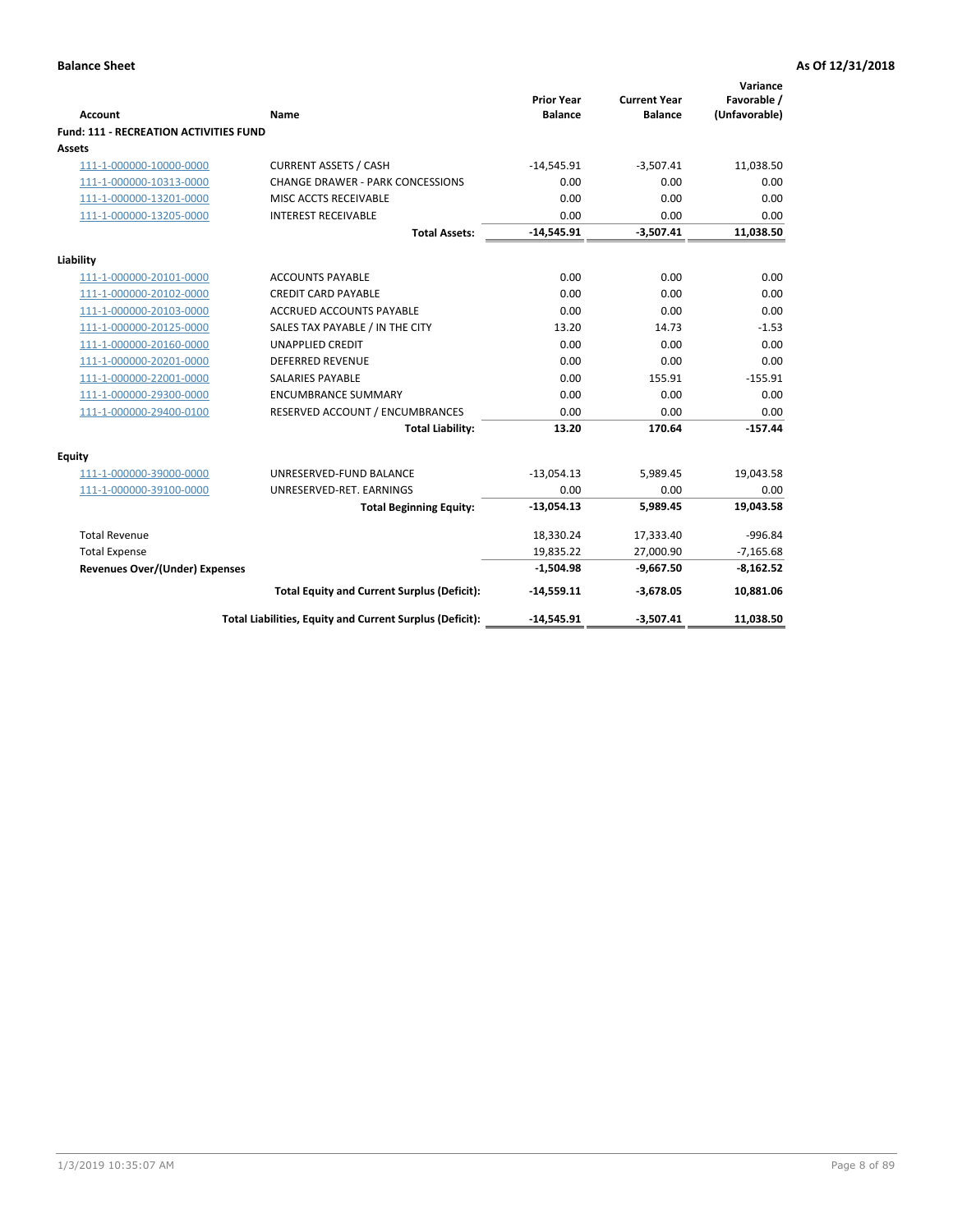|                                       |                                                          |                                     |                                       | Variance                     |
|---------------------------------------|----------------------------------------------------------|-------------------------------------|---------------------------------------|------------------------------|
| <b>Account</b>                        | Name                                                     | <b>Prior Year</b><br><b>Balance</b> | <b>Current Year</b><br><b>Balance</b> | Favorable /<br>(Unfavorable) |
| Fund: 112 - GUN RANGE FUND            |                                                          |                                     |                                       |                              |
| <b>Assets</b>                         |                                                          |                                     |                                       |                              |
| 112-1-000000-10000-0000               | <b>CURRENT ASSETS / CASH</b>                             | 21,622.51                           | $-1,342.20$                           | $-22,964.71$                 |
| 112-1-000000-13201-0000               | MISC ACCTS RECEIVABLE                                    | 0.00                                | 0.00                                  | 0.00                         |
|                                       | <b>Total Assets:</b>                                     | 21,622.51                           | $-1,342.20$                           | $-22,964.71$                 |
| Liability                             |                                                          |                                     |                                       |                              |
| 112-1-000000-20101-0000               | <b>ACCOUNTS PAYABLE</b>                                  | 0.00                                | 0.00                                  | 0.00                         |
| 112-1-000000-20103-0000               | <b>ACCRUED ACCOUNTS PAYABLE</b>                          | 0.00                                | 0.00                                  | 0.00                         |
| 112-1-000000-20160-0000               | <b>UNAPPLIED CREDIT</b>                                  | 0.00                                | 0.00                                  | 0.00                         |
| 112-1-000000-21001-0000               | <b>GENERAL FUND / GENERAL FUND</b>                       | 0.00                                | 0.00                                  | 0.00                         |
| 112-1-000000-29300-0000               | <b>ENCUMBRANCE SUMMARY</b>                               | 0.00                                | 0.00                                  | 0.00                         |
| 112-1-000000-29400-0100               | RESERVED ACCOUNT / ENCUMBRANCES                          | 0.00                                | 0.00                                  | 0.00                         |
|                                       | <b>Total Liability:</b>                                  | 0.00                                | 0.00                                  | 0.00                         |
| Equity                                |                                                          |                                     |                                       |                              |
| 112-1-000000-39000-0000               | UNRESERVED-FUND BALANCE                                  | 29,489.10                           | $-1,342.20$                           | $-30,831.30$                 |
| 112-1-000000-39100-0000               | UNRESERVED-RET. EARNINGS                                 | 0.00                                | 0.00                                  | 0.00                         |
|                                       | <b>Total Beginning Equity:</b>                           | 29,489.10                           | $-1,342.20$                           | $-30,831.30$                 |
| <b>Total Revenue</b>                  |                                                          | 330.59                              | 70.00                                 | $-260.59$                    |
| <b>Total Expense</b>                  |                                                          | 8,197.18                            | 70.00                                 | 8,127.18                     |
| <b>Revenues Over/(Under) Expenses</b> |                                                          | $-7,866.59$                         | 0.00                                  | 7,866.59                     |
|                                       | <b>Total Equity and Current Surplus (Deficit):</b>       | 21,622.51                           | $-1,342.20$                           | $-22,964.71$                 |
|                                       | Total Liabilities, Equity and Current Surplus (Deficit): | 21,622.51                           | $-1,342.20$                           | $-22,964.71$                 |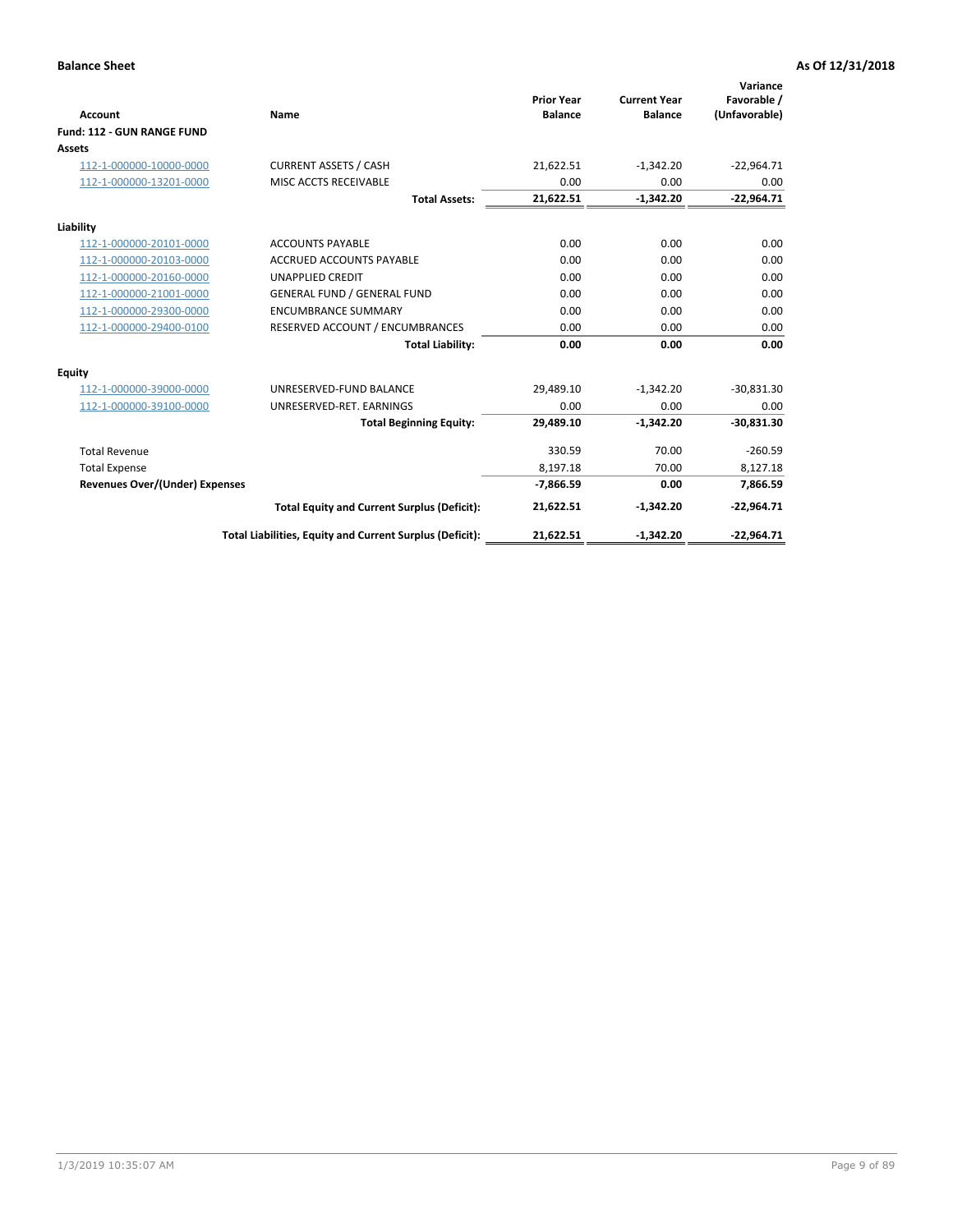| <b>Account</b>                               | <b>Name</b>                                              | <b>Prior Year</b><br><b>Balance</b> | <b>Current Year</b><br><b>Balance</b> | Variance<br>Favorable /<br>(Unfavorable) |
|----------------------------------------------|----------------------------------------------------------|-------------------------------------|---------------------------------------|------------------------------------------|
| Fund: 113 - HOTEL / MOTEL OCCUPANCY TAX FUND |                                                          |                                     |                                       |                                          |
| Assets                                       |                                                          |                                     |                                       |                                          |
| 113-1-000000-10000-0000                      | <b>CURRENT ASSETS / CASH</b>                             | 571,101.28                          | 352,299.77                            | $-218,801.51$                            |
| 113-1-000000-13101-0000                      | TAX RECEIVABLE-CURRENT                                   | 0.00                                | 0.00                                  | 0.00                                     |
| 113-1-000000-13201-0000                      | MISC ACCTS RECEIVABLE                                    | 0.00                                | 0.00                                  | 0.00                                     |
| 113-1-000000-13202-0000                      | <b>EMPLOYEE ADVANCES</b>                                 | 0.00                                | 0.00                                  | 0.00                                     |
| 113-1-000000-13203-0000                      | NON-CURRENT ASSETS / PREPAYMENTS                         | 0.00                                | 0.00                                  | 0.00                                     |
| 113-1-000000-13205-0000                      | <b>INTEREST RECEIVABLE</b>                               | 0.00                                | 0.00                                  | 0.00                                     |
|                                              | <b>Total Assets:</b>                                     | 571,101.28                          | 352,299.77                            | $-218,801.51$                            |
|                                              |                                                          |                                     |                                       |                                          |
| Liability                                    |                                                          |                                     |                                       |                                          |
| 113-1-000000-20101-0000                      | <b>ACCOUNTS PAYABLE</b>                                  | 0.00                                | 0.00                                  | 0.00                                     |
| 113-1-000000-20102-0000                      | <b>CREDIT CARD PAYABLE</b>                               | 0.00                                | 0.00                                  | 0.00                                     |
| 113-1-000000-20103-0000                      | ACCRUED ACCOUNTS PAYABLE                                 | 0.00                                | 0.00                                  | 0.00                                     |
| 113-1-000000-20144-0000                      | SPECIAL EVENT DONATIONS                                  | $-1,046.65$                         | $-1,046.65$                           | 0.00                                     |
| 113-1-000000-22001-0000                      | <b>SALARIES PAYABLE</b>                                  | 1,673.24                            | 1,702.66                              | $-29.42$                                 |
| 113-1-000000-24001-0000                      | O/S CHECKS PAYABLE                                       | 0.00                                | 0.00                                  | 0.00                                     |
| 113-1-000000-29300-0000                      | <b>ENCUMBRANCE SUMMARY</b>                               | 0.00                                | 0.00                                  | 0.00                                     |
| 113-1-000000-29400-0100                      | RESERVED ACCOUNT / ENCUMBRANCES                          | 0.00                                | 0.00                                  | 0.00                                     |
|                                              | <b>Total Liability:</b>                                  | 626.59                              | 656.01                                | $-29.42$                                 |
| Equity                                       |                                                          |                                     |                                       |                                          |
| 113-1-000000-39000-0000                      | UNRESERVED-FUND BALANCE                                  | 616,628.89                          | 432,796.11                            | $-183,832.78$                            |
|                                              | <b>Total Beginning Equity:</b>                           | 616,628.89                          | 432,796.11                            | $-183,832.78$                            |
| <b>Total Revenue</b>                         |                                                          | 145,585.89                          | 132,876.32                            | $-12,709.57$                             |
| <b>Total Expense</b>                         |                                                          | 191,740.09                          | 214,028.67                            | $-22,288.58$                             |
| <b>Revenues Over/(Under) Expenses</b>        |                                                          | $-46, 154.20$                       | $-81,152.35$                          | $-34,998.15$                             |
|                                              | <b>Total Equity and Current Surplus (Deficit):</b>       | 570,474.69                          | 351,643.76                            | $-218,830.93$                            |
|                                              | Total Liabilities, Equity and Current Surplus (Deficit): | 571,101.28                          | 352,299.77                            | $-218,801.51$                            |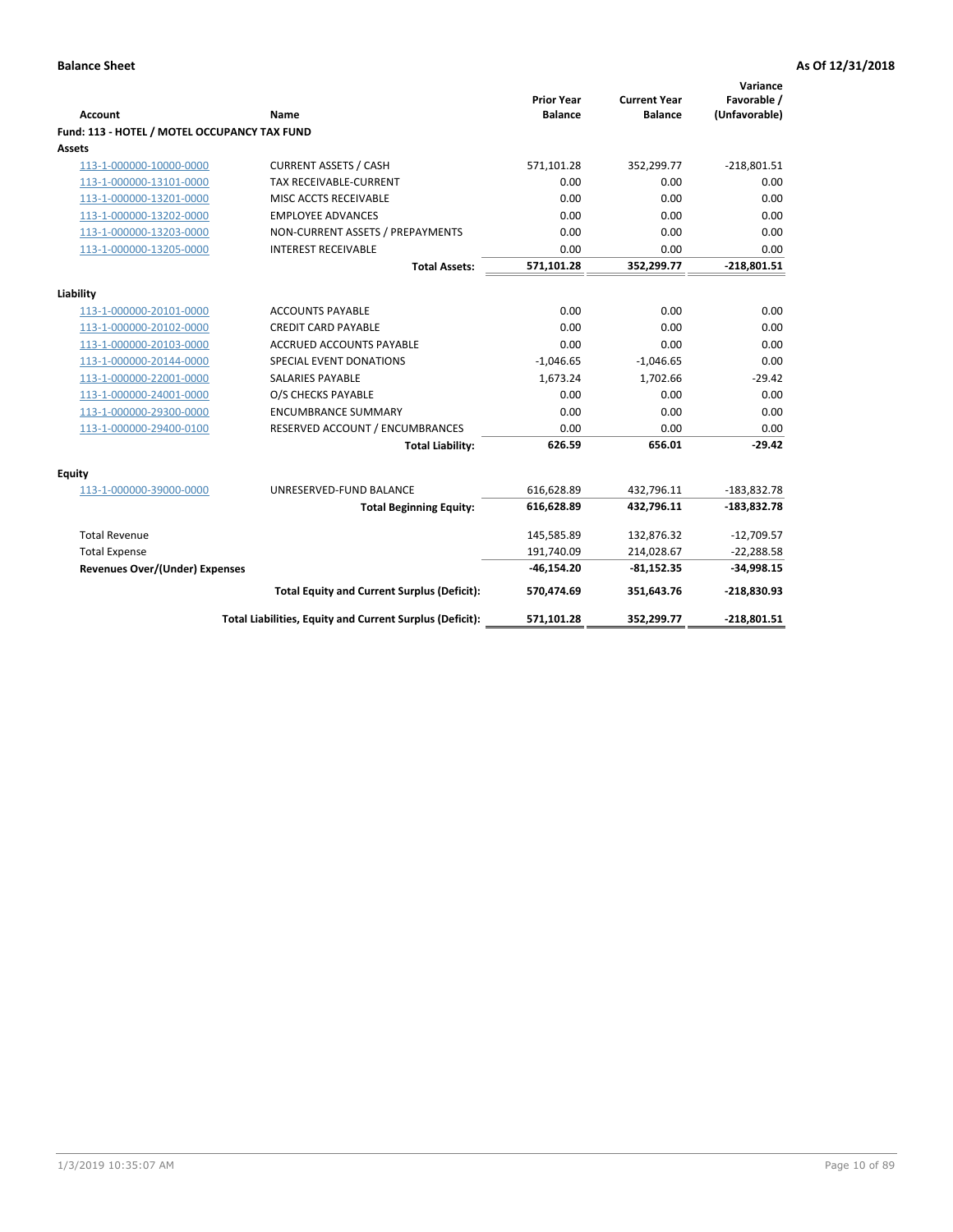| <b>Account</b>                              | <b>Name</b>                                              | <b>Prior Year</b><br><b>Balance</b> | <b>Current Year</b><br><b>Balance</b> | Variance<br>Favorable /<br>(Unfavorable) |
|---------------------------------------------|----------------------------------------------------------|-------------------------------------|---------------------------------------|------------------------------------------|
| Fund: 114 - VENUE MANAGEMENT FUND<br>Assets |                                                          |                                     |                                       |                                          |
| 114-1-000000-10000-0000                     | <b>CURRENT ASSETS / CASH</b>                             | -230,985.94                         | $-70,573.06$                          | 160,412.88                               |
| 114-1-000000-10311-0000                     | CASH / PETTY CASH/CHANGE DRAWERS                         | 200.00                              | 200.00                                | 0.00                                     |
| 114-1-000000-13201-0000                     | MISC ACCTS RECEIVABLE                                    | 0.00                                | 0.00                                  | 0.00                                     |
| 114-1-000000-13203-0000                     | NON-CURRENT ASSETS / PREPAYMENTS                         | 0.00                                | 0.00                                  | 0.00                                     |
| 114-1-000000-13205-0000                     | <b>INTEREST RECEIVABLE</b>                               | 0.00                                | 0.00                                  | 0.00                                     |
|                                             | <b>Total Assets:</b>                                     | -230,785.94                         | $-70,373.06$                          | 160,412.88                               |
| Liability                                   |                                                          |                                     |                                       |                                          |
| 114-1-000000-20101-0000                     | <b>ACCOUNTS PAYABLE</b>                                  | 0.00                                | 0.00                                  | 0.00                                     |
| 114-1-000000-20102-0000                     | <b>CREDIT CARD PAYABLE</b>                               | 0.00                                | 0.00                                  | 0.00                                     |
| 114-1-000000-20103-0000                     | <b>ACCRUED ACCOUNTS PAYABLE</b>                          | 0.00                                | 0.00                                  | 0.00                                     |
| 114-1-000000-20125-0000                     | SALES TAX PAYABLE / IN THE CITY                          | 16.83                               | 10.73                                 | 6.10                                     |
| 114-1-000000-20144-0000                     | SPECIAL EVENT DONATIONS                                  | $-29,328.08$                        | 45,367.70                             | $-74,695.78$                             |
| 114-1-000000-20150-0000                     | <b>TICKET SALE SHARING</b>                               | 60,347.25                           | 31,963.20                             | 28,384.05                                |
| 114-1-000000-20151-0000                     | <b>SOUND &amp; LIGHTING</b>                              | 0.00                                | 0.00                                  | 0.00                                     |
| 114-1-000000-20160-0000                     | <b>UNAPPLIED CREDIT</b>                                  | 0.00                                | 0.00                                  | 0.00                                     |
| 114-1-000000-20201-0000                     | <b>DEFERRED REVENUE</b>                                  | 0.00                                | 0.00                                  | 0.00                                     |
| 114-1-000000-22001-0000                     | SALARIES PAYABLE                                         | 1,129.52                            | 1,154.26                              | $-24.74$                                 |
| 114-1-000000-24010-0000                     | <b>CIVIC CENTER DEPOSITS</b>                             | 4,750.00                            | 5,760.00                              | $-1,010.00$                              |
| 114-1-000000-24012-0000                     | <b>AUDITORIUM DEPOSITS</b>                               | 7,025.00                            | 10,625.00                             | $-3,600.00$                              |
| 114-1-000000-29300-0000                     | <b>ENCUMBRANCE SUMMARY</b>                               | 0.00                                | 0.00                                  | 0.00                                     |
| 114-1-000000-29400-0000                     | RESERVED ACCOUNT / ENCUMBRANCES                          | 0.00                                | 0.00                                  | 0.00                                     |
|                                             | <b>Total Liability:</b>                                  | 43,940.52                           | 94,880.89                             | $-50,940.37$                             |
| Equity                                      |                                                          |                                     |                                       |                                          |
| 114-1-000000-39000-0000                     | UNRESERVED-FUND BALANCE                                  | $-275,832.77$                       | $-110,063.43$                         | 165,769.34                               |
|                                             | <b>Total Beginning Equity:</b>                           | $-275,832.77$                       | $-110,063.43$                         | 165,769.34                               |
| <b>Total Revenue</b>                        |                                                          | 79,124.55                           | 18,683.77                             | $-60,440.78$                             |
| <b>Total Expense</b>                        |                                                          | 78,018.24                           | 73,874.29                             | 4,143.95                                 |
| <b>Revenues Over/(Under) Expenses</b>       |                                                          | 1,106.31                            | $-55,190.52$                          | $-56,296.83$                             |
|                                             | <b>Total Equity and Current Surplus (Deficit):</b>       | $-274,726.46$                       | $-165,253.95$                         | 109,472.51                               |
|                                             | Total Liabilities, Equity and Current Surplus (Deficit): | -230,785.94                         | $-70,373.06$                          | 160.412.88                               |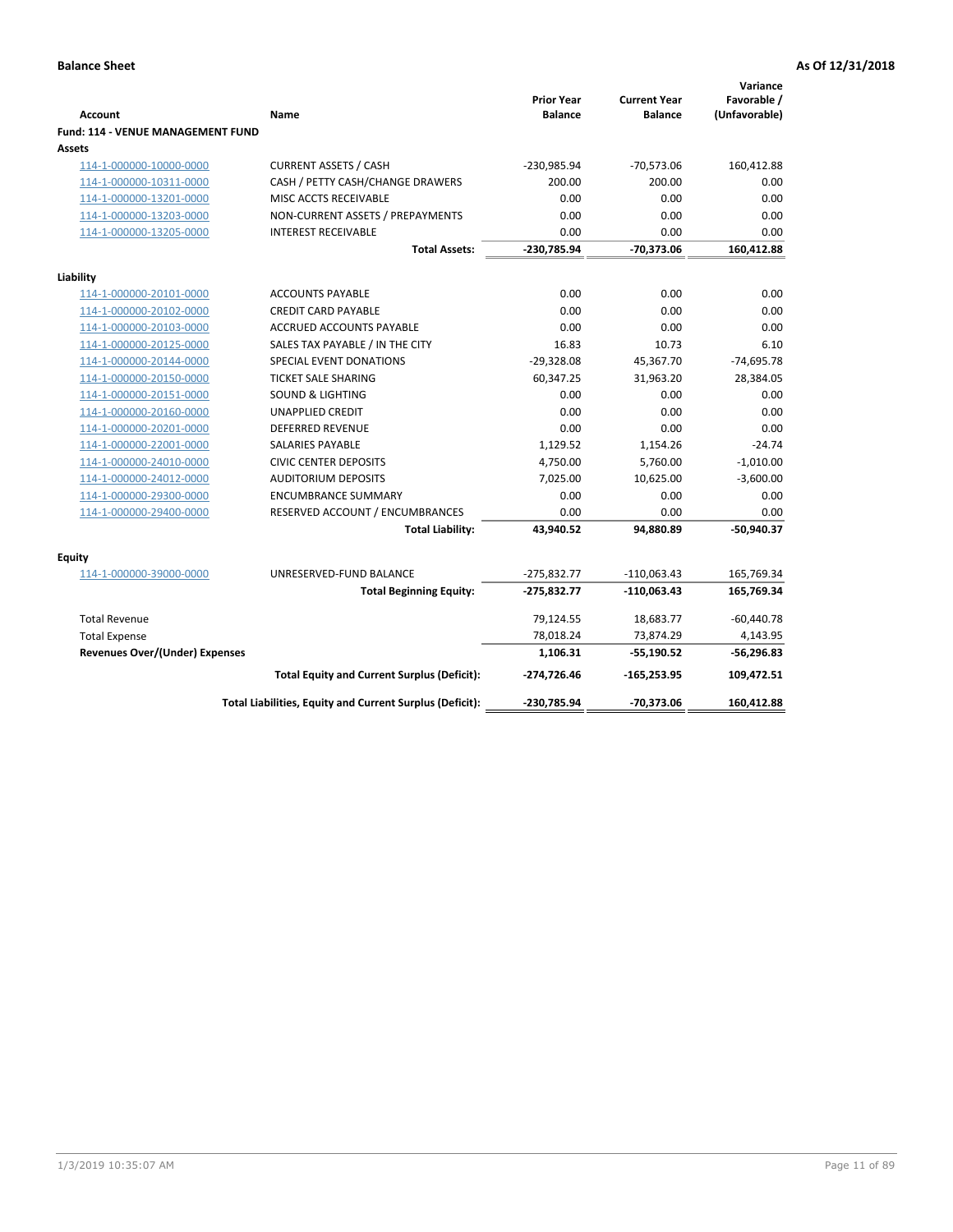| <b>Account</b>                        | <b>Name</b>                                              | <b>Prior Year</b><br><b>Balance</b> | <b>Current Year</b><br><b>Balance</b> | Variance<br>Favorable /<br>(Unfavorable) |
|---------------------------------------|----------------------------------------------------------|-------------------------------------|---------------------------------------|------------------------------------------|
| Fund: 115 - TIRZ FUND                 |                                                          |                                     |                                       |                                          |
| <b>Assets</b>                         |                                                          |                                     |                                       |                                          |
| 115-1-000000-10000-0000               | <b>CURRENT ASSETS / CASH</b>                             | 0.00                                | 0.00                                  | 0.00                                     |
| 115-1-000000-13101-0000               | <b>TAX RECEIVABLE-CURRENT</b>                            | 0.00                                | 0.00                                  | 0.00                                     |
| 115-1-000000-13102-0000               | <b>TAXES REC-DELINQUENT</b>                              | 0.00                                | 0.00                                  | 0.00                                     |
| 115-1-000000-13103-0000               | ALLOW FOR UNCOLLECT TAXES                                | 0.00                                | 0.00                                  | 0.00                                     |
| 115-1-000000-13201-0000               | MISC ACCTS RECEIVABLE                                    | 0.00                                | 0.00                                  | 0.00                                     |
| 115-1-000000-13205-0000               | <b>INTEREST RECEIVABLE</b>                               | 0.00                                | 0.00                                  | 0.00                                     |
|                                       | <b>Total Assets:</b>                                     | 0.00                                | 0.00                                  | 0.00                                     |
| Liability                             |                                                          |                                     |                                       |                                          |
| 115-1-000000-20101-0000               | <b>ACCOUNTS PAYABLE</b>                                  | 0.00                                | 0.00                                  | 0.00                                     |
| 115-1-000000-20103-0000               | <b>ACCRUED ACCOUNTS PAYABLE</b>                          | 0.00                                | 0.00                                  | 0.00                                     |
| 115-1-000000-20203-0000               | <b>DEFERRED TAX REVENUE</b>                              | 0.00                                | 0.00                                  | 0.00                                     |
| 115-1-000000-29300-0000               | <b>ENCUMBRANCE SUMMARY</b>                               | 0.00                                | 0.00                                  | 0.00                                     |
| 115-1-000000-29400-0100               | RESERVED ACCOUNT / ENCUMBRANCES                          | 0.00                                | 0.00                                  | 0.00                                     |
|                                       | <b>Total Liability:</b>                                  | 0.00                                | 0.00                                  | 0.00                                     |
| Equity                                |                                                          |                                     |                                       |                                          |
| 115-1-000000-39000-0000               | UNRESERVED-FUND BALANCE                                  | 0.00                                | 0.00                                  | 0.00                                     |
| 115-1-000000-39100-0000               | UNRESERVED-RET. EARNINGS                                 | 0.00                                | 0.00                                  | 0.00                                     |
|                                       | <b>Total Beginning Equity:</b>                           | 0.00                                | 0.00                                  | 0.00                                     |
| <b>Total Revenue</b>                  |                                                          | 0.00                                | 0.00                                  | 0.00                                     |
| <b>Total Expense</b>                  |                                                          | 0.00                                | 0.00                                  | 0.00                                     |
| <b>Revenues Over/(Under) Expenses</b> |                                                          | 0.00                                | 0.00                                  | 0.00                                     |
|                                       | <b>Total Equity and Current Surplus (Deficit):</b>       | 0.00                                | 0.00                                  | 0.00                                     |
|                                       | Total Liabilities, Equity and Current Surplus (Deficit): | 0.00                                | 0.00                                  | 0.00                                     |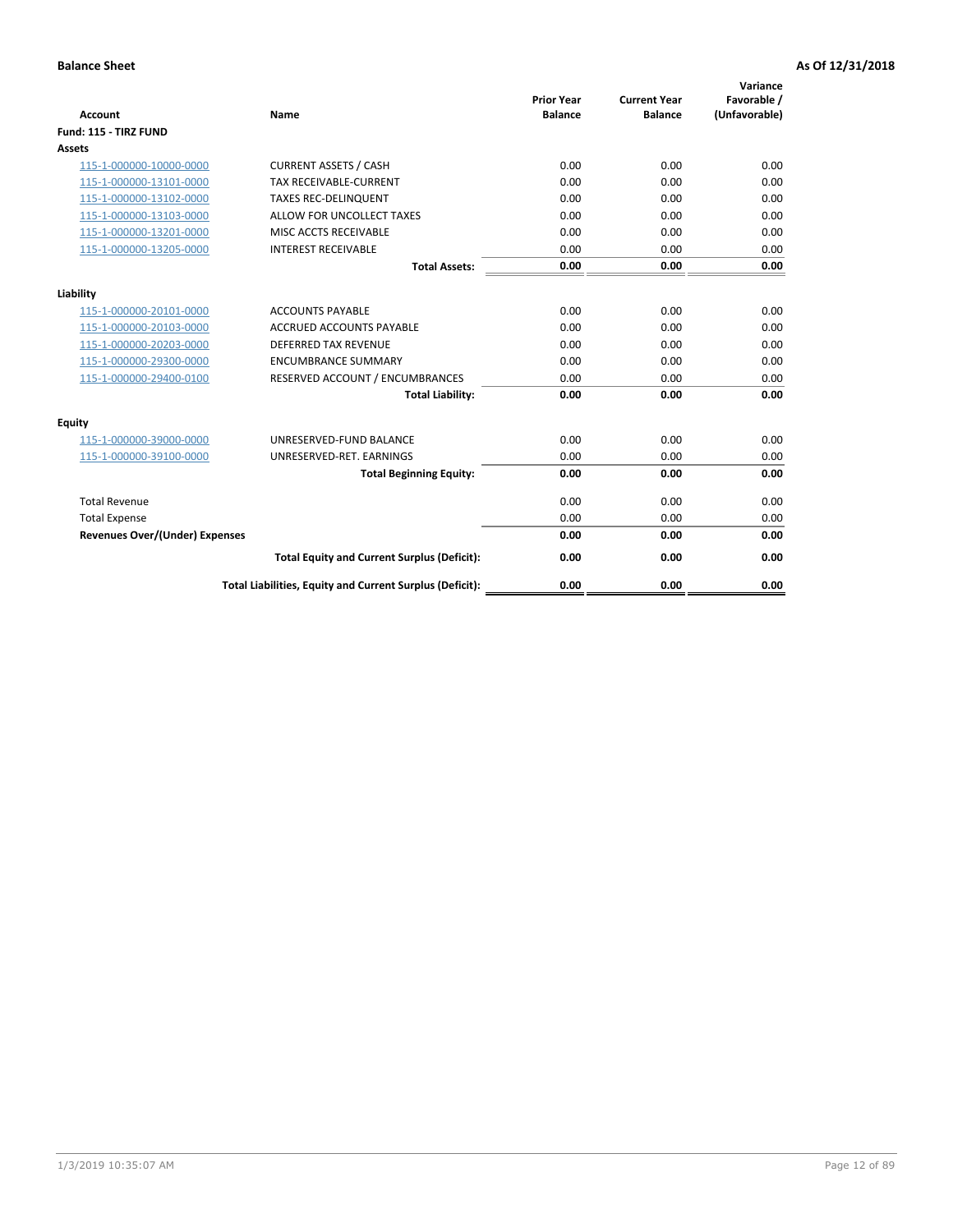| <b>Account</b>                        | Name                                                     | <b>Prior Year</b><br><b>Balance</b> | <b>Current Year</b><br><b>Balance</b> | Variance<br>Favorable /<br>(Unfavorable) |
|---------------------------------------|----------------------------------------------------------|-------------------------------------|---------------------------------------|------------------------------------------|
| Fund: 116 - ROADWAY IMPACT FEE 1      |                                                          |                                     |                                       |                                          |
| Assets                                |                                                          |                                     |                                       |                                          |
| 116-1-000000-10000-0000               | <b>CURRENT ASSETS / CASH</b>                             | 13,136.44                           | 0.00                                  | $-13,136.44$                             |
| 116-1-000000-13201-0000               | MISC ACCTS RECEIVABLE                                    | 0.00                                | 0.00                                  | 0.00                                     |
| 116-1-000000-13205-0000               | <b>INTEREST RECEIVABLE</b>                               | 0.00                                | 0.00                                  | 0.00                                     |
|                                       | <b>Total Assets:</b>                                     | 13,136.44                           | 0.00                                  | $-13,136.44$                             |
| Liability                             |                                                          |                                     |                                       |                                          |
| 116-1-000000-20101-0000               | <b>ACCOUNTS PAYABLE</b>                                  | 0.00                                | 0.00                                  | 0.00                                     |
| 116-1-000000-20103-0000               | <b>ACCRUED ACCOUNTS PAYABLE</b>                          | 0.00                                | 0.00                                  | 0.00                                     |
|                                       | <b>Total Liability:</b>                                  | 0.00                                | 0.00                                  | 0.00                                     |
| Equity                                |                                                          |                                     |                                       |                                          |
| 116-1-000000-39000-0000               | UNRESERVED-FUND BALANCE                                  | 0.00                                | 0.00                                  | 0.00                                     |
| 116-1-000000-39100-0000               | UNRESERVED-RET. EARNINGS                                 | 13,136.26                           | 0.00                                  | $-13,136.26$                             |
|                                       | <b>Total Beginning Equity:</b>                           | 13,136.26                           | 0.00                                  | $-13,136.26$                             |
| <b>Total Revenue</b>                  |                                                          | 0.66                                | 0.00                                  | $-0.66$                                  |
| <b>Total Expense</b>                  |                                                          | 0.48                                | 0.00                                  | 0.48                                     |
| <b>Revenues Over/(Under) Expenses</b> |                                                          | 0.18                                | 0.00                                  | $-0.18$                                  |
|                                       | <b>Total Equity and Current Surplus (Deficit):</b>       | 13,136.44                           | 0.00                                  | $-13,136.44$                             |
|                                       | Total Liabilities, Equity and Current Surplus (Deficit): | 13,136.44                           | 0.00                                  | $-13,136.44$                             |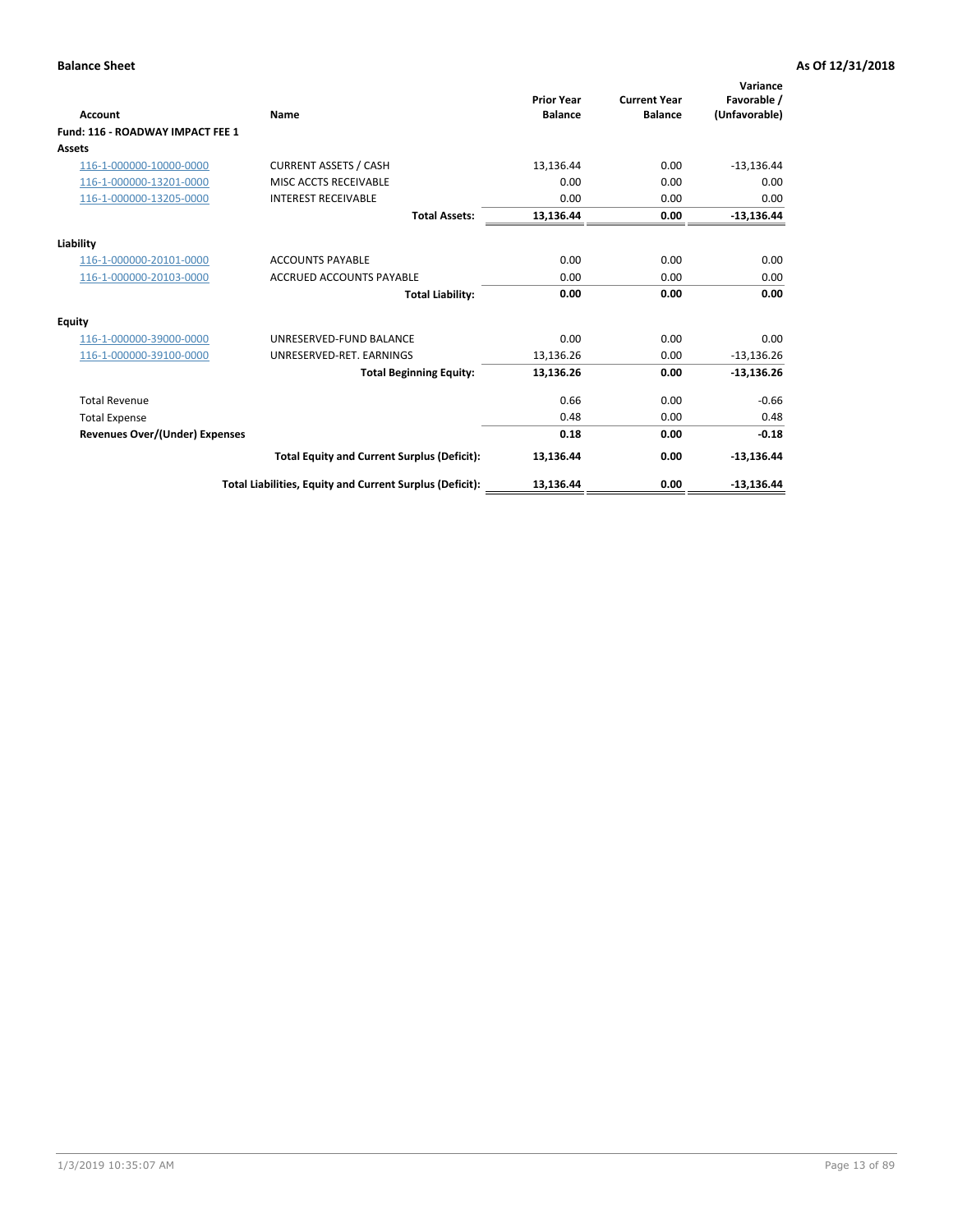| <b>Account</b>                        | Name                                                     | <b>Prior Year</b><br><b>Balance</b> | <b>Current Year</b><br><b>Balance</b> | Variance<br>Favorable /<br>(Unfavorable) |
|---------------------------------------|----------------------------------------------------------|-------------------------------------|---------------------------------------|------------------------------------------|
| Fund: 117 - ROADWAY IMPACT FEE 2      |                                                          |                                     |                                       |                                          |
| <b>Assets</b>                         |                                                          |                                     |                                       |                                          |
| 117-1-000000-10000-0000               | <b>CURRENT ASSETS / CASH</b>                             | 64.88                               | 0.00                                  | $-64.88$                                 |
| 117-1-000000-13201-0000               | MISC ACCTS RECEIVABLE                                    | 0.00                                | 0.00                                  | 0.00                                     |
| 117-1-000000-13205-0000               | <b>INTEREST RECEIVABLE</b>                               | 0.00                                | 0.00                                  | 0.00                                     |
|                                       | <b>Total Assets:</b>                                     | 64.88                               | 0.00                                  | $-64.88$                                 |
| Liability                             |                                                          |                                     |                                       |                                          |
| 117-1-000000-20101-0000               | <b>ACCOUNTS PAYABLE</b>                                  | 0.00                                | 0.00                                  | 0.00                                     |
| 117-1-000000-20103-0000               | <b>ACCRUED ACCOUNTS PAYABLE</b>                          | 0.00                                | 0.00                                  | 0.00                                     |
|                                       | <b>Total Liability:</b>                                  | 0.00                                | 0.00                                  | 0.00                                     |
| <b>Equity</b>                         |                                                          |                                     |                                       |                                          |
| 117-1-000000-39000-0000               | UNRESERVED-FUND BALANCE                                  | 0.00                                | 0.00                                  | 0.00                                     |
| 117-1-000000-39100-0000               | UNRESERVED-RET. EARNINGS                                 | 64.88                               | 0.00                                  | $-64.88$                                 |
|                                       | <b>Total Beginning Equity:</b>                           | 64.88                               | 0.00                                  | $-64.88$                                 |
| <b>Total Revenue</b>                  |                                                          | 0.00                                | 0.00                                  | 0.00                                     |
| <b>Total Expense</b>                  |                                                          | 0.00                                | 0.00                                  | 0.00                                     |
| <b>Revenues Over/(Under) Expenses</b> |                                                          | 0.00                                | 0.00                                  | 0.00                                     |
|                                       | <b>Total Equity and Current Surplus (Deficit):</b>       | 64.88                               | 0.00                                  | $-64.88$                                 |
|                                       | Total Liabilities, Equity and Current Surplus (Deficit): | 64.88                               | 0.00                                  | $-64.88$                                 |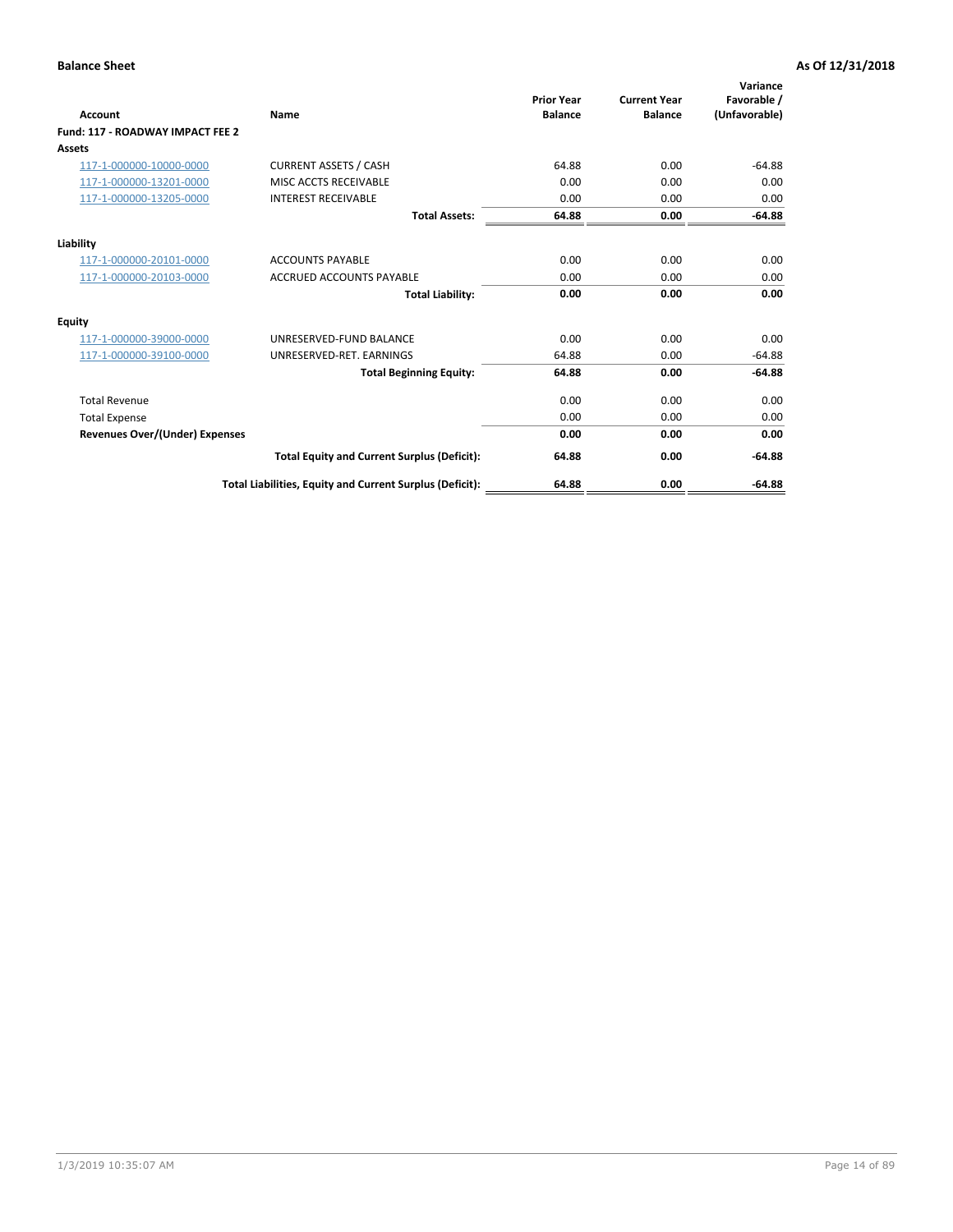| <b>Account</b>                        | Name                                                     | <b>Prior Year</b><br><b>Balance</b> | <b>Current Year</b><br><b>Balance</b> | Variance<br>Favorable /<br>(Unfavorable) |
|---------------------------------------|----------------------------------------------------------|-------------------------------------|---------------------------------------|------------------------------------------|
| Fund: 118 - ROADWAY IMPACT FEE 3      |                                                          |                                     |                                       |                                          |
| Assets                                |                                                          |                                     |                                       |                                          |
| 118-1-000000-10000-0000               | <b>CURRENT ASSETS / CASH</b>                             | 110.11                              | 0.00                                  | $-110.11$                                |
| 118-1-000000-13201-0000               | MISC ACCTS RECEIVABLE                                    | 0.00                                | 0.00                                  | 0.00                                     |
| 118-1-000000-13205-0000               | <b>INTEREST RECEIVABLE</b>                               | 0.00                                | 0.00                                  | 0.00                                     |
|                                       | <b>Total Assets:</b>                                     | 110.11                              | 0.00                                  | $-110.11$                                |
| Liability                             |                                                          |                                     |                                       |                                          |
| 118-1-000000-20101-0000               | <b>ACCOUNTS PAYABLE</b>                                  | 0.00                                | 0.00                                  | 0.00                                     |
| 118-1-000000-20103-0000               | <b>ACCRUED ACCOUNTS PAYABLE</b>                          | 0.00                                | 0.00                                  | 0.00                                     |
|                                       | <b>Total Liability:</b>                                  | 0.00                                | 0.00                                  | 0.00                                     |
| Equity                                |                                                          |                                     |                                       |                                          |
| 118-1-000000-39000-0000               | UNRESERVED-FUND BALANCE                                  | 0.00                                | 0.00                                  | 0.00                                     |
| 118-1-000000-39100-0000               | UNRESERVED-RET, EARNINGS                                 | 110.10                              | 0.00                                  | $-110.10$                                |
|                                       | <b>Total Beginning Equity:</b>                           | 110.10                              | 0.00                                  | $-110.10$                                |
| <b>Total Revenue</b>                  |                                                          | 0.01                                | 0.00                                  | $-0.01$                                  |
| <b>Total Expense</b>                  |                                                          | 0.00                                | 0.00                                  | 0.00                                     |
| <b>Revenues Over/(Under) Expenses</b> |                                                          | 0.01                                | 0.00                                  | $-0.01$                                  |
|                                       | <b>Total Equity and Current Surplus (Deficit):</b>       | 110.11                              | 0.00                                  | $-110.11$                                |
|                                       | Total Liabilities, Equity and Current Surplus (Deficit): | 110.11                              | 0.00                                  | $-110.11$                                |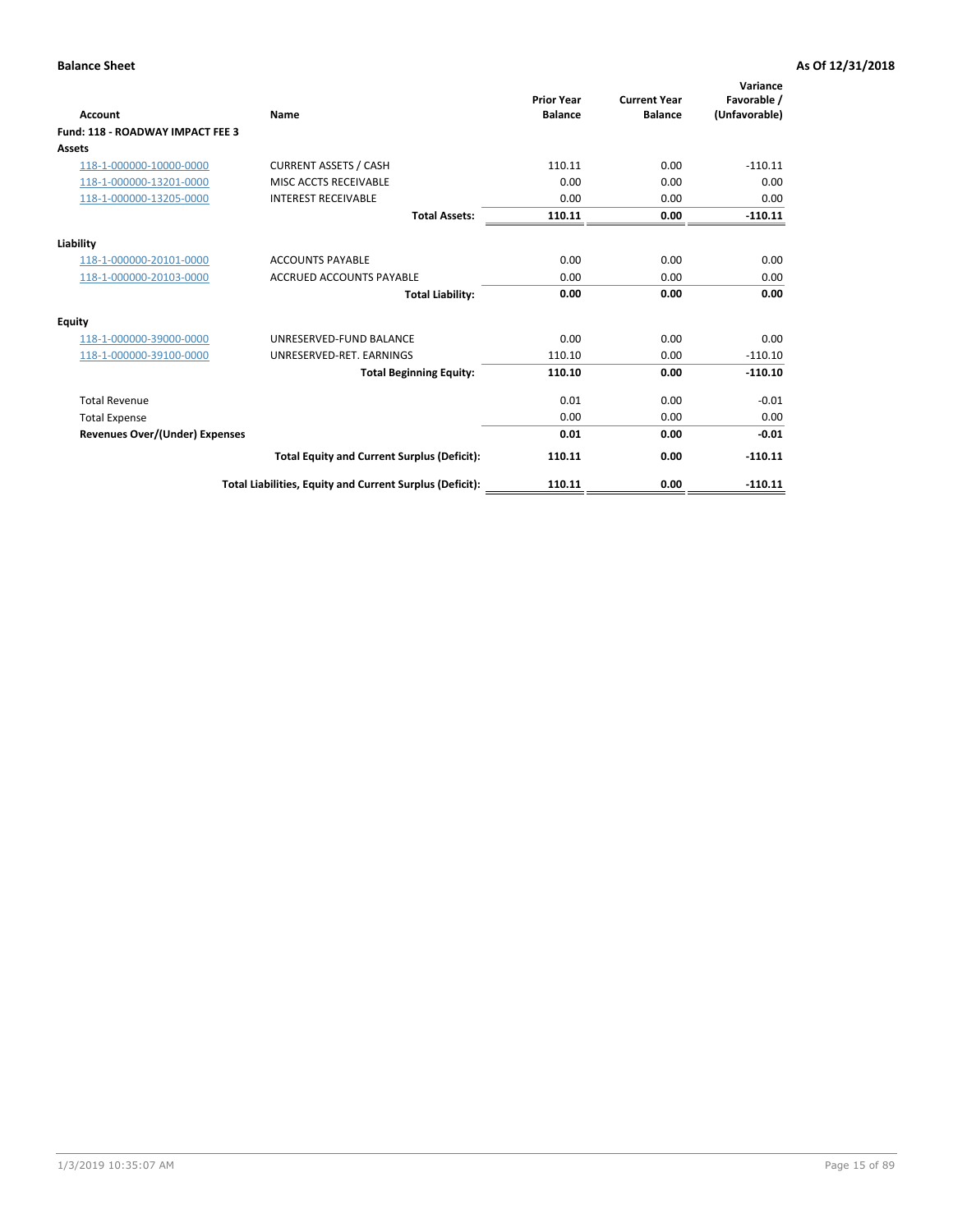| <b>Account</b>                        | Name                                                     | <b>Prior Year</b><br><b>Balance</b> | <b>Current Year</b><br><b>Balance</b> | Variance<br>Favorable /<br>(Unfavorable) |
|---------------------------------------|----------------------------------------------------------|-------------------------------------|---------------------------------------|------------------------------------------|
| Fund: 119 - ROADWAY IMPACT FEE 4      |                                                          |                                     |                                       |                                          |
| Assets                                |                                                          |                                     |                                       |                                          |
| 119-1-000000-10000-0000               | <b>CURRENT ASSETS / CASH</b>                             | 4.63                                | 0.00                                  | $-4.63$                                  |
| 119-1-000000-13201-0000               | MISC ACCTS RECEIVABLE                                    | 0.00                                | 0.00                                  | 0.00                                     |
| 119-1-000000-13205-0000               | <b>INTEREST RECEIVABLE</b>                               | 0.00                                | 0.00                                  | 0.00                                     |
|                                       | <b>Total Assets:</b>                                     | 4.63                                | 0.00                                  | $-4.63$                                  |
| Liability                             |                                                          |                                     |                                       |                                          |
| 119-1-000000-20101-0000               | <b>ACCOUNTS PAYABLE</b>                                  | 0.00                                | 0.00                                  | 0.00                                     |
| 119-1-000000-20103-0000               | <b>ACCRUED ACCOUNTS PAYABLE</b>                          | 0.00                                | 0.00                                  | 0.00                                     |
|                                       | <b>Total Liability:</b>                                  | 0.00                                | 0.00                                  | 0.00                                     |
| Equity                                |                                                          |                                     |                                       |                                          |
| 119-1-000000-39000-0000               | UNRESERVED-FUND BALANCE                                  | 0.00                                | 0.00                                  | 0.00                                     |
| 119-1-000000-39100-0000               | UNRESERVED-RET. EARNINGS                                 | 4.63                                | 0.00                                  | $-4.63$                                  |
|                                       | <b>Total Beginning Equity:</b>                           | 4.63                                | 0.00                                  | $-4.63$                                  |
| <b>Total Revenue</b>                  |                                                          | 0.00                                | 0.00                                  | 0.00                                     |
| <b>Total Expense</b>                  |                                                          | 0.00                                | 0.00                                  | 0.00                                     |
| <b>Revenues Over/(Under) Expenses</b> |                                                          | 0.00                                | 0.00                                  | 0.00                                     |
|                                       | <b>Total Equity and Current Surplus (Deficit):</b>       | 4.63                                | 0.00                                  | $-4.63$                                  |
|                                       | Total Liabilities, Equity and Current Surplus (Deficit): | 4.63                                | 0.00                                  | $-4.63$                                  |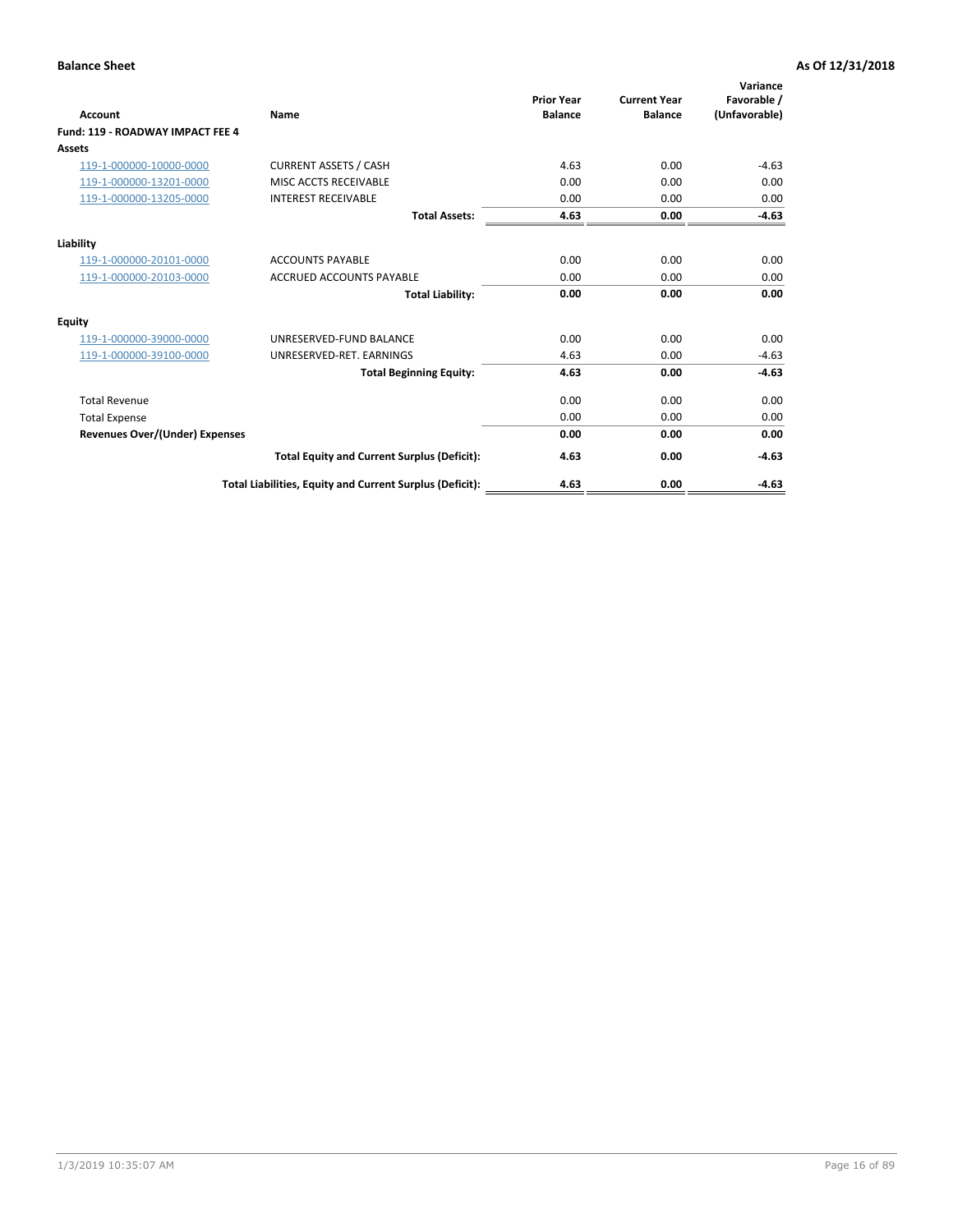|                                                   |                                                          | <b>Prior Year</b> | <b>Current Year</b> | Variance<br>Favorable / |
|---------------------------------------------------|----------------------------------------------------------|-------------------|---------------------|-------------------------|
| <b>Account</b>                                    | <b>Name</b>                                              | <b>Balance</b>    | <b>Balance</b>      | (Unfavorable)           |
| Fund: 120 - BROWNSFIELD HAZARDOUS WASTE EPA GRANT |                                                          |                   |                     |                         |
| <b>Assets</b>                                     |                                                          |                   |                     |                         |
| 120-1-000000-10000-0000                           | <b>CURRENT ASSETS / CASH</b>                             | 0.00              | 0.00                | 0.00                    |
| 120-1-000000-13201-0000                           | MISC ACCTS RECEIVABLE                                    | 0.00              | 0.00                | 0.00                    |
|                                                   | <b>Total Assets:</b>                                     | 0.00              | 0.00                | 0.00                    |
| Liability                                         |                                                          |                   |                     |                         |
| 120-1-000000-20101-0000                           | <b>ACCOUNTS PAYABLE</b>                                  | 0.00              | 0.00                | 0.00                    |
| 120-1-000000-20102-0000                           | <b>CREDIT CARD PAYABLE</b>                               | 0.00              | 0.00                | 0.00                    |
| 120-1-000000-20902-0000                           | <b>DEFERRED GRANT REVENUE</b>                            | 0.00              | 0.00                | 0.00                    |
| 120-1-000000-29300-0000                           | <b>ENCUMBRANCE SUMMARY</b>                               | 0.00              | 0.00                | 0.00                    |
| 120-1-000000-29400-0000                           | RESERVED ACCOUNT / ENCUMBRANCES                          | 0.00              | 0.00                | 0.00                    |
|                                                   | <b>Total Liability:</b>                                  | 0.00              | 0.00                | 0.00                    |
| Equity                                            |                                                          |                   |                     |                         |
| 120-1-000000-39000-0000                           | UNRESERVED-FUND BALANCE                                  | 0.00              | 0.00                | 0.00                    |
|                                                   | <b>Total Beginning Equity:</b>                           | 0.00              | 0.00                | 0.00                    |
| <b>Total Revenue</b>                              |                                                          | 0.00              | 0.00                | 0.00                    |
| <b>Total Expense</b>                              |                                                          | 0.00              | 0.00                | 0.00                    |
| <b>Revenues Over/(Under) Expenses</b>             |                                                          | 0.00              | 0.00                | 0.00                    |
|                                                   | <b>Total Equity and Current Surplus (Deficit):</b>       | 0.00              | 0.00                | 0.00                    |
|                                                   | Total Liabilities, Equity and Current Surplus (Deficit): | 0.00              | 0.00                | 0.00                    |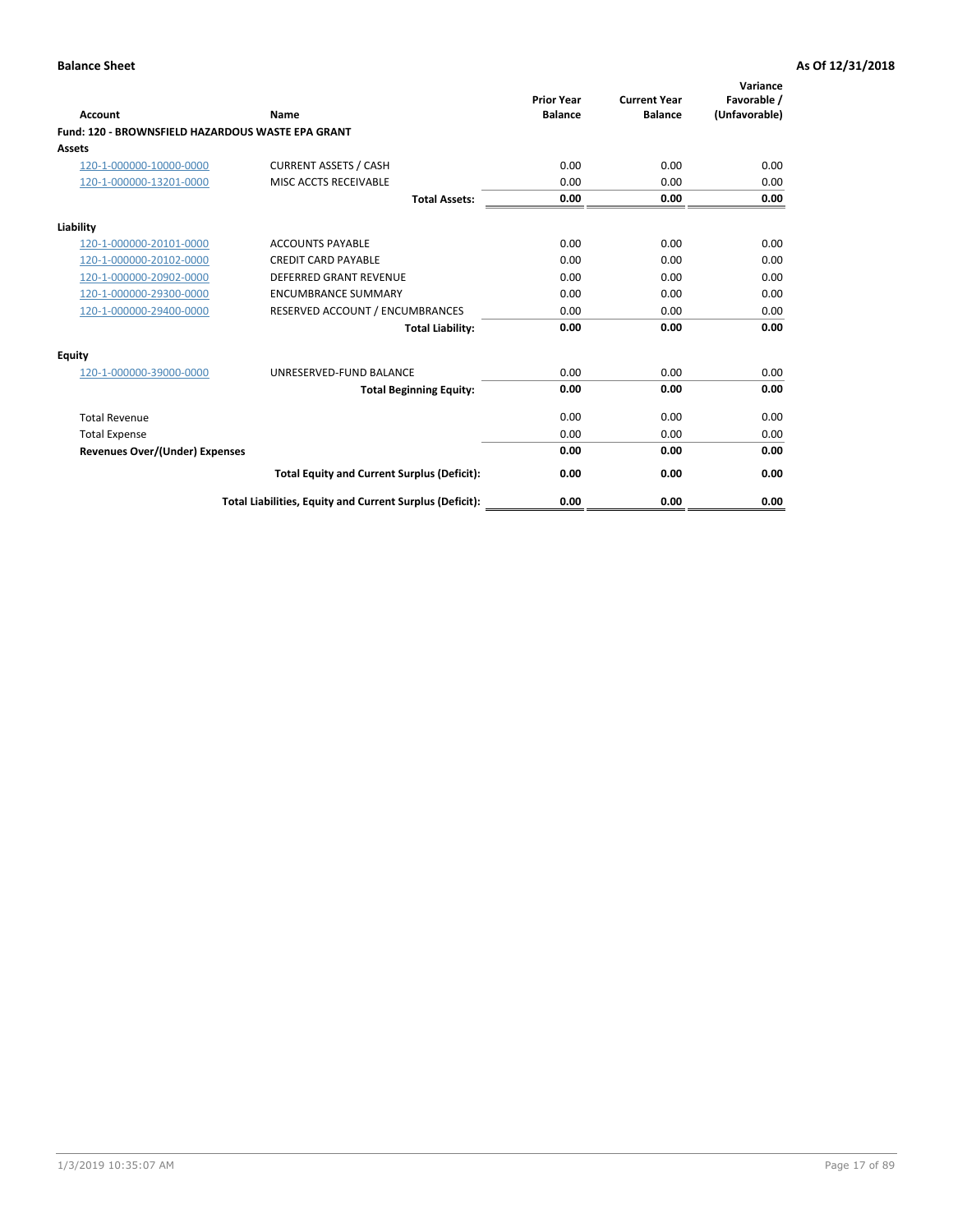| Account                                     | Name                                                     | <b>Prior Year</b><br><b>Balance</b> | <b>Current Year</b><br><b>Balance</b> | Variance<br>Favorable /<br>(Unfavorable) |
|---------------------------------------------|----------------------------------------------------------|-------------------------------------|---------------------------------------|------------------------------------------|
| Fund: 121 - BROWNSFIELD PETROLEUM EPA GRANT |                                                          |                                     |                                       |                                          |
| <b>Assets</b>                               |                                                          |                                     |                                       |                                          |
| 121-1-000000-10000-0000                     | <b>CURRENT ASSETS / CASH</b>                             | 0.00                                | 0.00                                  | 0.00                                     |
| 121-1-000000-13201-0000                     | <b>MISC ACCTS RECEIVABLE</b>                             | 0.00                                | 0.00                                  | 0.00                                     |
|                                             | <b>Total Assets:</b>                                     | 0.00                                | 0.00                                  | 0.00                                     |
| Liability                                   |                                                          |                                     |                                       |                                          |
| 121-1-000000-20101-0000                     | <b>ACCOUNTS PAYABLE</b>                                  | 0.00                                | 0.00                                  | 0.00                                     |
| 121-1-000000-20102-0000                     | <b>CREDIT CARD PAYABLE</b>                               | 0.00                                | 0.00                                  | 0.00                                     |
| 121-1-000000-20103-0000                     | <b>ACCRUED ACCOUNTS PAYABLE</b>                          | 0.00                                | 0.00                                  | 0.00                                     |
| 121-1-000000-20902-0000                     | <b>DEFERRED GRANT REVENUE</b>                            | 0.00                                | 0.00                                  | 0.00                                     |
| 121-1-000000-29300-0000                     | <b>ENCUMBRANCE SUMMARY</b>                               | 0.00                                | 0.00                                  | 0.00                                     |
| 121-1-000000-29400-0000                     | RESERVED ACCOUNT / ENCUMBRANCES                          | 0.00                                | 0.00                                  | 0.00                                     |
|                                             | <b>Total Liability:</b>                                  | 0.00                                | 0.00                                  | 0.00                                     |
| <b>Equity</b>                               |                                                          |                                     |                                       |                                          |
| 121-1-000000-39000-0000                     | UNRESERVED-FUND BALANCE                                  | 0.00                                | 0.00                                  | 0.00                                     |
|                                             | <b>Total Beginning Equity:</b>                           | 0.00                                | 0.00                                  | 0.00                                     |
| <b>Total Revenue</b>                        |                                                          | 0.00                                | 0.00                                  | 0.00                                     |
| <b>Total Expense</b>                        |                                                          | 0.00                                | 0.00                                  | 0.00                                     |
| <b>Revenues Over/(Under) Expenses</b>       |                                                          | 0.00                                | 0.00                                  | 0.00                                     |
|                                             | <b>Total Equity and Current Surplus (Deficit):</b>       | 0.00                                | 0.00                                  | 0.00                                     |
|                                             | Total Liabilities, Equity and Current Surplus (Deficit): | 0.00                                | 0.00                                  | 0.00                                     |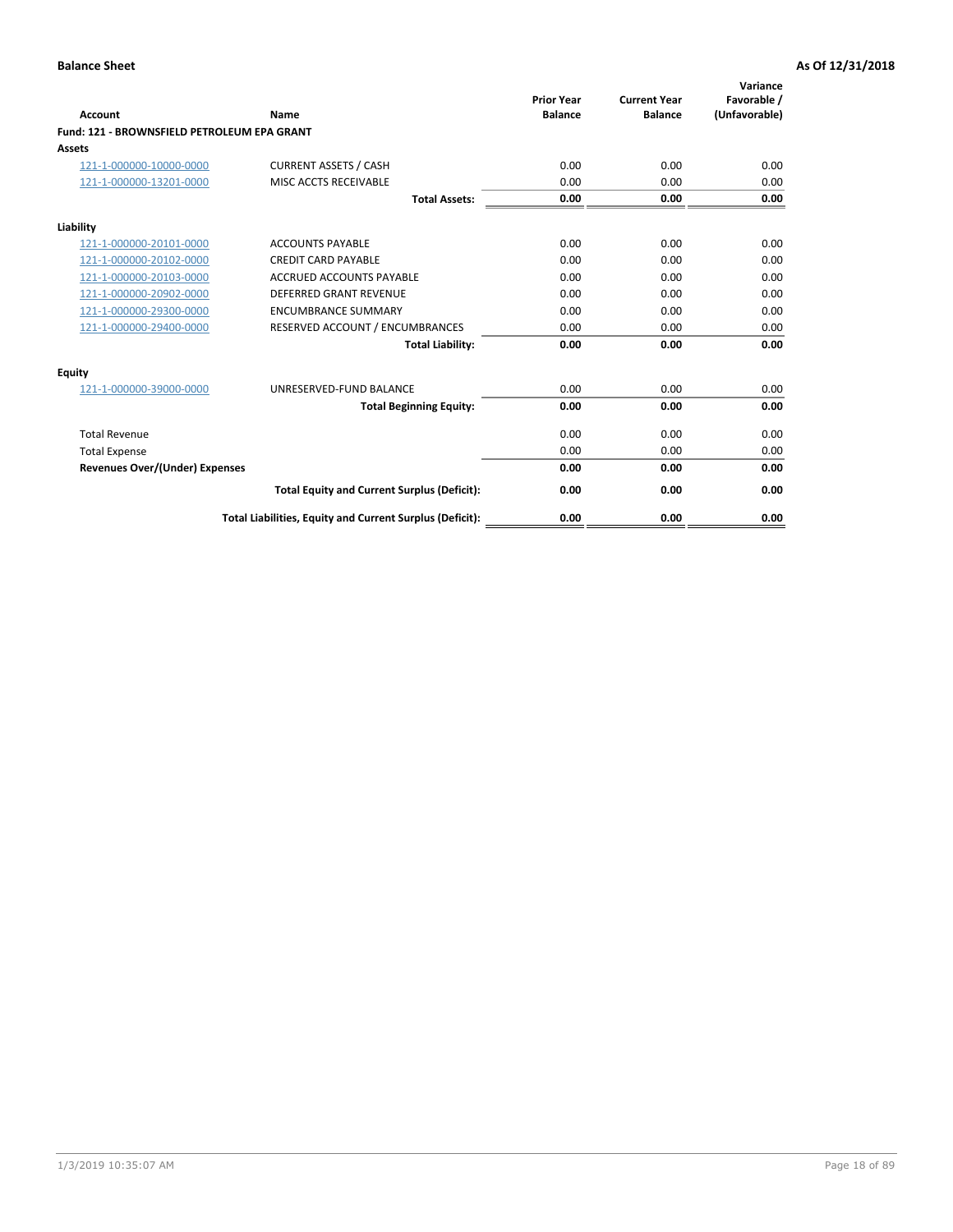| <b>Account</b>                                     | Name                                                     | <b>Prior Year</b><br><b>Balance</b> | <b>Current Year</b><br><b>Balance</b> | Variance<br>Favorable /<br>(Unfavorable) |
|----------------------------------------------------|----------------------------------------------------------|-------------------------------------|---------------------------------------|------------------------------------------|
| Fund: 122 - COPS HIRING PROGRAM GRANT 2010UMWX0308 |                                                          |                                     |                                       |                                          |
| Assets                                             |                                                          |                                     |                                       |                                          |
| 122-1-000000-10000-0000                            | <b>CURRENT ASSETS / CASH</b>                             | 0.00                                | 0.00                                  | 0.00                                     |
| 122-1-000000-13201-0000                            | MISC ACCTS RECEIVABLE                                    | 0.00                                | 0.00                                  | 0.00                                     |
|                                                    | <b>Total Assets:</b>                                     | 0.00                                | 0.00                                  | 0.00                                     |
| Liability                                          |                                                          |                                     |                                       |                                          |
| 122-1-000000-20101-0000                            | <b>ACCOUNTS PAYABLE</b>                                  | 0.00                                | 0.00                                  | 0.00                                     |
| 122-1-000000-20102-0000                            | <b>CREDIT CARD PAYABLE</b>                               | 0.00                                | 0.00                                  | 0.00                                     |
| 122-1-000000-20103-0000                            | <b>ACCRUED ACCOUNTS PAYABLE</b>                          | 0.00                                | 0.00                                  | 0.00                                     |
| 122-1-000000-20902-0000                            | <b>DEFERRED GRANT REVENUE</b>                            | 0.00                                | 0.00                                  | 0.00                                     |
|                                                    | <b>Total Liability:</b>                                  | 0.00                                | 0.00                                  | 0.00                                     |
| Equity                                             |                                                          |                                     |                                       |                                          |
| 122-1-000000-39000-0000                            | UNRESERVED-FUND BALANCE                                  | 0.00                                | 0.00                                  | 0.00                                     |
|                                                    | <b>Total Beginning Equity:</b>                           | 0.00                                | 0.00                                  | 0.00                                     |
| <b>Total Revenue</b>                               |                                                          | 0.00                                | 0.00                                  | 0.00                                     |
| <b>Total Expense</b>                               |                                                          | 0.00                                | 0.00                                  | 0.00                                     |
| <b>Revenues Over/(Under) Expenses</b>              |                                                          | 0.00                                | 0.00                                  | 0.00                                     |
|                                                    | <b>Total Equity and Current Surplus (Deficit):</b>       | 0.00                                | 0.00                                  | 0.00                                     |
|                                                    | Total Liabilities, Equity and Current Surplus (Deficit): | 0.00                                | 0.00                                  | 0.00                                     |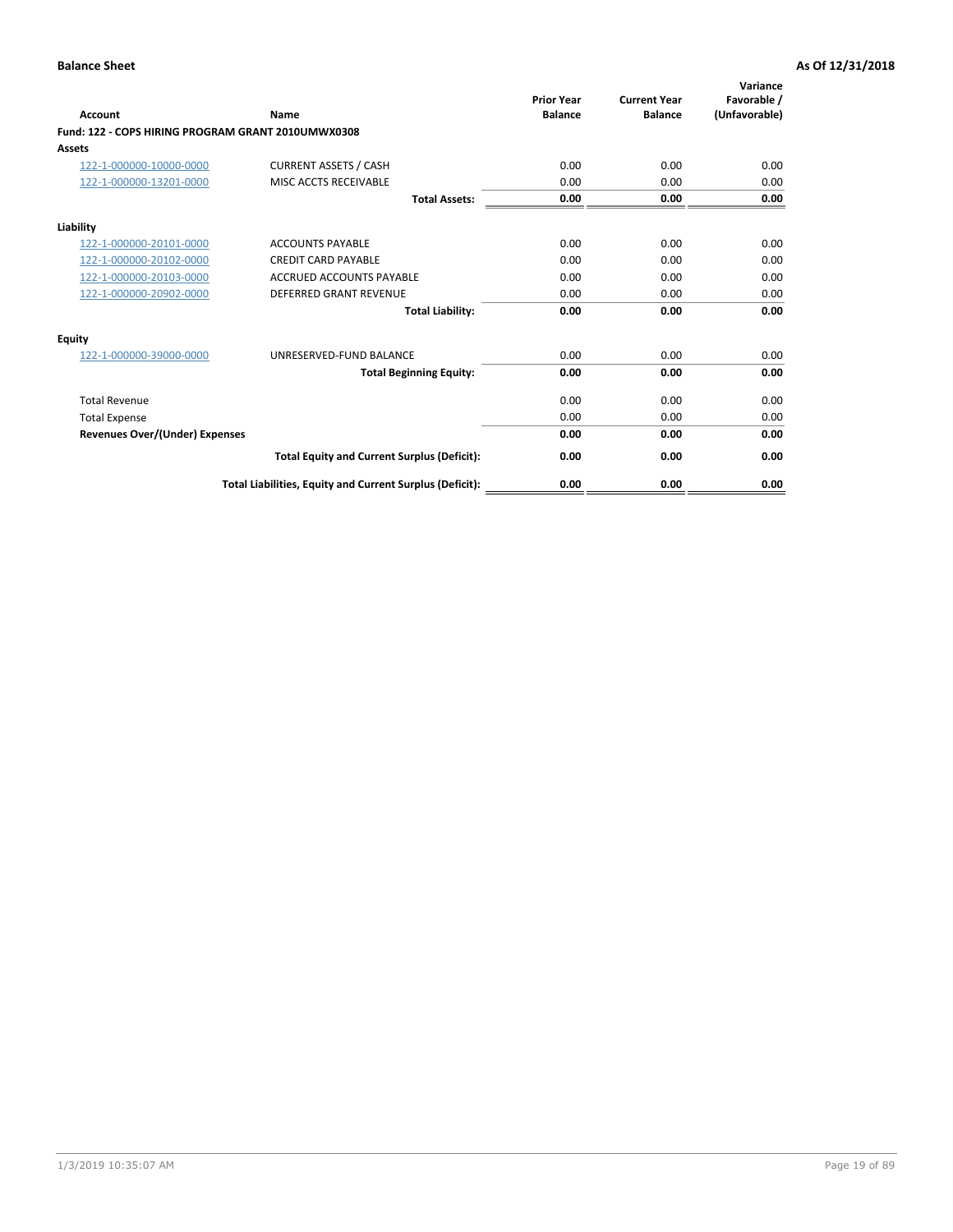| Account                        | Name                                                           | <b>Prior Year</b><br><b>Balance</b> | <b>Current Year</b><br><b>Balance</b> | Variance<br>Favorable /<br>(Unfavorable) |
|--------------------------------|----------------------------------------------------------------|-------------------------------------|---------------------------------------|------------------------------------------|
|                                | Fund: 123 - PTRAIN - POLICE REIMBURSEMENT GRANTS & CONT EDUCAT |                                     |                                       |                                          |
| Assets                         |                                                                |                                     |                                       |                                          |
| 123-1-000000-10000-0000        | <b>CURRENT ASSETS / CASH</b>                                   | 9,091.65                            | 10,514.94                             | 1,423.29                                 |
| 123-1-000000-13201-0000        | MISC ACCTS RECEIVABLE                                          | 0.00                                | 0.00                                  | 0.00                                     |
|                                | <b>Total Assets:</b>                                           | 9,091.65                            | 10,514.94                             | 1,423.29                                 |
| Liability                      |                                                                |                                     |                                       |                                          |
| 123-1-000000-20101-0000        | <b>ACCOUNTS PAYABLE</b>                                        | 0.00                                | 0.00                                  | 0.00                                     |
| 123-1-000000-20102-0000        | <b>CREDIT CARD PAYABLE</b>                                     | 0.00                                | 0.00                                  | 0.00                                     |
| 123-1-000000-20103-0000        | <b>ACCRUED ACCOUNTS PAYABLE</b>                                | 0.00                                | 0.00                                  | 0.00                                     |
|                                | <b>Total Liability:</b>                                        | 0.00                                | 0.00                                  | 0.00                                     |
| Equity                         |                                                                |                                     |                                       |                                          |
| 123-1-000000-39000-0000        | UNRESERVED-FUND BALANCE                                        | 9,790.68                            | 10,461.04                             | 670.36                                   |
|                                | <b>Total Beginning Equity:</b>                                 | 9,790.68                            | 10,461.04                             | 670.36                                   |
| <b>Total Revenue</b>           |                                                                | 0.32                                | 54.57                                 | 54.25                                    |
| <b>Total Expense</b>           |                                                                | 699.35                              | 0.67                                  | 698.68                                   |
| Revenues Over/(Under) Expenses |                                                                | $-699.03$                           | 53.90                                 | 752.93                                   |
|                                | <b>Total Equity and Current Surplus (Deficit):</b>             | 9,091.65                            | 10,514.94                             | 1,423.29                                 |
|                                | Total Liabilities, Equity and Current Surplus (Deficit):       | 9,091.65                            | 10,514.94                             | 1,423.29                                 |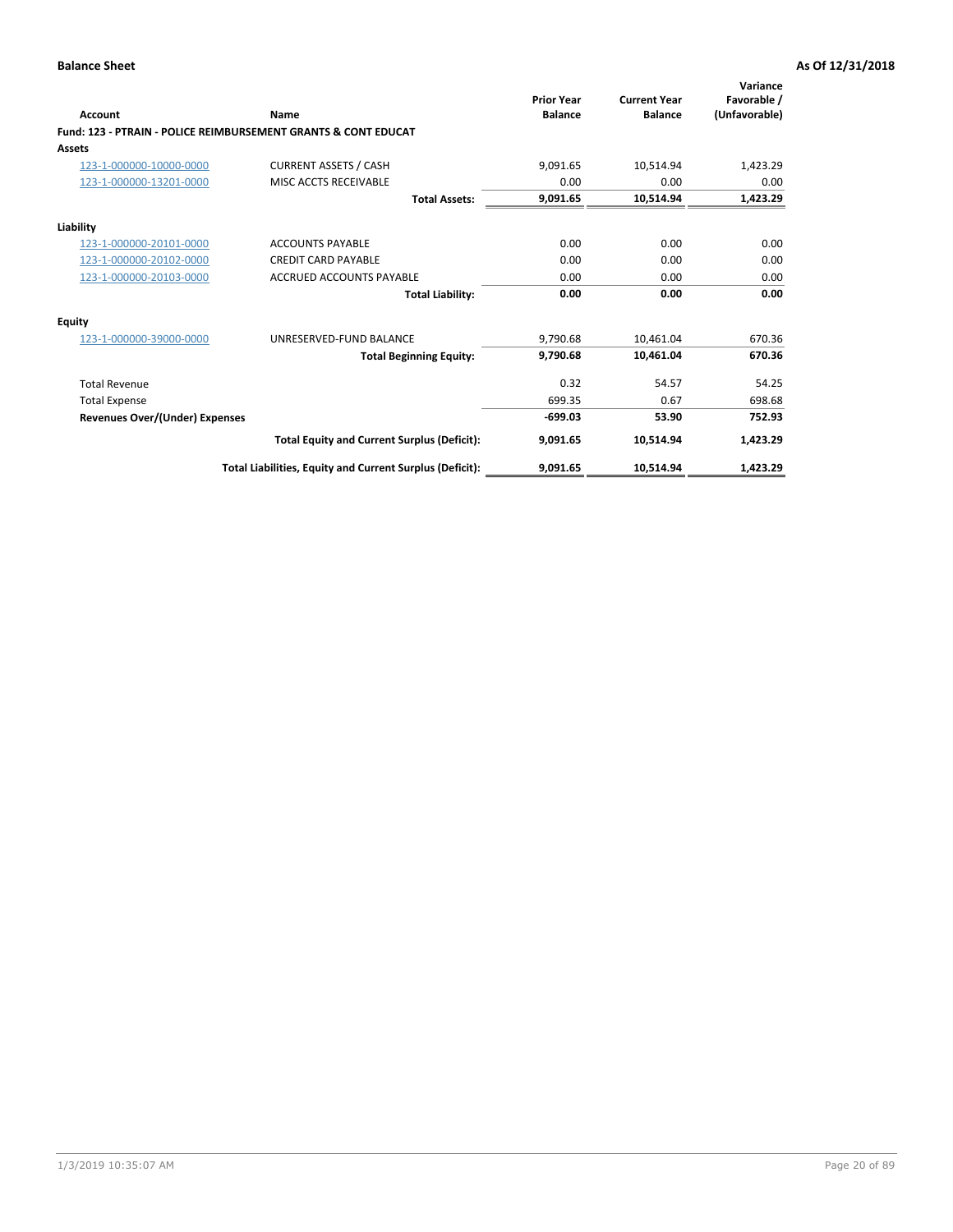| <b>Account</b>                        | Name                                                     | <b>Prior Year</b><br><b>Balance</b> | <b>Current Year</b><br><b>Balance</b> | Variance<br>Favorable /<br>(Unfavorable) |
|---------------------------------------|----------------------------------------------------------|-------------------------------------|---------------------------------------|------------------------------------------|
| <b>Fund: 124 - FIRE HAZMAT GRANT</b>  |                                                          |                                     |                                       |                                          |
| Assets                                |                                                          |                                     |                                       |                                          |
| 124-1-000000-10000-0000               | <b>CURRENT ASSETS / CASH</b>                             | 0.00                                | 0.00                                  | 0.00                                     |
| 124-1-000000-13201-0000               | MISC ACCTS RECEIVABLE                                    | 0.00                                | 0.00                                  | 0.00                                     |
| 124-1-000000-13205-0000               | <b>INTEREST RECEIVABLE</b>                               | 0.00                                | 0.00                                  | 0.00                                     |
|                                       | <b>Total Assets:</b>                                     | 0.00                                | 0.00                                  | 0.00                                     |
| Liability                             |                                                          |                                     |                                       |                                          |
| 124-1-000000-20101-0000               | <b>ACCOUNTS PAYABLE</b>                                  | 0.00                                | 0.00                                  | 0.00                                     |
| 124-1-000000-20102-0000               | <b>CREDIT CARD PAYABLE</b>                               | 0.00                                | 0.00                                  | 0.00                                     |
| 124-1-000000-20902-0000               | <b>DEFERRED GRANT REVENUE</b>                            | 0.00                                | 0.00                                  | 0.00                                     |
| 124-1-000000-21001-0000               | <b>GENERAL FUND / GENERAL FUND</b>                       | 0.00                                | 0.00                                  | 0.00                                     |
| 124-1-000000-29300-0000               | <b>ENCUMBRANCE SUMMARY</b>                               | 0.00                                | 0.00                                  | 0.00                                     |
| 124-1-000000-29400-0000               | RESERVED ACCOUNT / ENCUMBRANCES                          | 0.00                                | 0.00                                  | 0.00                                     |
|                                       | <b>Total Liability:</b>                                  | 0.00                                | 0.00                                  | 0.00                                     |
| <b>Equity</b>                         |                                                          |                                     |                                       |                                          |
| 124-1-000000-39000-0000               | UNRESERVED-FUND BALANCE                                  | 0.00                                | 0.00                                  | 0.00                                     |
|                                       | <b>Total Beginning Equity:</b>                           | 0.00                                | 0.00                                  | 0.00                                     |
| <b>Total Revenue</b>                  |                                                          | 0.00                                | 0.00                                  | 0.00                                     |
| <b>Total Expense</b>                  |                                                          | 0.00                                | 0.00                                  | 0.00                                     |
| <b>Revenues Over/(Under) Expenses</b> |                                                          | 0.00                                | 0.00                                  | 0.00                                     |
|                                       | <b>Total Equity and Current Surplus (Deficit):</b>       | 0.00                                | 0.00                                  | 0.00                                     |
|                                       | Total Liabilities, Equity and Current Surplus (Deficit): | 0.00                                | 0.00                                  | 0.00                                     |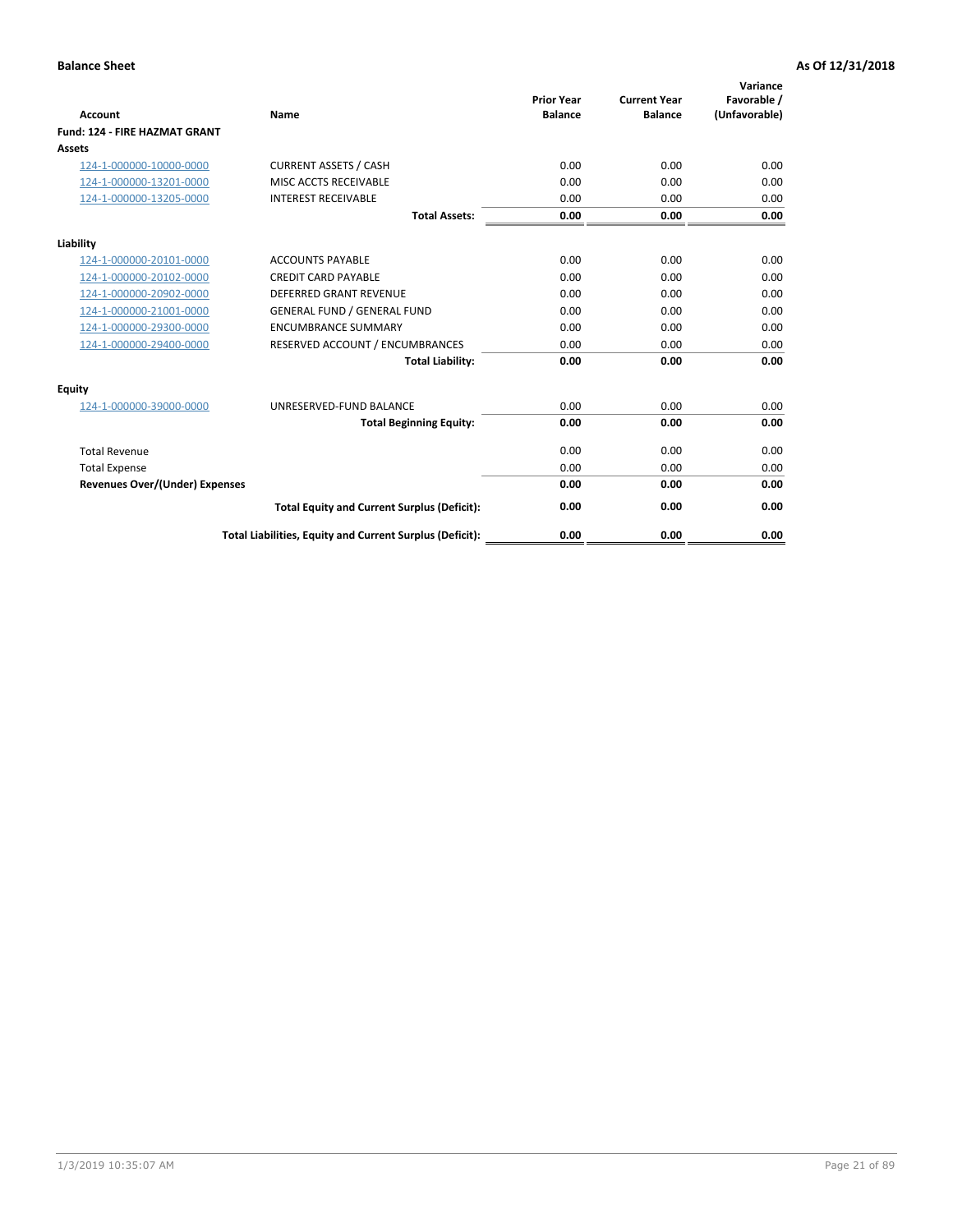| Account                                                   | Name                                                     | <b>Prior Year</b><br><b>Balance</b> | <b>Current Year</b><br><b>Balance</b> | Variance<br>Favorable /<br>(Unfavorable) |
|-----------------------------------------------------------|----------------------------------------------------------|-------------------------------------|---------------------------------------|------------------------------------------|
| <b>Fund: 125 - TRAINING &amp; HUMANITIES TEXAS GRANTS</b> |                                                          |                                     |                                       |                                          |
| <b>Assets</b>                                             |                                                          |                                     |                                       |                                          |
| 125-1-000000-10000-0000                                   | <b>CURRENT ASSETS / CASH</b>                             | 0.00                                | 0.00                                  | 0.00                                     |
| 125-1-000000-13205-0000                                   | <b>INTEREST RECEIVABLE</b>                               | 0.00                                | 0.00                                  | 0.00                                     |
|                                                           | <b>Total Assets:</b>                                     | 0.00                                | 0.00                                  | 0.00                                     |
| Liability                                                 |                                                          |                                     |                                       |                                          |
| 125-1-000000-20101-0000                                   | <b>ACCOUNTS PAYABLE</b>                                  | 0.00                                | 0.00                                  | 0.00                                     |
| 125-1-000000-20102-0000                                   | <b>CREDIT CARD PAYABLE</b>                               | 0.00                                | 0.00                                  | 0.00                                     |
| 125-1-000000-20103-0000                                   | <b>ACCRUED ACCOUNTS PAYABLE</b>                          | 0.00                                | 0.00                                  | 0.00                                     |
| 125-1-000000-20902-0000                                   | <b>DEFERRED GRANT REVENUE</b>                            | 0.00                                | 0.00                                  | 0.00                                     |
| 125-1-000000-29300-0000                                   | <b>ENCUMBRANCE SUMMARY</b>                               | 0.00                                | 0.00                                  | 0.00                                     |
| 125-1-000000-29400-0000                                   | RESERVED ACCOUNT / ENCUMBRANCES                          | 0.00                                | 0.00                                  | 0.00                                     |
|                                                           | <b>Total Liability:</b>                                  | 0.00                                | 0.00                                  | 0.00                                     |
| <b>Equity</b>                                             |                                                          |                                     |                                       |                                          |
| 125-1-000000-39000-0000                                   | UNRESERVED-FUND BALANCE                                  | 0.00                                | 0.00                                  | 0.00                                     |
|                                                           | <b>Total Beginning Equity:</b>                           | 0.00                                | 0.00                                  | 0.00                                     |
| <b>Total Revenue</b>                                      |                                                          | 0.00                                | 0.00                                  | 0.00                                     |
| <b>Total Expense</b>                                      |                                                          | 0.00                                | 0.00                                  | 0.00                                     |
| <b>Revenues Over/(Under) Expenses</b>                     |                                                          | 0.00                                | 0.00                                  | 0.00                                     |
|                                                           | <b>Total Equity and Current Surplus (Deficit):</b>       | 0.00                                | 0.00                                  | 0.00                                     |
|                                                           | Total Liabilities, Equity and Current Surplus (Deficit): | 0.00                                | 0.00                                  | 0.00                                     |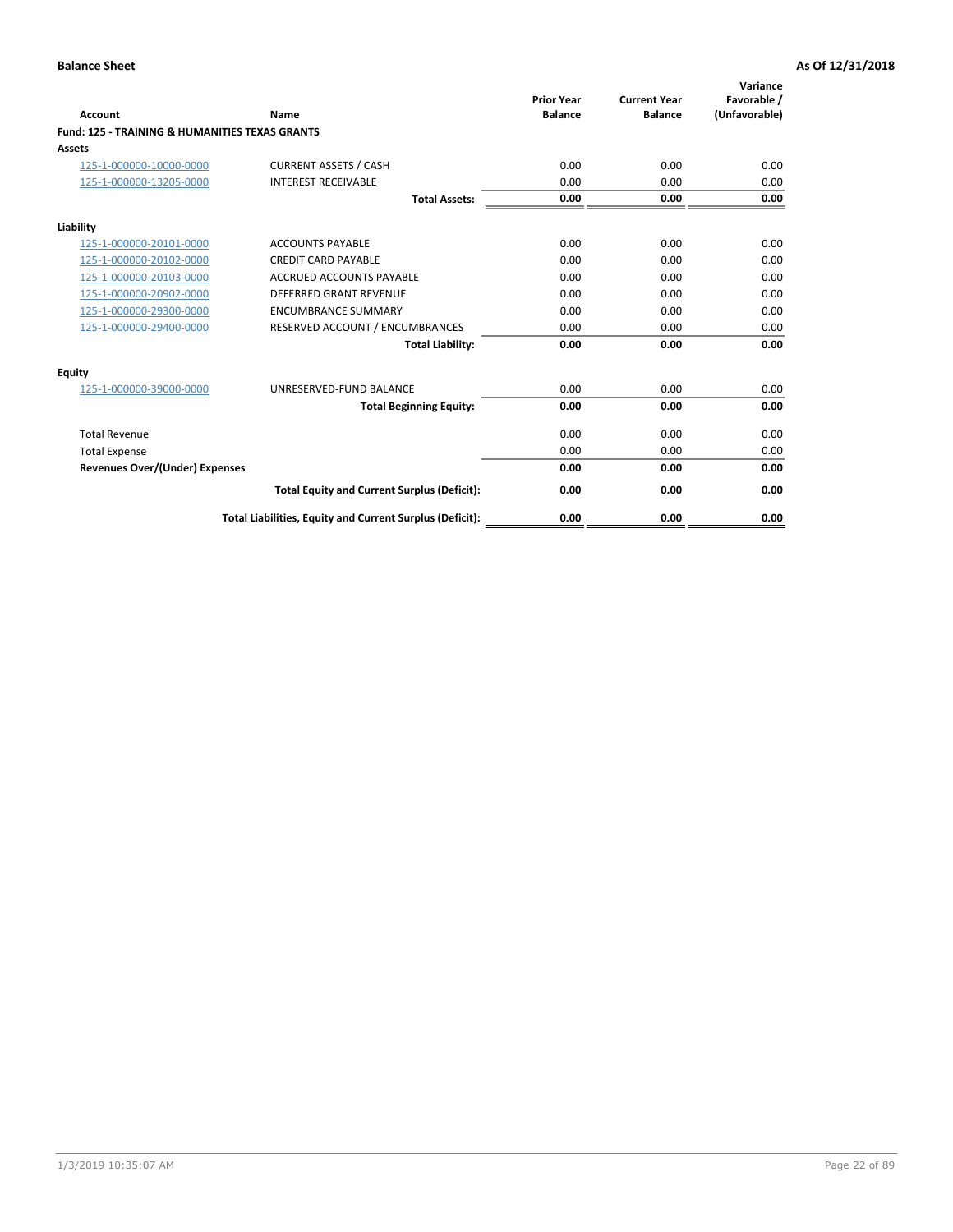| <b>Account</b>                         | Name                                                     | <b>Prior Year</b><br><b>Balance</b> | <b>Current Year</b><br><b>Balance</b> | Variance<br>Favorable /<br>(Unfavorable) |
|----------------------------------------|----------------------------------------------------------|-------------------------------------|---------------------------------------|------------------------------------------|
| <b>Fund: 126 - TIFMAS MOBILIZATION</b> |                                                          |                                     |                                       |                                          |
| Assets                                 |                                                          |                                     |                                       |                                          |
| 126-1-000000-10000-0000                | <b>CURRENT ASSETS / CASH</b>                             | $-521.73$                           | 0.00                                  | 521.73                                   |
| 126-1-000000-13201-0000                | MISC ACCTS RECEIVABLE                                    | 0.00                                | 0.00                                  | 0.00                                     |
|                                        | <b>Total Assets:</b>                                     | $-521.73$                           | 0.00                                  | 521.73                                   |
| Liability                              |                                                          |                                     |                                       |                                          |
| 126-1-000000-20101-0000                | <b>ACCOUNTS PAYABLE</b>                                  | 0.00                                | 0.00                                  | 0.00                                     |
| 126-1-000000-20102-0000                | <b>CREDIT CARD PAYABLE</b>                               | 0.00                                | 0.00                                  | 0.00                                     |
| 126-1-000000-39100-0000                | UNRESERVED-RET. EARNINGS                                 | 0.00                                | 0.00                                  | 0.00                                     |
|                                        | <b>Total Liability:</b>                                  | 0.00                                | 0.00                                  | 0.00                                     |
| Equity                                 |                                                          |                                     |                                       |                                          |
| 126-1-000000-39000-0000                | UNRESERVED-FUND BALANCE                                  | $-521.73$                           | 0.00                                  | 521.73                                   |
|                                        | <b>Total Beginning Equity:</b>                           | $-521.73$                           | 0.00                                  | 521.73                                   |
| <b>Total Revenue</b>                   |                                                          | 0.00                                | 0.00                                  | 0.00                                     |
| <b>Total Expense</b>                   |                                                          | 0.00                                | 0.00                                  | 0.00                                     |
| <b>Revenues Over/(Under) Expenses</b>  |                                                          | 0.00                                | 0.00                                  | 0.00                                     |
|                                        | <b>Total Equity and Current Surplus (Deficit):</b>       | $-521.73$                           | 0.00                                  | 521.73                                   |
|                                        | Total Liabilities, Equity and Current Surplus (Deficit): | $-521.73$                           | 0.00                                  | 521.73                                   |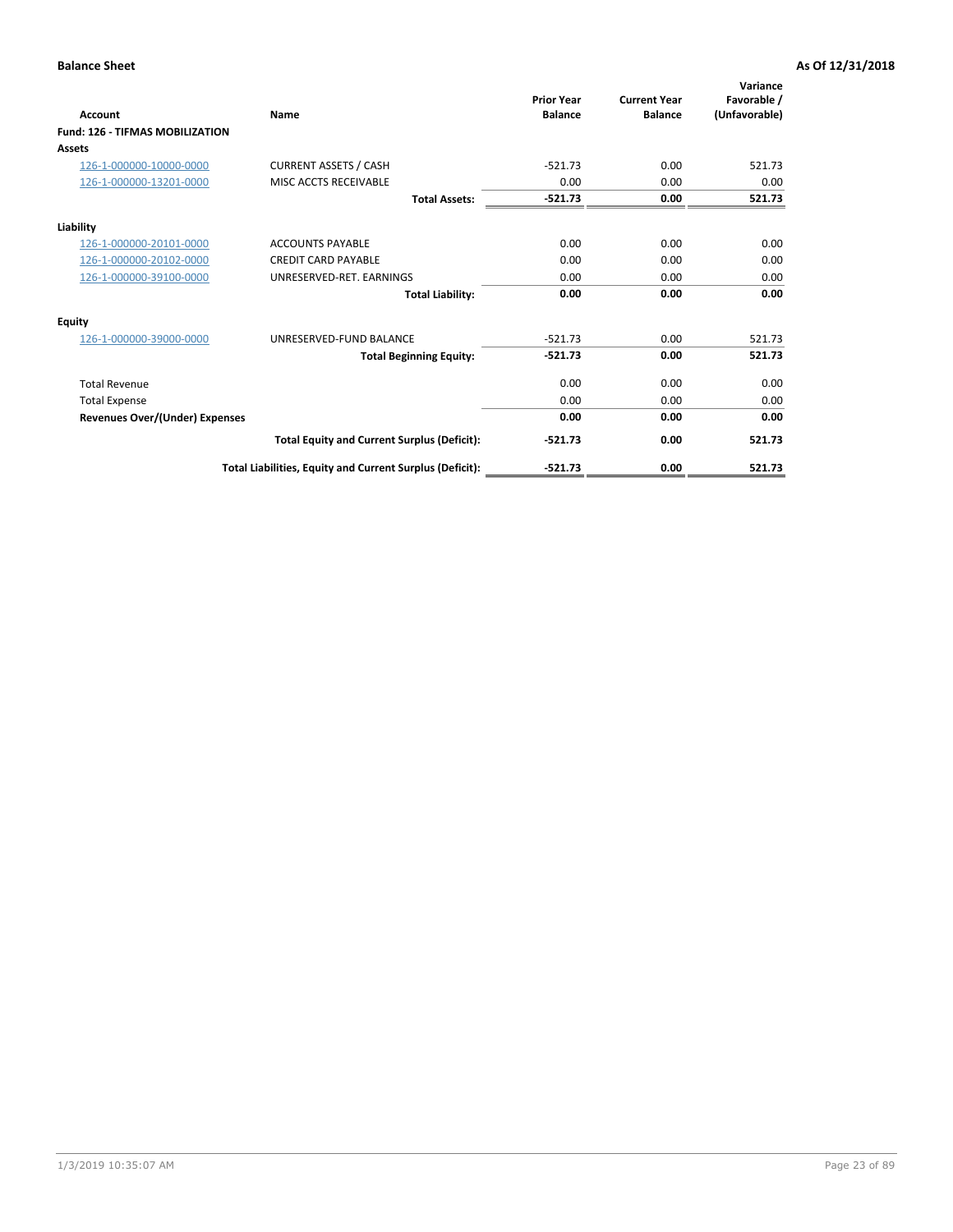| <b>Account</b>                        | Name                                                     | <b>Prior Year</b><br><b>Balance</b> | <b>Current Year</b><br><b>Balance</b> | Variance<br>Favorable /<br>(Unfavorable) |
|---------------------------------------|----------------------------------------------------------|-------------------------------------|---------------------------------------|------------------------------------------|
| Fund: 127 - FIRE GRANT                |                                                          |                                     |                                       |                                          |
| <b>Assets</b>                         |                                                          |                                     |                                       |                                          |
| 127-1-000000-10000-0000               | <b>CURRENT ASSETS / CASH</b>                             | 0.00                                | 0.00                                  | 0.00                                     |
| 127-1-000000-13201-0000               | MISC ACCTS RECEIVABLE                                    | 0.00                                | 0.00                                  | 0.00                                     |
|                                       | <b>Total Assets:</b>                                     | 0.00                                | 0.00                                  | 0.00                                     |
| Liability                             |                                                          |                                     |                                       |                                          |
| 127-1-000000-20101-0000               | <b>ACCOUNTS PAYABLE</b>                                  | 0.00                                | 0.00                                  | 0.00                                     |
|                                       | <b>Total Liability:</b>                                  | 0.00                                | 0.00                                  | 0.00                                     |
| Equity                                |                                                          |                                     |                                       |                                          |
| 127-1-000000-39000-0000               | UNRESERVED-FUND BALANCE                                  | 0.00                                | 0.00                                  | 0.00                                     |
|                                       | <b>Total Beginning Equity:</b>                           | 0.00                                | 0.00                                  | 0.00                                     |
| <b>Total Revenue</b>                  |                                                          | 0.00                                | 0.00                                  | 0.00                                     |
| <b>Total Expense</b>                  |                                                          | 0.00                                | 0.00                                  | 0.00                                     |
| <b>Revenues Over/(Under) Expenses</b> |                                                          | 0.00                                | 0.00                                  | 0.00                                     |
|                                       | <b>Total Equity and Current Surplus (Deficit):</b>       | 0.00                                | 0.00                                  | 0.00                                     |
|                                       | Total Liabilities, Equity and Current Surplus (Deficit): | 0.00                                | 0.00                                  | 0.00                                     |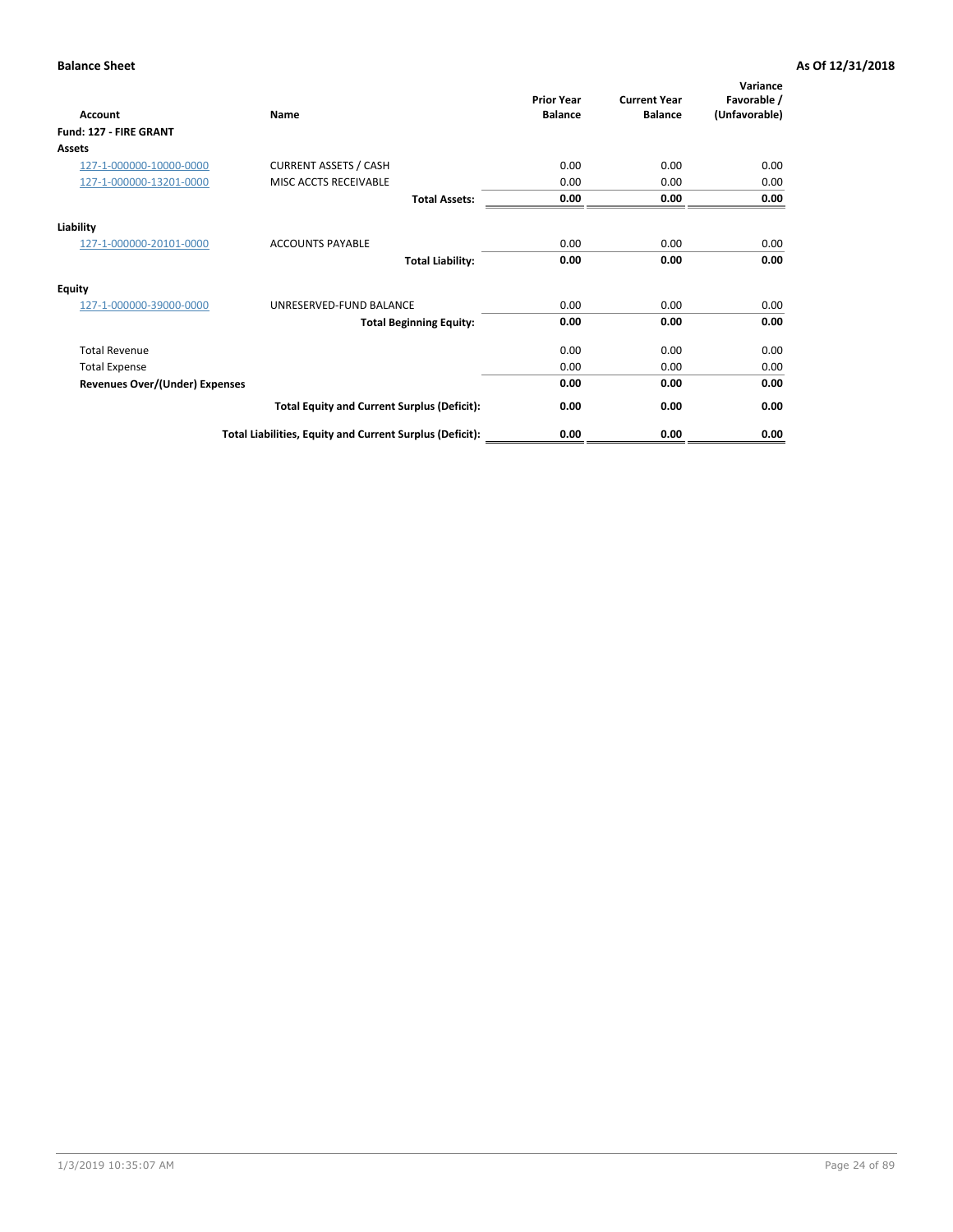| <b>Account</b>                        | Name                                                     | <b>Prior Year</b><br><b>Balance</b> | <b>Current Year</b><br><b>Balance</b> | Variance<br>Favorable /<br>(Unfavorable) |
|---------------------------------------|----------------------------------------------------------|-------------------------------------|---------------------------------------|------------------------------------------|
| Fund: 140 - DEBT SERVICE FUND         |                                                          |                                     |                                       |                                          |
| Assets                                |                                                          |                                     |                                       |                                          |
| 140-1-000000-10000-0000               | <b>CURRENT ASSETS / CASH</b>                             | 2,385,709.60                        | 2,501,934.86                          | 116,225.26                               |
| 140-1-000000-12101-0000               | <b>BOND ISSUANCE COSTS</b>                               | 0.00                                | 0.00                                  | 0.00                                     |
| 140-1-000000-13101-0000               | TAX RECEIVABLE-CURRENT                                   | 2,949,639.73                        | 3,790,026.09                          | 840,386.36                               |
| 140-1-000000-13102-0000               | <b>TAXES REC-DELINQUENT</b>                              | 266,835.30                          | 283,110.90                            | 16,275.60                                |
| 140-1-000000-13103-0000               | ALLOW FOR UNCOLLECT TAXES                                | $-137,812.38$                       | $-88,282.80$                          | 49,529.58                                |
| 140-1-000000-13203-0000               | NON-CURRENT ASSETS / PREPAYMENTS                         | 0.00                                | 0.00                                  | 0.00                                     |
| 140-1-000000-13205-0000               | <b>INTEREST RECEIVABLE</b>                               | 0.00                                | 0.00                                  | 0.00                                     |
| 140-1-000000-13221-0000               | MISC A/R - PROPERTY TAXES                                | 219,053.08                          | $-260,657.89$                         | -479,710.97                              |
|                                       | <b>Total Assets:</b>                                     | 5,683,425.33                        | 6,226,131.16                          | 542,705.83                               |
| Liability                             |                                                          |                                     |                                       |                                          |
| 140-1-000000-20101-0000               | <b>ACCOUNTS PAYABLE</b>                                  | 0.00                                | 0.00                                  | 0.00                                     |
| 140-1-000000-20102-0000               | <b>CREDIT CARD PAYABLE</b>                               | 0.00                                | 0.00                                  | 0.00                                     |
| 140-1-000000-20103-0000               | ACCRUED ACCOUNTS PAYABLE                                 | 0.00                                | 0.00                                  | 0.00                                     |
| 140-1-000000-20108-0000               | <b>MATURED BONDS PAYABLE</b>                             | 0.00                                | 0.00                                  | 0.00                                     |
| 140-1-000000-20111-0000               | MATURED INTEREST PAYABLE                                 | 0.00                                | 0.00                                  | 0.00                                     |
| 140-1-000000-20112-0000               | <b>ACCRUED INTEREST PAYABLE</b>                          | 0.00                                | 0.00                                  | 0.00                                     |
| 140-1-000000-20203-0000               | <b>DEFERRED TAX REVENUE</b>                              | 3,068,454.11                        | 3,974,525.22                          | $-906,071.11$                            |
| 140-1-000000-21001-0000               | <b>GENERAL FUND / GENERAL FUND</b>                       | 0.00                                | 0.00                                  | 0.00                                     |
| 140-1-000000-21040-0000               | DUE TO / GENERAL CIP FUND                                | 0.00                                | 0.00                                  | 0.00                                     |
| 140-1-000000-29300-0000               | <b>ENCUMBRANCE SUMMARY</b>                               | 0.00                                | 0.00                                  | 0.00                                     |
| 140-1-000000-29400-0000               | RESERVED ACCOUNT / ENCUMBRANCES                          | 0.00                                | 0.00                                  | 0.00                                     |
|                                       | <b>Total Liability:</b>                                  | 3,068,454.11                        | 3,974,525.22                          | $-906,071.11$                            |
| Equity                                |                                                          |                                     |                                       |                                          |
| 140-1-000000-39000-0000               | UNRESERVED-FUND BALANCE                                  | 680,422.24                          | 854,588.71                            | 174,166.47                               |
|                                       | <b>Total Beginning Equity:</b>                           | 680,422.24                          | 854,588.71                            | 174,166.47                               |
| <b>Total Revenue</b>                  |                                                          | 1,939,684.32                        | 1,397,090.65                          | $-542,593.67$                            |
| <b>Total Expense</b>                  |                                                          | 5,135.34                            | 73.42                                 | 5,061.92                                 |
| <b>Revenues Over/(Under) Expenses</b> |                                                          | 1,934,548.98                        | 1,397,017.23                          | $-537,531.75$                            |
|                                       | <b>Total Equity and Current Surplus (Deficit):</b>       | 2,614,971.22                        | 2,251,605.94                          | $-363,365.28$                            |
|                                       | Total Liabilities, Equity and Current Surplus (Deficit): | 5,683,425.33                        | 6,226,131.16                          | 542,705.83                               |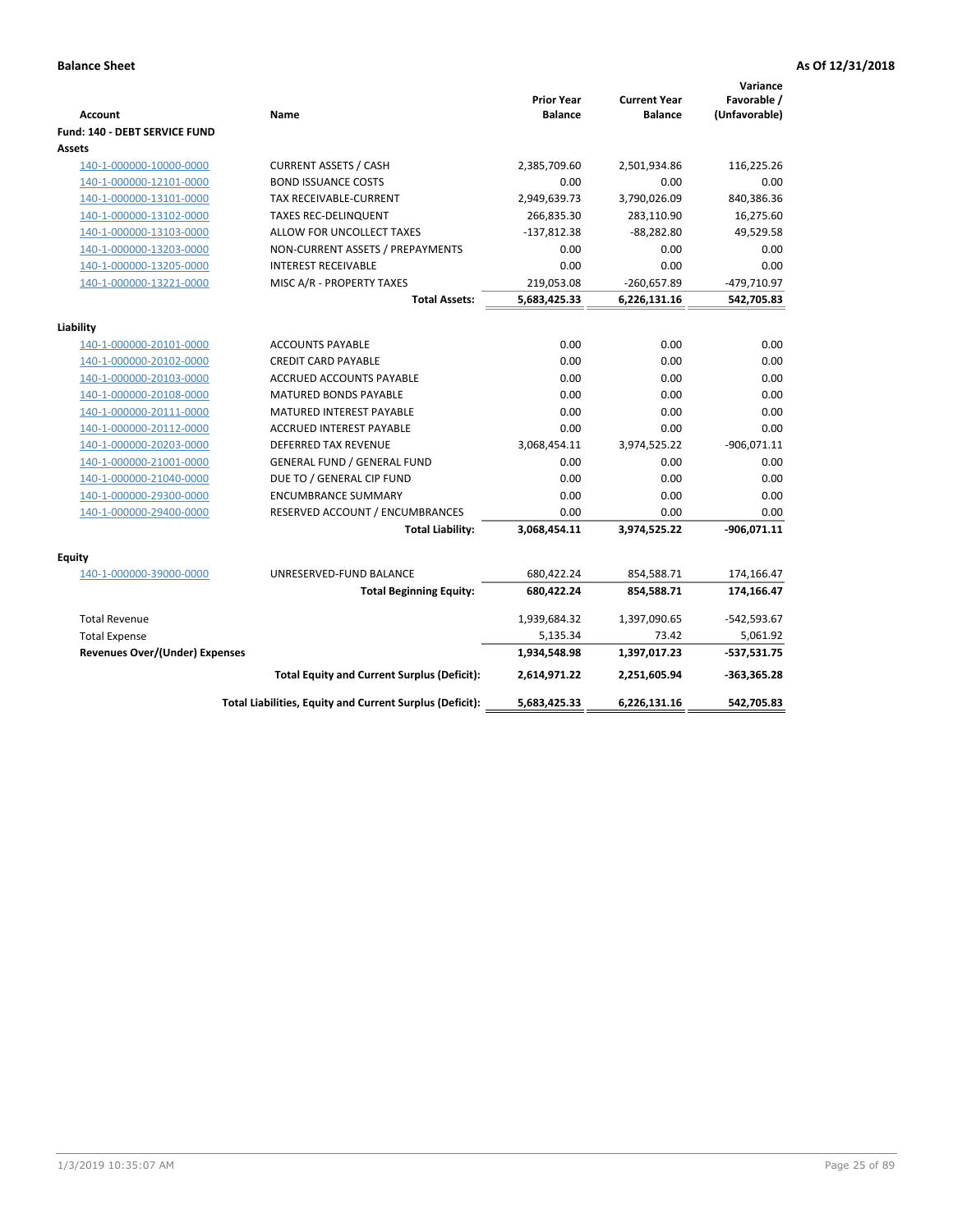|                                                     |                                                          |                   |                     | Variance      |
|-----------------------------------------------------|----------------------------------------------------------|-------------------|---------------------|---------------|
|                                                     |                                                          | <b>Prior Year</b> | <b>Current Year</b> | Favorable /   |
| <b>Account</b>                                      | Name                                                     | <b>Balance</b>    | <b>Balance</b>      | (Unfavorable) |
| <b>Fund: 160 - GENERAL CAPITAL IMPROVEMENT FUND</b> |                                                          |                   |                     |               |
| Assets                                              |                                                          |                   |                     |               |
| 160-1-000000-10000-0000                             | <b>CURRENT ASSETS / CASH</b>                             | 562,427.77        | 1,516,840.97        | 954,413.20    |
| 160-1-000000-11402-0000                             | 2002 CO'S                                                | 245,348.24        | 249,367.42          | 4,019.18      |
| 160-1-000000-11514-0000                             | EXCHANGE BLDG - TX DAILY ACCOUNT 1157                    | 219,108.45        | 222,755.84          | 3,647.39      |
| 160-1-000000-11517-0000                             | <b>EXCHANGE BLDG - TX TERM</b>                           | 0.00              | 0.00                | 0.00          |
| 160-1-000000-11520-0000                             | <b>CERTIFICATES OF DEPOSIT</b>                           | 0.00              | 0.00                | 0.00          |
| 160-1-000000-11602-0000                             | 2001 CO                                                  | 0.00              | 0.00                | 0.00          |
| 160-1-000000-11603-0000                             | 2001-A CO'S                                              | 74,140.73         | 75,354.22           | 1,213.49      |
| 160-1-000000-13201-0000                             | MISC ACCTS RECEIVABLE                                    | 0.00              | 0.00                | 0.00          |
| 160-1-000000-13205-0000                             | <b>INTEREST RECEIVABLE</b>                               | 0.00              | 0.00                | 0.00          |
| 160-1-000000-14035-0000                             | DEBT SERVICE / DEBT SERVICE FUND                         | 0.00              | 0.00                | 0.00          |
|                                                     | <b>Total Assets:</b>                                     | 1,101,025.19      | 2,064,318.45        | 963,293.26    |
| Liability                                           |                                                          |                   |                     |               |
| 160-1-000000-20101-0000                             | <b>ACCOUNTS PAYABLE</b>                                  | 0.00              | 0.00                | 0.00          |
| 160-1-000000-20102-0000                             | <b>CREDIT CARD PAYABLE</b>                               | 0.00              | 0.00                | 0.00          |
| 160-1-000000-20103-0000                             | ACCRUED ACCOUNTS PAYABLE                                 | 0.00              | 0.00                | 0.00          |
| 160-1-000000-20113-0000                             | <b>DEVELOPERS ESCROW</b>                                 | 0.00              | 0.00                | 0.00          |
| 160-1-000000-20139-0000                             | <b>RETAINAGES PAYABLE</b>                                | 10,000.80         | 74,442.19           | $-64,441.39$  |
| 160-1-000000-20902-0000                             | <b>DEFERRED GRANT REVENUE</b>                            | 0.00              | 0.00                | 0.00          |
| 160-1-000000-21001-0000                             | <b>GENERAL FUND / GENERAL FUND</b>                       | 0.00              | 0.00                | 0.00          |
| 160-1-000000-21035-0000                             | DEBT SERVICE / DUE TO DEBT SERVICE                       | 0.00              | 0.00                | 0.00          |
| 160-1-000000-21101-0000                             | ENTERPRISE / WTR/WWTR UTILITY FUND                       | 0.00              | 0.00                | 0.00          |
| 160-1-000000-29300-0000                             | <b>ENCUMBRANCE SUMMARY</b>                               | 0.00              | 0.00                | 0.00          |
| 160-1-000000-29400-0100                             | RESERVED ACCOUNT / ENCUMBRANCES                          | 0.00              | 0.00                | 0.00          |
|                                                     | <b>Total Liability:</b>                                  | 10,000.80         | 74,442.19           | $-64,441.39$  |
|                                                     |                                                          |                   |                     |               |
| <b>Equity</b>                                       |                                                          |                   |                     |               |
| 160-1-000000-39000-0000                             | UNRESERVED-FUND BALANCE                                  | 365,973.09        | 1,601,960.96        | 1,235,987.87  |
|                                                     | <b>Total Beginning Equity:</b>                           | 365,973.09        | 1,601,960.96        | 1,235,987.87  |
| <b>Total Revenue</b>                                |                                                          | 783,111.07        | 883,934.55          | 100,823.48    |
| <b>Total Expense</b>                                |                                                          | 58,059.77         | 496,019.25          | -437,959.48   |
| <b>Revenues Over/(Under) Expenses</b>               |                                                          | 725,051.30        | 387,915.30          | -337,136.00   |
|                                                     | <b>Total Equity and Current Surplus (Deficit):</b>       | 1,091,024.39      | 1,989,876.26        | 898,851.87    |
|                                                     | Total Liabilities, Equity and Current Surplus (Deficit): | 1,101,025.19      | 2,064,318.45        | 963,293.26    |
|                                                     |                                                          |                   |                     |               |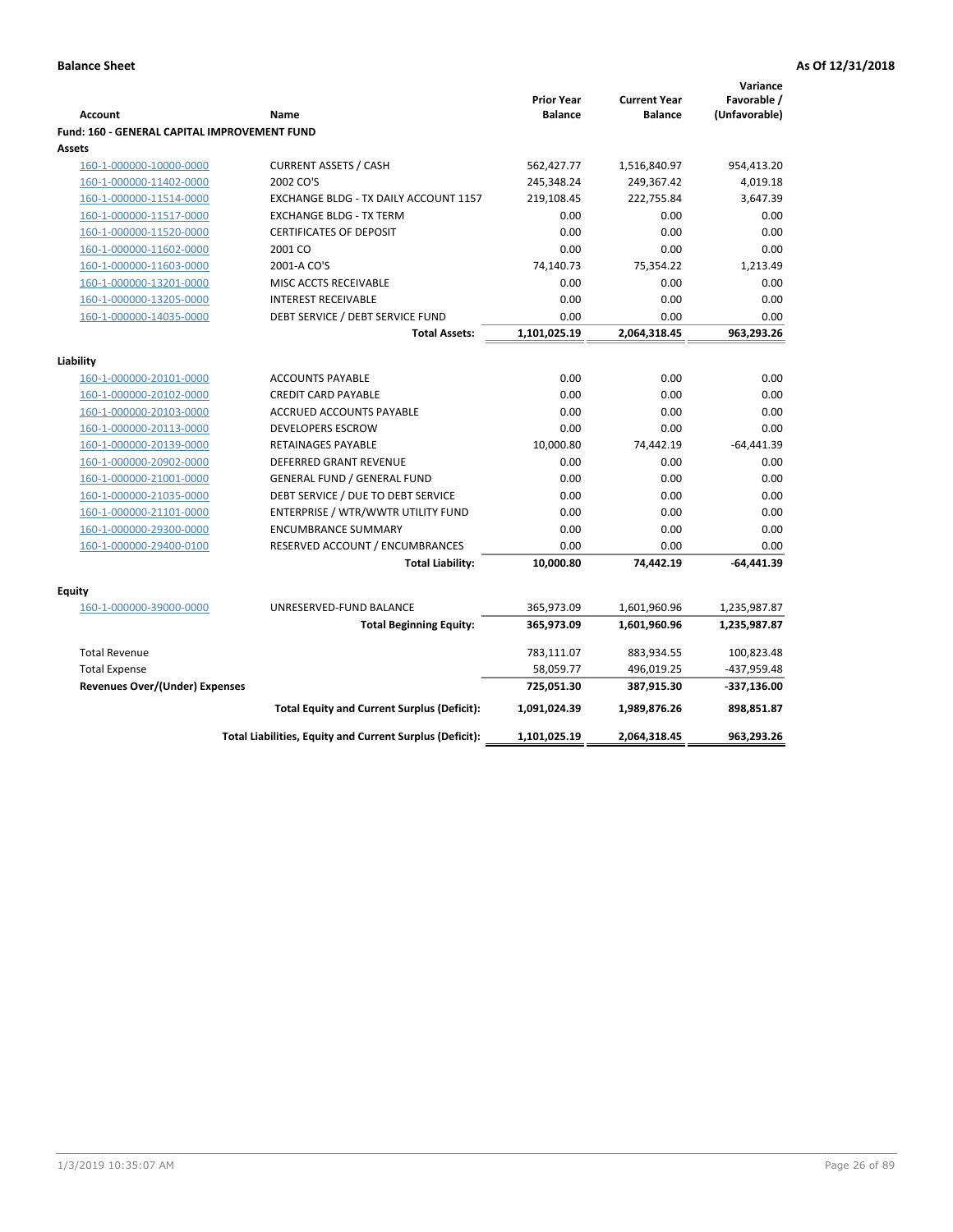| <b>Account</b>                       | Name                                                     | <b>Prior Year</b><br><b>Balance</b> | <b>Current Year</b><br><b>Balance</b> | Variance<br>Favorable /<br>(Unfavorable) |
|--------------------------------------|----------------------------------------------------------|-------------------------------------|---------------------------------------|------------------------------------------|
| Fund: 161 - STREET CONSTRUCTION FUND |                                                          |                                     |                                       |                                          |
| <b>Assets</b>                        |                                                          |                                     |                                       |                                          |
| 161-1-000000-10000-0000              | <b>CURRENT ASSETS / CASH</b>                             | 846,111.10                          | 856,439.15                            | 10,328.05                                |
| 161-1-000000-11003-0000              | 2010 CO'S                                                | 0.00                                | 0.00                                  | 0.00                                     |
| 161-1-000000-13205-0000              | <b>INTEREST RECEIVABLE</b>                               | 0.00                                | 0.00                                  | 0.00                                     |
| 161-1-000000-14035-0000              | DEBT SERVICE / DEBT SERVICE FUND                         | 0.00                                | 0.00                                  | 0.00                                     |
|                                      | <b>Total Assets:</b>                                     | 846,111.10                          | 856,439.15                            | 10,328.05                                |
| Liability                            |                                                          |                                     |                                       |                                          |
| 161-1-000000-20101-0000              | <b>ACCOUNTS PAYABLE</b>                                  | 0.00                                | 0.00                                  | 0.00                                     |
| 161-1-000000-20102-0000              | <b>CREDIT CARD PAYABLE</b>                               | 0.00                                | 0.00                                  | 0.00                                     |
| 161-1-000000-20103-0000              | <b>ACCRUED ACCOUNTS PAYABLE</b>                          | 0.00                                | 0.00                                  | 0.00                                     |
| 161-1-000000-20139-0000              | <b>RETAINAGES PAYABLE</b>                                | 0.00                                | 0.00                                  | 0.00                                     |
| 161-1-000000-21001-0000              | <b>GENERAL FUND / GENERAL FUND</b>                       | 0.00                                | 0.00                                  | 0.00                                     |
| 161-1-000000-21035-0000              | DEBT SERVICE / DUE TO DEBT SERVICE                       | 0.00                                | 0.00                                  | 0.00                                     |
| 161-1-000000-29300-0000              | <b>ENCUMBRANCE SUMMARY</b>                               | 0.00                                | 0.00                                  | 0.00                                     |
| 161-1-000000-29400-0100              | RESERVED ACCOUNT / ENCUMBRANCES                          | 0.00                                | 0.00                                  | 0.00                                     |
|                                      | <b>Total Liability:</b>                                  | 0.00                                | 0.00                                  | 0.00                                     |
| Equity                               |                                                          |                                     |                                       |                                          |
| 161-1-000000-39000-0000              | UNRESERVED-FUND BALANCE                                  | 846,099.12                          | 852,048.74                            | 5,949.62                                 |
|                                      | <b>Total Beginning Equity:</b>                           | 846,099.12                          | 852,048.74                            | 5,949.62                                 |
| <b>Total Revenue</b>                 |                                                          | 42.43                               | 4.444.55                              | 4,402.12                                 |
| <b>Total Expense</b>                 |                                                          | 30.45                               | 54.14                                 | $-23.69$                                 |
| Revenues Over/(Under) Expenses       |                                                          | 11.98                               | 4,390.41                              | 4,378.43                                 |
|                                      | <b>Total Equity and Current Surplus (Deficit):</b>       | 846,111.10                          | 856,439.15                            | 10,328.05                                |
|                                      | Total Liabilities, Equity and Current Surplus (Deficit): | 846,111.10                          | 856,439.15                            | 10,328.05                                |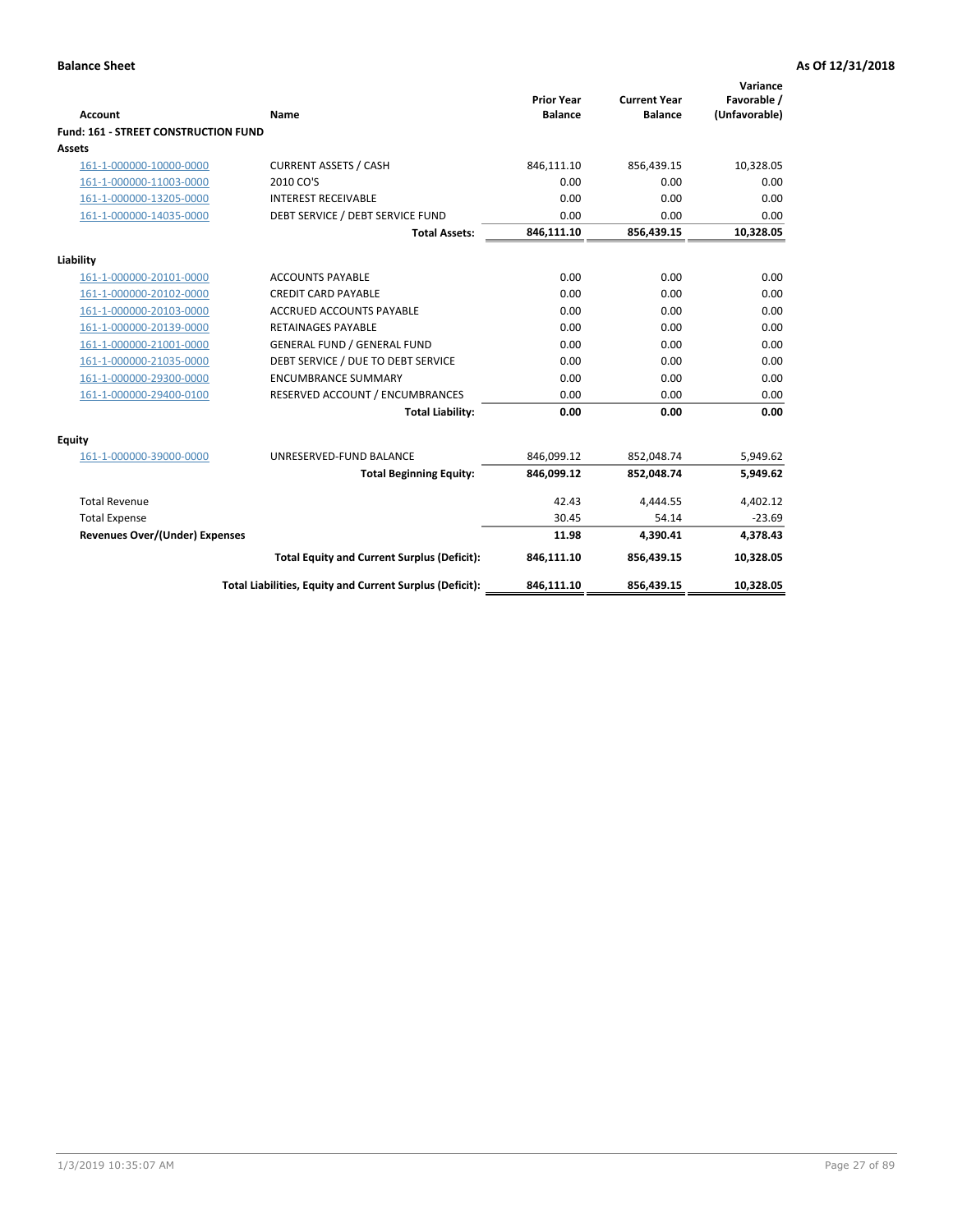|                                                 |                                                          | <b>Prior Year</b><br><b>Balance</b> | <b>Current Year</b> | Variance<br>Favorable / |
|-------------------------------------------------|----------------------------------------------------------|-------------------------------------|---------------------|-------------------------|
| <b>Account</b>                                  | Name                                                     |                                     | <b>Balance</b>      | (Unfavorable)           |
| <b>Fund: 162 - GRAHAM PARK RENOVATIONS FUND</b> |                                                          |                                     |                     |                         |
| <b>Assets</b>                                   |                                                          |                                     |                     |                         |
| 162-1-000000-10000-0000                         | <b>CURRENT ASSETS / CASH</b>                             | 0.00                                | 0.00                | 0.00                    |
| 162-1-000000-13201-0000                         | MISC ACCTS RECEIVABLE                                    | 0.00                                | 0.00                | 0.00                    |
|                                                 | <b>Total Assets:</b>                                     | 0.00                                | 0.00                | 0.00                    |
| Liability                                       |                                                          |                                     |                     |                         |
| 162-1-000000-20101-0000                         | <b>ACCOUNTS PAYABLE</b>                                  | 0.00                                | 0.00                | 0.00                    |
| 162-1-000000-20139-0000                         | <b>RETAINAGES PAYABLE</b>                                | 0.00                                | 0.00                | 0.00                    |
| 162-1-000000-20202-0000                         | <b>DEFERRED REVENUE</b>                                  | 0.00                                | 0.00                | 0.00                    |
| 162-1-000000-29300-0000                         | <b>ENCUMBRANCE SUMMARY</b>                               | 0.00                                | 0.00                | 0.00                    |
| 162-1-000000-29400-0000                         | RESERVED ACCOUNT / ENCUMBRANCES                          | 0.00                                | 0.00                | 0.00                    |
|                                                 | <b>Total Liability:</b>                                  | 0.00                                | 0.00                | 0.00                    |
| Equity                                          |                                                          |                                     |                     |                         |
| 162-1-000000-39000-0000                         | UNRESERVED-FUND BALANCE                                  | 0.00                                | 0.00                | 0.00                    |
|                                                 | <b>Total Beginning Equity:</b>                           | 0.00                                | 0.00                | 0.00                    |
| <b>Total Revenue</b>                            |                                                          | 0.00                                | 0.00                | 0.00                    |
| <b>Total Expense</b>                            |                                                          | 0.00                                | 0.00                | 0.00                    |
| Revenues Over/(Under) Expenses                  |                                                          | 0.00                                | 0.00                | 0.00                    |
|                                                 | <b>Total Equity and Current Surplus (Deficit):</b>       | 0.00                                | 0.00                | 0.00                    |
|                                                 | Total Liabilities, Equity and Current Surplus (Deficit): | 0.00                                | 0.00                | 0.00                    |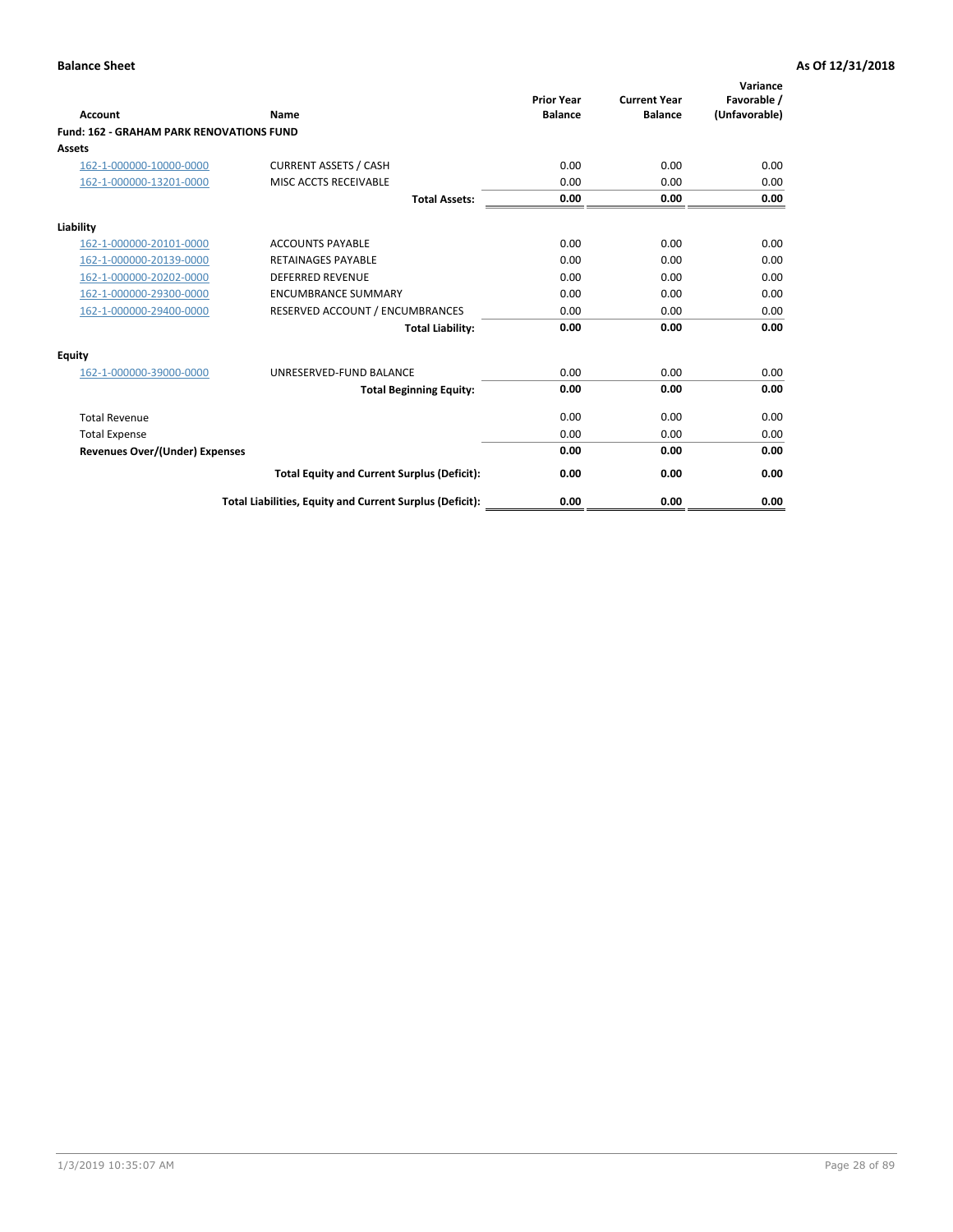|                                              |                                                          | <b>Prior Year</b> | <b>Current Year</b> | Variance<br>Favorable / |
|----------------------------------------------|----------------------------------------------------------|-------------------|---------------------|-------------------------|
| <b>Account</b>                               | Name                                                     | <b>Balance</b>    | <b>Balance</b>      | (Unfavorable)           |
| <b>Fund: 163 - SECO STIMULAS BLOCK GRANT</b> |                                                          |                   |                     |                         |
| Assets                                       |                                                          |                   |                     |                         |
| 163-1-000000-10000-0000                      | <b>CURRENT ASSETS / CASH</b>                             | 0.00              | 0.00                | 0.00                    |
| 163-1-000000-13201-0000                      | MISC ACCTS RECEIVABLE                                    | 0.00              | 0.00                | 0.00                    |
| 163-1-000000-13205-0000                      | <b>INTEREST RECEIVABLE</b>                               | 0.00              | 0.00                | 0.00                    |
|                                              | <b>Total Assets:</b>                                     | 0.00              | 0.00                | 0.00                    |
| Liability                                    |                                                          |                   |                     |                         |
| 163-1-000000-20101-0000                      | <b>ACCOUNTS PAYABLE</b>                                  | 0.00              | 0.00                | 0.00                    |
| 163-1-000000-20102-0000                      | <b>CREDIT CARD PAYABLE</b>                               | 0.00              | 0.00                | 0.00                    |
| 163-1-000000-20103-0000                      | <b>ACCRUED ACCOUNTS PAYABLE</b>                          | 0.00              | 0.00                | 0.00                    |
| 163-1-000000-20139-0000                      | <b>RETAINAGES PAYABLE</b>                                | 0.00              | 0.00                | 0.00                    |
| 163-1-000000-20902-0000                      | <b>DEFERRED GRANT REVENUE</b>                            | 0.00              | 0.00                | 0.00                    |
| 163-1-000000-29300-0000                      | <b>ENCUMBRANCE SUMMARY</b>                               | 0.00              | 0.00                | 0.00                    |
| 163-1-000000-29400-0100                      | RESERVED ACCOUNT / ENCUMBRANCES                          | 0.00              | 0.00                | 0.00                    |
|                                              | <b>Total Liability:</b>                                  | 0.00              | 0.00                | 0.00                    |
| <b>Equity</b>                                |                                                          |                   |                     |                         |
| 163-1-000000-39000-0000                      | UNRESERVED-FUND BALANCE                                  | 0.00              | 0.00                | 0.00                    |
|                                              | <b>Total Beginning Equity:</b>                           | 0.00              | 0.00                | 0.00                    |
| <b>Total Revenue</b>                         |                                                          | 0.00              | 0.00                | 0.00                    |
| <b>Total Expense</b>                         |                                                          | 0.00              | 0.00                | 0.00                    |
| Revenues Over/(Under) Expenses               |                                                          | 0.00              | 0.00                | 0.00                    |
|                                              | <b>Total Equity and Current Surplus (Deficit):</b>       | 0.00              | 0.00                | 0.00                    |
|                                              | Total Liabilities, Equity and Current Surplus (Deficit): | 0.00              | 0.00                | 0.00                    |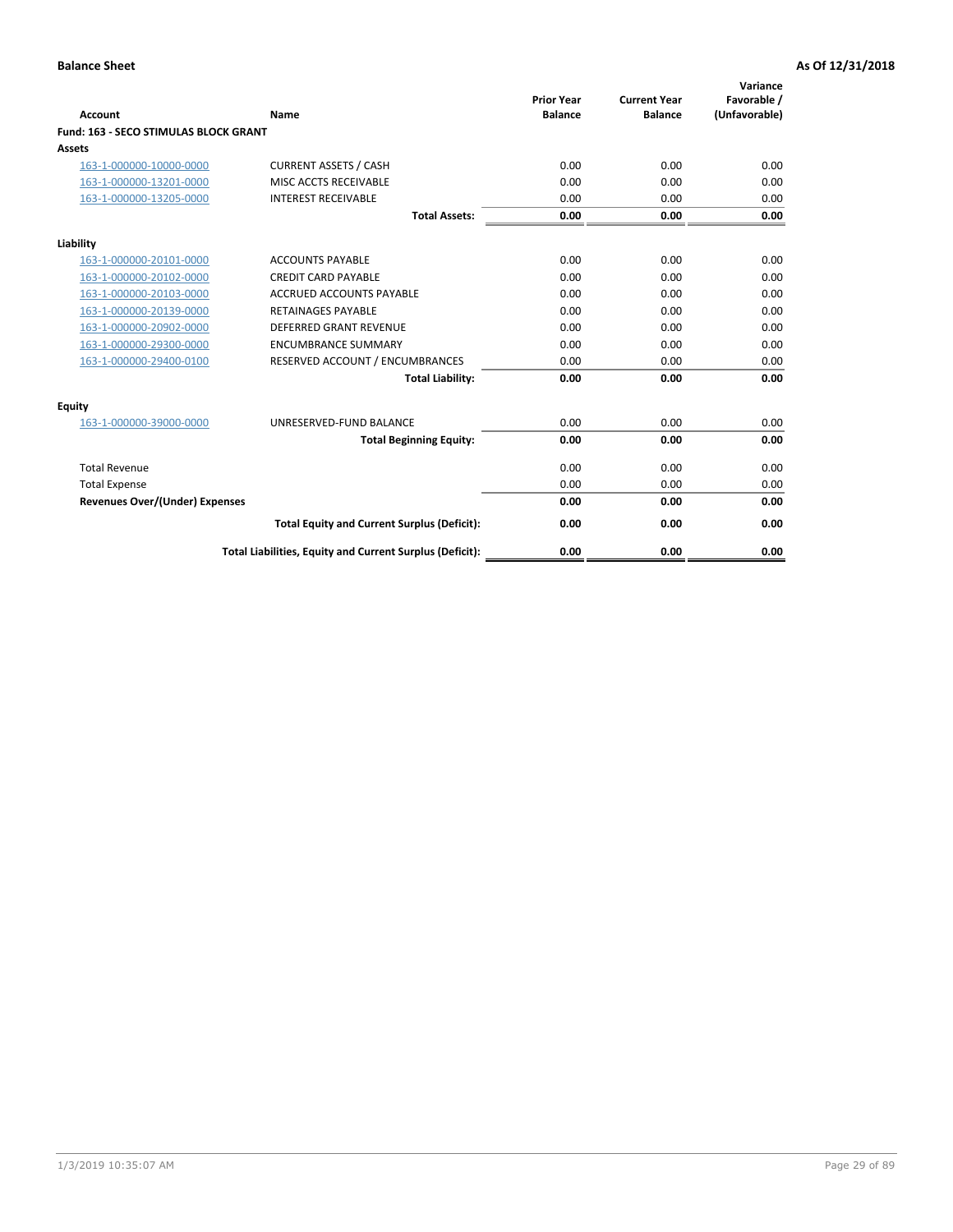| <b>Account</b>                        | <b>Name</b>                                              | <b>Prior Year</b><br><b>Balance</b> | <b>Current Year</b><br><b>Balance</b> | Variance<br>Favorable /<br>(Unfavorable) |
|---------------------------------------|----------------------------------------------------------|-------------------------------------|---------------------------------------|------------------------------------------|
| Fund: 164 - 2013 CO CAPITAL FUND      |                                                          |                                     |                                       |                                          |
| Assets                                |                                                          |                                     |                                       |                                          |
| 164-1-000000-10000-0000               | <b>CURRENT ASSETS / CASH</b>                             | 31,657.55                           | 32,043.98                             | 386.43                                   |
| 164-1-000000-11508-0000               | 2013 CO'S PROJ CONST                                     | 1,991.26                            | 2,024.42                              | 33.16                                    |
| 164-1-000000-11509-0000               | 2013 CO'S DEBT SERVICE                                   | 0.00                                | 0.00                                  | 0.00                                     |
| 164-1-000000-13205-0000               | <b>INTEREST RECEIVABLE</b>                               | 0.00                                | 0.00                                  | 0.00                                     |
| 164-1-000000-14035-0000               | DEBT SERVICE / DEBT SERVICE FUND                         | 0.00                                | 0.00                                  | 0.00                                     |
|                                       | <b>Total Assets:</b>                                     | 33,648.81                           | 34,068.40                             | 419.59                                   |
| Liability                             |                                                          |                                     |                                       |                                          |
| 164-1-000000-20101-0000               | <b>ACCOUNTS PAYABLE</b>                                  | 0.00                                | 0.00                                  | 0.00                                     |
| 164-1-000000-20102-0000               | <b>CREDIT CARD PAYABLE</b>                               | 0.00                                | 0.00                                  | 0.00                                     |
| 164-1-000000-20103-0000               | <b>ACCRUED ACCOUNTS PAYABLE</b>                          | 0.00                                | 0.00                                  | 0.00                                     |
| 164-1-000000-20139-0000               | <b>RETAINAGES PAYABLE</b>                                | 0.00                                | 0.00                                  | 0.00                                     |
| 164-1-000000-21001-0000               | <b>GENERAL FUND / GENERAL FUND</b>                       | 0.00                                | 0.00                                  | 0.00                                     |
| 164-1-000000-21035-0000               | DEBT SERVICE / DUE TO DEBT SERVICE                       | 0.00                                | 0.00                                  | 0.00                                     |
| 164-1-000000-29300-0000               | <b>ENCUMBRANCE SUMMARY</b>                               | 0.00                                | 0.00                                  | 0.00                                     |
| 164-1-000000-29400-0100               | RESERVED ACCOUNT / ENCUMBRANCES                          | 0.00                                | 0.00                                  | 0.00                                     |
|                                       | <b>Total Liability:</b>                                  | 0.00                                | 0.00                                  | 0.00                                     |
| Equity                                |                                                          |                                     |                                       |                                          |
| 164-1-000000-39000-0000               | UNRESERVED-FUND BALANCE                                  | 33,642.76                           | 33,896.76                             | 254.00                                   |
|                                       | <b>Total Beginning Equity:</b>                           | 33,642.76                           | 33,896.76                             | 254.00                                   |
| <b>Total Revenue</b>                  |                                                          | 7.19                                | 173.67                                | 166.48                                   |
| <b>Total Expense</b>                  |                                                          | 1.14                                | 2.03                                  | $-0.89$                                  |
| <b>Revenues Over/(Under) Expenses</b> |                                                          | 6.05                                | 171.64                                | 165.59                                   |
|                                       | <b>Total Equity and Current Surplus (Deficit):</b>       | 33,648.81                           | 34,068.40                             | 419.59                                   |
|                                       | Total Liabilities, Equity and Current Surplus (Deficit): | 33,648.81                           | 34,068.40                             | 419.59                                   |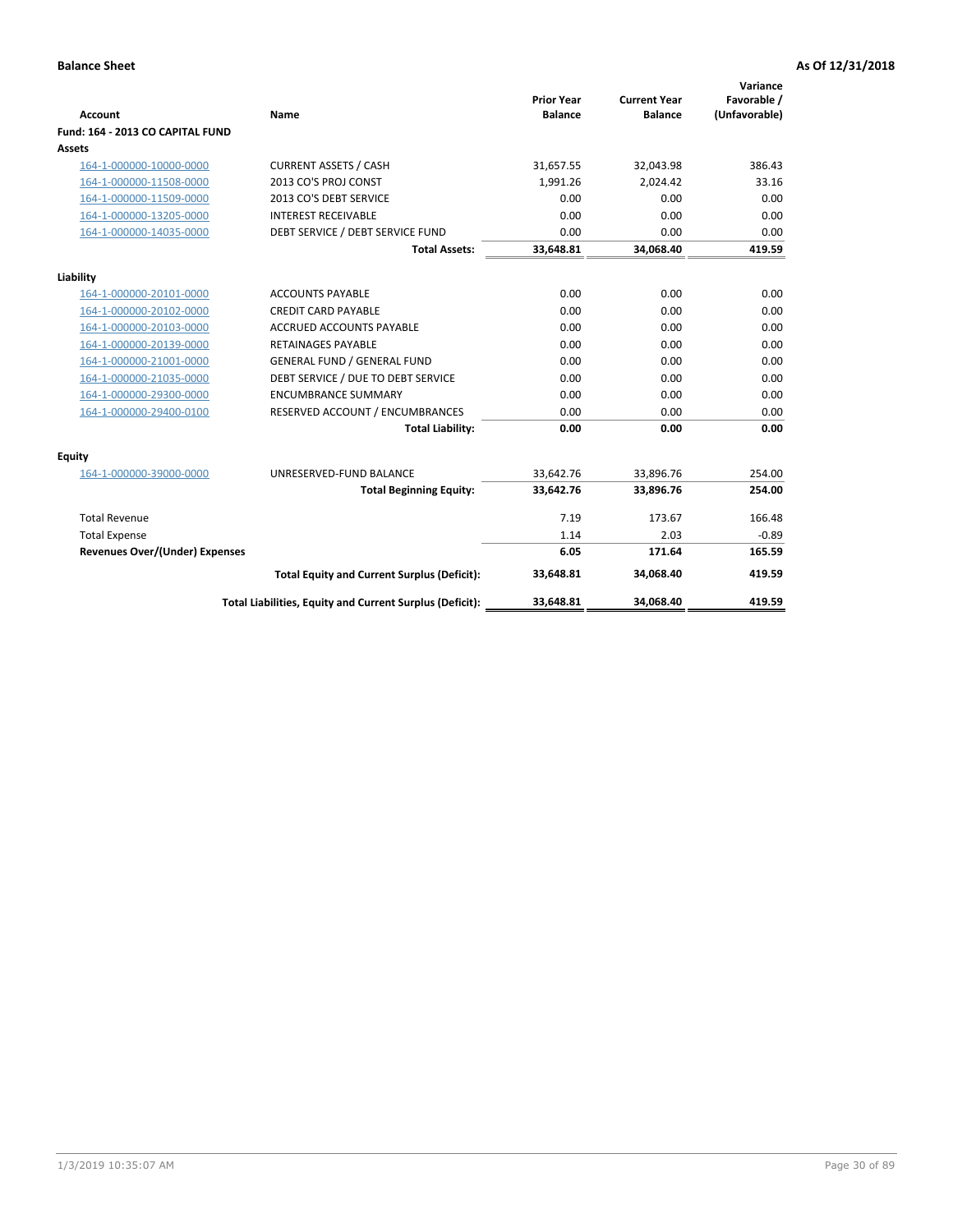| <b>Account</b>                        | Name                                                     | <b>Prior Year</b><br><b>Balance</b> | <b>Current Year</b><br><b>Balance</b> | Variance<br>Favorable /<br>(Unfavorable) |
|---------------------------------------|----------------------------------------------------------|-------------------------------------|---------------------------------------|------------------------------------------|
| Fund: 165 - 2014 GO FUND              |                                                          |                                     |                                       |                                          |
| Assets                                |                                                          |                                     |                                       |                                          |
| 165-1-000000-10000-0000               | <b>CURRENT ASSETS / CASH</b>                             | $-8,613.63$                         | $-8,613.63$                           | 0.00                                     |
| 165-1-000000-11003-0000               | 2010 CO'S                                                | 0.00                                | 0.00                                  | 0.00                                     |
| 165-1-000000-11202-0000               | 2014 GO STREET BONDS                                     | 0.00                                | 0.00                                  | 0.00                                     |
| 165-1-000000-11511-0000               | 2015 GO PROJECT CONSTRUCTION                             | 766,376.62                          | 779,134.08                            | 12,757.46                                |
| 165-1-000000-11520-0000               | <b>CERTIFICATES OF DEPOSIT</b>                           | 0.00                                | 0.00                                  | 0.00                                     |
| 165-1-000000-11530-0000               | <b>TexasTERM CP</b>                                      | 0.00                                | 0.00                                  | 0.00                                     |
| 165-1-000000-13201-0000               | MISC ACCTS RECEIVABLE                                    | 0.00                                | 0.00                                  | 0.00                                     |
| 165-1-000000-13205-0000               | <b>INTEREST RECEIVABLE</b>                               | 0.00                                | 0.00                                  | 0.00                                     |
| 165-1-000000-14035-0000               | DEBT SERVICE / DEBT SERVICE FUND                         | 0.00                                | 0.00                                  | 0.00                                     |
|                                       | <b>Total Assets:</b>                                     | 757,762.99                          | 770,520.45                            | 12,757.46                                |
| Liability                             |                                                          |                                     |                                       |                                          |
| 165-1-000000-20101-0000               | <b>ACCOUNTS PAYABLE</b>                                  | 0.00                                | 0.00                                  | 0.00                                     |
| 165-1-000000-20102-0000               | <b>CREDIT CARD PAYABLE</b>                               | 0.00                                | 0.00                                  | 0.00                                     |
| 165-1-000000-20103-0000               | <b>ACCRUED ACCOUNTS PAYABLE</b>                          | 0.00                                | 0.00                                  | 0.00                                     |
| 165-1-000000-20139-0000               | <b>RETAINAGES PAYABLE</b>                                | 0.00                                | 0.00                                  | 0.00                                     |
| 165-1-000000-21001-0000               | <b>GENERAL FUND / GENERAL FUND</b>                       | 0.00                                | 0.00                                  | 0.00                                     |
| 165-1-000000-21035-0000               | DEBT SERVICE / DUE TO DEBT SERVICE                       | 0.00                                | 0.00                                  | 0.00                                     |
| 165-1-000000-29300-0000               | <b>ENCUMBRANCE SUMMARY</b>                               | 0.00                                | 0.00                                  | 0.00                                     |
| 165-1-000000-29400-0100               | RESERVED ACCOUNT / ENCUMBRANCES                          | 0.00                                | 0.00                                  | 0.00                                     |
|                                       | <b>Total Liability:</b>                                  | 0.00                                | 0.00                                  | 0.00                                     |
| Equity                                |                                                          |                                     |                                       |                                          |
| 165-1-000000-39000-0000               | UNRESERVED-FUND BALANCE                                  | 755,496.40                          | 767,685.84                            | 12,189.44                                |
|                                       | <b>Total Beginning Equity:</b>                           | 755,496.40                          | 767,685.84                            | 12,189.44                                |
| <b>Total Revenue</b>                  |                                                          | 2,266.59                            | 2,834.61                              | 568.02                                   |
| <b>Total Expense</b>                  |                                                          | 0.00                                | 0.00                                  | 0.00                                     |
| <b>Revenues Over/(Under) Expenses</b> |                                                          | 2,266.59                            | 2,834.61                              | 568.02                                   |
|                                       | <b>Total Equity and Current Surplus (Deficit):</b>       | 757,762.99                          | 770,520.45                            | 12,757.46                                |
|                                       | Total Liabilities, Equity and Current Surplus (Deficit): | 757,762.99                          | 770,520.45                            | 12.757.46                                |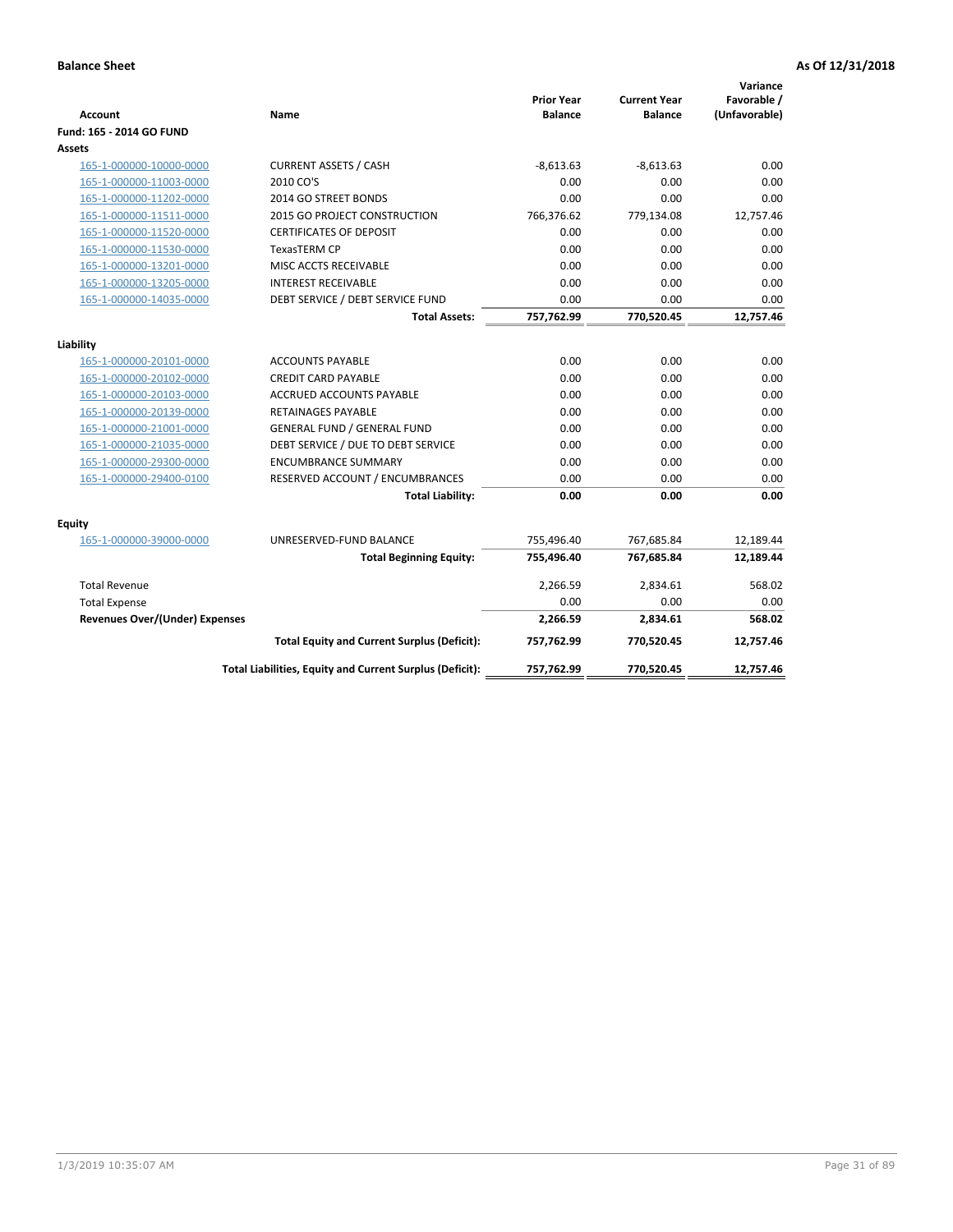|                                                       |                                                          | <b>Prior Year</b> | <b>Current Year</b> | Variance<br>Favorable / |
|-------------------------------------------------------|----------------------------------------------------------|-------------------|---------------------|-------------------------|
| Account                                               | Name                                                     | <b>Balance</b>    | <b>Balance</b>      | (Unfavorable)           |
| Fund: 170 - LAW ENFORCEMENT GRANT - CAPITAL PURCHASES |                                                          |                   |                     |                         |
| <b>Assets</b>                                         |                                                          |                   |                     |                         |
| 170-1-000000-10000-0000                               | <b>CURRENT ASSETS / CASH</b>                             | 194.66            | 0.00                | $-194.66$               |
| 170-1-000000-13201-0000                               | MISC ACCTS RECEIVABLE                                    | 0.00              | 0.00                | 0.00                    |
|                                                       | <b>Total Assets:</b>                                     | 194.66            | 0.00                | $-194.66$               |
| Liability                                             |                                                          |                   |                     |                         |
| 170-1-000000-20101-0000                               | <b>ACCOUNTS PAYABLE</b>                                  | 0.00              | 0.00                | 0.00                    |
| 170-1-000000-20102-0000                               | <b>CREDIT CARD PAYABLE</b>                               | 0.00              | 0.00                | 0.00                    |
| 170-1-000000-20103-0000                               | <b>ACCRUED ACCOUNTS PAYABLE</b>                          | 0.00              | 0.00                | 0.00                    |
| 170-1-000000-20902-0000                               | <b>DEFERRED GRANT REVENUE</b>                            | 0.00              | 0.00                | 0.00                    |
| 170-1-000000-21001-0000                               | <b>GENERAL FUND / GENERAL FUND</b>                       | 0.00              | 0.00                | 0.00                    |
| 170-1-000000-24004-0000                               | <b>INTEREST PAYABLE ON DEP</b>                           | 0.00              | 0.00                | 0.00                    |
| 170-1-000000-29300-0000                               | <b>ENCUMBRANCE SUMMARY</b>                               | 0.00              | 0.00                | 0.00                    |
| 170-1-000000-29400-0000                               | RESERVED ACCOUNT / ENCUMBRANCES                          | 0.00              | 0.00                | 0.00                    |
|                                                       | <b>Total Liability:</b>                                  | 0.00              | 0.00                | 0.00                    |
| <b>Equity</b>                                         |                                                          |                   |                     |                         |
| 170-1-000000-39000-0000                               | UNRESERVED-FUND BALANCE                                  | 194.66            | 0.00                | $-194.66$               |
|                                                       | <b>Total Beginning Equity:</b>                           | 194.66            | 0.00                | $-194.66$               |
| <b>Total Revenue</b>                                  |                                                          | 0.00              | 0.00                | 0.00                    |
| <b>Total Expense</b>                                  |                                                          | 0.00              | 0.00                | 0.00                    |
| <b>Revenues Over/(Under) Expenses</b>                 |                                                          | 0.00              | 0.00                | 0.00                    |
|                                                       | <b>Total Equity and Current Surplus (Deficit):</b>       | 194.66            | 0.00                | $-194.66$               |
|                                                       | Total Liabilities, Equity and Current Surplus (Deficit): | 194.66            | 0.00                | $-194.66$               |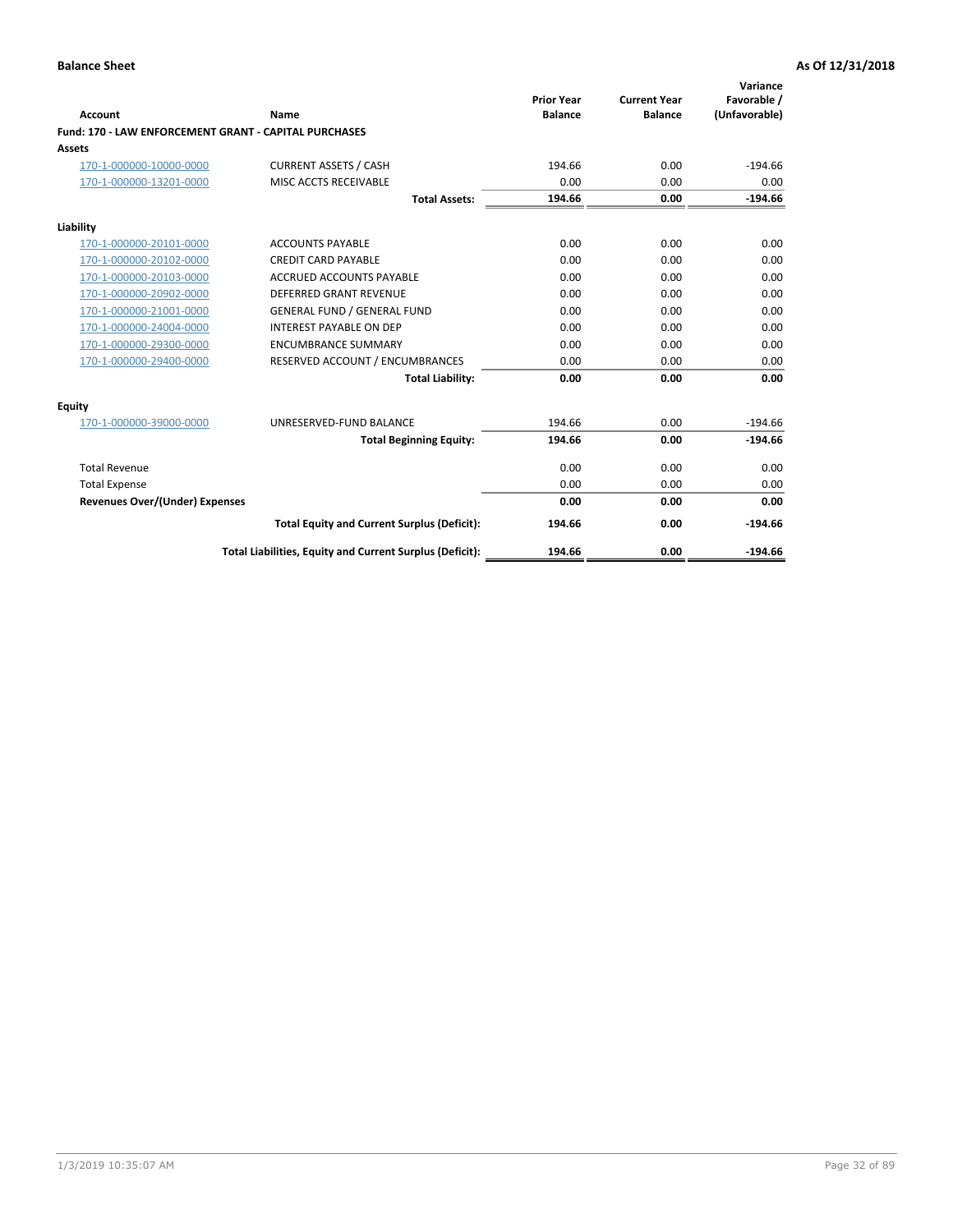|                                                |                                                          | <b>Prior Year</b> | <b>Current Year</b> | Variance<br>Favorable / |
|------------------------------------------------|----------------------------------------------------------|-------------------|---------------------|-------------------------|
| <b>Account</b>                                 | Name                                                     | <b>Balance</b>    | <b>Balance</b>      | (Unfavorable)           |
| <b>Fund: 171 - MAIN STREET SPECIAL REVENUE</b> |                                                          |                   |                     |                         |
| <b>Assets</b>                                  |                                                          |                   |                     |                         |
| 171-1-000000-10000-0000                        | <b>CURRENT ASSETS / CASH</b>                             | 32,500.28         | 1,486.00            | $-31,014.28$            |
| 171-1-000000-13201-0000                        | MISC ACCTS RECEIVABLE                                    | 0.00              | 0.00                | 0.00                    |
| 171-1-000000-13205-0000                        | <b>INTEREST RECEIVABLE</b>                               | 0.00              | 0.00                | 0.00                    |
|                                                | <b>Total Assets:</b>                                     | 32.500.28         | 1.486.00            | $-31,014.28$            |
| Liability                                      |                                                          |                   |                     |                         |
| 171-1-000000-20101-0000                        | <b>ACCOUNTS PAYABLE</b>                                  | 0.00              | 0.00                | 0.00                    |
| 171-1-000000-20102-0000                        | <b>CREDIT CARD PAYABLE</b>                               | 0.00              | 0.00                | 0.00                    |
| 171-1-000000-20103-0000                        | <b>ACCRUED ACCOUNTS PAYABLE</b>                          | 0.00              | 0.00                | 0.00                    |
| 171-1-000000-20139-0000                        | <b>RETAINAGES PAYABLE</b>                                | 0.00              | 0.00                | 0.00                    |
| 171-1-000000-20902-0000                        | DEFERRED GRANT REVENUE                                   | 0.00              | 0.00                | 0.00                    |
| 171-1-000000-29300-0000                        | <b>ENCUMBRANCE SUMMARY</b>                               | 0.00              | 0.00                | 0.00                    |
| 171-1-000000-29400-0100                        | RESERVED ACCOUNT / ENCUMBRANCES                          | 0.00              | 0.00                | 0.00                    |
|                                                | <b>Total Liability:</b>                                  | 0.00              | 0.00                | 0.00                    |
| <b>Equity</b>                                  |                                                          |                   |                     |                         |
| 171-1-000000-39000-0000                        | UNRESERVED-FUND BALANCE                                  | 35,933.28         | 9,077.21            | $-26,856.07$            |
|                                                | <b>Total Beginning Equity:</b>                           | 35,933.28         | 9.077.21            | $-26,856.07$            |
| <b>Total Revenue</b>                           |                                                          | 0.00              | 0.00                | 0.00                    |
| <b>Total Expense</b>                           |                                                          | 3,433.00          | 7,591.21            | $-4,158.21$             |
| <b>Revenues Over/(Under) Expenses</b>          |                                                          | $-3,433.00$       | $-7,591.21$         | $-4,158.21$             |
|                                                | <b>Total Equity and Current Surplus (Deficit):</b>       | 32,500.28         | 1,486.00            | $-31,014.28$            |
|                                                | Total Liabilities, Equity and Current Surplus (Deficit): | 32,500.28         | 1,486.00            | $-31,014.28$            |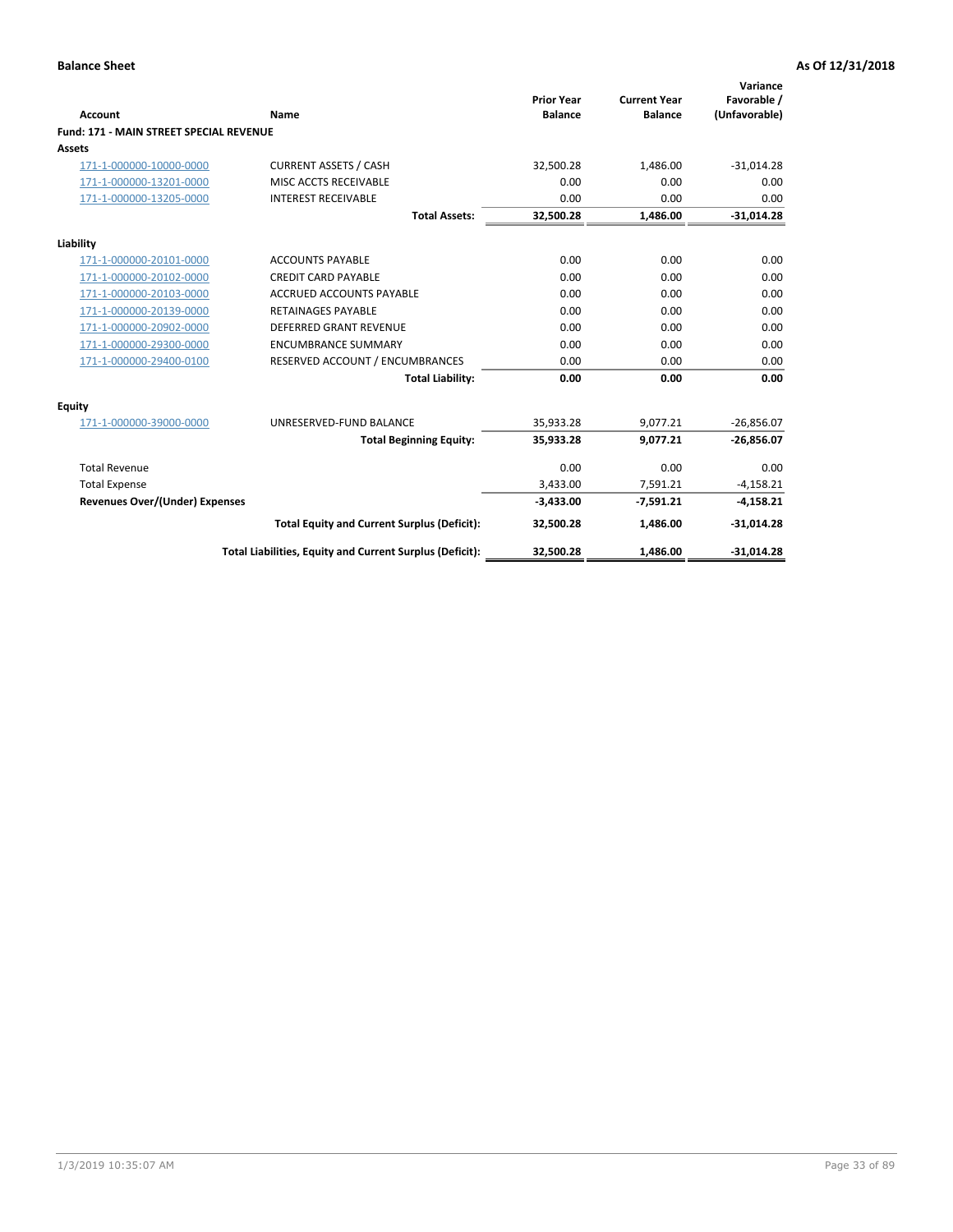|                                      |                                                          |                                     |                                       | Variance                     |
|--------------------------------------|----------------------------------------------------------|-------------------------------------|---------------------------------------|------------------------------|
| <b>Account</b>                       | Name                                                     | <b>Prior Year</b><br><b>Balance</b> | <b>Current Year</b><br><b>Balance</b> | Favorable /<br>(Unfavorable) |
| <b>Fund: 172 - MINOR GRANTS FUND</b> |                                                          |                                     |                                       |                              |
| <b>Assets</b>                        |                                                          |                                     |                                       |                              |
| 172-1-000000-10000-0000              | <b>CURRENT ASSETS / CASH</b>                             | 493.86                              | 3,559.10                              | 3,065.24                     |
| 172-1-000000-13201-0000              | MISC ACCTS RECEIVABLE                                    | 0.00                                | 0.00                                  | 0.00                         |
| 172-1-000000-13205-0000              | <b>INTEREST RECEIVABLE</b>                               | 0.00                                | 0.00                                  | 0.00                         |
|                                      | <b>Total Assets:</b>                                     | 493.86                              | 3,559.10                              | 3,065.24                     |
| Liability                            |                                                          |                                     |                                       |                              |
| 172-1-000000-20101-0000              | <b>ACCOUNTS PAYABLE</b>                                  | 0.00                                | 0.00                                  | 0.00                         |
| 172-1-000000-20102-0000              | <b>CREDIT CARD PAYABLE</b>                               | 0.00                                | 0.00                                  | 0.00                         |
| 172-1-000000-20103-0000              | <b>ACCRUED ACCOUNTS PAYABLE</b>                          | 0.00                                | 0.00                                  | 0.00                         |
| 172-1-000000-20902-0000              | DEFERRED GRANT REVENUE                                   | 0.00                                | 0.00                                  | 0.00                         |
| 172-1-000000-29300-0000              | <b>ENCUMBRANCE SUMMARY</b>                               | 0.00                                | 0.00                                  | 0.00                         |
| 172-1-000000-29400-0000              | RESERVED ACCOUNT / ENCUMBRANCES                          | 0.00                                | 0.00                                  | 0.00                         |
|                                      | <b>Total Liability:</b>                                  | 0.00                                | 0.00                                  | 0.00                         |
| Equity                               |                                                          |                                     |                                       |                              |
| 172-1-000000-39000-0000              | UNRESERVED-FUND BALANCE                                  | 493.86                              | 3,559.10                              | 3,065.24                     |
|                                      | <b>Total Beginning Equity:</b>                           | 493.86                              | 3,559.10                              | 3,065.24                     |
| <b>Total Revenue</b>                 |                                                          | 0.00                                | 0.00                                  | 0.00                         |
| <b>Total Expense</b>                 |                                                          | 0.00                                | 0.00                                  | 0.00                         |
| Revenues Over/(Under) Expenses       |                                                          | 0.00                                | 0.00                                  | 0.00                         |
|                                      | <b>Total Equity and Current Surplus (Deficit):</b>       | 493.86                              | 3,559.10                              | 3,065.24                     |
|                                      | Total Liabilities, Equity and Current Surplus (Deficit): | 493.86                              | 3,559.10                              | 3,065.24                     |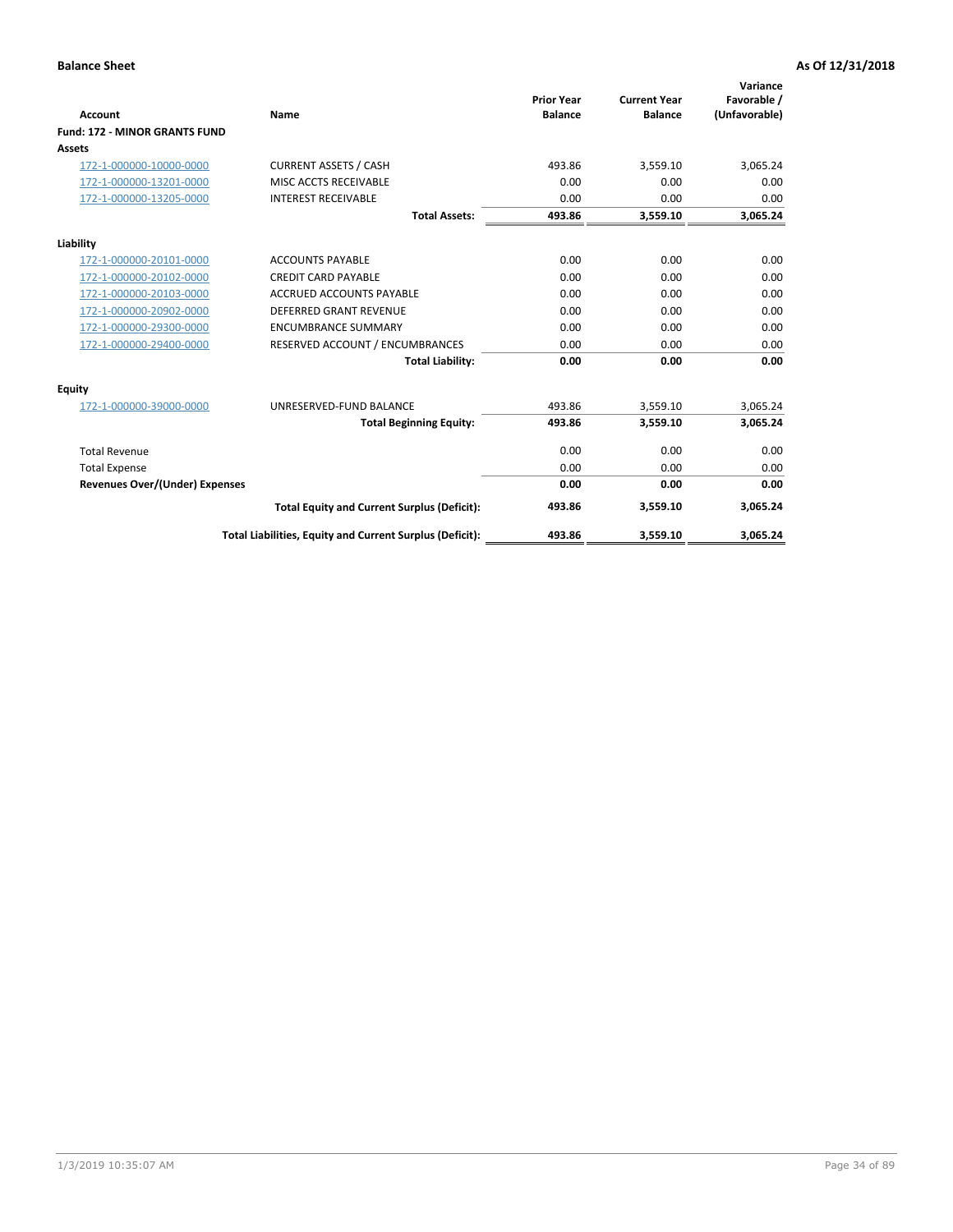| <b>Account</b>                         | <b>Name</b>                                              | <b>Prior Year</b><br><b>Balance</b> | <b>Current Year</b><br><b>Balance</b> | Variance<br>Favorable /<br>(Unfavorable) |
|----------------------------------------|----------------------------------------------------------|-------------------------------------|---------------------------------------|------------------------------------------|
| <b>Fund: 173 - FL YOUNG FOUNDATION</b> |                                                          |                                     |                                       |                                          |
| Assets                                 |                                                          |                                     |                                       |                                          |
| 173-1-000000-10000-0000                | <b>CURRENT ASSETS / CASH</b>                             | 0.00                                | 0.00                                  | 0.00                                     |
| 173-1-000000-13201-0000                | MISC ACCTS RECEIVABLE                                    | 0.00                                | 0.00                                  | 0.00                                     |
|                                        | <b>Total Assets:</b>                                     | 0.00                                | 0.00                                  | 0.00                                     |
| Liability                              |                                                          |                                     |                                       |                                          |
| 173-1-000000-20101-0000                | <b>ACCOUNTS PAYABLE</b>                                  | 0.00                                | 0.00                                  | 0.00                                     |
| 173-1-000000-20102-0000                | <b>CREDIT CARD PAYABLE</b>                               | 0.00                                | 0.00                                  | 0.00                                     |
| 173-1-000000-20902-0000                | <b>DEFERRED GRANT REVENUE</b>                            | 0.00                                | 0.00                                  | 0.00                                     |
| 173-1-000000-29300-0000                | <b>ENCUMBRANCE SUMMARY</b>                               | 0.00                                | 0.00                                  | 0.00                                     |
| 173-1-000000-29400-0000                | RESERVED ACCOUNT / ENCUMBRANCES                          | 0.00                                | 0.00                                  | 0.00                                     |
|                                        | <b>Total Liability:</b>                                  | 0.00                                | 0.00                                  | 0.00                                     |
| Equity                                 |                                                          |                                     |                                       |                                          |
| 173-1-000000-39000-0000                | UNRESERVED-FUND BALANCE                                  | 0.00                                | 0.00                                  | 0.00                                     |
|                                        | <b>Total Beginning Equity:</b>                           | 0.00                                | 0.00                                  | 0.00                                     |
| <b>Total Revenue</b>                   |                                                          | 0.00                                | 0.00                                  | 0.00                                     |
| <b>Total Expense</b>                   |                                                          | 0.00                                | 0.00                                  | 0.00                                     |
| <b>Revenues Over/(Under) Expenses</b>  |                                                          | 0.00                                | 0.00                                  | 0.00                                     |
|                                        | <b>Total Equity and Current Surplus (Deficit):</b>       | 0.00                                | 0.00                                  | 0.00                                     |
|                                        | Total Liabilities, Equity and Current Surplus (Deficit): | 0.00                                | 0.00                                  | 0.00                                     |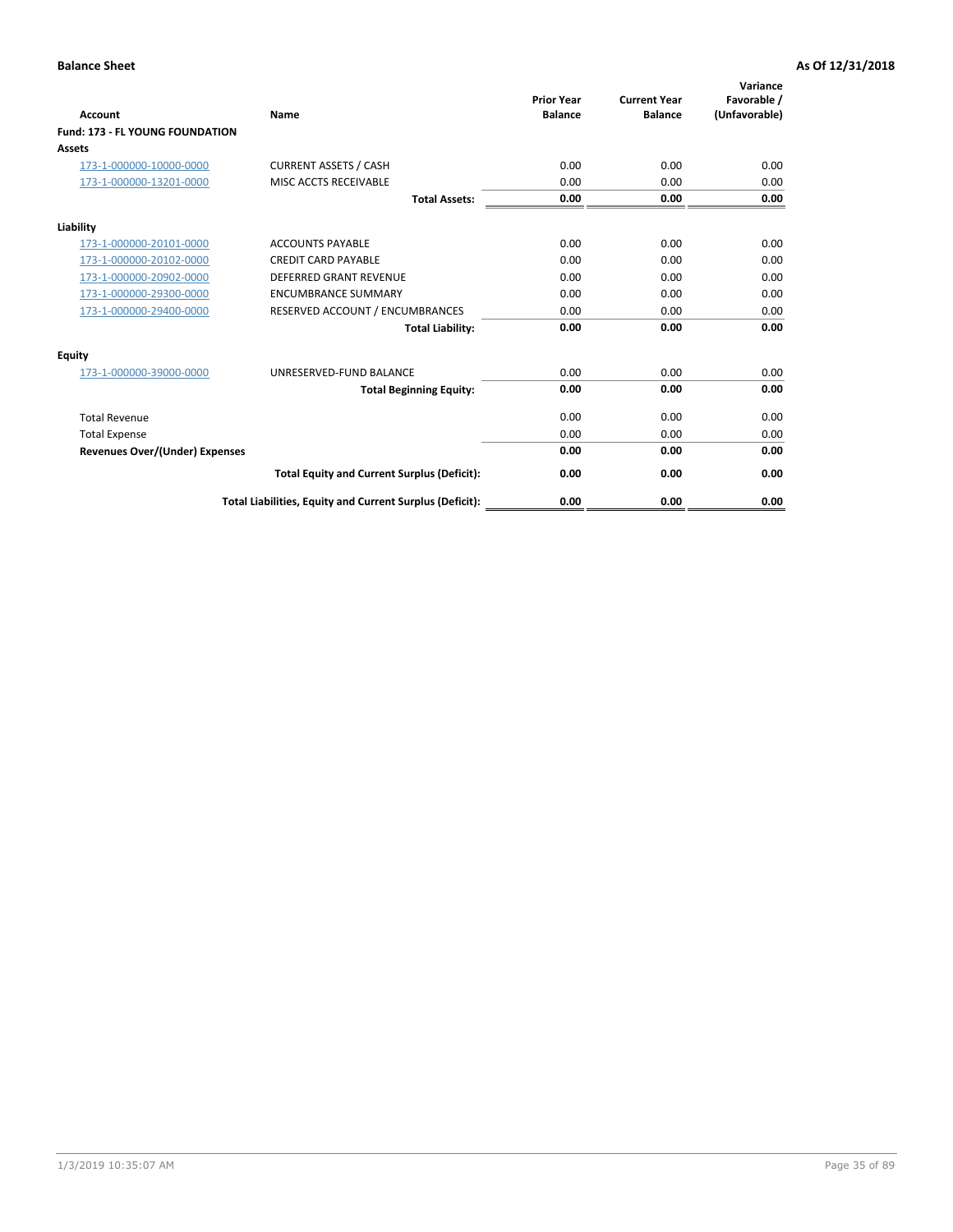| <b>Account</b>                        | Name                                                     | <b>Prior Year</b><br><b>Balance</b> | <b>Current Year</b><br><b>Balance</b> | Variance<br>Favorable /<br>(Unfavorable) |
|---------------------------------------|----------------------------------------------------------|-------------------------------------|---------------------------------------|------------------------------------------|
| <b>Fund: 174 - FEMA GRANT</b>         |                                                          |                                     |                                       |                                          |
| Assets                                |                                                          |                                     |                                       |                                          |
| 174-1-000000-10000-0000               | <b>CURRENT ASSETS / CASH</b>                             | 1.08                                | 0.00                                  | $-1.08$                                  |
| 174-1-000000-13201-0000               | MISC ACCTS RECEIVABLE                                    | 0.00                                | 0.00                                  | 0.00                                     |
| 174-1-000000-13205-0000               | <b>INTEREST RECEIVABLE</b>                               | 0.00                                | 0.00                                  | 0.00                                     |
|                                       | <b>Total Assets:</b>                                     | 1.08                                | 0.00                                  | $-1.08$                                  |
| Liability                             |                                                          |                                     |                                       |                                          |
| 174-1-000000-20101-0000               | <b>ACCOUNTS PAYABLE</b>                                  | 0.00                                | 0.00                                  | 0.00                                     |
| 174-1-000000-20102-0000               | <b>CREDIT CARD PAYABLE</b>                               | 0.00                                | 0.00                                  | 0.00                                     |
| 174-1-000000-20103-0000               | <b>ACCRUED ACCOUNTS PAYABLE</b>                          | 0.00                                | 0.00                                  | 0.00                                     |
| 174-1-000000-20902-0000               | <b>DEFERRED GRANT REVENUE</b>                            | 0.00                                | 0.00                                  | 0.00                                     |
| 174-1-000000-29300-0000               | <b>ENCUMBRANCE SUMMARY</b>                               | 0.00                                | 0.00                                  | 0.00                                     |
| 174-1-000000-29400-0000               | RESERVED ACCOUNT / ENCUMBRANCES                          | 0.00                                | 0.00                                  | 0.00                                     |
|                                       | <b>Total Liability:</b>                                  | 0.00                                | 0.00                                  | 0.00                                     |
| <b>Equity</b>                         |                                                          |                                     |                                       |                                          |
| 174-1-000000-39000-0000               | UNRESERVED-FUND BALANCE                                  | 1.08                                | 0.00                                  | $-1.08$                                  |
|                                       | <b>Total Beginning Equity:</b>                           | 1.08                                | 0.00                                  | $-1.08$                                  |
| <b>Total Revenue</b>                  |                                                          | 0.00                                | 0.00                                  | 0.00                                     |
| <b>Total Expense</b>                  |                                                          | 0.00                                | 0.00                                  | 0.00                                     |
| <b>Revenues Over/(Under) Expenses</b> |                                                          | 0.00                                | 0.00                                  | 0.00                                     |
|                                       | <b>Total Equity and Current Surplus (Deficit):</b>       | 1.08                                | 0.00                                  | $-1.08$                                  |
|                                       | Total Liabilities, Equity and Current Surplus (Deficit): | 1.08                                | 0.00                                  | $-1.08$                                  |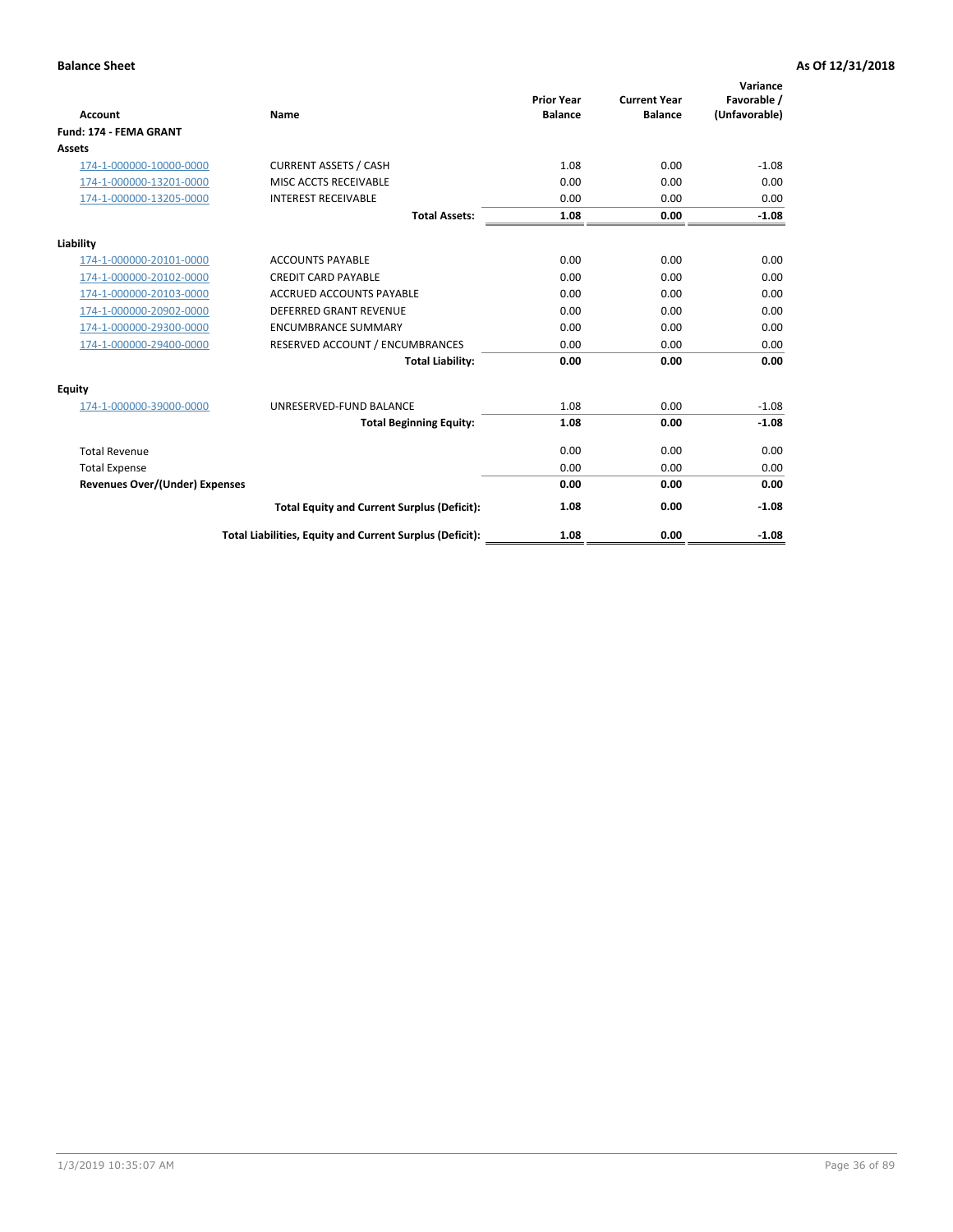| <b>Account</b>                             | Name                                                     | <b>Prior Year</b><br><b>Balance</b> | <b>Current Year</b><br><b>Balance</b> | Variance<br>Favorable /<br>(Unfavorable) |
|--------------------------------------------|----------------------------------------------------------|-------------------------------------|---------------------------------------|------------------------------------------|
| Fund: 175 - JUSTICE ASSISTANCE GRANT - JAG |                                                          |                                     |                                       |                                          |
| <b>Assets</b>                              |                                                          |                                     |                                       |                                          |
| 175-1-000000-10000-0000                    | <b>CURRENT ASSETS / CASH</b>                             | 30.65                               | 13,761.65                             | 13,731.00                                |
| 175-1-000000-13201-0000                    | MISC ACCTS RECEIVABLE                                    | 0.00                                | 0.00                                  | 0.00                                     |
|                                            | <b>Total Assets:</b>                                     | 30.65                               | 13,761.65                             | 13,731.00                                |
| Liability                                  |                                                          |                                     |                                       |                                          |
| 175-1-000000-20101-0000                    | <b>ACCOUNTS PAYABLE</b>                                  | 0.00                                | 0.00                                  | 0.00                                     |
| 175-1-000000-20102-0000                    | <b>CREDIT CARD PAYABLE</b>                               | 0.00                                | 0.00                                  | 0.00                                     |
| 175-1-000000-20902-0000                    | <b>DEFERRED GRANT REVENUE</b>                            | 0.00                                | 0.00                                  | 0.00                                     |
| 175-1-000000-29300-0000                    | <b>ENCUMBRANCE SUMMARY</b>                               | 0.00                                | 0.00                                  | 0.00                                     |
| 175-1-000000-29400-0000                    | RESERVED ACCOUNT / ENCUMBRANCES                          | 0.00                                | 0.00                                  | 0.00                                     |
|                                            | <b>Total Liability:</b>                                  | 0.00                                | 0.00                                  | 0.00                                     |
| Equity                                     |                                                          |                                     |                                       |                                          |
| 175-1-000000-39000-0000                    | UNRESERVED-FUND BALANCE                                  | 30.65                               | 13,761.65                             | 13,731.00                                |
|                                            | <b>Total Beginning Equity:</b>                           | 30.65                               | 13,761.65                             | 13,731.00                                |
| <b>Total Revenue</b>                       |                                                          | 0.00                                | 0.00                                  | 0.00                                     |
| <b>Total Expense</b>                       |                                                          | 0.00                                | 0.00                                  | 0.00                                     |
| <b>Revenues Over/(Under) Expenses</b>      |                                                          | 0.00                                | 0.00                                  | 0.00                                     |
|                                            | <b>Total Equity and Current Surplus (Deficit):</b>       | 30.65                               | 13,761.65                             | 13,731.00                                |
|                                            | Total Liabilities, Equity and Current Surplus (Deficit): | 30.65                               | 13,761.65                             | 13,731.00                                |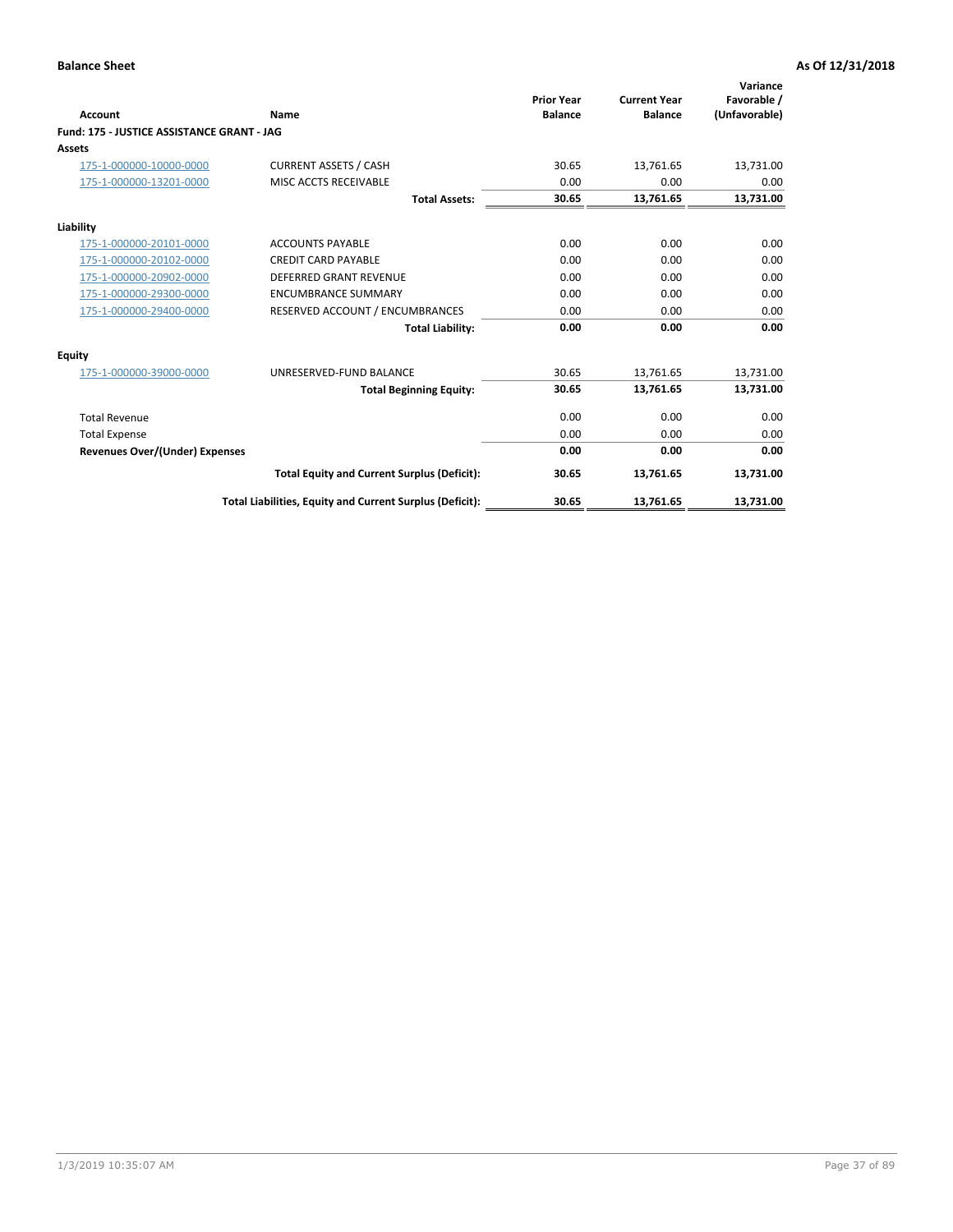| <b>Account</b>                        | Name                                                     | <b>Prior Year</b><br><b>Balance</b> | <b>Current Year</b><br><b>Balance</b> | Variance<br>Favorable /<br>(Unfavorable) |
|---------------------------------------|----------------------------------------------------------|-------------------------------------|---------------------------------------|------------------------------------------|
| Fund: 176 - HOME GRANT FUND           |                                                          |                                     |                                       |                                          |
| <b>Assets</b>                         |                                                          |                                     |                                       |                                          |
| 176-1-000000-10000-0000               | <b>CURRENT ASSETS / CASH</b>                             | 0.00                                | 0.00                                  | 0.00                                     |
| 176-1-000000-13201-0000               | MISC ACCTS RECEIVABLE                                    | 0.00                                | 0.00                                  | 0.00                                     |
| 176-1-000000-13205-0000               | <b>INTEREST RECEIVABLE</b>                               | 0.00                                | 0.00                                  | 0.00                                     |
|                                       | <b>Total Assets:</b>                                     | 0.00                                | 0.00                                  | 0.00                                     |
| Liability                             |                                                          |                                     |                                       |                                          |
| 176-1-000000-20101-0000               | <b>ACCOUNTS PAYABLE</b>                                  | 0.00                                | 0.00                                  | 0.00                                     |
| 176-1-000000-20102-0000               | <b>CREDIT CARD PAYABLE</b>                               | 0.00                                | 0.00                                  | 0.00                                     |
| 176-1-000000-20103-0000               | <b>ACCRUED ACCOUNTS PAYABLE</b>                          | 0.00                                | 0.00                                  | 0.00                                     |
| 176-1-000000-20902-0000               | <b>DEFERRED GRANT REVENUE</b>                            | 0.00                                | 0.00                                  | 0.00                                     |
| 176-1-000000-29300-0000               | <b>ENCUMBRANCE SUMMARY</b>                               | 0.00                                | 0.00                                  | 0.00                                     |
| 176-1-000000-29400-0000               | RESERVED ACCOUNT / ENCUMBRANCES                          | 0.00                                | 0.00                                  | 0.00                                     |
|                                       | <b>Total Liability:</b>                                  | 0.00                                | 0.00                                  | 0.00                                     |
| <b>Equity</b>                         |                                                          |                                     |                                       |                                          |
| 176-1-000000-39000-0000               | UNRESERVED-FUND BALANCE                                  | 0.00                                | 0.00                                  | 0.00                                     |
|                                       | <b>Total Beginning Equity:</b>                           | 0.00                                | 0.00                                  | 0.00                                     |
| <b>Total Revenue</b>                  |                                                          | 0.00                                | 0.00                                  | 0.00                                     |
| <b>Total Expense</b>                  |                                                          | 0.00                                | 0.00                                  | 0.00                                     |
| <b>Revenues Over/(Under) Expenses</b> |                                                          | 0.00                                | 0.00                                  | 0.00                                     |
|                                       | <b>Total Equity and Current Surplus (Deficit):</b>       | 0.00                                | 0.00                                  | 0.00                                     |
|                                       | Total Liabilities, Equity and Current Surplus (Deficit): | 0.00                                | 0.00                                  | 0.00                                     |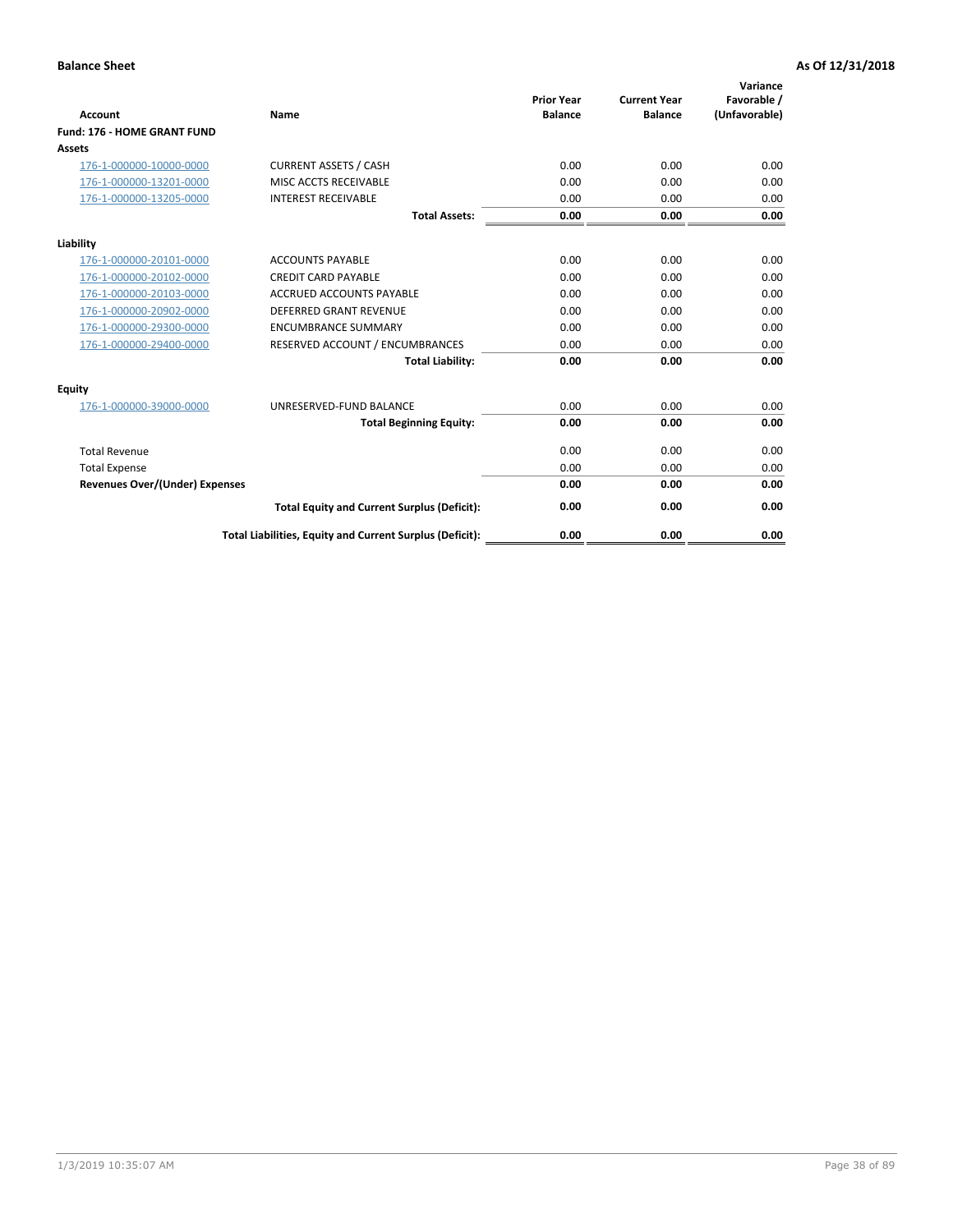| Account                                        | Name                                                     | <b>Prior Year</b><br><b>Balance</b> | <b>Current Year</b><br><b>Balance</b> | Variance<br>Favorable /<br>(Unfavorable) |
|------------------------------------------------|----------------------------------------------------------|-------------------------------------|---------------------------------------|------------------------------------------|
| <b>Fund: 177 - SAFE ROUTES TO SCHOOL GRANT</b> |                                                          |                                     |                                       |                                          |
| <b>Assets</b>                                  |                                                          |                                     |                                       |                                          |
| 177-1-000000-10000-0000                        | <b>CURRENT ASSETS / CASH</b>                             | 0.02                                | 0.00                                  | $-0.02$                                  |
| 177-1-000000-13201-0000                        | MISC ACCTS RECEIVABLE                                    | 0.00                                | 0.00                                  | 0.00                                     |
| 177-1-000000-13205-0000                        | <b>INTEREST RECEIVABLE</b>                               | 0.00                                | 0.00                                  | 0.00                                     |
|                                                | <b>Total Assets:</b>                                     | 0.02                                | 0.00                                  | $-0.02$                                  |
| Liability                                      |                                                          |                                     |                                       |                                          |
| 177-1-000000-20101-0000                        | <b>ACCOUNTS PAYABLE</b>                                  | 0.00                                | 0.00                                  | 0.00                                     |
| 177-1-000000-20102-0000                        | <b>CREDIT CARD PAYABLE</b>                               | 0.00                                | 0.00                                  | 0.00                                     |
| 177-1-000000-20139-0000                        | <b>RETAINAGES PAYABLE</b>                                | 0.00                                | 0.00                                  | 0.00                                     |
| 177-1-000000-20902-0000                        | <b>DEFERRED GRANT REVENUE</b>                            | 0.00                                | 0.00                                  | 0.00                                     |
|                                                | <b>Total Liability:</b>                                  | 0.00                                | 0.00                                  | 0.00                                     |
| Equity                                         |                                                          |                                     |                                       |                                          |
| 177-1-000000-39000-0000                        | UNRESERVED-FUND BALANCE                                  | 0.02                                | 0.00                                  | $-0.02$                                  |
|                                                | <b>Total Beginning Equity:</b>                           | 0.02                                | 0.00                                  | $-0.02$                                  |
| <b>Total Revenue</b>                           |                                                          | 0.00                                | 0.00                                  | 0.00                                     |
| <b>Total Expense</b>                           |                                                          | 0.00                                | 0.00                                  | 0.00                                     |
| Revenues Over/(Under) Expenses                 |                                                          | 0.00                                | 0.00                                  | 0.00                                     |
|                                                | <b>Total Equity and Current Surplus (Deficit):</b>       | 0.02                                | 0.00                                  | $-0.02$                                  |
|                                                | Total Liabilities, Equity and Current Surplus (Deficit): | 0.02                                | 0.00                                  | $-0.02$                                  |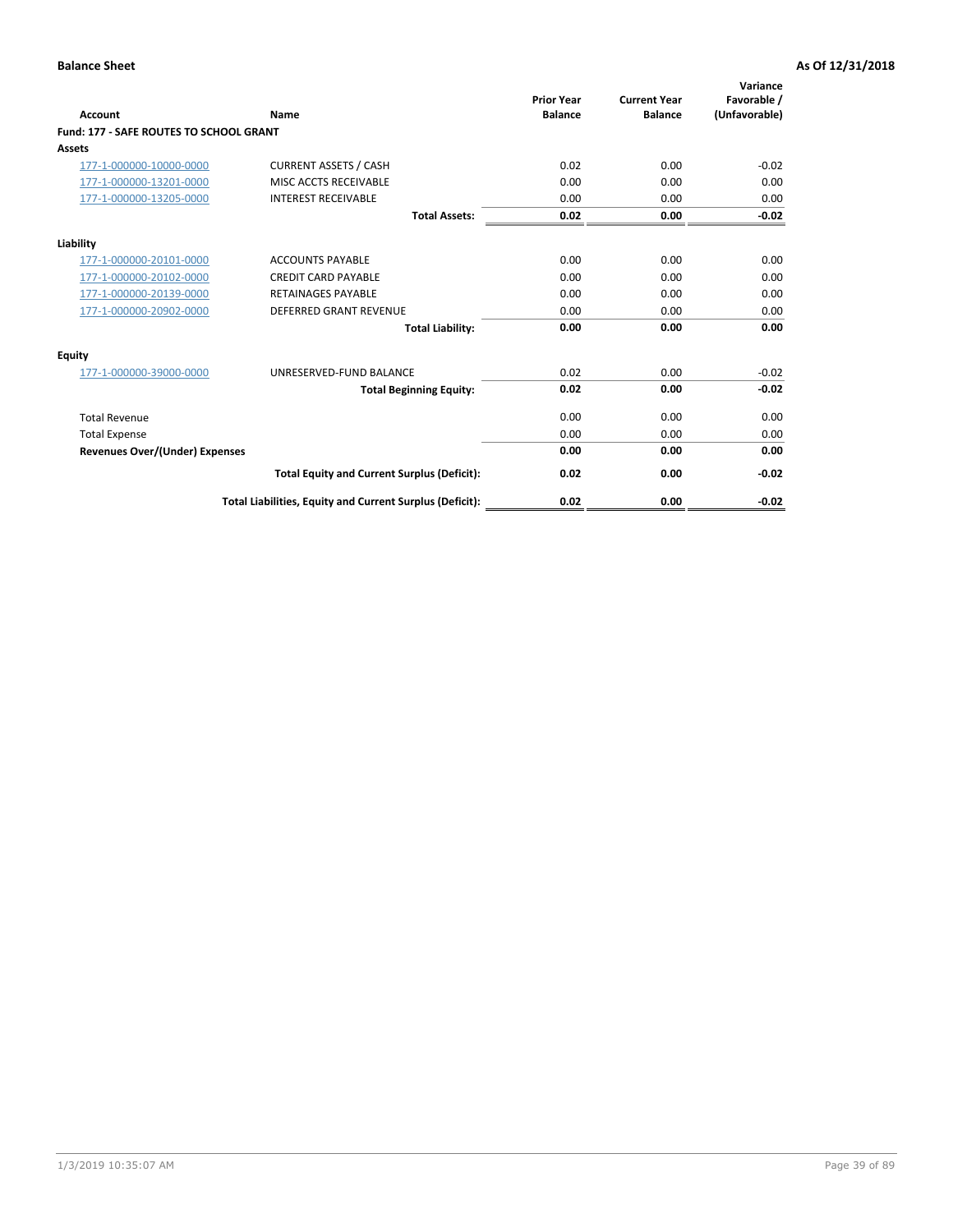| Fund: 190 - FIXED ASSETS<br>Assets<br><b>CURRENT ASSETS / CASH</b><br>4,781,218.73<br>0.00<br>190-1-000000-10000-0000<br>4,781,218.73<br>190-1-000000-16001-0000<br>FIXED ASSETS / LAND<br>4,301,719.07<br>4,301,719.07<br>0.00<br>0.00<br>190-1-000000-16002-0000<br>FIXED ASSETS / IMPROVMENTS-NON BUILDI<br>9,547,720.27<br>9,547,720.27<br>0.00<br>190-1-000000-16003-0000<br>ACCUM DEPR / IMPROVEMENTS- NON BUIL<br>-4,009,937.54<br>-4,009,937.54<br>0.00<br>FIXED ASSETS / BUILDINGS<br>17,535,682.21<br>190-1-000000-16004-0000<br>17,535,682.21<br><b>ACCUM DEPR / BUILDINGS</b><br>$-6,682,343.79$<br>$-6,682,343.79$<br>0.00<br>190-1-000000-16005-0000<br>190-1-000000-16109-0000<br>FIXED ASSETS / INFRASTRUCTURE<br>39,600,292.98<br>39,600,292.98<br>0.00<br>0.00<br>190-1-000000-16110-0000<br><b>ACCUM DEPR / INFRASTRUCTURE</b><br>$-17,212,975.22$<br>-17,212,975.22<br>0.00<br>190-1-000000-16201-0000<br>FIXED ASSETS / MACHINERY AND EQUIPMEN<br>6,435,884.14<br>6,435,884.14<br>ACCUM DEPR / MACHINERY AND EQUIPMEI<br>-4,533,779.36<br>-4,533,779.36<br>0.00<br>190-1-000000-16202-0000<br>FIXED ASSETS / SEIZURE FUNDED VEHICLES<br>109,736.85<br>0.00<br>190-1-000000-16205-0000<br>109,736.85<br>190-1-000000-16206-0000<br>ACCUM DEPR / SEIZURE FUNDED VEHICLES<br>$-86,047.91$<br>$-86,047.91$<br>0.00<br>190-1-000000-16301-0000<br>0.00<br>FIXED ASSETS / C W I P<br>7,494,769.94<br>7,494,769.94<br>0.00<br><b>Total Assets:</b><br>57,281,940.37<br>57,281,940.37<br>Liability<br><b>ACCOUNTS PAYABLE</b><br>0.00<br>0.00<br>0.00<br>190-1-000000-20101-0000<br><b>CREDIT CARD PAYABLE</b><br>0.00<br>0.00<br>0.00<br>190-1-000000-20102-0000<br>190-1-000000-27001-0000<br>CONTRIBUTED CAPITAL / DEVELOPERS<br>7,196,125.29<br>7,196,125.29<br>0.00<br>2,194,657.07<br>0.00<br>190-1-000000-27101-0000<br>INVESTMENT IN GFA / GENERAL FUND<br>2,194,657.07<br>0.00<br>190-1-000000-27102-0000<br><b>SPECIAL REVENUE FUNDS</b><br>4,861,998.29<br>4,861,998.29<br>0.00<br><b>GENERAL CIP FUND</b><br>190-1-000000-27103-0000<br>62,287,009.22<br>62,287,009.22<br>190-1-000000-27104-0000<br>PROPRIETARY FUNDS<br>13,885,324.34<br>13,885,324.34<br>0.00<br>190-1-000000-27105-0000<br><b>INTERNAL SERVICE FUNDS</b><br>0.00<br>0.00<br>0.00<br>0.00<br>190-1-000000-27106-0000<br><b>EXPENDABLE TRUST FUNDS</b><br>0.00<br>0.00<br>0.00<br>190-1-000000-27107-0000<br>INVESTMENT IN GFA / SEIZURE FUNDS<br>127,680.68<br>127,680.68<br>INVESTMENT IN GFA / FIRE DEPARTMEN<br>0.00<br>0.00<br>0.00<br>190-1-000000-27108-0000<br>PARKS & RECREATION DEPT<br>0.00<br>0.00<br>0.00<br>190-1-000000-27109-0000<br>190-1-000000-27110-0000<br>INVESTMENT IN GFA / 4A EDC<br>524,560.49<br>524,560.49<br>0.00<br>0.00<br>190-1-000000-27201-0000<br>CAFR USE / MUNICIPAL BUILDINGS<br>1,862,037.81<br>1,862,037.81<br>CAFR USE / OTHER GENERAL GOVERNMEN<br>0.00<br>190-1-000000-27202-0000<br>363,987.04<br>363,987.04<br>0.00<br>CAFR USE / POLICE PROTECTION<br>190-1-000000-27203-0000<br>1,742,383.46<br>1,742,383.46<br>190-1-000000-27204-0000<br>CAFR USE / FIRE PROTECTION<br>2,609,936.84<br>0.00<br>2,609,936.84<br>190-1-000000-27205-0000<br>CAFR USE / PUBLIC WORKS<br>2,509,263.59<br>0.00<br>2,509,263.59<br>0.00<br>190-1-000000-27206-0000<br>CAFR USE / LIBRARIES<br>2,147,054.00<br>2,147,054.00<br>0.00<br>190-1-000000-27207-0000<br>CAFR USE / RECREATION<br>4,153,623.63<br>4,153,623.63<br>CAFR USE / CEMETERY<br>0.00<br>190-1-000000-27208-0000<br>246,894.00<br>246,894.00<br>6,053,703.29<br>6,053,703.29<br>0.00<br>190-1-000000-27209-0000<br>CAFR USE / EXCHANGE BUILDING<br>190-1-000000-27210-0000<br>CAFR USE / INVESTMENT IN GFA<br>$-21,688,883.66$<br>-21,688,883.66<br>0.00<br>190-1-000000-27301-0000<br>DONATIONS/GRANTS<br>2,478,141.06<br>2,478,141.06<br>0.00<br>0.00<br><b>Total Liability:</b><br>93,555,496.44<br>93,555,496.44<br><b>Equity</b><br>UNRESERVED-FUND BALANCE<br>$-36,273,556.07$<br>0.00<br>190-1-000000-39000-0000<br>-36,273,556.07<br><b>Total Beginning Equity:</b><br>-36,273,556.07<br>-36,273,556.07<br>0.00<br><b>Total Expense</b><br>0.00<br>0.00<br>0.00<br><b>Revenues Over/(Under) Expenses</b><br>0.00<br>0.00<br>0.00<br>0.00<br><b>Total Equity and Current Surplus (Deficit):</b><br>-36,273,556.07<br>-36,273,556.07<br>Total Liabilities, Equity and Current Surplus (Deficit):<br>0.00<br>57,281,940.37<br>57,281,940.37 | <b>Account</b> | Name | <b>Prior Year</b><br><b>Balance</b> | <b>Current Year</b><br><b>Balance</b> | Variance<br>Favorable /<br>(Unfavorable) |
|----------------------------------------------------------------------------------------------------------------------------------------------------------------------------------------------------------------------------------------------------------------------------------------------------------------------------------------------------------------------------------------------------------------------------------------------------------------------------------------------------------------------------------------------------------------------------------------------------------------------------------------------------------------------------------------------------------------------------------------------------------------------------------------------------------------------------------------------------------------------------------------------------------------------------------------------------------------------------------------------------------------------------------------------------------------------------------------------------------------------------------------------------------------------------------------------------------------------------------------------------------------------------------------------------------------------------------------------------------------------------------------------------------------------------------------------------------------------------------------------------------------------------------------------------------------------------------------------------------------------------------------------------------------------------------------------------------------------------------------------------------------------------------------------------------------------------------------------------------------------------------------------------------------------------------------------------------------------------------------------------------------------------------------------------------------------------------------------------------------------------------------------------------------------------------------------------------------------------------------------------------------------------------------------------------------------------------------------------------------------------------------------------------------------------------------------------------------------------------------------------------------------------------------------------------------------------------------------------------------------------------------------------------------------------------------------------------------------------------------------------------------------------------------------------------------------------------------------------------------------------------------------------------------------------------------------------------------------------------------------------------------------------------------------------------------------------------------------------------------------------------------------------------------------------------------------------------------------------------------------------------------------------------------------------------------------------------------------------------------------------------------------------------------------------------------------------------------------------------------------------------------------------------------------------------------------------------------------------------------------------------------------------------------------------------------------------------------------------------------------------------------------------------------------------------------------------------------------------------------------------------------------------------------------------------------------------------------------------------------------------------------------------------------------------------------------------------------------------------------------------------------------------------------------------------------------------------------------------------------------------------------------------------------------------------------------------------------------------------------------------------------------------------------------------------------|----------------|------|-------------------------------------|---------------------------------------|------------------------------------------|
|                                                                                                                                                                                                                                                                                                                                                                                                                                                                                                                                                                                                                                                                                                                                                                                                                                                                                                                                                                                                                                                                                                                                                                                                                                                                                                                                                                                                                                                                                                                                                                                                                                                                                                                                                                                                                                                                                                                                                                                                                                                                                                                                                                                                                                                                                                                                                                                                                                                                                                                                                                                                                                                                                                                                                                                                                                                                                                                                                                                                                                                                                                                                                                                                                                                                                                                                                                                                                                                                                                                                                                                                                                                                                                                                                                                                                                                                                                                                                                                                                                                                                                                                                                                                                                                                                                                                                                                                                                        |                |      |                                     |                                       |                                          |
|                                                                                                                                                                                                                                                                                                                                                                                                                                                                                                                                                                                                                                                                                                                                                                                                                                                                                                                                                                                                                                                                                                                                                                                                                                                                                                                                                                                                                                                                                                                                                                                                                                                                                                                                                                                                                                                                                                                                                                                                                                                                                                                                                                                                                                                                                                                                                                                                                                                                                                                                                                                                                                                                                                                                                                                                                                                                                                                                                                                                                                                                                                                                                                                                                                                                                                                                                                                                                                                                                                                                                                                                                                                                                                                                                                                                                                                                                                                                                                                                                                                                                                                                                                                                                                                                                                                                                                                                                                        |                |      |                                     |                                       |                                          |
|                                                                                                                                                                                                                                                                                                                                                                                                                                                                                                                                                                                                                                                                                                                                                                                                                                                                                                                                                                                                                                                                                                                                                                                                                                                                                                                                                                                                                                                                                                                                                                                                                                                                                                                                                                                                                                                                                                                                                                                                                                                                                                                                                                                                                                                                                                                                                                                                                                                                                                                                                                                                                                                                                                                                                                                                                                                                                                                                                                                                                                                                                                                                                                                                                                                                                                                                                                                                                                                                                                                                                                                                                                                                                                                                                                                                                                                                                                                                                                                                                                                                                                                                                                                                                                                                                                                                                                                                                                        |                |      |                                     |                                       |                                          |
|                                                                                                                                                                                                                                                                                                                                                                                                                                                                                                                                                                                                                                                                                                                                                                                                                                                                                                                                                                                                                                                                                                                                                                                                                                                                                                                                                                                                                                                                                                                                                                                                                                                                                                                                                                                                                                                                                                                                                                                                                                                                                                                                                                                                                                                                                                                                                                                                                                                                                                                                                                                                                                                                                                                                                                                                                                                                                                                                                                                                                                                                                                                                                                                                                                                                                                                                                                                                                                                                                                                                                                                                                                                                                                                                                                                                                                                                                                                                                                                                                                                                                                                                                                                                                                                                                                                                                                                                                                        |                |      |                                     |                                       |                                          |
|                                                                                                                                                                                                                                                                                                                                                                                                                                                                                                                                                                                                                                                                                                                                                                                                                                                                                                                                                                                                                                                                                                                                                                                                                                                                                                                                                                                                                                                                                                                                                                                                                                                                                                                                                                                                                                                                                                                                                                                                                                                                                                                                                                                                                                                                                                                                                                                                                                                                                                                                                                                                                                                                                                                                                                                                                                                                                                                                                                                                                                                                                                                                                                                                                                                                                                                                                                                                                                                                                                                                                                                                                                                                                                                                                                                                                                                                                                                                                                                                                                                                                                                                                                                                                                                                                                                                                                                                                                        |                |      |                                     |                                       |                                          |
|                                                                                                                                                                                                                                                                                                                                                                                                                                                                                                                                                                                                                                                                                                                                                                                                                                                                                                                                                                                                                                                                                                                                                                                                                                                                                                                                                                                                                                                                                                                                                                                                                                                                                                                                                                                                                                                                                                                                                                                                                                                                                                                                                                                                                                                                                                                                                                                                                                                                                                                                                                                                                                                                                                                                                                                                                                                                                                                                                                                                                                                                                                                                                                                                                                                                                                                                                                                                                                                                                                                                                                                                                                                                                                                                                                                                                                                                                                                                                                                                                                                                                                                                                                                                                                                                                                                                                                                                                                        |                |      |                                     |                                       |                                          |
|                                                                                                                                                                                                                                                                                                                                                                                                                                                                                                                                                                                                                                                                                                                                                                                                                                                                                                                                                                                                                                                                                                                                                                                                                                                                                                                                                                                                                                                                                                                                                                                                                                                                                                                                                                                                                                                                                                                                                                                                                                                                                                                                                                                                                                                                                                                                                                                                                                                                                                                                                                                                                                                                                                                                                                                                                                                                                                                                                                                                                                                                                                                                                                                                                                                                                                                                                                                                                                                                                                                                                                                                                                                                                                                                                                                                                                                                                                                                                                                                                                                                                                                                                                                                                                                                                                                                                                                                                                        |                |      |                                     |                                       |                                          |
|                                                                                                                                                                                                                                                                                                                                                                                                                                                                                                                                                                                                                                                                                                                                                                                                                                                                                                                                                                                                                                                                                                                                                                                                                                                                                                                                                                                                                                                                                                                                                                                                                                                                                                                                                                                                                                                                                                                                                                                                                                                                                                                                                                                                                                                                                                                                                                                                                                                                                                                                                                                                                                                                                                                                                                                                                                                                                                                                                                                                                                                                                                                                                                                                                                                                                                                                                                                                                                                                                                                                                                                                                                                                                                                                                                                                                                                                                                                                                                                                                                                                                                                                                                                                                                                                                                                                                                                                                                        |                |      |                                     |                                       |                                          |
|                                                                                                                                                                                                                                                                                                                                                                                                                                                                                                                                                                                                                                                                                                                                                                                                                                                                                                                                                                                                                                                                                                                                                                                                                                                                                                                                                                                                                                                                                                                                                                                                                                                                                                                                                                                                                                                                                                                                                                                                                                                                                                                                                                                                                                                                                                                                                                                                                                                                                                                                                                                                                                                                                                                                                                                                                                                                                                                                                                                                                                                                                                                                                                                                                                                                                                                                                                                                                                                                                                                                                                                                                                                                                                                                                                                                                                                                                                                                                                                                                                                                                                                                                                                                                                                                                                                                                                                                                                        |                |      |                                     |                                       |                                          |
|                                                                                                                                                                                                                                                                                                                                                                                                                                                                                                                                                                                                                                                                                                                                                                                                                                                                                                                                                                                                                                                                                                                                                                                                                                                                                                                                                                                                                                                                                                                                                                                                                                                                                                                                                                                                                                                                                                                                                                                                                                                                                                                                                                                                                                                                                                                                                                                                                                                                                                                                                                                                                                                                                                                                                                                                                                                                                                                                                                                                                                                                                                                                                                                                                                                                                                                                                                                                                                                                                                                                                                                                                                                                                                                                                                                                                                                                                                                                                                                                                                                                                                                                                                                                                                                                                                                                                                                                                                        |                |      |                                     |                                       |                                          |
|                                                                                                                                                                                                                                                                                                                                                                                                                                                                                                                                                                                                                                                                                                                                                                                                                                                                                                                                                                                                                                                                                                                                                                                                                                                                                                                                                                                                                                                                                                                                                                                                                                                                                                                                                                                                                                                                                                                                                                                                                                                                                                                                                                                                                                                                                                                                                                                                                                                                                                                                                                                                                                                                                                                                                                                                                                                                                                                                                                                                                                                                                                                                                                                                                                                                                                                                                                                                                                                                                                                                                                                                                                                                                                                                                                                                                                                                                                                                                                                                                                                                                                                                                                                                                                                                                                                                                                                                                                        |                |      |                                     |                                       |                                          |
|                                                                                                                                                                                                                                                                                                                                                                                                                                                                                                                                                                                                                                                                                                                                                                                                                                                                                                                                                                                                                                                                                                                                                                                                                                                                                                                                                                                                                                                                                                                                                                                                                                                                                                                                                                                                                                                                                                                                                                                                                                                                                                                                                                                                                                                                                                                                                                                                                                                                                                                                                                                                                                                                                                                                                                                                                                                                                                                                                                                                                                                                                                                                                                                                                                                                                                                                                                                                                                                                                                                                                                                                                                                                                                                                                                                                                                                                                                                                                                                                                                                                                                                                                                                                                                                                                                                                                                                                                                        |                |      |                                     |                                       |                                          |
|                                                                                                                                                                                                                                                                                                                                                                                                                                                                                                                                                                                                                                                                                                                                                                                                                                                                                                                                                                                                                                                                                                                                                                                                                                                                                                                                                                                                                                                                                                                                                                                                                                                                                                                                                                                                                                                                                                                                                                                                                                                                                                                                                                                                                                                                                                                                                                                                                                                                                                                                                                                                                                                                                                                                                                                                                                                                                                                                                                                                                                                                                                                                                                                                                                                                                                                                                                                                                                                                                                                                                                                                                                                                                                                                                                                                                                                                                                                                                                                                                                                                                                                                                                                                                                                                                                                                                                                                                                        |                |      |                                     |                                       |                                          |
|                                                                                                                                                                                                                                                                                                                                                                                                                                                                                                                                                                                                                                                                                                                                                                                                                                                                                                                                                                                                                                                                                                                                                                                                                                                                                                                                                                                                                                                                                                                                                                                                                                                                                                                                                                                                                                                                                                                                                                                                                                                                                                                                                                                                                                                                                                                                                                                                                                                                                                                                                                                                                                                                                                                                                                                                                                                                                                                                                                                                                                                                                                                                                                                                                                                                                                                                                                                                                                                                                                                                                                                                                                                                                                                                                                                                                                                                                                                                                                                                                                                                                                                                                                                                                                                                                                                                                                                                                                        |                |      |                                     |                                       |                                          |
|                                                                                                                                                                                                                                                                                                                                                                                                                                                                                                                                                                                                                                                                                                                                                                                                                                                                                                                                                                                                                                                                                                                                                                                                                                                                                                                                                                                                                                                                                                                                                                                                                                                                                                                                                                                                                                                                                                                                                                                                                                                                                                                                                                                                                                                                                                                                                                                                                                                                                                                                                                                                                                                                                                                                                                                                                                                                                                                                                                                                                                                                                                                                                                                                                                                                                                                                                                                                                                                                                                                                                                                                                                                                                                                                                                                                                                                                                                                                                                                                                                                                                                                                                                                                                                                                                                                                                                                                                                        |                |      |                                     |                                       |                                          |
|                                                                                                                                                                                                                                                                                                                                                                                                                                                                                                                                                                                                                                                                                                                                                                                                                                                                                                                                                                                                                                                                                                                                                                                                                                                                                                                                                                                                                                                                                                                                                                                                                                                                                                                                                                                                                                                                                                                                                                                                                                                                                                                                                                                                                                                                                                                                                                                                                                                                                                                                                                                                                                                                                                                                                                                                                                                                                                                                                                                                                                                                                                                                                                                                                                                                                                                                                                                                                                                                                                                                                                                                                                                                                                                                                                                                                                                                                                                                                                                                                                                                                                                                                                                                                                                                                                                                                                                                                                        |                |      |                                     |                                       |                                          |
|                                                                                                                                                                                                                                                                                                                                                                                                                                                                                                                                                                                                                                                                                                                                                                                                                                                                                                                                                                                                                                                                                                                                                                                                                                                                                                                                                                                                                                                                                                                                                                                                                                                                                                                                                                                                                                                                                                                                                                                                                                                                                                                                                                                                                                                                                                                                                                                                                                                                                                                                                                                                                                                                                                                                                                                                                                                                                                                                                                                                                                                                                                                                                                                                                                                                                                                                                                                                                                                                                                                                                                                                                                                                                                                                                                                                                                                                                                                                                                                                                                                                                                                                                                                                                                                                                                                                                                                                                                        |                |      |                                     |                                       |                                          |
|                                                                                                                                                                                                                                                                                                                                                                                                                                                                                                                                                                                                                                                                                                                                                                                                                                                                                                                                                                                                                                                                                                                                                                                                                                                                                                                                                                                                                                                                                                                                                                                                                                                                                                                                                                                                                                                                                                                                                                                                                                                                                                                                                                                                                                                                                                                                                                                                                                                                                                                                                                                                                                                                                                                                                                                                                                                                                                                                                                                                                                                                                                                                                                                                                                                                                                                                                                                                                                                                                                                                                                                                                                                                                                                                                                                                                                                                                                                                                                                                                                                                                                                                                                                                                                                                                                                                                                                                                                        |                |      |                                     |                                       |                                          |
|                                                                                                                                                                                                                                                                                                                                                                                                                                                                                                                                                                                                                                                                                                                                                                                                                                                                                                                                                                                                                                                                                                                                                                                                                                                                                                                                                                                                                                                                                                                                                                                                                                                                                                                                                                                                                                                                                                                                                                                                                                                                                                                                                                                                                                                                                                                                                                                                                                                                                                                                                                                                                                                                                                                                                                                                                                                                                                                                                                                                                                                                                                                                                                                                                                                                                                                                                                                                                                                                                                                                                                                                                                                                                                                                                                                                                                                                                                                                                                                                                                                                                                                                                                                                                                                                                                                                                                                                                                        |                |      |                                     |                                       |                                          |
|                                                                                                                                                                                                                                                                                                                                                                                                                                                                                                                                                                                                                                                                                                                                                                                                                                                                                                                                                                                                                                                                                                                                                                                                                                                                                                                                                                                                                                                                                                                                                                                                                                                                                                                                                                                                                                                                                                                                                                                                                                                                                                                                                                                                                                                                                                                                                                                                                                                                                                                                                                                                                                                                                                                                                                                                                                                                                                                                                                                                                                                                                                                                                                                                                                                                                                                                                                                                                                                                                                                                                                                                                                                                                                                                                                                                                                                                                                                                                                                                                                                                                                                                                                                                                                                                                                                                                                                                                                        |                |      |                                     |                                       |                                          |
|                                                                                                                                                                                                                                                                                                                                                                                                                                                                                                                                                                                                                                                                                                                                                                                                                                                                                                                                                                                                                                                                                                                                                                                                                                                                                                                                                                                                                                                                                                                                                                                                                                                                                                                                                                                                                                                                                                                                                                                                                                                                                                                                                                                                                                                                                                                                                                                                                                                                                                                                                                                                                                                                                                                                                                                                                                                                                                                                                                                                                                                                                                                                                                                                                                                                                                                                                                                                                                                                                                                                                                                                                                                                                                                                                                                                                                                                                                                                                                                                                                                                                                                                                                                                                                                                                                                                                                                                                                        |                |      |                                     |                                       |                                          |
|                                                                                                                                                                                                                                                                                                                                                                                                                                                                                                                                                                                                                                                                                                                                                                                                                                                                                                                                                                                                                                                                                                                                                                                                                                                                                                                                                                                                                                                                                                                                                                                                                                                                                                                                                                                                                                                                                                                                                                                                                                                                                                                                                                                                                                                                                                                                                                                                                                                                                                                                                                                                                                                                                                                                                                                                                                                                                                                                                                                                                                                                                                                                                                                                                                                                                                                                                                                                                                                                                                                                                                                                                                                                                                                                                                                                                                                                                                                                                                                                                                                                                                                                                                                                                                                                                                                                                                                                                                        |                |      |                                     |                                       |                                          |
|                                                                                                                                                                                                                                                                                                                                                                                                                                                                                                                                                                                                                                                                                                                                                                                                                                                                                                                                                                                                                                                                                                                                                                                                                                                                                                                                                                                                                                                                                                                                                                                                                                                                                                                                                                                                                                                                                                                                                                                                                                                                                                                                                                                                                                                                                                                                                                                                                                                                                                                                                                                                                                                                                                                                                                                                                                                                                                                                                                                                                                                                                                                                                                                                                                                                                                                                                                                                                                                                                                                                                                                                                                                                                                                                                                                                                                                                                                                                                                                                                                                                                                                                                                                                                                                                                                                                                                                                                                        |                |      |                                     |                                       |                                          |
|                                                                                                                                                                                                                                                                                                                                                                                                                                                                                                                                                                                                                                                                                                                                                                                                                                                                                                                                                                                                                                                                                                                                                                                                                                                                                                                                                                                                                                                                                                                                                                                                                                                                                                                                                                                                                                                                                                                                                                                                                                                                                                                                                                                                                                                                                                                                                                                                                                                                                                                                                                                                                                                                                                                                                                                                                                                                                                                                                                                                                                                                                                                                                                                                                                                                                                                                                                                                                                                                                                                                                                                                                                                                                                                                                                                                                                                                                                                                                                                                                                                                                                                                                                                                                                                                                                                                                                                                                                        |                |      |                                     |                                       |                                          |
|                                                                                                                                                                                                                                                                                                                                                                                                                                                                                                                                                                                                                                                                                                                                                                                                                                                                                                                                                                                                                                                                                                                                                                                                                                                                                                                                                                                                                                                                                                                                                                                                                                                                                                                                                                                                                                                                                                                                                                                                                                                                                                                                                                                                                                                                                                                                                                                                                                                                                                                                                                                                                                                                                                                                                                                                                                                                                                                                                                                                                                                                                                                                                                                                                                                                                                                                                                                                                                                                                                                                                                                                                                                                                                                                                                                                                                                                                                                                                                                                                                                                                                                                                                                                                                                                                                                                                                                                                                        |                |      |                                     |                                       |                                          |
|                                                                                                                                                                                                                                                                                                                                                                                                                                                                                                                                                                                                                                                                                                                                                                                                                                                                                                                                                                                                                                                                                                                                                                                                                                                                                                                                                                                                                                                                                                                                                                                                                                                                                                                                                                                                                                                                                                                                                                                                                                                                                                                                                                                                                                                                                                                                                                                                                                                                                                                                                                                                                                                                                                                                                                                                                                                                                                                                                                                                                                                                                                                                                                                                                                                                                                                                                                                                                                                                                                                                                                                                                                                                                                                                                                                                                                                                                                                                                                                                                                                                                                                                                                                                                                                                                                                                                                                                                                        |                |      |                                     |                                       |                                          |
|                                                                                                                                                                                                                                                                                                                                                                                                                                                                                                                                                                                                                                                                                                                                                                                                                                                                                                                                                                                                                                                                                                                                                                                                                                                                                                                                                                                                                                                                                                                                                                                                                                                                                                                                                                                                                                                                                                                                                                                                                                                                                                                                                                                                                                                                                                                                                                                                                                                                                                                                                                                                                                                                                                                                                                                                                                                                                                                                                                                                                                                                                                                                                                                                                                                                                                                                                                                                                                                                                                                                                                                                                                                                                                                                                                                                                                                                                                                                                                                                                                                                                                                                                                                                                                                                                                                                                                                                                                        |                |      |                                     |                                       |                                          |
|                                                                                                                                                                                                                                                                                                                                                                                                                                                                                                                                                                                                                                                                                                                                                                                                                                                                                                                                                                                                                                                                                                                                                                                                                                                                                                                                                                                                                                                                                                                                                                                                                                                                                                                                                                                                                                                                                                                                                                                                                                                                                                                                                                                                                                                                                                                                                                                                                                                                                                                                                                                                                                                                                                                                                                                                                                                                                                                                                                                                                                                                                                                                                                                                                                                                                                                                                                                                                                                                                                                                                                                                                                                                                                                                                                                                                                                                                                                                                                                                                                                                                                                                                                                                                                                                                                                                                                                                                                        |                |      |                                     |                                       |                                          |
|                                                                                                                                                                                                                                                                                                                                                                                                                                                                                                                                                                                                                                                                                                                                                                                                                                                                                                                                                                                                                                                                                                                                                                                                                                                                                                                                                                                                                                                                                                                                                                                                                                                                                                                                                                                                                                                                                                                                                                                                                                                                                                                                                                                                                                                                                                                                                                                                                                                                                                                                                                                                                                                                                                                                                                                                                                                                                                                                                                                                                                                                                                                                                                                                                                                                                                                                                                                                                                                                                                                                                                                                                                                                                                                                                                                                                                                                                                                                                                                                                                                                                                                                                                                                                                                                                                                                                                                                                                        |                |      |                                     |                                       |                                          |
|                                                                                                                                                                                                                                                                                                                                                                                                                                                                                                                                                                                                                                                                                                                                                                                                                                                                                                                                                                                                                                                                                                                                                                                                                                                                                                                                                                                                                                                                                                                                                                                                                                                                                                                                                                                                                                                                                                                                                                                                                                                                                                                                                                                                                                                                                                                                                                                                                                                                                                                                                                                                                                                                                                                                                                                                                                                                                                                                                                                                                                                                                                                                                                                                                                                                                                                                                                                                                                                                                                                                                                                                                                                                                                                                                                                                                                                                                                                                                                                                                                                                                                                                                                                                                                                                                                                                                                                                                                        |                |      |                                     |                                       |                                          |
|                                                                                                                                                                                                                                                                                                                                                                                                                                                                                                                                                                                                                                                                                                                                                                                                                                                                                                                                                                                                                                                                                                                                                                                                                                                                                                                                                                                                                                                                                                                                                                                                                                                                                                                                                                                                                                                                                                                                                                                                                                                                                                                                                                                                                                                                                                                                                                                                                                                                                                                                                                                                                                                                                                                                                                                                                                                                                                                                                                                                                                                                                                                                                                                                                                                                                                                                                                                                                                                                                                                                                                                                                                                                                                                                                                                                                                                                                                                                                                                                                                                                                                                                                                                                                                                                                                                                                                                                                                        |                |      |                                     |                                       |                                          |
|                                                                                                                                                                                                                                                                                                                                                                                                                                                                                                                                                                                                                                                                                                                                                                                                                                                                                                                                                                                                                                                                                                                                                                                                                                                                                                                                                                                                                                                                                                                                                                                                                                                                                                                                                                                                                                                                                                                                                                                                                                                                                                                                                                                                                                                                                                                                                                                                                                                                                                                                                                                                                                                                                                                                                                                                                                                                                                                                                                                                                                                                                                                                                                                                                                                                                                                                                                                                                                                                                                                                                                                                                                                                                                                                                                                                                                                                                                                                                                                                                                                                                                                                                                                                                                                                                                                                                                                                                                        |                |      |                                     |                                       |                                          |
|                                                                                                                                                                                                                                                                                                                                                                                                                                                                                                                                                                                                                                                                                                                                                                                                                                                                                                                                                                                                                                                                                                                                                                                                                                                                                                                                                                                                                                                                                                                                                                                                                                                                                                                                                                                                                                                                                                                                                                                                                                                                                                                                                                                                                                                                                                                                                                                                                                                                                                                                                                                                                                                                                                                                                                                                                                                                                                                                                                                                                                                                                                                                                                                                                                                                                                                                                                                                                                                                                                                                                                                                                                                                                                                                                                                                                                                                                                                                                                                                                                                                                                                                                                                                                                                                                                                                                                                                                                        |                |      |                                     |                                       |                                          |
|                                                                                                                                                                                                                                                                                                                                                                                                                                                                                                                                                                                                                                                                                                                                                                                                                                                                                                                                                                                                                                                                                                                                                                                                                                                                                                                                                                                                                                                                                                                                                                                                                                                                                                                                                                                                                                                                                                                                                                                                                                                                                                                                                                                                                                                                                                                                                                                                                                                                                                                                                                                                                                                                                                                                                                                                                                                                                                                                                                                                                                                                                                                                                                                                                                                                                                                                                                                                                                                                                                                                                                                                                                                                                                                                                                                                                                                                                                                                                                                                                                                                                                                                                                                                                                                                                                                                                                                                                                        |                |      |                                     |                                       |                                          |
|                                                                                                                                                                                                                                                                                                                                                                                                                                                                                                                                                                                                                                                                                                                                                                                                                                                                                                                                                                                                                                                                                                                                                                                                                                                                                                                                                                                                                                                                                                                                                                                                                                                                                                                                                                                                                                                                                                                                                                                                                                                                                                                                                                                                                                                                                                                                                                                                                                                                                                                                                                                                                                                                                                                                                                                                                                                                                                                                                                                                                                                                                                                                                                                                                                                                                                                                                                                                                                                                                                                                                                                                                                                                                                                                                                                                                                                                                                                                                                                                                                                                                                                                                                                                                                                                                                                                                                                                                                        |                |      |                                     |                                       |                                          |
|                                                                                                                                                                                                                                                                                                                                                                                                                                                                                                                                                                                                                                                                                                                                                                                                                                                                                                                                                                                                                                                                                                                                                                                                                                                                                                                                                                                                                                                                                                                                                                                                                                                                                                                                                                                                                                                                                                                                                                                                                                                                                                                                                                                                                                                                                                                                                                                                                                                                                                                                                                                                                                                                                                                                                                                                                                                                                                                                                                                                                                                                                                                                                                                                                                                                                                                                                                                                                                                                                                                                                                                                                                                                                                                                                                                                                                                                                                                                                                                                                                                                                                                                                                                                                                                                                                                                                                                                                                        |                |      |                                     |                                       |                                          |
|                                                                                                                                                                                                                                                                                                                                                                                                                                                                                                                                                                                                                                                                                                                                                                                                                                                                                                                                                                                                                                                                                                                                                                                                                                                                                                                                                                                                                                                                                                                                                                                                                                                                                                                                                                                                                                                                                                                                                                                                                                                                                                                                                                                                                                                                                                                                                                                                                                                                                                                                                                                                                                                                                                                                                                                                                                                                                                                                                                                                                                                                                                                                                                                                                                                                                                                                                                                                                                                                                                                                                                                                                                                                                                                                                                                                                                                                                                                                                                                                                                                                                                                                                                                                                                                                                                                                                                                                                                        |                |      |                                     |                                       |                                          |
|                                                                                                                                                                                                                                                                                                                                                                                                                                                                                                                                                                                                                                                                                                                                                                                                                                                                                                                                                                                                                                                                                                                                                                                                                                                                                                                                                                                                                                                                                                                                                                                                                                                                                                                                                                                                                                                                                                                                                                                                                                                                                                                                                                                                                                                                                                                                                                                                                                                                                                                                                                                                                                                                                                                                                                                                                                                                                                                                                                                                                                                                                                                                                                                                                                                                                                                                                                                                                                                                                                                                                                                                                                                                                                                                                                                                                                                                                                                                                                                                                                                                                                                                                                                                                                                                                                                                                                                                                                        |                |      |                                     |                                       |                                          |
|                                                                                                                                                                                                                                                                                                                                                                                                                                                                                                                                                                                                                                                                                                                                                                                                                                                                                                                                                                                                                                                                                                                                                                                                                                                                                                                                                                                                                                                                                                                                                                                                                                                                                                                                                                                                                                                                                                                                                                                                                                                                                                                                                                                                                                                                                                                                                                                                                                                                                                                                                                                                                                                                                                                                                                                                                                                                                                                                                                                                                                                                                                                                                                                                                                                                                                                                                                                                                                                                                                                                                                                                                                                                                                                                                                                                                                                                                                                                                                                                                                                                                                                                                                                                                                                                                                                                                                                                                                        |                |      |                                     |                                       |                                          |
|                                                                                                                                                                                                                                                                                                                                                                                                                                                                                                                                                                                                                                                                                                                                                                                                                                                                                                                                                                                                                                                                                                                                                                                                                                                                                                                                                                                                                                                                                                                                                                                                                                                                                                                                                                                                                                                                                                                                                                                                                                                                                                                                                                                                                                                                                                                                                                                                                                                                                                                                                                                                                                                                                                                                                                                                                                                                                                                                                                                                                                                                                                                                                                                                                                                                                                                                                                                                                                                                                                                                                                                                                                                                                                                                                                                                                                                                                                                                                                                                                                                                                                                                                                                                                                                                                                                                                                                                                                        |                |      |                                     |                                       |                                          |
|                                                                                                                                                                                                                                                                                                                                                                                                                                                                                                                                                                                                                                                                                                                                                                                                                                                                                                                                                                                                                                                                                                                                                                                                                                                                                                                                                                                                                                                                                                                                                                                                                                                                                                                                                                                                                                                                                                                                                                                                                                                                                                                                                                                                                                                                                                                                                                                                                                                                                                                                                                                                                                                                                                                                                                                                                                                                                                                                                                                                                                                                                                                                                                                                                                                                                                                                                                                                                                                                                                                                                                                                                                                                                                                                                                                                                                                                                                                                                                                                                                                                                                                                                                                                                                                                                                                                                                                                                                        |                |      |                                     |                                       |                                          |
|                                                                                                                                                                                                                                                                                                                                                                                                                                                                                                                                                                                                                                                                                                                                                                                                                                                                                                                                                                                                                                                                                                                                                                                                                                                                                                                                                                                                                                                                                                                                                                                                                                                                                                                                                                                                                                                                                                                                                                                                                                                                                                                                                                                                                                                                                                                                                                                                                                                                                                                                                                                                                                                                                                                                                                                                                                                                                                                                                                                                                                                                                                                                                                                                                                                                                                                                                                                                                                                                                                                                                                                                                                                                                                                                                                                                                                                                                                                                                                                                                                                                                                                                                                                                                                                                                                                                                                                                                                        |                |      |                                     |                                       |                                          |
|                                                                                                                                                                                                                                                                                                                                                                                                                                                                                                                                                                                                                                                                                                                                                                                                                                                                                                                                                                                                                                                                                                                                                                                                                                                                                                                                                                                                                                                                                                                                                                                                                                                                                                                                                                                                                                                                                                                                                                                                                                                                                                                                                                                                                                                                                                                                                                                                                                                                                                                                                                                                                                                                                                                                                                                                                                                                                                                                                                                                                                                                                                                                                                                                                                                                                                                                                                                                                                                                                                                                                                                                                                                                                                                                                                                                                                                                                                                                                                                                                                                                                                                                                                                                                                                                                                                                                                                                                                        |                |      |                                     |                                       |                                          |
|                                                                                                                                                                                                                                                                                                                                                                                                                                                                                                                                                                                                                                                                                                                                                                                                                                                                                                                                                                                                                                                                                                                                                                                                                                                                                                                                                                                                                                                                                                                                                                                                                                                                                                                                                                                                                                                                                                                                                                                                                                                                                                                                                                                                                                                                                                                                                                                                                                                                                                                                                                                                                                                                                                                                                                                                                                                                                                                                                                                                                                                                                                                                                                                                                                                                                                                                                                                                                                                                                                                                                                                                                                                                                                                                                                                                                                                                                                                                                                                                                                                                                                                                                                                                                                                                                                                                                                                                                                        |                |      |                                     |                                       |                                          |
|                                                                                                                                                                                                                                                                                                                                                                                                                                                                                                                                                                                                                                                                                                                                                                                                                                                                                                                                                                                                                                                                                                                                                                                                                                                                                                                                                                                                                                                                                                                                                                                                                                                                                                                                                                                                                                                                                                                                                                                                                                                                                                                                                                                                                                                                                                                                                                                                                                                                                                                                                                                                                                                                                                                                                                                                                                                                                                                                                                                                                                                                                                                                                                                                                                                                                                                                                                                                                                                                                                                                                                                                                                                                                                                                                                                                                                                                                                                                                                                                                                                                                                                                                                                                                                                                                                                                                                                                                                        |                |      |                                     |                                       |                                          |
|                                                                                                                                                                                                                                                                                                                                                                                                                                                                                                                                                                                                                                                                                                                                                                                                                                                                                                                                                                                                                                                                                                                                                                                                                                                                                                                                                                                                                                                                                                                                                                                                                                                                                                                                                                                                                                                                                                                                                                                                                                                                                                                                                                                                                                                                                                                                                                                                                                                                                                                                                                                                                                                                                                                                                                                                                                                                                                                                                                                                                                                                                                                                                                                                                                                                                                                                                                                                                                                                                                                                                                                                                                                                                                                                                                                                                                                                                                                                                                                                                                                                                                                                                                                                                                                                                                                                                                                                                                        |                |      |                                     |                                       |                                          |
|                                                                                                                                                                                                                                                                                                                                                                                                                                                                                                                                                                                                                                                                                                                                                                                                                                                                                                                                                                                                                                                                                                                                                                                                                                                                                                                                                                                                                                                                                                                                                                                                                                                                                                                                                                                                                                                                                                                                                                                                                                                                                                                                                                                                                                                                                                                                                                                                                                                                                                                                                                                                                                                                                                                                                                                                                                                                                                                                                                                                                                                                                                                                                                                                                                                                                                                                                                                                                                                                                                                                                                                                                                                                                                                                                                                                                                                                                                                                                                                                                                                                                                                                                                                                                                                                                                                                                                                                                                        |                |      |                                     |                                       |                                          |
|                                                                                                                                                                                                                                                                                                                                                                                                                                                                                                                                                                                                                                                                                                                                                                                                                                                                                                                                                                                                                                                                                                                                                                                                                                                                                                                                                                                                                                                                                                                                                                                                                                                                                                                                                                                                                                                                                                                                                                                                                                                                                                                                                                                                                                                                                                                                                                                                                                                                                                                                                                                                                                                                                                                                                                                                                                                                                                                                                                                                                                                                                                                                                                                                                                                                                                                                                                                                                                                                                                                                                                                                                                                                                                                                                                                                                                                                                                                                                                                                                                                                                                                                                                                                                                                                                                                                                                                                                                        |                |      |                                     |                                       |                                          |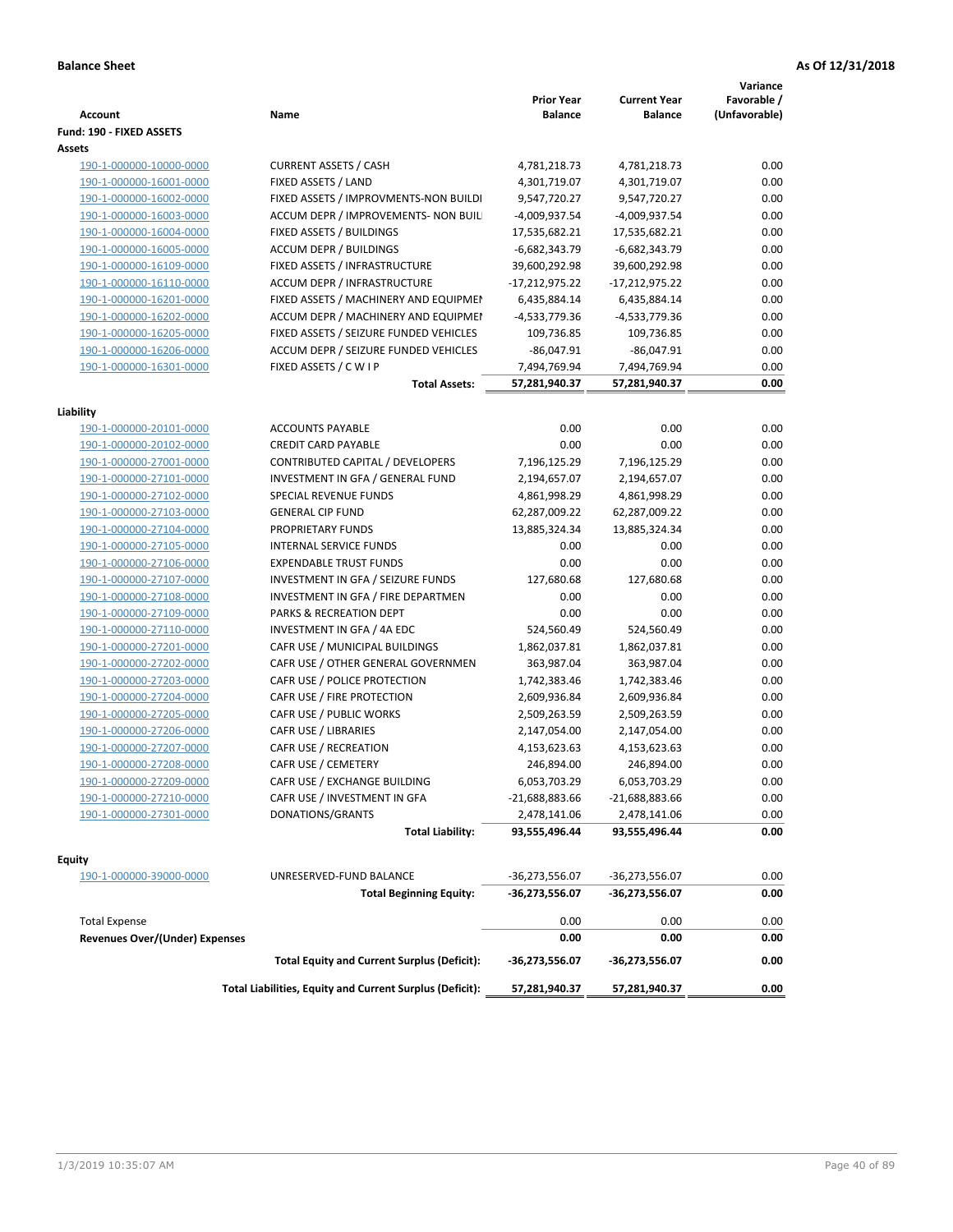| <b>Account</b>                 | Name                                                     | <b>Prior Year</b><br><b>Balance</b> | <b>Current Year</b><br><b>Balance</b> | Variance<br>Favorable /<br>(Unfavorable) |
|--------------------------------|----------------------------------------------------------|-------------------------------------|---------------------------------------|------------------------------------------|
| <b>Fund: 191 - DEBT</b>        |                                                          |                                     |                                       |                                          |
| <b>Assets</b>                  |                                                          |                                     |                                       |                                          |
| 191-1-000000-12101-0000        | <b>BOND ISSUANCE COSTS</b>                               | 0.00                                | 0.00                                  | 0.00                                     |
| 191-1-000000-12201-0000        | DEFERRED CHARGES / BOND DISCOUNT                         | $-1,016,547.95$                     | $-1,016,547.95$                       | 0.00                                     |
| 191-1-000000-14101-0000        | WTR/WWTR UTILITY FUND                                    | 0.00                                | 0.00                                  | 0.00                                     |
| 191-1-000000-17101-0000        | LONG-TERM DEBT / AMT TO BE PROVIDE                       | 453,446.27                          | 401,781.98                            | $-51,664.29$                             |
|                                | <b>Total Assets:</b>                                     | $-563, 101.68$                      | $-614,765.97$                         | $-51,664.29$                             |
| Liability                      |                                                          |                                     |                                       |                                          |
| 191-1-000000-20102-0000        | <b>CREDIT CARD PAYABLE</b>                               | 0.00                                | 0.00                                  | 0.00                                     |
| 191-1-000000-22002-0000        | VACATION/SICK PAYABLE                                    | 1,548,415.51                        | 1,510,788.95                          | 37,626.56                                |
| 191-1-000000-26001-0000        | <b>COMPENSATED ABSENCES PAY</b>                          | 1,574,354.03                        | 1,738,411.37                          | $-164,057.34$                            |
| 191-1-000000-26003-0000        | EXCESS SALES TAX DUE TO STATE OF TEXAS                   | 3,045,688.20                        | 2,867,593.13                          | 178,095.07                               |
| 191-1-000000-26101-0000        | <b>GENERAL OBLIG BONDS PAY</b>                           | 33,926,000.00                       | 33,926,000.00                         | 0.00                                     |
| 191-1-000000-26103-0000        | DEFERRED LOSS/DEFEASEMENT                                | 71,619.09                           | 71,619.09                             | 0.00                                     |
| 191-1-000000-26104-0000        | <b>ACCRETED INTEREST</b>                                 | 164,196.41                          | 164,196.41                            | 0.00                                     |
| 191-1-000000-26105-0000        | INV NET OF RELATED DEBT                                  | -34,384,329.59                      | -34,384,329.59                        | 0.00                                     |
| 191-1-000000-26106-0000        | <b>RESTRICTED DEBT SERVICE</b>                           | 621,308.00                          | 621,308.00                            | 0.00                                     |
|                                | <b>Total Liability:</b>                                  | 6,567,251.65                        | 6,515,587.36                          | 51,664.29                                |
| Equity                         |                                                          |                                     |                                       |                                          |
| 191-1-000000-39000-0000        | UNRESERVED-FUND BALANCE                                  | $-7,130,353.33$                     | $-7,130,353.33$                       | 0.00                                     |
|                                | <b>Total Beginning Equity:</b>                           | $-7,130,353.33$                     | $-7,130,353.33$                       | 0.00                                     |
| <b>Total Expense</b>           |                                                          | 0.00                                | 0.00                                  | 0.00                                     |
| Revenues Over/(Under) Expenses |                                                          | 0.00                                | 0.00                                  | 0.00                                     |
|                                | <b>Total Equity and Current Surplus (Deficit):</b>       | $-7,130,353.33$                     | $-7,130,353.33$                       | 0.00                                     |
|                                | Total Liabilities, Equity and Current Surplus (Deficit): | $-563, 101.68$                      | $-614,765.97$                         | $-51.664.29$                             |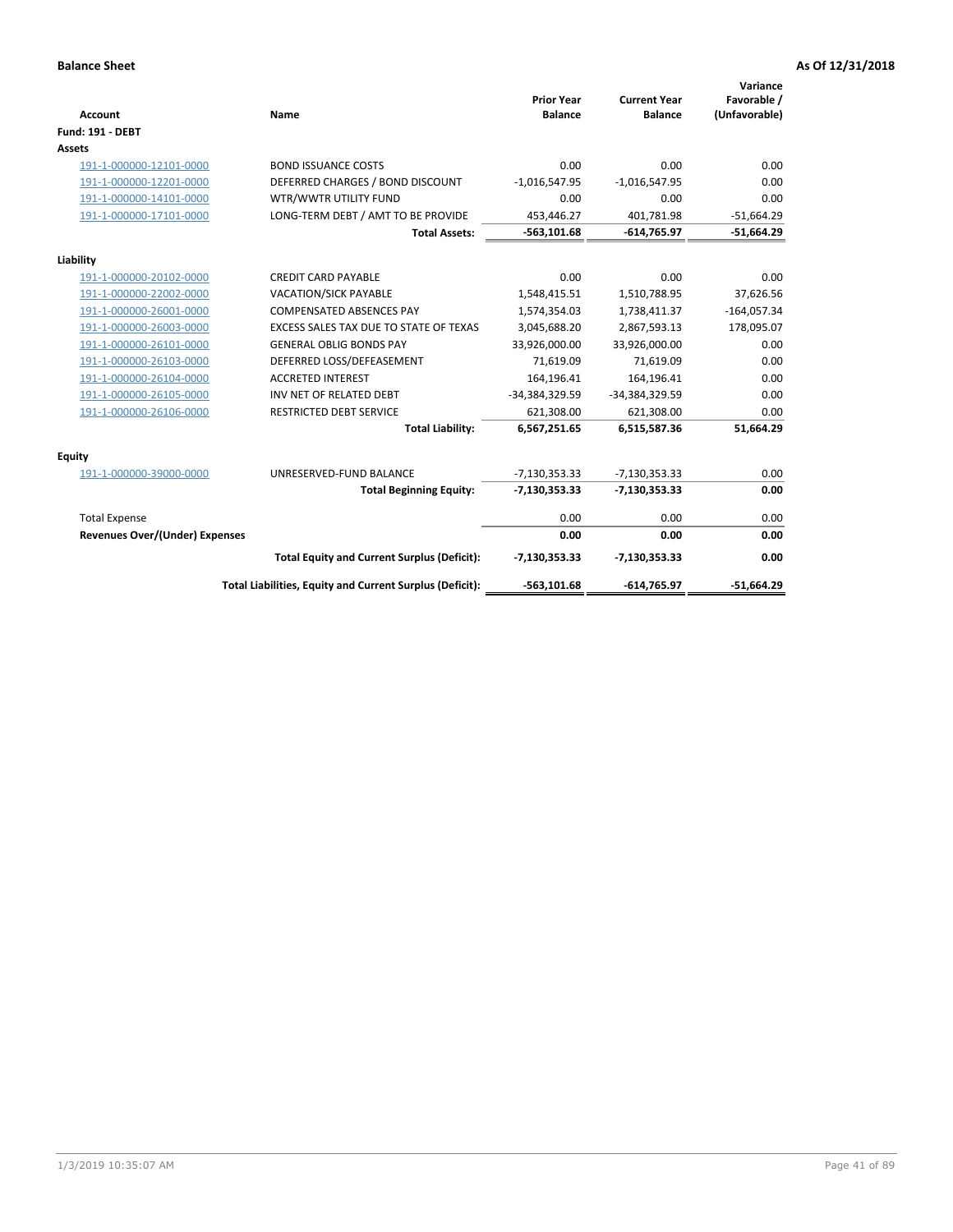|                                                    |                                        |                                     |                                       | Variance                     |
|----------------------------------------------------|----------------------------------------|-------------------------------------|---------------------------------------|------------------------------|
| <b>Account</b>                                     | Name                                   | <b>Prior Year</b><br><b>Balance</b> | <b>Current Year</b><br><b>Balance</b> | Favorable /<br>(Unfavorable) |
| Fund: 192 - PAYROLL CLEARING                       |                                        |                                     |                                       |                              |
| Assets                                             |                                        |                                     |                                       |                              |
| 192-1-000000-10000-0000                            | <b>CURRENT ASSETS / CASH</b>           | 267,133.23                          | 94,380.16                             | -172,753.07                  |
| 192-1-000000-13201-0000                            | MISC ACCTS RECEIVABLE                  | 0.00                                | 0.00                                  | 0.00                         |
| 192-1-000000-13203-0000                            | NON-CURRENT ASSETS / PREPAYMENTS       | 0.00                                | 0.00                                  | 0.00                         |
| 192-1-000000-13205-0000                            | <b>INTEREST RECEIVABLE</b>             | 0.00                                | 0.00                                  | 0.00                         |
|                                                    | <b>Total Assets:</b>                   | 267,133.23                          | 94,380.16                             | -172,753.07                  |
| Liability                                          |                                        |                                     |                                       |                              |
| 192-1-000000-20101-0000                            | <b>ACCOUNTS PAYABLE</b>                | 102,577.20                          | 0.00                                  | 102,577.20                   |
| 192-1-000000-20102-0000                            | <b>CREDIT CARD PAYABLE</b>             | 0.00                                | 0.00                                  | 0.00                         |
| 192-1-000000-20103-0000                            | ACCRUED ACCOUNTS PAYABLE               | 0.00                                | 0.00                                  | 0.00                         |
| 192-1-000000-22001-0000                            | SALARIES PAYABLE                       | 0.00                                | 0.00                                  | 0.00                         |
| 192-1-000000-22002-0000                            | <b>VACATION/SICK PAYABLE</b>           | 0.00                                | 0.00                                  | 0.00                         |
| 192-1-000000-22101-0000                            | TAXES - FEDERAL WITHHOLDING            | 0.00                                | 0.00                                  | 0.00                         |
| 192-1-000000-22102-0000                            | <b>TAXES - FICA</b>                    | 0.00                                | 0.00                                  | 0.00                         |
| 192-1-000000-22103-0000                            | <b>TAXES - MEDICARE</b>                | 0.00                                | 0.00                                  | 0.00                         |
| 192-1-000000-22201-0000                            | <b>INS - AFLAC</b>                     | 6,166.97                            | $-7,125.20$                           | 13,292.17                    |
| 192-1-000000-22202-0000                            | INS - LIFE INSURANCE                   | 0.00                                | 0.00                                  | 0.00                         |
| 192-1-000000-22203-0000                            | INS - CITY EMPLOYEE PORTION            | 0.00                                | 0.00                                  | 0.00                         |
| 192-1-000000-22204-0000                            | INS - GEUS EMPLOYEE PORTION            | 0.00                                | 0.00                                  | 0.00                         |
| 192-1-000000-22205-0000                            | INS - CITY EMPL-FLEXCARD               | $-490.00$                           | $-10,010.15$                          | 9,520.15                     |
| 192-1-000000-22206-0000                            | INS - CITY EMPL-DEPENDENT CARE         | 0.00                                | 0.00                                  | 0.00                         |
| 192-1-000000-22207-0000                            | INS - GEUS EMPL-HEALTH CARE            | 0.00                                | 0.00                                  | 0.00                         |
| 192-1-000000-22208-0000                            | INS - AMERICAN FIDELITY                | 0.00                                | 0.00                                  | 0.00                         |
| 192-1-000000-22209-0000                            | INS - GEUS EMPL-DEPENDENT CARE         | 0.00                                | 0.00                                  | 0.00                         |
| 192-1-000000-22210-0000                            | INS - CITY EMPLOYEE - OPT OU           | 0.00                                | 0.00                                  | 0.00                         |
| 192-1-000000-22211-0000                            | INS - GEUS EMP - OPT OU                | 0.00                                | 0.00                                  | 0.00                         |
| 192-1-000000-22212-0000                            | <b>INS - VISION PLAN</b>               | $-279.24$                           | $-2,718.14$                           | 2,438.90                     |
| 192-1-000000-22213-0000                            | INS - AIG CRITICAL CARE                | 0.00                                | 0.00                                  | 0.00                         |
| 192-1-000000-22214-0000                            | INS - AIG ACCIDENT                     | 0.00                                | 0.00                                  | 0.00                         |
| 192-1-000000-22215-0000                            | INS - ALLSTATE CANCER                  | 0.00                                | 0.00                                  | 0.00                         |
| 192-1-000000-22216-0000                            | INS - CRITICAL ILLNESS/CHARTIS         | 0.00                                | 0.00                                  | 0.00                         |
| 192-1-000000-22217-0000                            | INS - MUTUAL OF OMAHA<br>INS - TX LIFE | $-7,980.80$<br>$-18.29$             | $-8,818.69$<br>$-864.63$              | 837.89<br>846.34             |
| 192-1-000000-22218-0000<br>192-1-000000-22219-0000 | <b>INS - NEW YORK LIFE</b>             | 0.00                                | $-20.00$                              | 20.00                        |
| 192-1-000000-22220-0000                            | INS - AFLAC CRITICAL INSURANCE         | $-161.08$                           | $-681.48$                             | 520.40                       |
| 192-1-000000-22223-0000                            | <b>INS - DENTAL PLAN</b>               | 629.04                              | $-2,922.81$                           | 3,551.85                     |
| <u>192-1-000000-22301-0000</u>                     | <b>RETIREMENT - TMRS</b>               | 251,488.47                          | 132,161.04                            | 119,327.43                   |
| 192-1-000000-22302-0000                            | RETIREMENT - F R & R                   | -69,446.84                          | -4,027.29                             | $-65,419.55$                 |
| 192-1-000000-22303-0000                            | RETIREMENT - NATIONWIDE / PEBSCO       | $-9,434.25$                         | 50.82                                 | $-9,485.07$                  |
| 192-1-000000-22304-0000                            | RETIREMENT - 401 ICMA RETIREMENT       | 0.00                                | 0.00                                  | 0.00                         |
| 192-1-000000-22305-0000                            | RETIREMENT - VANTAGE CARE PRE-TAX RSP  | 0.00                                | 0.00                                  | 0.00                         |
| 192-1-000000-22401-0000                            | <b>GARNISHMENT - TAX LEVY</b>          | 0.00                                | 0.00                                  | 0.00                         |
| 192-1-000000-22402-0000                            | <b>GARNISHMENT - CHILD SUPPORT</b>     | 0.00                                | 0.00                                  | 0.00                         |
| 192-1-000000-22403-0000                            | <b>GARNISHMENT - CHAPTER 13</b>        | 0.00                                | 0.00                                  | 0.00                         |
| 192-1-000000-22404-0000                            | <b>GARNISHMENT - STUDENT LOAN</b>      | 0.00                                | 0.00                                  | 0.00                         |
| 192-1-000000-22501-0000                            | <b>CHARITY PAYABLE</b>                 | $-309.00$                           | 0.00                                  | $-309.00$                    |
| 192-1-000000-22502-0000                            | UNITED WAY                             | $-189.50$                           | $-127.50$                             | $-62.00$                     |
| 192-1-000000-22503-0000                            | AMERICAN CANCER SOCIETY                | 0.00                                | 0.00                                  | 0.00                         |
| 192-1-000000-22601-0000                            | PR DEDUCT - SAVINGS BOND               | 0.00                                | 0.00                                  | 0.00                         |
| 192-1-000000-22602-0000                            | PR DEDUCT - CREDIT UNION               | $-5,402.50$                         | 0.00                                  | $-5,402.50$                  |
| 192-1-000000-22603-0000                            | PR DEDUCT - PRE PAID LEGAL FEE         | $-16.95$                            | $-515.81$                             | 498.86                       |
| 192-1-000000-22604-0000                            | PR DEDUCT - AUTO LEASE AGREEMENT       | 0.00                                | 0.00                                  | 0.00                         |
| 192-1-000000-22605-0000                            | PR DEDUCT - YMCA                       | 0.00                                | 0.00                                  | 0.00                         |
| 192-1-000000-22606-0000                            | PR DEDUCT - GAC                        | 0.00                                | 0.00                                  | 0.00                         |
| 192-1-000000-22607-0000                            | PR DEDUCT - WEIGHT WATCHERS            | 0.00                                | 0.00                                  | 0.00                         |
| 192-1-000000-22608-0000                            | PR DEDUCT - HUNT REG-FITNESS CTR       | 0.00                                | 0.00                                  | 0.00                         |
| 192-1-000000-22609-0000                            | PR DEDUCT - MISCELLANEOUS              | 0.00                                | 0.00                                  | 0.00                         |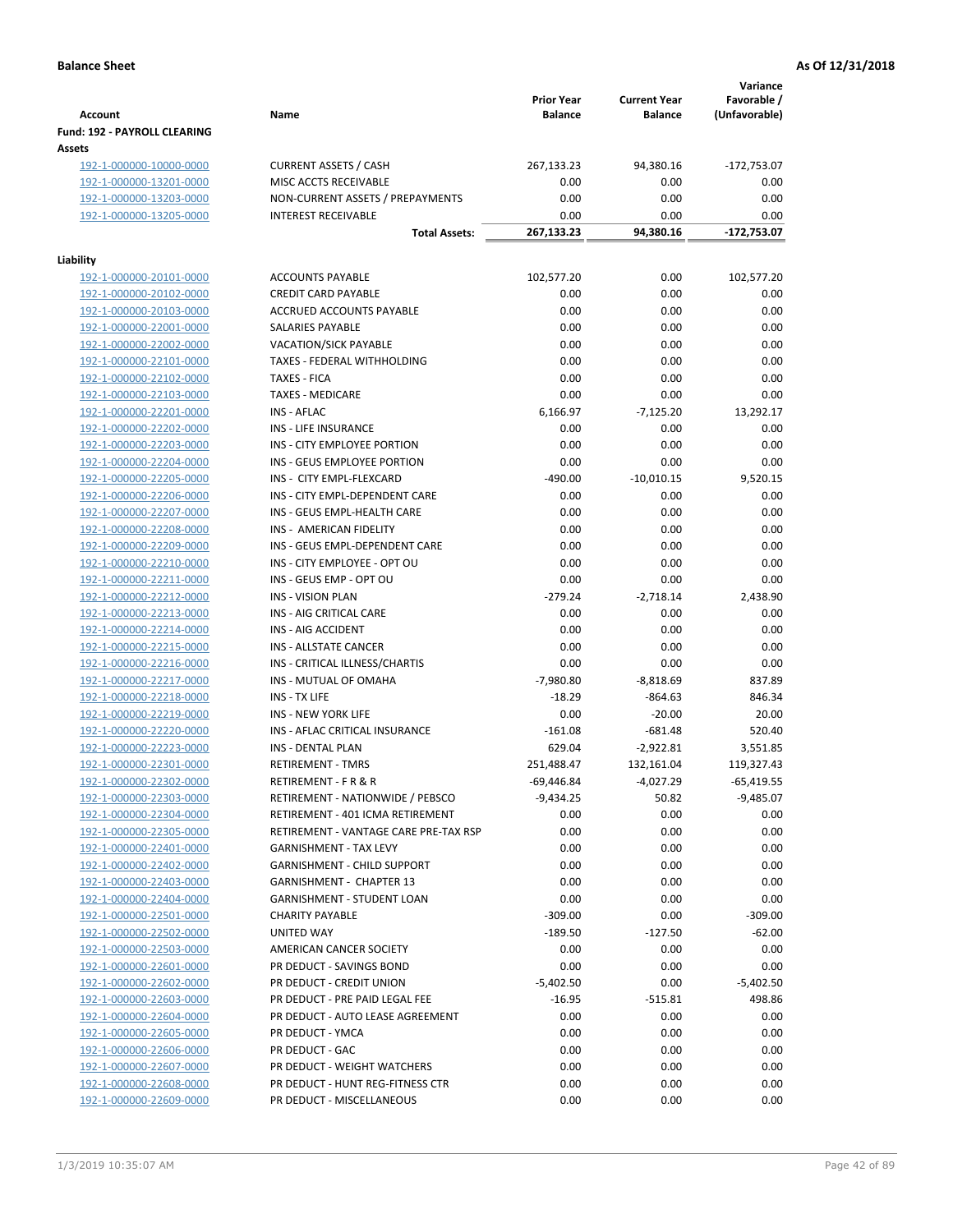| Account                 | Name                                                     | <b>Prior Year</b><br><b>Balance</b> | <b>Current Year</b><br><b>Balance</b> | Variance<br>Favorable /<br>(Unfavorable) |
|-------------------------|----------------------------------------------------------|-------------------------------------|---------------------------------------|------------------------------------------|
| 192-1-000000-22610-0000 | PR DEDUCT - MISC REIMB                                   | 0.00                                | 0.00                                  | 0.00                                     |
| 192-1-000000-22611-0000 | PR DEDUCT - GOLF COURSE FEES                             | 0.00                                | 0.00                                  | 0.00                                     |
| 192-1-000000-22612-0000 | PR DEDUCT - WEARING APPAREL                              | 0.00                                | 0.00                                  | 0.00                                     |
| 192-1-000000-22613-0000 | PR DEDUCT - SNAP FITNESS                                 | 0.00                                | 0.00                                  | 0.00                                     |
|                         | <b>Total Liability:</b>                                  | 267,133.23                          | 94,380.16                             | 172,753.07                               |
| <b>Equity</b>           |                                                          |                                     |                                       |                                          |
| 192-1-000000-39000-0000 | UNRESERVED-FUND BALANCE                                  | 0.00                                | 0.00                                  | 0.00                                     |
|                         | <b>Total Beginning Equity:</b>                           | 0.00                                | 0.00                                  | 0.00                                     |
|                         | <b>Total Equity and Current Surplus (Deficit):</b>       | 0.00                                | 0.00                                  | 0.00                                     |
|                         | Total Liabilities, Equity and Current Surplus (Deficit): | 267,133.23                          | 94.380.16                             | -172,753.07                              |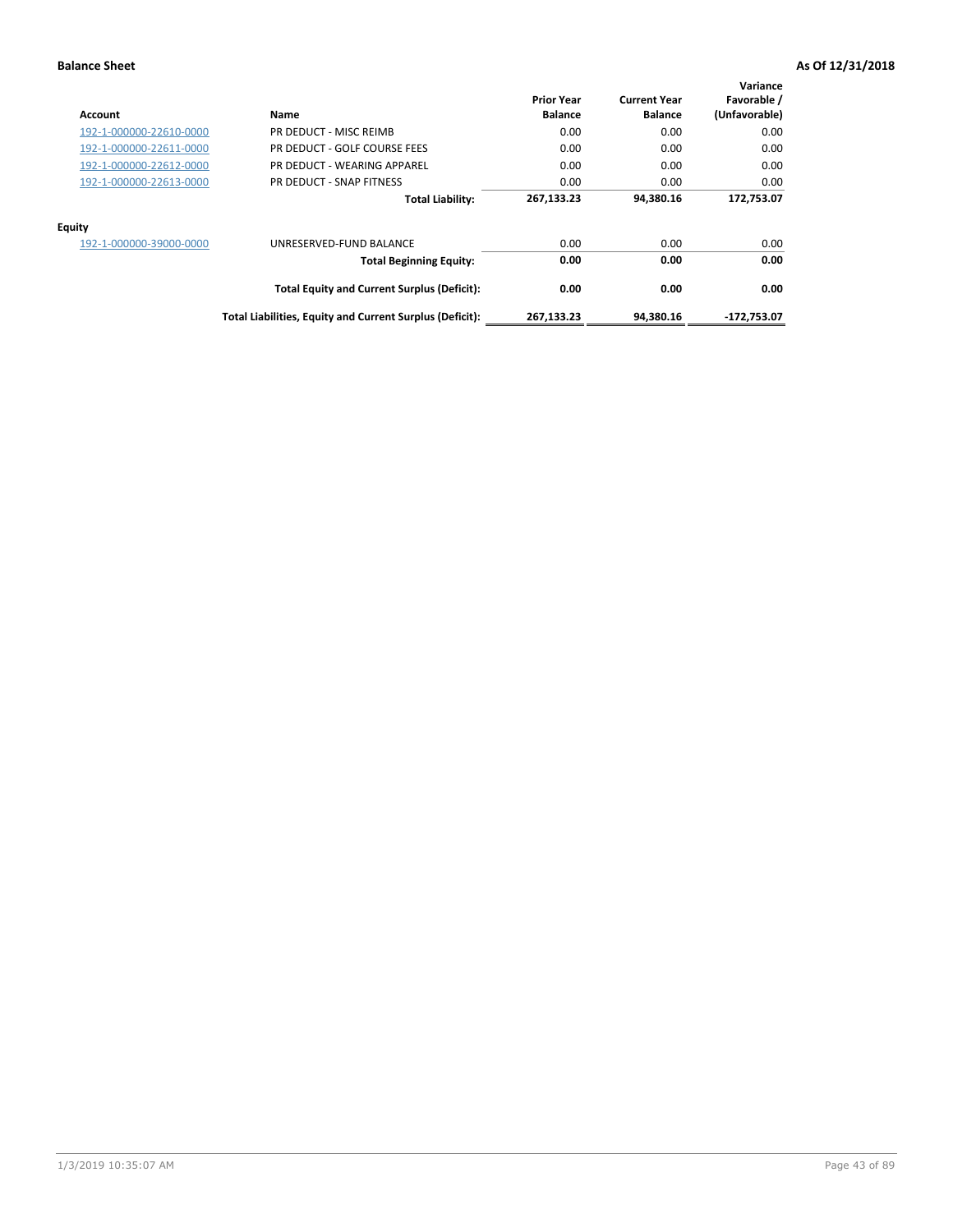|                                     |                                       |                   |                     | Variance      |
|-------------------------------------|---------------------------------------|-------------------|---------------------|---------------|
|                                     |                                       | <b>Prior Year</b> | <b>Current Year</b> | Favorable /   |
| <b>Account</b>                      | Name                                  | <b>Balance</b>    | <b>Balance</b>      | (Unfavorable) |
| Fund: 200 - WATER / WASTEWATER FUND |                                       |                   |                     |               |
| Assets                              |                                       |                   |                     |               |
| 200-2-000000-10000-0000             | <b>CURRENT ASSETS / CASH</b>          | 4,258,335.28      | 5,685,280.84        | 1,426,945.56  |
| 200-2-000000-12101-0000             | <b>BOND ISSUANCE COSTS</b>            | 0.00              | 0.00                | 0.00          |
| 200-2-000000-12201-0000             | DEFERRED CHARGES / BOND DISCOUNT      | $-35,109.18$      | $-35,109.18$        | 0.00          |
| 200-2-000000-13000-0000             | <b>CUSTOMER ACCTS RECEIVABLE</b>      | 611,611.13        | 491,949.16          | $-119,661.97$ |
| 200-2-000000-13001-0000             | NON CURRENT CUSTOMER ACCTS RECEIVAE   | 182,239.55        | 203,832.96          | 21,593.41     |
| 200-2-000000-13002-0000             | ALLOW FOR UNCOLLECT REC               | $-173,530.63$     | -193,834.19         | $-20,303.56$  |
| 200-2-000000-13003-0000             | UNBILLED YEAR-END ACCRUAL             | 1,046,691.01      | 1,195,319.12        | 148,628.11    |
| 200-2-000000-13004-0000             | <b>WASTE HAULER RECEIVABLE</b>        | 43,113.85         | $-24,909.40$        | $-68,023.25$  |
| 200-2-000000-13007-0000             | <b>RETURNED CHECKS</b>                | 0.00              | 0.00                | 0.00          |
| 200-2-000000-13010-0000             | <b>CADDO MILLS</b>                    | 0.00              | 0.00                | 0.00          |
| 200-2-000000-13201-0000             | MISC ACCTS RECEIVABLE                 | 0.00              | $-11,619.57$        | $-11,619.57$  |
| 200-2-000000-13202-0000             | <b>EMPLOYEE ADVANCES</b>              | 0.00              | 0.00                | 0.00          |
| 200-2-000000-13203-0000             | NON-CURRENT ASSETS / PREPAYMENTS      | 0.00              | 0.00                | 0.00          |
| 200-2-000000-13205-0000             | <b>INTEREST RECEIVABLE</b>            | 0.00              | 0.00                | 0.00          |
| 200-2-000000-14001-0000             | DUE FROM / GENERAL FUND               | 0.00              | 0.00                | 0.00          |
| 200-2-000000-14040-0000             | <b>GENERAL CIP / GENERAL CIP</b>      | 0.00              | 0.00                | 0.00          |
| 200-2-000000-14120-0000             | DUE FROM UTILITY CIP                  | 38,336,026.85     | 38,336,026.85       | 0.00          |
| 200-2-000000-15401-0000             | <b>INVENTORIES / WATER STOCK</b>      | 255,981.59        | 255,981.59          | 0.00          |
| 200-2-000000-15501-0000             | <b>INVENTORIES / WASTEWATER STOCK</b> | 37,338.12         | 37,338.12           | 0.00          |
| 200-2-000000-16001-0000             | FIXED ASSETS / LAND                   | 685,983.11        | 685,983.11          | 0.00          |
| 200-2-000000-16002-0000             | FIXED ASSETS / IMPROVMENTS-NON BUILDI | 5,396,182.49      | 5,396,182.49        | 0.00          |
| 200-2-000000-16003-0000             | ACCUM DEPR / IMPROVEMENTS-NON BUILL   | $-1,997,080.68$   | -1,997,080.68       | 0.00          |
| 200-2-000000-16004-0000             | FIXED ASSETS / BUILDINGS              | 23,420,750.92     | 23,420,750.92       | 0.00          |
| 200-2-000000-16005-0000             | <b>ACCUM DEPR / BUILDINGS</b>         | $-2,311,101.08$   | $-2,311,101.08$     | 0.00          |
| 200-2-000000-16006-0000             | FIXED ASSETS / FILTRATION PLANT       | 10,529,295.00     | 10,529,295.00       | 0.00          |
| 200-2-000000-16007-0000             | ACCUM DEPR / FILTRATION PLANT         | -7,053,202.00     | $-7,053,202.00$     | 0.00          |
| 200-2-000000-16008-0000             | FIXED ASSETS / WATER RECLAMATION PLAN | 7,272,907.47      | 7,272,907.47        | 0.00          |
| 200-2-000000-16009-0000             | ACCUM DEPR / WATER RECLAMATION PLAN   | $-6,134,209.96$   | $-6,134,209.96$     | 0.00          |
| 200-2-000000-16101-0000             | FIXED ASSETS / WATER MAINS            | 19,766,398.81     | 19,766,398.81       | 0.00          |
| 200-2-000000-16102-0000             | <b>ACCUM DEPR / WATER MAINS</b>       | -9,722,167.22     | -9,722,167.22       | 0.00          |
| 200-2-000000-16103-0000             | FIXED ASSETS / SANITARY SEWERS        | 25,724,453.76     | 25,724,453.76       | 0.00          |
| 200-2-000000-16104-0000             | <b>ACCUM DEPR / SANITARY SEWERS</b>   | $-10,787,201.06$  | $-10,787,201.06$    | 0.00          |
| 200-2-000000-16105-0000             | FIXED ASSETS / RESERVOIRS & TANKS     | 1,023,525.00      | 1,023,525.00        | 0.00          |
| 200-2-000000-16106-0000             | ACCUM DEPR / RESERVOIRS & TANKS       | $-814, 273.58$    | $-814,273.58$       | 0.00          |
| 200-2-000000-16107-0000             | FIXED ASSETS / PUMP STATIONS          | 366,796.61        | 366,796.61          | 0.00          |
| 200-2-000000-16108-0000             | <b>ACCUM DEPR / PUMP STATIONS</b>     | -293,979.25       | $-293,979.25$       | 0.00          |
| 200-2-000000-16201-0000             | FIXED ASSETS / MACHINERY AND EQUIPMEN | 3,008,111.91      | 3,008,111.91        | 0.00          |
| 200-2-000000-16202-0000             | ACCUM DEPR / MACHINERY AND EQUIPMEI   | $-1,524,807.11$   | $-1,524,807.11$     | 0.00          |
| 200-2-000000-16301-0000             | FIXED ASSETS / C W I P                | 0.00              | 0.00                | 0.00          |
| 200-2-000000-17501-0000             | <b>EMPLOYEE CONTRIBUTIONS</b>         | 157,273.00        | 157,273.00          | 0.00          |
| 200-2-000000-17504-0000             | <b>INVESTMENT RETURN</b>              | 495,876.00        | 495,876.00          | 0.00          |
| 200-2-000000-17508-0000             | EXPERIENCE DIFFERENCE- OUTFLOW        | 8,729.00          | 8,729.00            | 0.00          |
| 200-2-000000-17509-0000             | <b>EXPERIENCE DIFFERENCE - INFLOW</b> | $-57,790.00$      | $-57,790.00$        | 0.00          |
| 200-2-000000-17520-0000             | <b>ASSUMPTION CHANGES</b>             | 116,123.00        | 116,123.00          | 0.00          |
|                                     | <b>Total Assets:</b>                  | 101,839,291.71    | 103,216,850.44      | 1,377,558.73  |
|                                     |                                       |                   |                     |               |
| Liability                           |                                       |                   |                     |               |
| 200-2-000000-20101-0000             | <b>ACCOUNTS PAYABLE</b>               | $-40.25$          | $-50.75$            | 10.50         |
| 200-2-000000-20102-0000             | <b>CREDIT CARD PAYABLE</b>            | 0.00              | 0.00                | 0.00          |
| 200-2-000000-20103-0000             | ACCRUED ACCOUNTS PAYABLE              | 10,000.00         | 10,000.00           | 0.00          |
| 200-2-000000-20104-0000             | <b>ESCHEATED LIABILITY</b>            | 0.00              | 0.00                | 0.00          |
| 200-2-000000-20109-0000             | <b>GENERAL OBLIG BONDS PAY</b>        | 1,393,000.00      | 1,393,000.00        | 0.00          |
| 200-2-000000-20110-0000             | REVENUE BONDS PAYABLE                 | 945,000.00        | 0.00                | 945,000.00    |
| 200-2-000000-20112-0000             | ACCRUED INTEREST PAYABLE              | 77,667.38         | $-2,188.94$         | 79,856.32     |
| 200-2-000000-20125-0000             | SALES TAX PAYABLE / IN THE CITY       | 0.00              | 0.00                | 0.00          |
| 200-2-000000-20139-0000             | RETAINAGES PAYABLE                    | 0.00              | 0.00                | 0.00          |
| 200-2-000000-20141-0000             | <b>TELEPHONE CLEARING</b>             | 0.01              | 0.01                | 0.00          |
|                                     |                                       |                   |                     |               |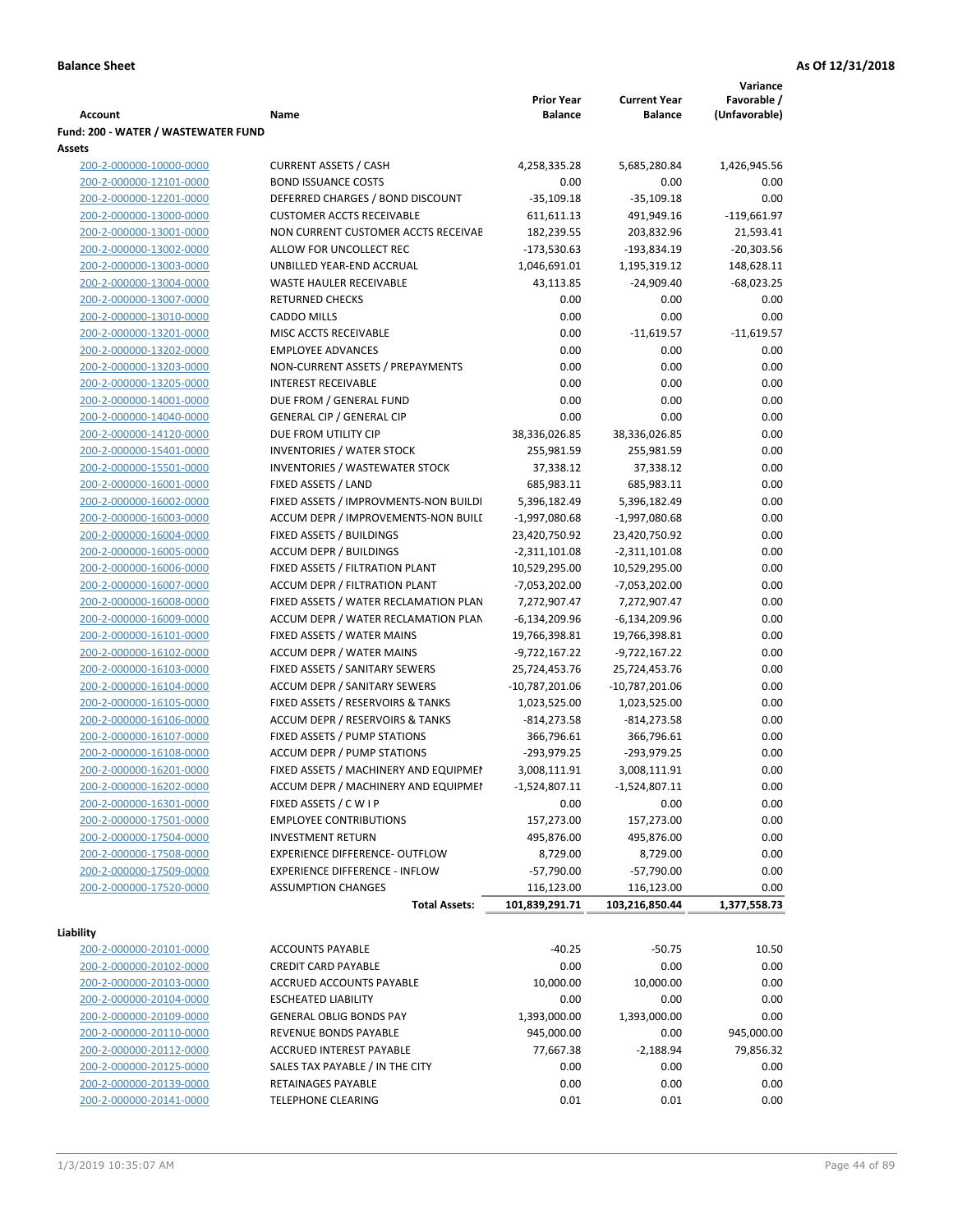|                                       |                                                          |                                     |                                       | Variance                     |
|---------------------------------------|----------------------------------------------------------|-------------------------------------|---------------------------------------|------------------------------|
| Account                               | <b>Name</b>                                              | <b>Prior Year</b><br><b>Balance</b> | <b>Current Year</b><br><b>Balance</b> | Favorable /<br>(Unfavorable) |
| 200-2-000000-20160-0000               | <b>UNAPPLIED CREDIT</b>                                  | 0.00                                | 0.00                                  | 0.00                         |
| 200-2-000000-21001-0000               | <b>GENERAL FUND / GENERAL FUND</b>                       | 0.00                                | 0.00                                  | 0.00                         |
| 200-2-000000-21101-0000               | ENTERPRISE / WTR/WWTR UTILITY FUND                       | 0.00                                | 0.00                                  | 0.00                         |
| 200-2-000000-22001-0000               | <b>SALARIES PAYABLE</b>                                  | 79,792.91                           | 81,299.42                             | $-1,506.51$                  |
| 200-2-000000-22002-0000               | <b>VACATION/SICK PAYABLE</b>                             | 164,567.04                          | 153,875.54                            | 10,691.50                    |
| 200-2-000000-23001-0000               | CAPITAL LEASE PAYABLE                                    | 0.00                                | 0.00                                  | 0.00                         |
| 200-2-000000-24001-0000               | O/S CHECKS PAYABLE                                       | 0.00                                | 0.00                                  | 0.00                         |
| 200-2-000000-24002-0000               | <b>CUSTOMER DEPOSITS</b>                                 | 761,355.11                          | 825,373.47                            | $-64,018.36$                 |
| 200-2-000000-24003-0000               | <b>CUSTOMER OVERPMT SUSPENSE</b>                         | 79,022.03                           | 96,758.49                             | $-17,736.46$                 |
| 200-2-000000-24004-0000               | <b>INTEREST PAYABLE ON DEP</b>                           | 0.00                                | 0.00                                  | 0.00                         |
| 200-2-000000-24005-0000               | <b>ACCRUED INT PAY ON DEP</b>                            | 0.00                                | 0.00                                  | 0.00                         |
| 200-2-000000-24006-0000               | <b>AWAITING CUSTOMER SETUP</b>                           | 1,955.61                            | 1,955.61                              | 0.00                         |
| 200-2-000000-24007-0000               | <b>BILLED DEPOSITS SUSPENSE</b>                          | 0.00                                | 0.00                                  | 0.00                         |
| 200-2-000000-26001-0000               | <b>COMPENSATED ABSENCES PAY</b>                          | 253,640.85                          | 310,115.48                            | $-56,474.63$                 |
| 200-2-000000-26101-0000               | <b>GENERAL OBLIG BONDS PAY</b>                           | 7,453,000.00                        | 7,453,000.00                          | 0.00                         |
| 200-2-000000-26102-0000               | <b>REVENUE BONDS PAYABLE</b>                             | 13,200,000.00                       | 13,200,000.00                         | 0.00                         |
| 200-2-000000-26103-0000               | DEFERRED LOSS/DEFEASEMENT                                | $-272,476.43$                       | $-272,476.43$                         | 0.00                         |
| 200-2-000000-27001-0000               | <b>CONTRIBUTED CAPITAL</b>                               | 0.00                                | 0.00                                  | 0.00                         |
| 200-2-000000-27002-0000               | CONTRIBUTED CAPITAL / DEVELOPERS                         | 0.00                                | 0.00                                  | 0.00                         |
| 200-2-000000-29300-0000               | <b>ENCUMBRANCE SUMMARY</b>                               | 0.00                                | 0.00                                  | 0.00                         |
| 200-2-000000-29400-0100               | RESERVED ACCOUNT / ENCUMBRANCES                          | 0.00                                | 0.00                                  | 0.00                         |
| 200-2-000000-29999-0000               | <b>NET PENSION LIABILITY</b>                             | 1,077,764.00                        | 1,077,764.00                          | 0.00                         |
| 200-2-000000-92080-0000               | <b>GLTDAG</b>                                            | 0.00                                | 0.00                                  | 0.00                         |
|                                       | <b>Total Liability:</b>                                  | 25,224,248.26                       | 24,328,425.90                         | 895,822.36                   |
| <b>Equity</b>                         |                                                          |                                     |                                       |                              |
| 200-2-000000-39000-0000               | UNRESERVED-FUND BALANCE                                  | 0.00                                | 0.00                                  | 0.00                         |
| 200-2-000000-39100-0000               | UNRESERVED-RET. EARNINGS                                 | 75,815,422.17                       | 78,457,735.98                         | 2,642,313.81                 |
| 200-2-000000-39150-0000               | RESERVED-RET. EARNINGS                                   | 0.00                                | 0.00                                  | 0.00                         |
| 200-2-000000-39500-0000               | NET POSITION - PENSION                                   | $-965.00$                           | $-965.00$                             | 0.00                         |
|                                       | <b>Total Beginning Equity:</b>                           | 75,814,457.17                       | 78,456,770.98                         | 2,642,313.81                 |
| <b>Total Revenue</b>                  |                                                          | 3,465,780.25                        | 3,361,271.96                          | $-104,508.29$                |
| <b>Total Expense</b>                  |                                                          | 2,665,193.96                        | 2,929,618.39                          | $-264,424.43$                |
| <b>Revenues Over/(Under) Expenses</b> |                                                          | 800,586.29                          | 431,653.57                            | $-368,932.72$                |
|                                       | <b>Total Equity and Current Surplus (Deficit):</b>       | 76,615,043.46                       | 78,888,424.55                         | 2,273,381.09                 |
|                                       | Total Liabilities, Equity and Current Surplus (Deficit): | 101,839,291.72                      | 103,216,850.45                        | 1,377,558.73                 |
|                                       | *** FUND 200 OUT OF BALANCE ***                          | $-0.01$                             | $-0.01$                               | 0.00                         |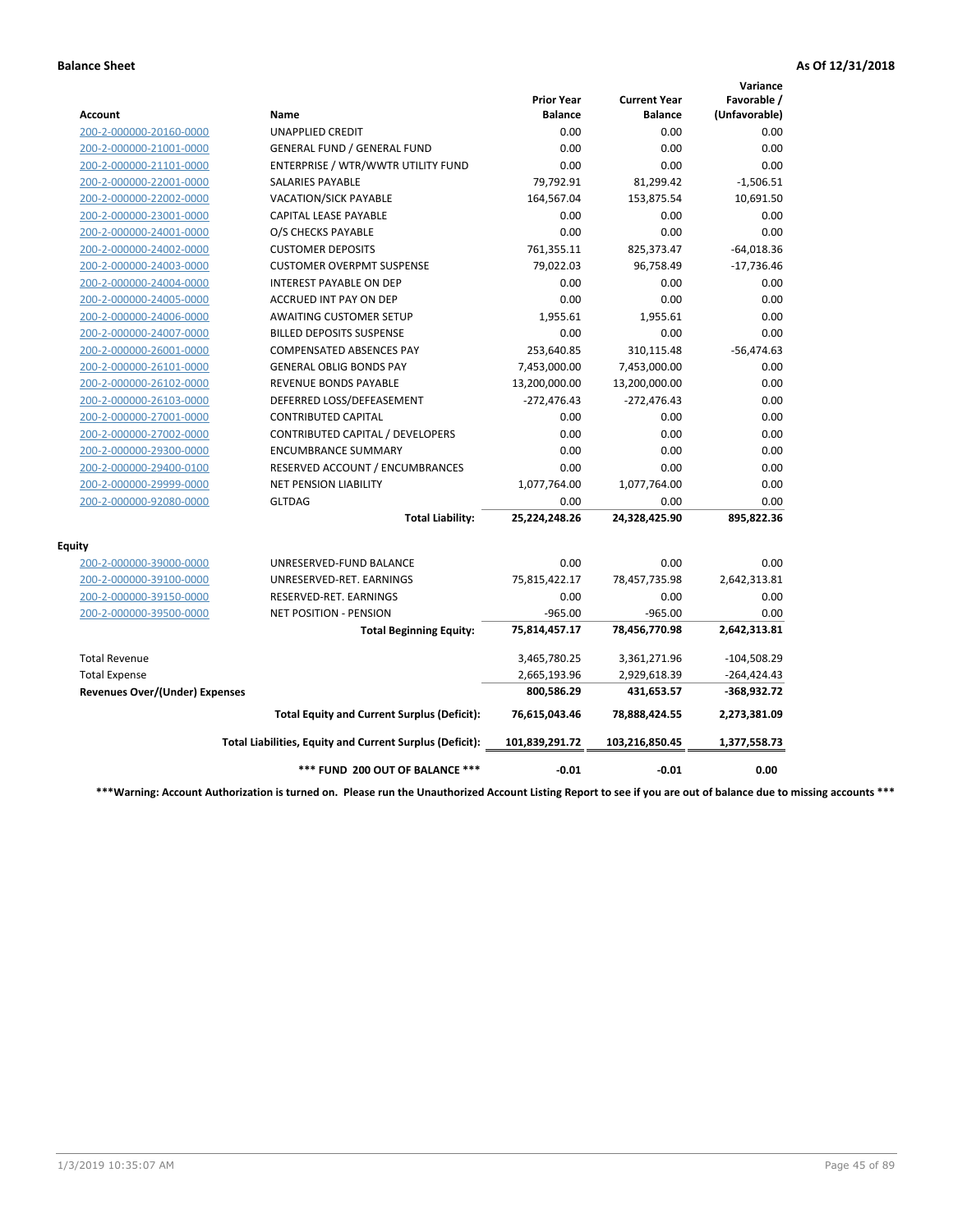| <b>Account</b>                        | Name                                                     | <b>Prior Year</b><br><b>Balance</b> | <b>Current Year</b><br><b>Balance</b> | Variance<br>Favorable /<br>(Unfavorable) |
|---------------------------------------|----------------------------------------------------------|-------------------------------------|---------------------------------------|------------------------------------------|
| <b>Fund: 210 - WATER IMPACT FEES</b>  |                                                          |                                     |                                       |                                          |
| <b>Assets</b>                         |                                                          |                                     |                                       |                                          |
| 210-2-000000-10000-0000               | <b>CURRENT ASSETS / CASH</b>                             | 36.86                               | 0.00                                  | $-36.86$                                 |
| 210-2-000000-13201-0000               | MISC ACCTS RECEIVABLE                                    | 0.00                                | 0.00                                  | 0.00                                     |
| 210-2-000000-13205-0000               | <b>INTEREST RECEIVABLE</b>                               | 0.00                                | 0.00                                  | 0.00                                     |
|                                       | <b>Total Assets:</b>                                     | 36.86                               | 0.00                                  | $-36.86$                                 |
| Liability                             |                                                          |                                     |                                       |                                          |
| 210-2-000000-20101-0000               | <b>ACCOUNTS PAYABLE</b>                                  | 0.00                                | 0.00                                  | 0.00                                     |
| 210-2-000000-20103-0000               | <b>ACCRUED ACCOUNTS PAYABLE</b>                          | 0.00                                | 0.00                                  | 0.00                                     |
| 210-2-000000-29300-0000               | <b>ENCUMBRANCE SUMMARY</b>                               | 0.00                                | 0.00                                  | 0.00                                     |
| 210-2-000000-29400-0000               | RESERVED ACCOUNT / ENCUMBRANCES                          | 0.00                                | 0.00                                  | 0.00                                     |
|                                       | <b>Total Liability:</b>                                  | 0.00                                | 0.00                                  | 0.00                                     |
| <b>Equity</b>                         |                                                          |                                     |                                       |                                          |
| 210-2-000000-39000-0000               | UNRESERVED-FUND BALANCE                                  | 0.00                                | 0.00                                  | 0.00                                     |
| 210-2-000000-39100-0000               | UNRESERVED-RET. EARNINGS                                 | 36.86                               | 0.00                                  | $-36.86$                                 |
|                                       | <b>Total Beginning Equity:</b>                           | 36.86                               | 0.00                                  | $-36.86$                                 |
| <b>Total Revenue</b>                  |                                                          | 0.00                                | 0.00                                  | 0.00                                     |
| <b>Total Expense</b>                  |                                                          | 0.00                                | 0.00                                  | 0.00                                     |
| <b>Revenues Over/(Under) Expenses</b> |                                                          | 0.00                                | 0.00                                  | 0.00                                     |
|                                       | <b>Total Equity and Current Surplus (Deficit):</b>       | 36.86                               | 0.00                                  | $-36.86$                                 |
|                                       | Total Liabilities, Equity and Current Surplus (Deficit): | 36.86                               | 0.00                                  | $-36.86$                                 |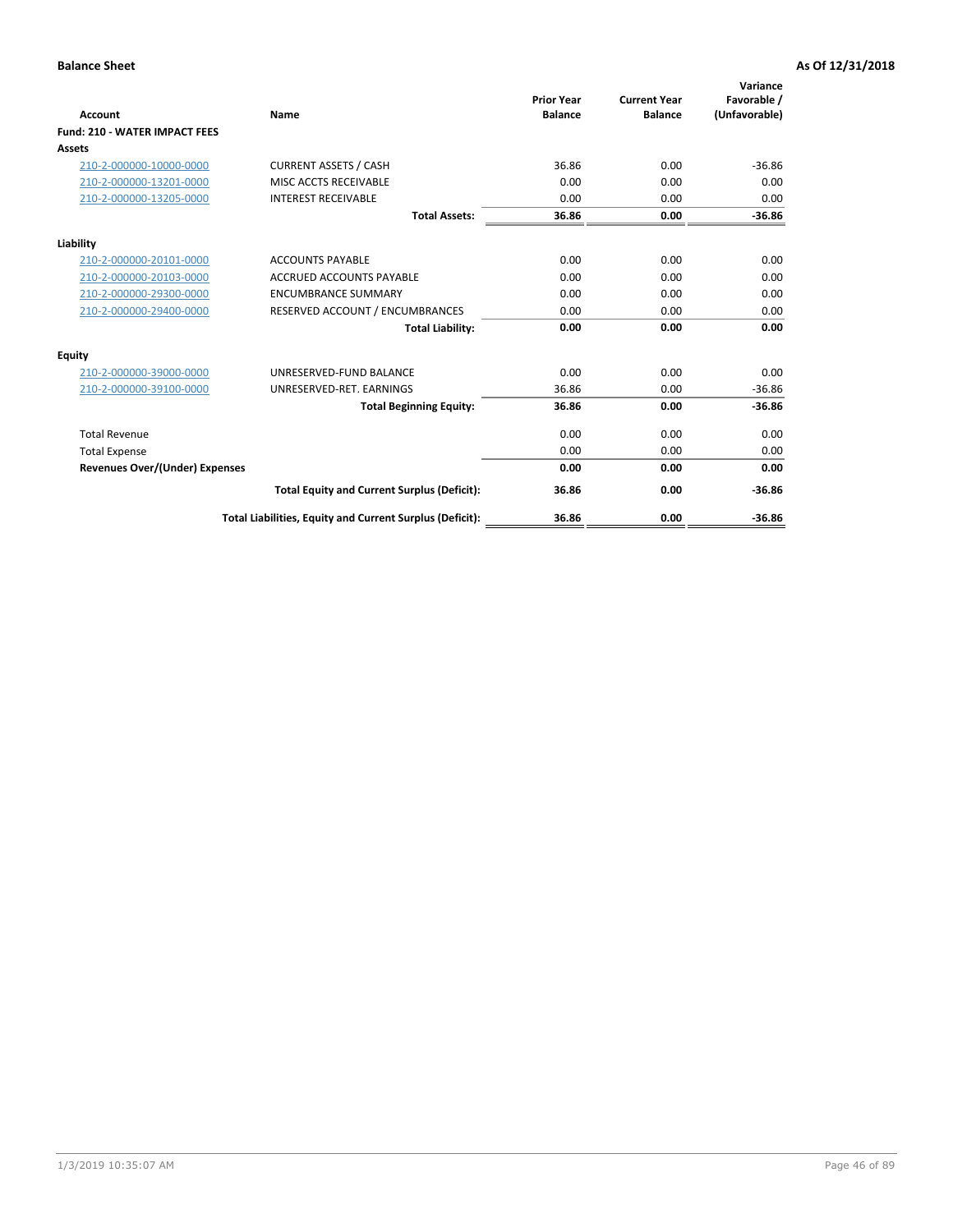| <b>Account</b>                        | Name                                                     | <b>Prior Year</b><br><b>Balance</b> | <b>Current Year</b><br><b>Balance</b> | Variance<br>Favorable /<br>(Unfavorable) |
|---------------------------------------|----------------------------------------------------------|-------------------------------------|---------------------------------------|------------------------------------------|
| Fund: 211 - WASTEWATER IMPACT FEES    |                                                          |                                     |                                       |                                          |
| <b>Assets</b>                         |                                                          |                                     |                                       |                                          |
| 211-2-000000-10000-0000               | <b>CURRENT ASSETS / CASH</b>                             | 1.863.49                            | 0.00                                  | $-1,863.49$                              |
| 211-2-000000-13201-0000               | MISC ACCTS RECEIVABLE                                    | 0.00                                | 0.00                                  | 0.00                                     |
| 211-2-000000-13205-0000               | <b>INTEREST RECEIVABLE</b>                               | 0.00                                | 0.00                                  | 0.00                                     |
|                                       | <b>Total Assets:</b>                                     | 1,863.49                            | 0.00                                  | $-1,863.49$                              |
| Liability                             |                                                          |                                     |                                       |                                          |
| 211-2-000000-20101-0000               | <b>ACCOUNTS PAYABLE</b>                                  | 0.00                                | 0.00                                  | 0.00                                     |
| 211-2-000000-20103-0000               | <b>ACCRUED ACCOUNTS PAYABLE</b>                          | 0.00                                | 0.00                                  | 0.00                                     |
|                                       | <b>Total Liability:</b>                                  | 0.00                                | 0.00                                  | 0.00                                     |
| Equity                                |                                                          |                                     |                                       |                                          |
| 211-2-000000-39000-0000               | UNRESERVED-FUND BALANCE                                  | 0.00                                | 0.00                                  | 0.00                                     |
| 211-2-000000-39100-0000               | UNRESERVED-RET. EARNINGS                                 | 1,863.46                            | 0.00                                  | $-1,863.46$                              |
|                                       | <b>Total Beginning Equity:</b>                           | 1,863.46                            | 0.00                                  | $-1,863.46$                              |
| <b>Total Revenue</b>                  |                                                          | 0.10                                | 0.00                                  | $-0.10$                                  |
| <b>Total Expense</b>                  |                                                          | 0.07                                | 0.00                                  | 0.07                                     |
| <b>Revenues Over/(Under) Expenses</b> |                                                          | 0.03                                | 0.00                                  | $-0.03$                                  |
|                                       | <b>Total Equity and Current Surplus (Deficit):</b>       | 1,863.49                            | 0.00                                  | $-1,863.49$                              |
|                                       | Total Liabilities, Equity and Current Surplus (Deficit): | 1,863.49                            | 0.00                                  | $-1,863.49$                              |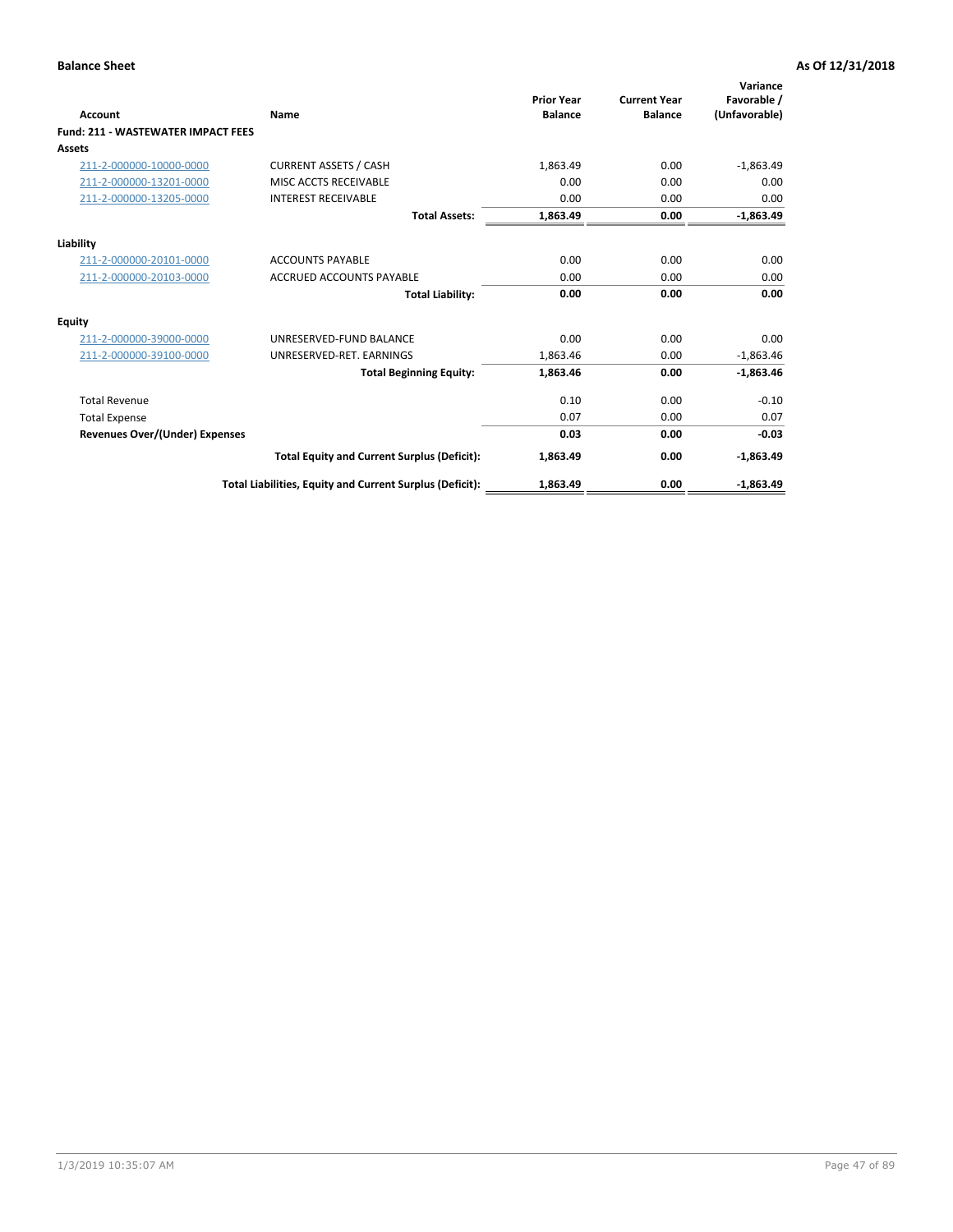| <b>Account</b>                        | Name                                                      | <b>Prior Year</b><br><b>Balance</b> | <b>Current Year</b><br><b>Balance</b> | Variance<br>Favorable /<br>(Unfavorable) |
|---------------------------------------|-----------------------------------------------------------|-------------------------------------|---------------------------------------|------------------------------------------|
|                                       | Fund: 212 - TX COMMUNITY DEV SWR SYSTEM IMPROV PROG GRANT |                                     |                                       |                                          |
| <b>Assets</b>                         |                                                           |                                     |                                       |                                          |
| 212-2-000000-10000-0000               | <b>CURRENT ASSETS / CASH</b>                              | 31,205.00                           | 3,670.12                              | $-27,534.88$                             |
| 212-2-000000-13201-0000               | MISC ACCTS RECEIVABLE                                     | 0.00                                | 0.00                                  | 0.00                                     |
| 212-2-000000-13205-0000               | <b>INTEREST RECEIVABLE</b>                                | 0.00                                | 0.00                                  | 0.00                                     |
| 212-2-000000-16301-0000               | FIXED ASSETS / C W I P                                    | 0.00                                | 0.00                                  | 0.00                                     |
|                                       | <b>Total Assets:</b>                                      | 31,205.00                           | 3,670.12                              | $-27,534.88$                             |
| Liability                             |                                                           |                                     |                                       |                                          |
| 212-2-000000-20101-0000               | <b>ACCOUNTS PAYABLE</b>                                   | 0.00                                | 0.00                                  | 0.00                                     |
| 212-2-000000-20102-0000               | <b>CREDIT CARD PAYABLE</b>                                | 0.00                                | 0.00                                  | 0.00                                     |
| 212-2-000000-20103-0000               | <b>ACCRUED ACCOUNTS PAYABLE</b>                           | 0.00                                | 0.00                                  | 0.00                                     |
| 212-2-000000-20139-0000               | <b>RETAINAGES PAYABLE</b>                                 | 0.00                                | 0.00                                  | 0.00                                     |
| 212-2-000000-20902-0000               | <b>DEFERRED GRANT REVENUE</b>                             | 0.00                                | 0.00                                  | 0.00                                     |
| 212-2-000000-21001-0000               | <b>GENERAL FUND / GENERAL FUND</b>                        | 0.00                                | 0.00                                  | 0.00                                     |
| 212-2-000000-29300-0000               | <b>ENCUMBRANCE SUMMARY</b>                                | 0.00                                | 0.00                                  | 0.00                                     |
| 212-2-000000-29400-0100               | RESERVED ACCOUNT / ENCUMBRANCES                           | 0.00                                | 0.00                                  | 0.00                                     |
|                                       | <b>Total Liability:</b>                                   | 0.00                                | 0.00                                  | 0.00                                     |
| <b>Equity</b>                         |                                                           |                                     |                                       |                                          |
| 212-2-000000-39100-0000               | UNRESERVED-RET. EARNINGS                                  | 0.00                                | 6,170.12                              | 6,170.12                                 |
|                                       | <b>Total Beginning Equity:</b>                            | 0.00                                | 6,170.12                              | 6,170.12                                 |
| <b>Total Revenue</b>                  |                                                           | 31,205.00                           | 0.00                                  | $-31,205.00$                             |
| <b>Total Expense</b>                  |                                                           | 0.00                                | 2,500.00                              | $-2,500.00$                              |
| <b>Revenues Over/(Under) Expenses</b> |                                                           | 31,205.00                           | $-2,500.00$                           | $-33,705.00$                             |
|                                       | <b>Total Equity and Current Surplus (Deficit):</b>        | 31,205.00                           | 3,670.12                              | $-27,534.88$                             |
|                                       | Total Liabilities, Equity and Current Surplus (Deficit):  | 31,205.00                           | 3,670.12                              | $-27,534.88$                             |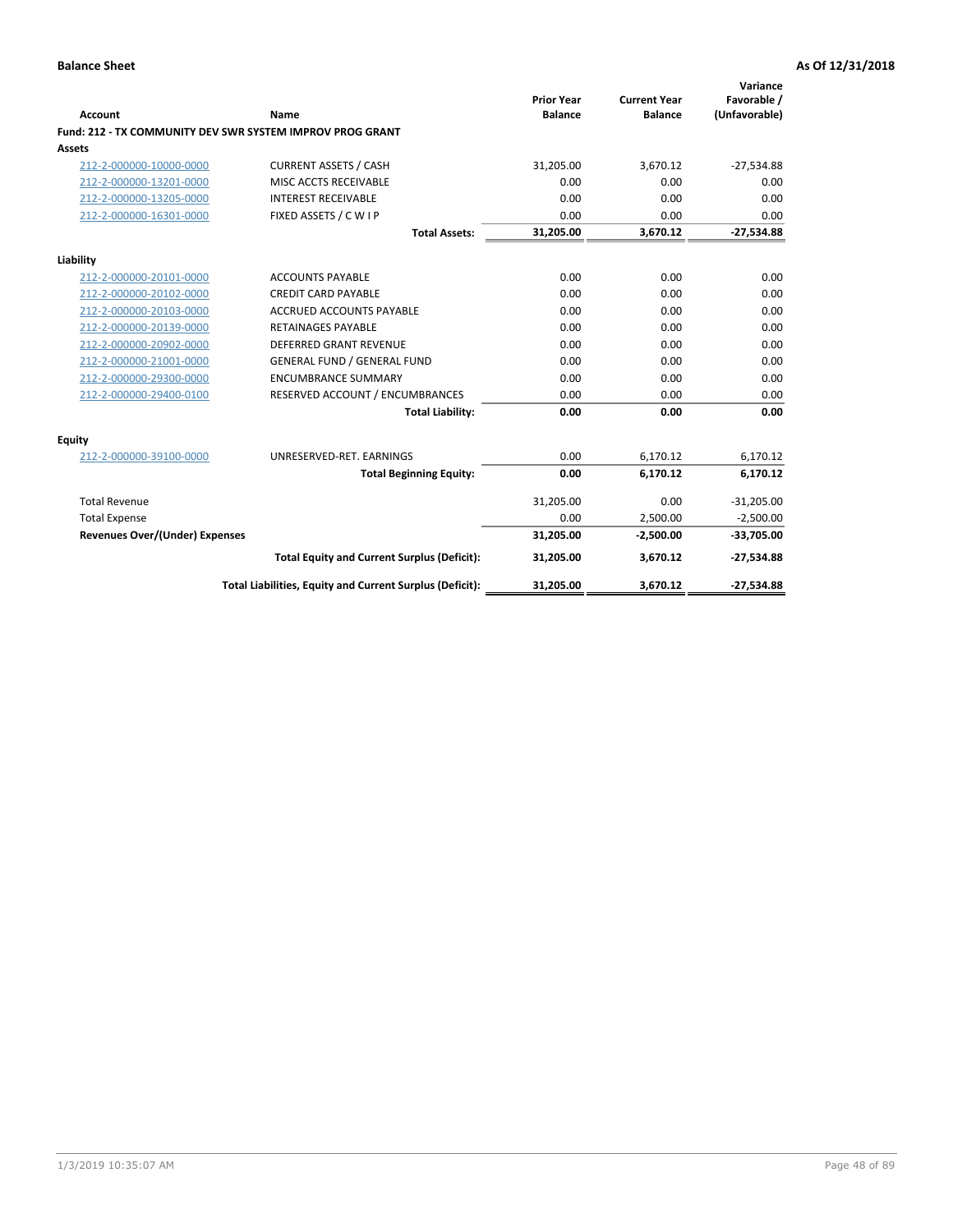|                                                    |                                                          |                                     |                                       | Variance                     |
|----------------------------------------------------|----------------------------------------------------------|-------------------------------------|---------------------------------------|------------------------------|
| <b>Account</b>                                     | Name                                                     | <b>Prior Year</b><br><b>Balance</b> | <b>Current Year</b><br><b>Balance</b> | Favorable /<br>(Unfavorable) |
| Fund: 216 - UTILIITY CIP FUND                      |                                                          |                                     |                                       |                              |
| Assets                                             |                                                          |                                     |                                       |                              |
|                                                    | <b>CURRENT ASSETS / CASH</b>                             | 5,909,857.59                        | $-4,615,097.33$                       | $-10,524,954.92$             |
| 216-2-000000-10000-0000<br>216-2-000000-11101-0000 | MBIA ACCOUNTS / 2002 WSSR                                | 0.00                                | 0.00                                  | 0.00                         |
| 216-2-000000-11103-0000                            | <b>2005 WSSR</b>                                         | 0.00                                | 0.00                                  | 0.00                         |
| 216-2-000000-11403-0000                            | RESERVE FUND / 2003 WSSR                                 | 0.00                                | 0.00                                  | 0.00                         |
| 216-2-000000-11503-0000                            | 2008WSSR CONST 486000273                                 | 0.00                                | 0.00                                  | 0.00                         |
|                                                    | <b>CUSTOMER ACCTS RECEIVABLE</b>                         | 0.00                                | 0.00                                  | 0.00                         |
| 216-2-000000-13000-0000                            |                                                          | 0.00                                | 0.00                                  | 0.00                         |
| 216-2-000000-13002-0000                            | ALLOW FOR UNCOLLECT REC                                  | 0.00                                | 0.00                                  |                              |
| 216-2-000000-13003-0000                            | UNBILLED YEAR-END ACCRUAL                                |                                     |                                       | 0.00<br>0.00                 |
| 216-2-000000-13201-0000                            | MISC ACCTS RECEIVABLE                                    | 0.00                                | 0.00                                  |                              |
| 216-2-000000-13205-0000                            | <b>INTEREST RECEIVABLE</b>                               | 0.00                                | 0.00                                  | 0.00                         |
| 216-2-000000-16301-0000                            | FIXED ASSETS / C W I P                                   | 695,008.09                          | 695,008.09                            | 0.00                         |
|                                                    | <b>Total Assets:</b>                                     | 6,604,865.68                        | -3,920,089.24                         | $-10,524,954.92$             |
| Liability                                          |                                                          |                                     |                                       |                              |
| 216-2-000000-20101-0000                            | <b>ACCOUNTS PAYABLE</b>                                  | 1,373.27                            | 0.00                                  | 1,373.27                     |
| 216-2-000000-20102-0000                            | <b>CREDIT CARD PAYABLE</b>                               | 0.00                                | 0.00                                  | 0.00                         |
| 216-2-000000-20103-0000                            | <b>ACCRUED ACCOUNTS PAYABLE</b>                          | 0.00                                | 0.00                                  | 0.00                         |
| 216-2-000000-20113-0000                            | <b>DEVELOPERS ESCROW</b>                                 | 0.00                                | 0.00                                  | 0.00                         |
| 216-2-000000-20139-0000                            | <b>RETAINAGES PAYABLE</b>                                | 0.00                                | 464,191.52                            | $-464, 191.52$               |
| 216-2-000000-21101-0000                            | ENTERPRISE / WTR/WWTR UTILITY FUND                       | 18,939,652.64                       | 18,939,652.64                         | 0.00                         |
| 216-2-000000-29300-0000                            | <b>ENCUMBRANCE SUMMARY</b>                               | 0.00                                | 0.00                                  | 0.00                         |
| 216-2-000000-29400-0100                            | RESERVED ACCOUNT / ENCUMBRANCES                          | 0.00                                | 0.00                                  | 0.00                         |
|                                                    | <b>Total Liability:</b>                                  | 18,941,025.91                       | 19,403,844.16                         | $-462,818.25$                |
|                                                    |                                                          |                                     |                                       |                              |
| <b>Equity</b>                                      |                                                          |                                     |                                       |                              |
| 216-2-000000-39000-0000                            | UNRESERVED-FUND BALANCE                                  | 0.00                                | 0.00                                  | 0.00                         |
| 216-2-000000-39100-0000                            | UNRESERVED-RET. EARNINGS                                 | $-12,308,627.81$                    | $-22,508,458.72$                      | $-10,199,830.91$             |
|                                                    | <b>Total Beginning Equity:</b>                           | $-12,308,627.81$                    | $-22,508,458.72$                      | $-10,199,830.91$             |
| <b>Total Revenue</b>                               |                                                          | 91,081.33                           | 406,219.74                            | 315,138.41                   |
| <b>Total Expense</b>                               |                                                          | 118,613.75                          | 1,221,694.42                          | $-1,103,080.67$              |
| <b>Revenues Over/(Under) Expenses</b>              |                                                          | $-27,532.42$                        | $-815,474.68$                         | -787,942.26                  |
|                                                    | <b>Total Equity and Current Surplus (Deficit):</b>       | $-12,336,160.23$                    | -23,323,933.40                        | $-10,987,773.17$             |
|                                                    | Total Liabilities, Equity and Current Surplus (Deficit): | 6,604,865.68                        | -3,920,089.24                         | -10,524,954.92               |
|                                                    |                                                          |                                     |                                       |                              |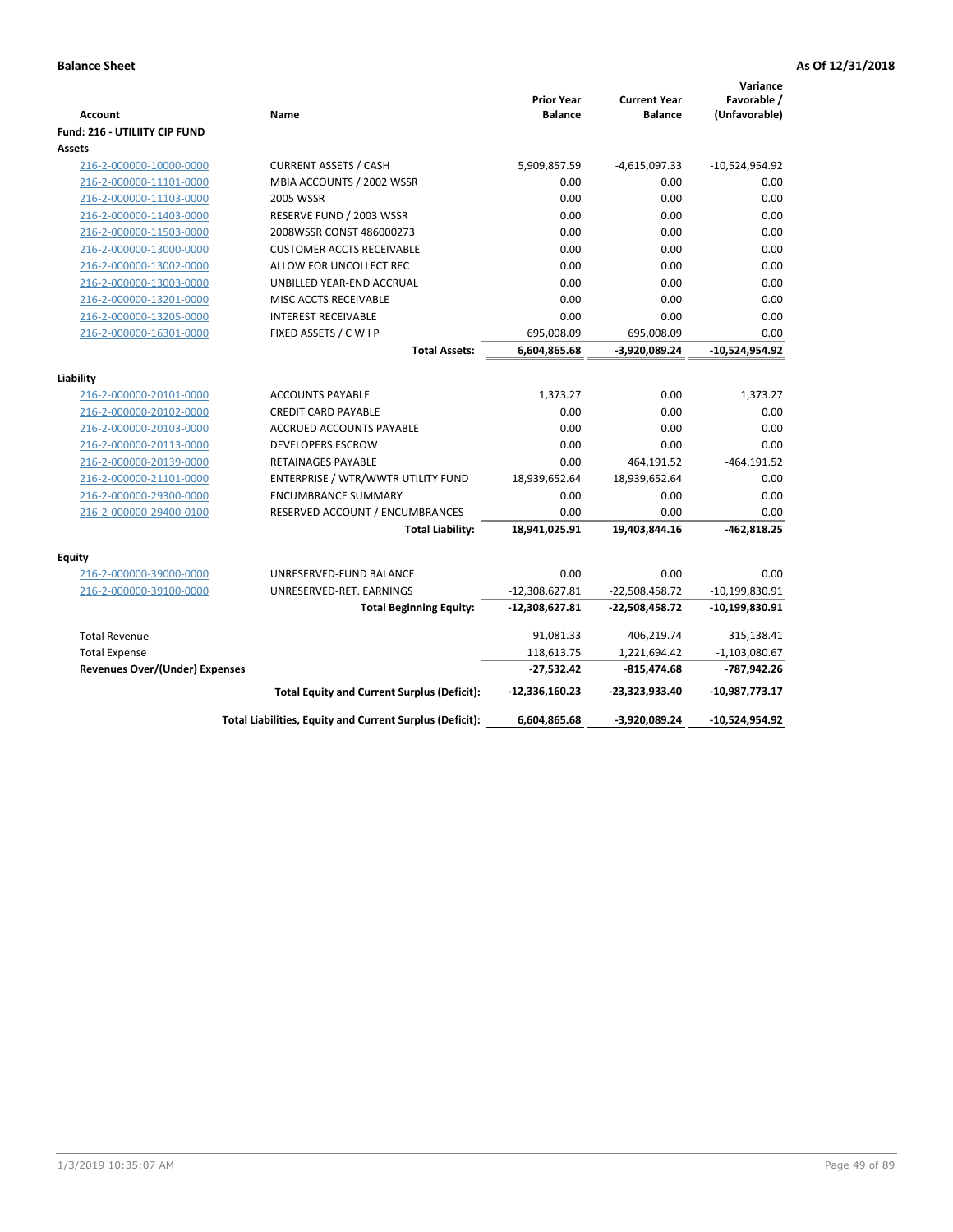| <b>Account</b>                                 | <b>Name</b>                                              | <b>Prior Year</b><br><b>Balance</b> | <b>Current Year</b><br><b>Balance</b> | Variance<br>Favorable /<br>(Unfavorable) |
|------------------------------------------------|----------------------------------------------------------|-------------------------------------|---------------------------------------|------------------------------------------|
| <b>Fund: 217 - WASTEWATER RECLAMATION FUND</b> |                                                          |                                     |                                       |                                          |
| Assets                                         |                                                          |                                     |                                       |                                          |
| 217-2-000000-10000-0000                        | <b>CURRENT ASSETS / CASH</b>                             | 0.00                                | 0.00                                  | 0.00                                     |
| 217-2-000000-11301-0000                        | TEXASTERM / 2008 WSSR REVENUE BOND                       | 0.00                                | 0.00                                  | 0.00                                     |
| 217-2-000000-11302-0000                        | 2008 WSSR REVENUE BOND                                   | 0.00                                | 0.00                                  | 0.00                                     |
| 217-2-000000-11503-0000                        | 2008WSSR CONST 486000273                                 | 743,470.70                          | 755,846.85                            | 12,376.15                                |
| 217-2-000000-13000-0000                        | <b>CUSTOMER ACCTS RECEIVABLE</b>                         | 0.00                                | 0.00                                  | 0.00                                     |
| 217-2-000000-13002-0000                        | ALLOW FOR UNCOLLECT REC                                  | 0.00                                | 0.00                                  | 0.00                                     |
| 217-2-000000-13201-0000                        | MISC ACCTS RECEIVABLE                                    | 0.00                                | 0.00                                  | 0.00                                     |
| 217-2-000000-13205-0000                        | <b>INTEREST RECEIVABLE</b>                               | 0.00                                | 0.00                                  | 0.00                                     |
| 217-2-000000-16301-0000                        | FIXED ASSETS / C W I P                                   | 0.00                                | 0.00                                  | 0.00                                     |
|                                                | <b>Total Assets:</b>                                     | 743,470.70                          | 755,846.85                            | 12,376.15                                |
|                                                |                                                          |                                     |                                       |                                          |
| Liability                                      |                                                          |                                     |                                       |                                          |
| 217-2-000000-20101-0000                        | <b>ACCOUNTS PAYABLE</b>                                  | 0.00                                | 0.00                                  | 0.00                                     |
| 217-2-000000-20102-0000                        | <b>CREDIT CARD PAYABLE</b>                               | 0.00                                | 0.00                                  | 0.00                                     |
| 217-2-000000-20103-0000                        | <b>ACCRUED ACCOUNTS PAYABLE</b>                          | 0.00                                | 0.00                                  | 0.00                                     |
| 217-2-000000-20139-0000                        | <b>RETAINAGES PAYABLE</b>                                | 0.00                                | 0.00                                  | 0.00                                     |
| 217-2-000000-21101-0000                        | ENTERPRISE / WTR/WWTR UTILITY FUND                       | 19,396,374.21                       | 19,396,374.21                         | 0.00                                     |
| 217-2-000000-29300-0000                        | <b>ENCUMBRANCE SUMMARY</b>                               | 0.00                                | 0.00                                  | 0.00                                     |
| 217-2-000000-29400-0100                        | RESERVED ACCOUNT / ENCUMBRANCES                          | 0.00                                | 0.00                                  | 0.00                                     |
|                                                | <b>Total Liability:</b>                                  | 19,396,374.21                       | 19,396,374.21                         | 0.00                                     |
| <b>Equity</b>                                  |                                                          |                                     |                                       |                                          |
| 217-2-000000-39100-0000                        | UNRESERVED-RET. EARNINGS                                 | $-18,654,993.80$                    | $-18,643,277.25$                      | 11,716.55                                |
|                                                | <b>Total Beginning Equity:</b>                           | $-18,654,993.80$                    | $-18,643,277.25$                      | 11,716.55                                |
| <b>Total Revenue</b>                           |                                                          | 2,090.29                            | 2,749.89                              | 659.60                                   |
| <b>Total Expense</b>                           |                                                          | 0.00                                | 0.00                                  | 0.00                                     |
| Revenues Over/(Under) Expenses                 |                                                          | 2,090.29                            | 2,749.89                              | 659.60                                   |
|                                                | <b>Total Equity and Current Surplus (Deficit):</b>       | $-18,652,903.51$                    | $-18,640,527.36$                      | 12,376.15                                |
|                                                | Total Liabilities, Equity and Current Surplus (Deficit): | 743,470.70                          | 755,846.85                            | 12.376.15                                |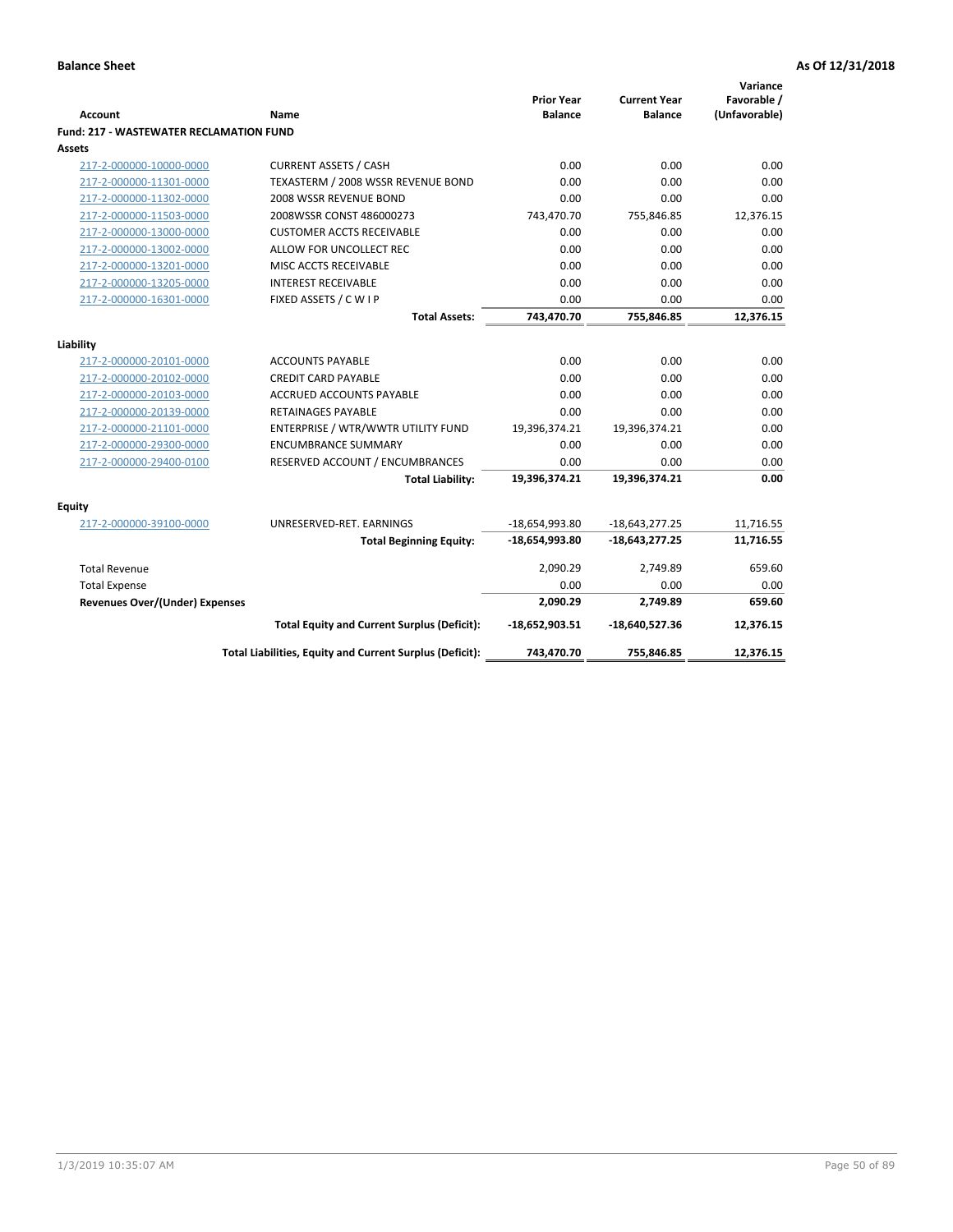|                                    |                                        | <b>Prior Year</b>         | <b>Current Year</b>  | Variance<br>Favorable /<br>(Unfavorable) |
|------------------------------------|----------------------------------------|---------------------------|----------------------|------------------------------------------|
| Account                            | Name                                   | <b>Balance</b>            | <b>Balance</b>       |                                          |
| Fund: 300 - AIRPORT FUND<br>Assets |                                        |                           |                      |                                          |
| 300-2-000000-10000-0000            | <b>CURRENT ASSETS / CASH</b>           |                           |                      |                                          |
| 300-2-000000-13201-0000            | MISC ACCTS RECEIVABLE                  | 1,321,435.69<br>50,566.01 | 2,032,901.36<br>0.00 | 711,465.67<br>$-50,566.01$               |
| 300-2-000000-13202-0000            | <b>EMPLOYEE ADVANCES</b>               | 0.00                      | 0.00                 | 0.00                                     |
| 300-2-000000-13203-0000            | NON-CURRENT ASSETS / PREPAYMENTS       | 0.00                      | 0.00                 | 0.00                                     |
| 300-2-000000-13205-0000            | <b>INTEREST RECEIVABLE</b>             | 0.00                      | 0.00                 | 0.00                                     |
| 300-2-000000-14126-0000            | <b>GRANT FUND / AIRPORT GRANT FUND</b> | 0.00                      | 0.00                 | 0.00                                     |
| 300-2-000000-16001-0000            | FIXED ASSETS / LAND                    | 813,937.00                | 813,937.00           | 0.00                                     |
| 300-2-000000-16002-0000            | FIXED ASSETS / IMPROVMENTS-NON BUILDI  | 71,096,300.51             | 71,096,300.51        | 0.00                                     |
| 300-2-000000-16003-0000            | ACCUM DEPR / IMPROVEMENTS-NON BUILL    | -36,570,663.72            | -36,570,663.72       | 0.00                                     |
| 300-2-000000-16004-0000            | FIXED ASSETS / BUILDINGS               | 60,824,408.10             | 60,824,408.10        | 0.00                                     |
| 300-2-000000-16005-0000            | <b>ACCUM DEPR / BUILDINGS</b>          | $-24,613,803.17$          | -24,613,803.17       | 0.00                                     |
| 300-2-000000-16201-0000            | FIXED ASSETS / MACHINERY AND EQUIPMEN  | 12,340.00                 | 12,340.00            | 0.00                                     |
| 300-2-000000-16202-0000            | ACCUM DEPR / MACHINERY AND EQUIPMEI    | $-12,339.94$              | $-12,339.94$         | 0.00                                     |
| 300-2-000000-16301-0000            | FIXED ASSETS / C W I P                 | 5,686,912.48              | 5,686,912.48         | 0.00                                     |
| 300-2-000000-17501-0000            | <b>EMPLOYEE CONTRIBUTIONS</b>          | 0.00                      | 0.00                 | 0.00                                     |
| 300-2-000000-17504-0000            | <b>INVESTMENT RETURN</b>               | 0.00                      | 0.00                 | 0.00                                     |
| 300-2-000000-17508-0000            | EXPERIENCE DIFFERENCE- OUTFLOW         | 0.00                      | 0.00                 | 0.00                                     |
| 300-2-000000-17509-0000            | <b>EXPERIENCE DIFFERENCE - INFLOW</b>  | 0.00                      | 0.00                 | 0.00                                     |
| 300-2-000000-17520-0000            | <b>ASSUMPTION CHANGES</b>              | 0.00                      | 0.00                 | 0.00                                     |
|                                    | <b>Total Assets:</b>                   | 78,609,092.96             | 79,269,992.62        | 660,899.66                               |
|                                    |                                        |                           |                      |                                          |
| Liability                          |                                        |                           |                      |                                          |
| 300-2-000000-20101-0000            | <b>ACCOUNTS PAYABLE</b>                | 0.00                      | 0.00                 | 0.00                                     |
| 300-2-000000-20102-0000            | <b>CREDIT CARD PAYABLE</b>             | 0.00                      | 0.00                 | 0.00                                     |
| 300-2-000000-20103-0000            | ACCRUED ACCOUNTS PAYABLE               | 0.00                      | 0.00                 | 0.00                                     |
| 300-2-000000-20105-0000            | <b>L-3 FUNDS PAYABLE</b>               | 0.00                      | 0.00                 | 0.00                                     |
| 300-2-000000-20106-0000            | <b>GRANT MATCH</b>                     | 0.00                      | 0.00                 | 0.00                                     |
| 300-2-000000-20108-0000            | MATURED BONDS PAYABLE                  | 0.00                      | 0.00                 | 0.00                                     |
| 300-2-000000-20110-0000            | REVENUE BONDS PAYABLE                  | 0.00                      | 0.00                 | 0.00                                     |
| 300-2-000000-20111-0000            | MATURED INTEREST PAYABLE               | 0.00                      | 0.00                 | 0.00                                     |
| 300-2-000000-20112-0000            | <b>ACCRUED INTEREST PAYABLE</b>        | 0.00                      | 0.00                 | 0.00                                     |
| 300-2-000000-20139-0000            | RETAINAGES PAYABLE                     | 0.00                      | 0.00                 | 0.00                                     |
| 300-2-000000-20141-0000            | <b>TELEPHONE CLEARING</b>              | 0.00                      | 0.00                 | 0.00                                     |
| 300-2-000000-20160-0000            | <b>UNAPPLIED CREDIT</b>                | 0.00                      | 0.00                 | 0.00                                     |
| 300-2-000000-20201-0000            | <b>DEFERRED REVENUE</b>                | 0.00                      | 0.00                 | 0.00                                     |
| 300-2-000000-21001-0000            | <b>GENERAL FUND / GENERAL FUND</b>     | 0.00                      | 0.00                 | 0.00                                     |
| 300-2-000000-22001-0000            | SALARIES PAYABLE                       | 2,152.98                  | 2,201.13             | $-48.15$                                 |
| 300-2-000000-22002-0000            | VACATION/SICK PAYABLE                  | 2,600.11                  | $-2,468.99$          | 5,069.10                                 |
| 300-2-000000-26001-0000            | <b>COMPENSATED ABSENCES PAY</b>        | 3,743.00                  | 6,937.88             | $-3,194.88$                              |
| 300-2-000000-26101-0000            | <b>GENERAL OBLIG BONDS PAY</b>         | 0.00                      | 0.00                 | 0.00                                     |
| 300-2-000000-26102-0000            | REVENUE BONDS PAYABLE                  | 0.00                      | 0.00                 | 0.00                                     |
| 300-2-000000-27001-0000            | <b>CONTRIBUTED CAPITAL</b>             | 5,686,912.61              | 5,686,912.61         | 0.00                                     |
| 300-2-000000-29300-0000            | <b>ENCUMBRANCE SUMMARY</b>             | 0.00                      | 0.00                 | 0.00                                     |
| 300-2-000000-29400-0100            | RESERVED ACCOUNT / ENCUMBRANCES        | 0.00                      | 0.00                 | 0.00                                     |
| 300-2-000000-29999-0000            | NET PENSION LIABILITY                  | 0.00                      | 0.00                 | 0.00                                     |
|                                    | <b>Total Liability:</b>                | 5,695,408.70              | 5,693,582.63         | 1,826.07                                 |
| Equity                             |                                        |                           |                      |                                          |
| 300-2-000000-39000-0000            | UNRESERVED-FUND BALANCE                | 0.00                      | 0.00                 | 0.00                                     |
| 300-2-000000-39100-0000            | UNRESERVED-RET. EARNINGS               | 72,784,355.87             | 73,432,384.23        | 648,028.36                               |
| 300-2-000000-39500-0000            | NET POSITION - PENSION                 | 0.00                      | 0.00                 | 0.00                                     |
|                                    | <b>Total Beginning Equity:</b>         | 72,784,355.87             | 73,432,384.23        | 648,028.36                               |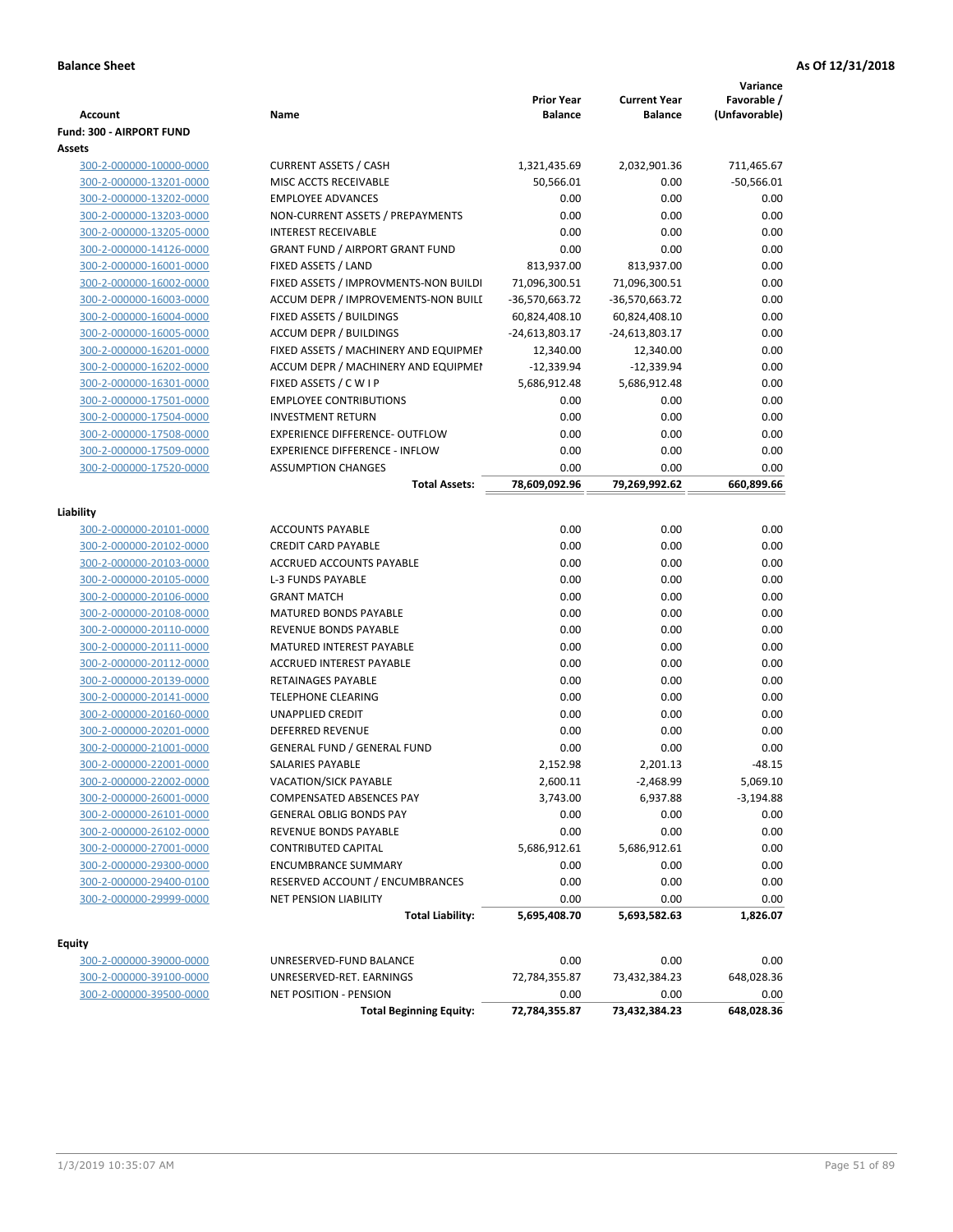| Account                        | <b>Name</b>                                              | <b>Prior Year</b><br><b>Balance</b> | <b>Current Year</b><br><b>Balance</b> | Variance<br>Favorable /<br>(Unfavorable) |
|--------------------------------|----------------------------------------------------------|-------------------------------------|---------------------------------------|------------------------------------------|
| Total Revenue                  |                                                          | 169,623.63                          | 186,740.10                            | 17,116.47                                |
| <b>Total Expense</b>           |                                                          | 40,295.23                           | 42.714.33                             | $-2,419.10$                              |
| Revenues Over/(Under) Expenses |                                                          | 129,328.40                          | 144,025.77                            | 14,697.37                                |
|                                | <b>Total Equity and Current Surplus (Deficit):</b>       | 72,913,684.27                       | 73,576,410.00                         | 662,725.73                               |
|                                | Total Liabilities, Equity and Current Surplus (Deficit): | 78,609,092.97                       | 79,269,992.63                         | 660,899.66                               |
|                                | *** FUND 300 OUT OF BALANCE ***                          | $-0.01$                             | $-0.01$                               | 0.00                                     |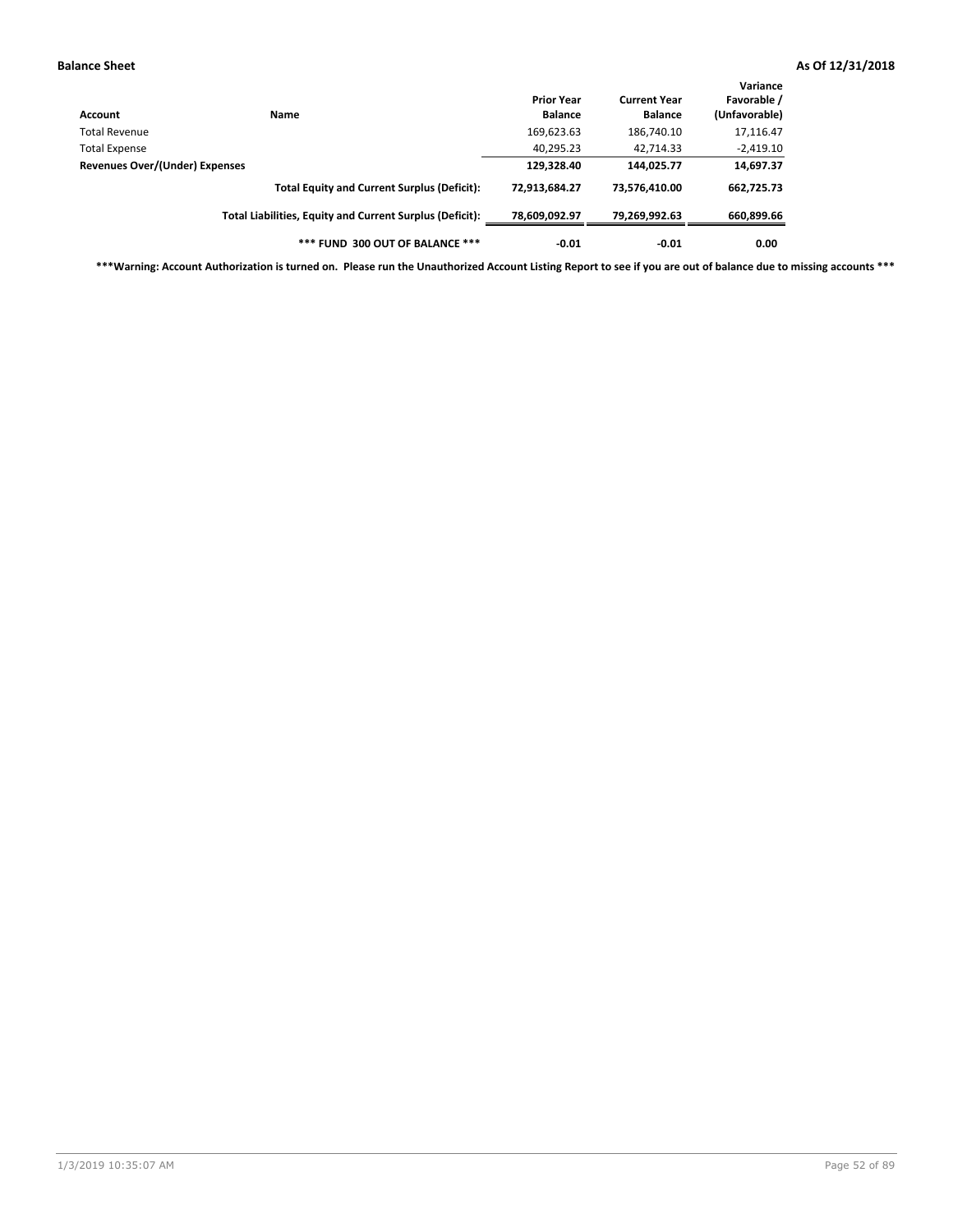|                                       |                                                          |                                     |                                       | Variance                     |
|---------------------------------------|----------------------------------------------------------|-------------------------------------|---------------------------------------|------------------------------|
| Account                               | Name                                                     | <b>Prior Year</b><br><b>Balance</b> | <b>Current Year</b><br><b>Balance</b> | Favorable /<br>(Unfavorable) |
| Fund: 320 - AIRPORT TXDOT GRANT       |                                                          |                                     |                                       |                              |
| <b>Assets</b>                         |                                                          |                                     |                                       |                              |
| 320-2-000000-10000-0000               | <b>CURRENT ASSETS / CASH</b>                             | 214,975.84                          | 200,000.84                            | $-14,975.00$                 |
| 320-2-000000-13201-0000               | MISC ACCTS RECEIVABLE                                    | 0.00                                | 0.00                                  | 0.00                         |
| 320-2-000000-13205-0000               | <b>INTEREST RECEIVABLE</b>                               | 0.00                                | 0.00                                  | 0.00                         |
|                                       | <b>Total Assets:</b>                                     | 214,975.84                          | 200,000.84                            | $-14,975.00$                 |
| Liability                             |                                                          |                                     |                                       |                              |
| 320-2-000000-20101-0000               | <b>ACCOUNTS PAYABLE</b>                                  | 0.00                                | 0.00                                  | 0.00                         |
| 320-2-000000-20102-0000               | <b>CREDIT CARD PAYABLE</b>                               | 0.00                                | 0.00                                  | 0.00                         |
| 320-2-000000-20103-0000               | <b>ACCRUED ACCOUNTS PAYABLE</b>                          | 0.00                                | 0.00                                  | 0.00                         |
| 320-2-000000-20902-0000               | <b>DEFERRED GRANT REVENUE</b>                            | 0.00                                | 0.00                                  | 0.00                         |
| 320-2-000000-21125-0000               | DUE TO / AIRPORT FUND                                    | 0.00                                | 0.00                                  | 0.00                         |
| 320-2-000000-29300-0000               | <b>ENCUMBRANCE SUMMARY</b>                               | 0.00                                | 0.00                                  | 0.00                         |
| 320-2-000000-29400-0100               | RESERVED ACCOUNT / ENCUMBRANCES                          | 0.00                                | 0.00                                  | 0.00                         |
|                                       | <b>Total Liability:</b>                                  | 0.00                                | 0.00                                  | 0.00                         |
| <b>Equity</b>                         |                                                          |                                     |                                       |                              |
| 320-2-000000-39000-0000               | UNRESERVED-FUND BALANCE                                  | 214,975.84                          | 200,000.84                            | $-14,975.00$                 |
|                                       | <b>Total Beginning Equity:</b>                           | 214,975.84                          | 200,000.84                            | $-14,975.00$                 |
| <b>Total Revenue</b>                  |                                                          | 0.00                                | 0.00                                  | 0.00                         |
| <b>Total Expense</b>                  |                                                          | 0.00                                | 0.00                                  | 0.00                         |
| <b>Revenues Over/(Under) Expenses</b> |                                                          | 0.00                                | 0.00                                  | 0.00                         |
|                                       | <b>Total Equity and Current Surplus (Deficit):</b>       | 214,975.84                          | 200,000.84                            | $-14,975.00$                 |
|                                       | Total Liabilities, Equity and Current Surplus (Deficit): | 214,975.84                          | 200,000.84                            | $-14,975.00$                 |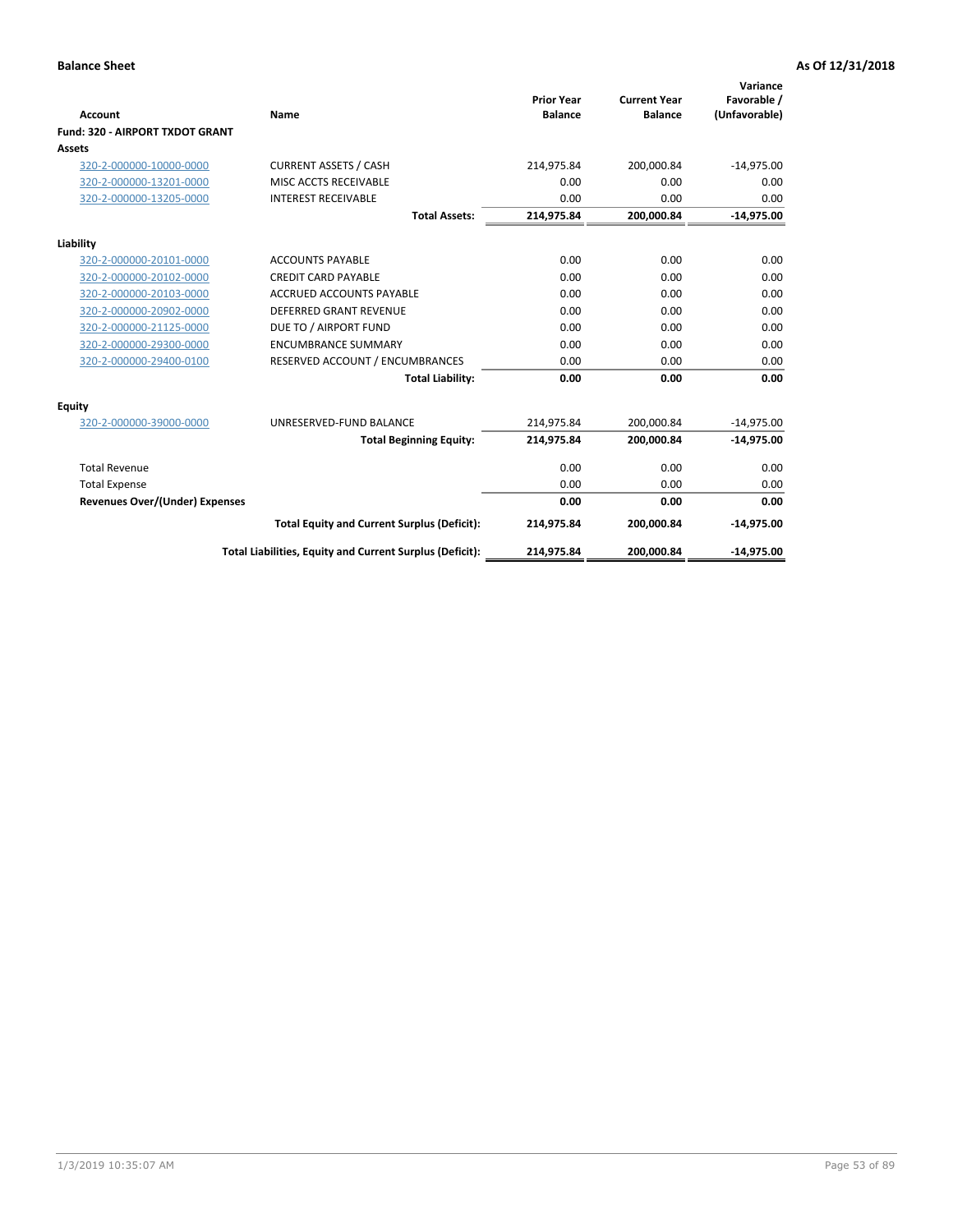| <b>Account</b>                   | <b>Name</b>                                              | <b>Prior Year</b><br><b>Balance</b> | <b>Current Year</b><br><b>Balance</b> | Variance<br>Favorable /<br>(Unfavorable) |
|----------------------------------|----------------------------------------------------------|-------------------------------------|---------------------------------------|------------------------------------------|
| Fund: 360 - AIRPORT CAPITAL FUND |                                                          |                                     |                                       |                                          |
| Assets                           |                                                          |                                     |                                       |                                          |
| 360-2-000000-10000-0000          | <b>CURRENT ASSETS / CASH</b>                             | 1,316,666.06                        | 1,264,430.52                          | $-52,235.54$                             |
| 360-2-000000-13201-0000          | MISC ACCTS RECEIVABLE                                    | 0.00                                | 0.00                                  | 0.00                                     |
| 360-2-000000-13205-0000          | <b>INTEREST RECEIVABLE</b>                               | 0.00                                | 0.00                                  | 0.00                                     |
| 360-2-000000-16301-0000          | FIXED ASSETS / C W I P                                   | 337,320.17                          | 337,320.17                            | 0.00                                     |
|                                  | <b>Total Assets:</b>                                     | 1,653,986.23                        | 1,601,750.69                          | $-52,235.54$                             |
| Liability                        |                                                          |                                     |                                       |                                          |
| 360-2-000000-20101-0000          | <b>ACCOUNTS PAYABLE</b>                                  | 0.00                                | 0.00                                  | 0.00                                     |
| 360-2-000000-20102-0000          | <b>CREDIT CARD PAYABLE</b>                               | 0.00                                | 0.00                                  | 0.00                                     |
| 360-2-000000-20103-0000          | ACCRUED ACCOUNTS PAYABLE                                 | 0.00                                | 0.00                                  | 0.00                                     |
| 360-2-000000-20125-0000          | SALES TAX PAYABLE / IN THE CITY                          | 0.00                                | 0.00                                  | 0.00                                     |
| 360-2-000000-20139-0000          | <b>RETAINAGES PAYABLE</b>                                | 13,521.00                           | 0.00                                  | 13,521.00                                |
| 360-2-000000-21001-0000          | <b>GENERAL FUND / GENERAL FUND</b>                       | 0.00                                | 0.00                                  | 0.00                                     |
| 360-2-000000-27001-0000          | <b>CONTRIBUTED CAPITAL</b>                               | 0.00                                | 0.00                                  | 0.00                                     |
| 360-2-000000-29300-0000          | <b>ENCUMBRANCE SUMMARY</b>                               | 0.00                                | 0.00                                  | 0.00                                     |
| 360-2-000000-29400-0000          | RESERVED ACCOUNT / ENCUMBRANCES                          | 0.00                                | 0.00                                  | 0.00                                     |
|                                  | <b>Total Liability:</b>                                  | 13,521.00                           | 0.00                                  | 13,521.00                                |
| Equity                           |                                                          |                                     |                                       |                                          |
| 360-2-000000-39000-0000          | UNRESERVED-FUND BALANCE                                  | 0.00                                | 0.00                                  | 0.00                                     |
| 360-2-000000-39100-0000          | UNRESERVED-RET. EARNINGS                                 | 1,810,130.80                        | 1,592,773.81                          | $-217,356.99$                            |
|                                  | <b>Total Beginning Equity:</b>                           | 1,810,130.80                        | 1,592,773.81                          | $-217,356.99$                            |
| <b>Total Revenue</b>             |                                                          | 1,809.29                            | 9,056.73                              | 7,247.44                                 |
| <b>Total Expense</b>             |                                                          | 171,474.86                          | 79.85                                 | 171,395.01                               |
| Revenues Over/(Under) Expenses   |                                                          | $-169,665.57$                       | 8,976.88                              | 178,642.45                               |
|                                  | <b>Total Equity and Current Surplus (Deficit):</b>       | 1,640,465.23                        | 1,601,750.69                          | $-38,714.54$                             |
|                                  | Total Liabilities, Equity and Current Surplus (Deficit): | 1,653,986.23                        | 1,601,750.69                          | $-52,235.54$                             |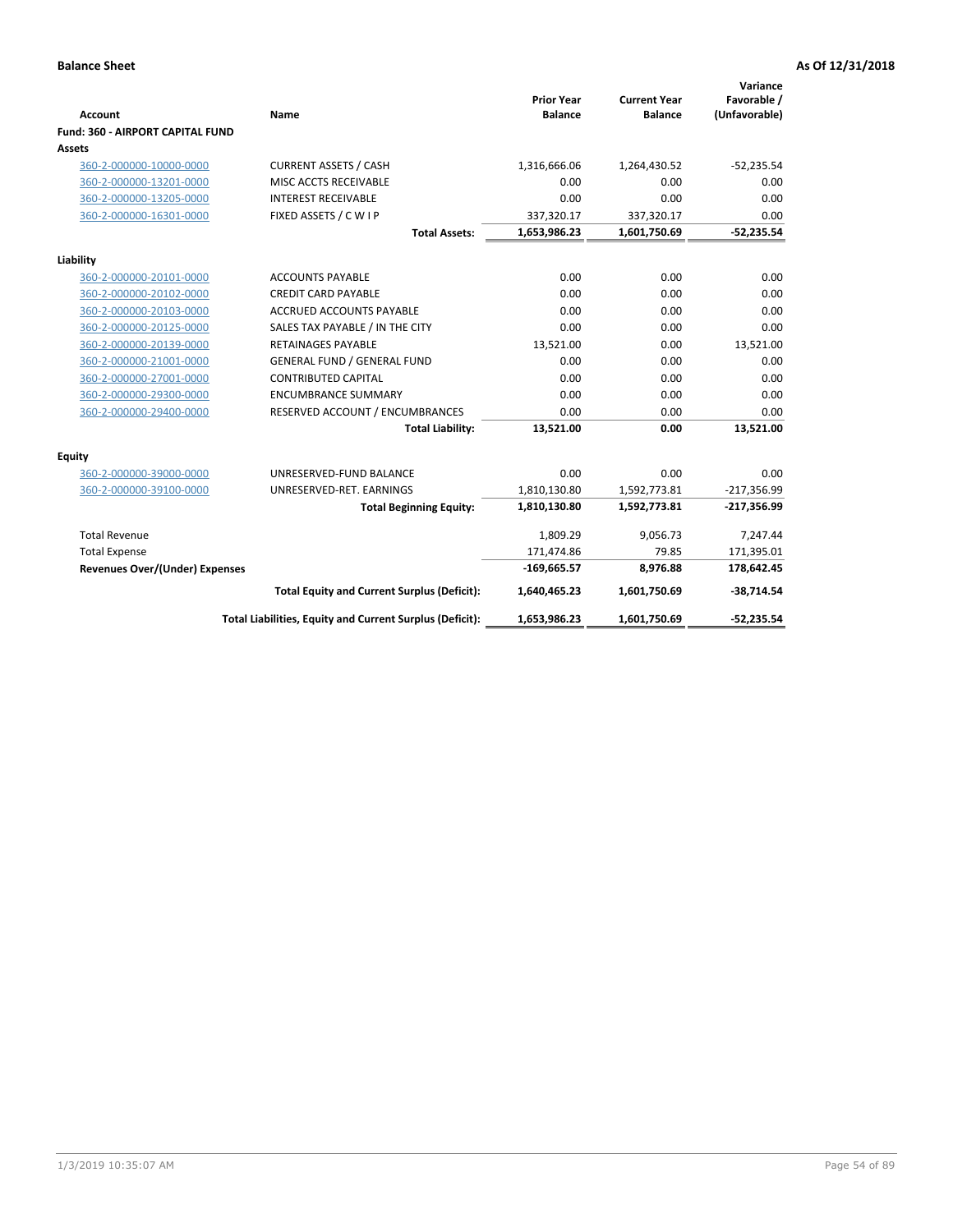| <b>Account</b>                        | <b>Name</b>                                              | <b>Prior Year</b><br><b>Balance</b> | <b>Current Year</b><br><b>Balance</b> | Variance<br>Favorable /<br>(Unfavorable) |
|---------------------------------------|----------------------------------------------------------|-------------------------------------|---------------------------------------|------------------------------------------|
| <b>Fund: 361 - L3-IDC FUND</b>        |                                                          |                                     |                                       |                                          |
| Assets                                |                                                          |                                     |                                       |                                          |
| 361-2-000000-10000-0000               | <b>CURRENT ASSETS / CASH</b>                             | 0.00                                | 0.00                                  | 0.00                                     |
| 361-2-000000-13201-0000               | MISC ACCTS RECEIVABLE                                    | 0.00                                | 0.00                                  | 0.00                                     |
| 361-2-000000-13205-0000               | <b>INTEREST RECEIVABLE</b>                               | 0.00                                | 0.00                                  | 0.00                                     |
|                                       | <b>Total Assets:</b>                                     | 0.00                                | 0.00                                  | 0.00                                     |
| Liability                             |                                                          |                                     |                                       |                                          |
| 361-2-000000-20101-0000               | <b>ACCOUNTS PAYABLE</b>                                  | 0.00                                | 0.00                                  | 0.00                                     |
| 361-2-000000-20102-0000               | <b>CREDIT CARD PAYABLE</b>                               | 0.00                                | 0.00                                  | 0.00                                     |
| 361-2-000000-20103-0000               | MISCELLANEOUS LIABILITIES                                | 0.00                                | 0.00                                  | 0.00                                     |
| 361-2-000000-20108-0000               | <b>MATURED BONDS PAYABLE</b>                             | 0.00                                | 0.00                                  | 0.00                                     |
| 361-2-000000-20111-0000               | <b>MATURED INTEREST PAYABLE</b>                          | 0.00                                | 0.00                                  | 0.00                                     |
| 361-2-000000-20112-0000               | <b>ACCRUED INTEREST PAYABLE</b>                          | 0.00                                | 0.00                                  | 0.00                                     |
| 361-2-000000-20139-0000               | <b>RETAINAGES PAYABLE</b>                                | 0.00                                | 0.00                                  | 0.00                                     |
| 361-2-000000-21001-0000               | <b>GENERAL FUND / GENERAL FUND</b>                       | 0.00                                | 0.00                                  | 0.00                                     |
|                                       | <b>Total Liability:</b>                                  | 0.00                                | 0.00                                  | 0.00                                     |
| Equity                                |                                                          |                                     |                                       |                                          |
| 361-2-000000-39000-0000               | UNRESERVED-FUND BALANCE                                  | 0.00                                | 0.00                                  | 0.00                                     |
| 361-2-000000-39100-0000               | UNRESERVED-RET. EARNINGS                                 | $-2,881,924.85$                     | $-2,881,924.85$                       | 0.00                                     |
| 361-2-000000-39150-0000               | RESERVED-RET. EARNINGS                                   | 2,881,924.85                        | 2,881,924.85                          | 0.00                                     |
|                                       | <b>Total Beginning Equity:</b>                           | 0.00                                | 0.00                                  | 0.00                                     |
| <b>Total Revenue</b>                  |                                                          | 0.00                                | 0.00                                  | 0.00                                     |
| <b>Total Expense</b>                  |                                                          | 0.00                                | 0.00                                  | 0.00                                     |
| <b>Revenues Over/(Under) Expenses</b> |                                                          | 0.00                                | 0.00                                  | 0.00                                     |
|                                       | <b>Total Equity and Current Surplus (Deficit):</b>       | 0.00                                | 0.00                                  | 0.00                                     |
|                                       | Total Liabilities, Equity and Current Surplus (Deficit): | 0.00                                | 0.00                                  | 0.00                                     |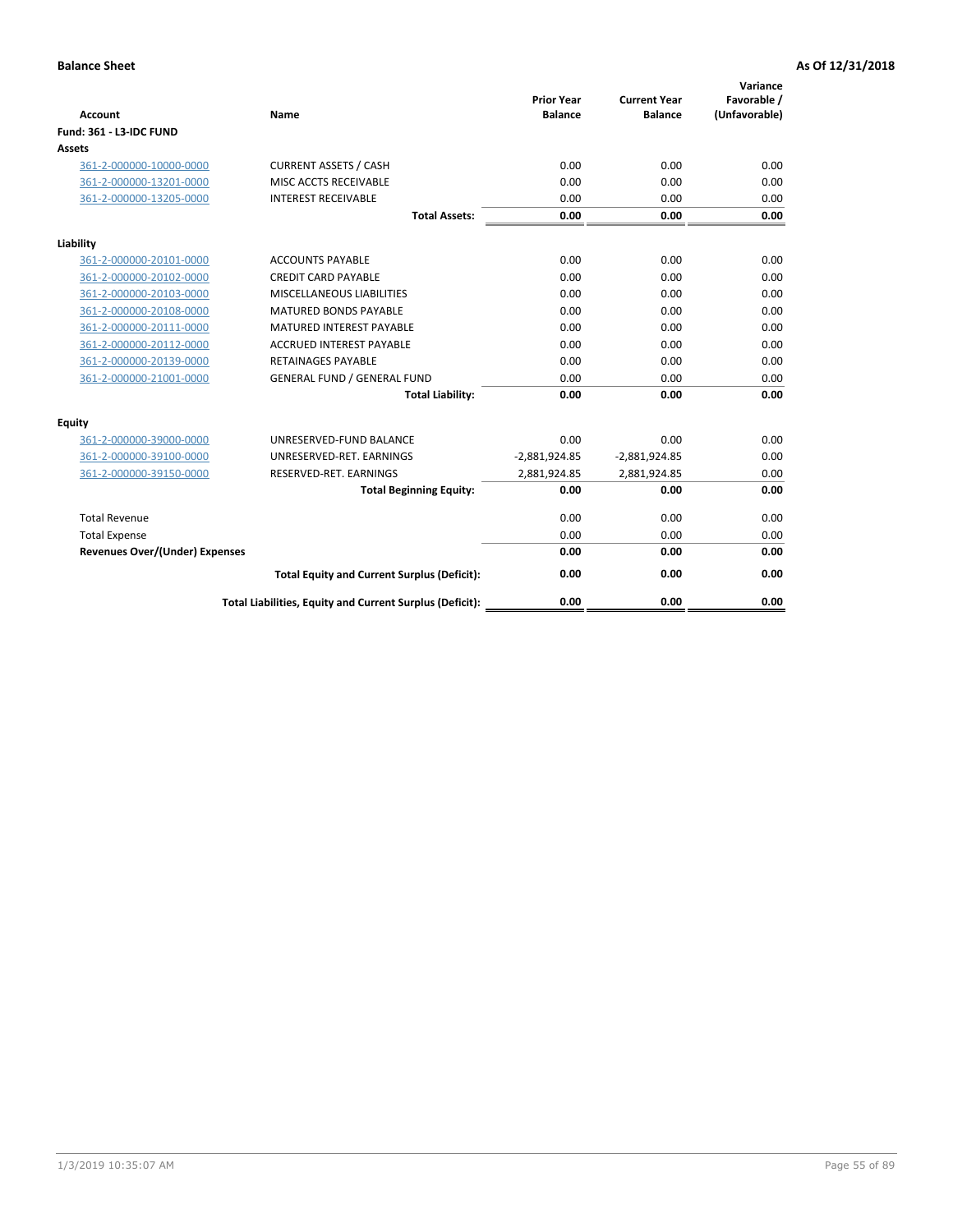|                                       |                                                          |                                     |                                       | Variance                     |
|---------------------------------------|----------------------------------------------------------|-------------------------------------|---------------------------------------|------------------------------|
| <b>Account</b>                        | Name                                                     | <b>Prior Year</b><br><b>Balance</b> | <b>Current Year</b><br><b>Balance</b> | Favorable /<br>(Unfavorable) |
| Fund: 362 - AIRPORT FBO FUEL          |                                                          |                                     |                                       |                              |
| <b>Assets</b>                         |                                                          |                                     |                                       |                              |
| 362-2-000000-10000-0000               | <b>CURRENT ASSETS / CASH</b>                             | 108,930.61                          | 84.160.90                             | $-24,769.71$                 |
| 362-2-000000-13201-0000               | MISC ACCTS RECEIVABLE                                    | 0.00                                | 0.00                                  | 0.00                         |
| 362-2-000000-13205-0000               | <b>INTEREST RECEIVABLE</b>                               | 0.00                                | 0.00                                  | 0.00                         |
|                                       | <b>Total Assets:</b>                                     | 108,930.61                          | 84,160.90                             | $-24,769.71$                 |
| Liability                             |                                                          |                                     |                                       |                              |
| 362-2-000000-20101-0000               | <b>ACCOUNTS PAYABLE</b>                                  | 0.00                                | 0.00                                  | 0.00                         |
| 362-2-000000-20102-0000               | <b>CREDIT CARD PAYABLE</b>                               | 0.00                                | 0.00                                  | 0.00                         |
| 362-2-000000-20103-0000               | <b>ACCRUED ACCOUNTS PAYABLE</b>                          | 0.00                                | 0.00                                  | 0.00                         |
| 362-2-000000-20125-0000               | SALES TAX PAYABLE / IN THE CITY                          | 31.70                               | $-6.45$                               | 38.15                        |
| 362-2-000000-29300-0000               | <b>ENCUMBRANCE SUMMARY</b>                               | 0.00                                | 0.00                                  | 0.00                         |
| 362-2-000000-29400-0000               | RESERVED ACCOUNT / ENCUMBRANCES                          | 0.00                                | 0.00                                  | 0.00                         |
|                                       | <b>Total Liability:</b>                                  | 31.70                               | $-6.45$                               | 38.15                        |
| <b>Equity</b>                         |                                                          |                                     |                                       |                              |
| 362-2-000000-39000-0000               | UNRESERVED-FUND BALANCE                                  | 0.00                                | 0.00                                  | 0.00                         |
| 362-2-000000-39100-0000               | UNRESERVED-RET. EARNINGS                                 | $-41.31$                            | $-41.31$                              | 0.00                         |
|                                       | <b>Total Beginning Equity:</b>                           | $-41.31$                            | $-41.31$                              | 0.00                         |
| <b>Total Revenue</b>                  |                                                          | 113,874.05                          | 88,125.70                             | $-25,748.35$                 |
| <b>Total Expense</b>                  |                                                          | 4,933.83                            | 3,917.04                              | 1,016.79                     |
| <b>Revenues Over/(Under) Expenses</b> |                                                          | 108,940.22                          | 84,208.66                             | $-24,731.56$                 |
|                                       | <b>Total Equity and Current Surplus (Deficit):</b>       | 108,898.91                          | 84,167.35                             | $-24,731.56$                 |
|                                       | Total Liabilities, Equity and Current Surplus (Deficit): | 108,930.61                          | 84,160.90                             | $-24,769.71$                 |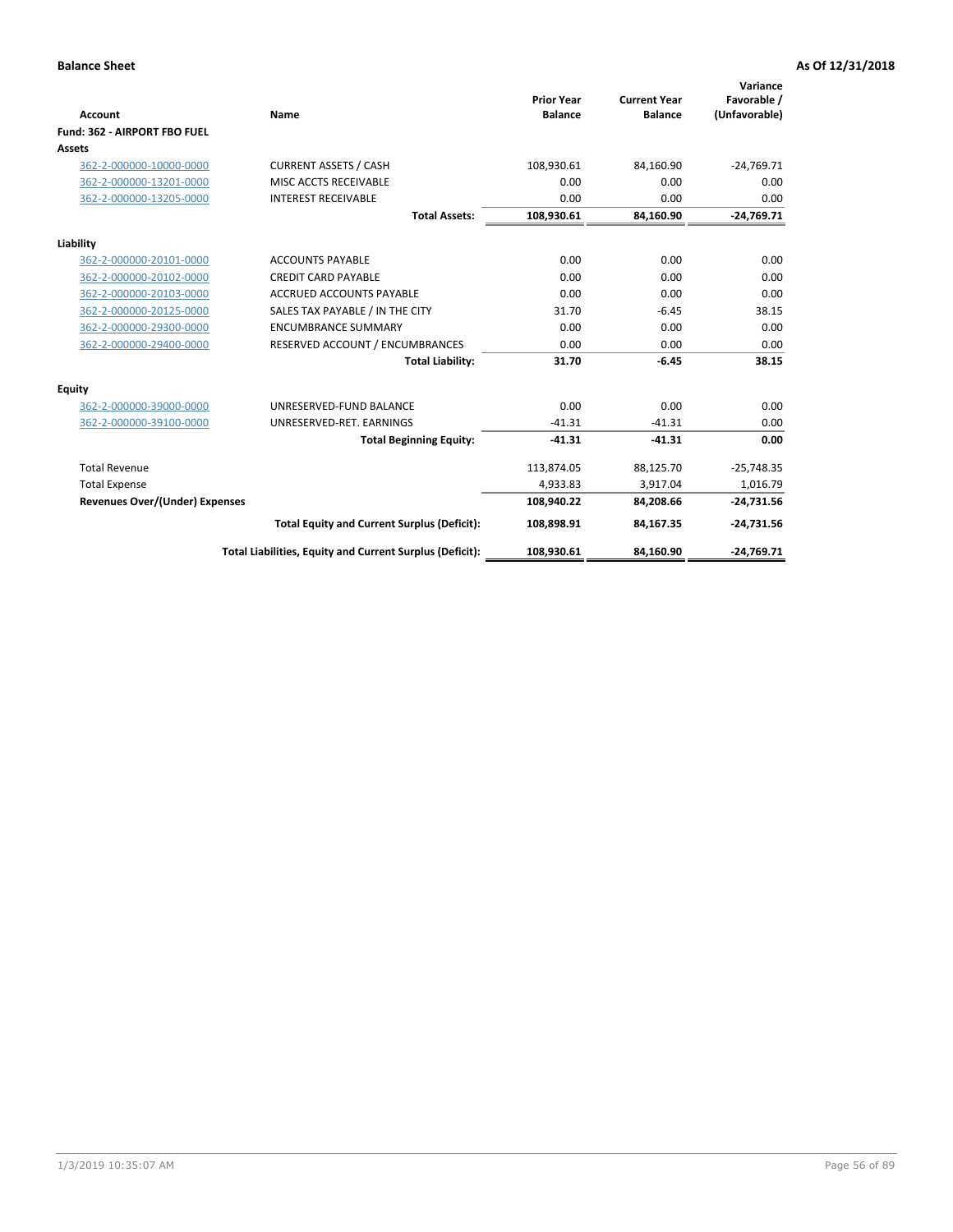| Account                 | Name                                  | <b>Prior Year</b><br><b>Balance</b> | <b>Current Year</b><br><b>Balance</b> | Variance<br>Favorable /<br>(Unfavorable) |
|-------------------------|---------------------------------------|-------------------------------------|---------------------------------------|------------------------------------------|
| Fund: 400 - GOLF FUND   |                                       |                                     |                                       |                                          |
| Assets                  |                                       |                                     |                                       |                                          |
| 400-2-000000-10000-0000 | <b>CURRENT ASSETS / CASH</b>          | $-360,577.46$                       | -392,514.84                           | $-31,937.38$                             |
| 400-2-000000-10304-0000 | CASH / PETTY CASH/CHANGE DRAWERS      | 200.00                              | 200.00                                | 0.00                                     |
| 400-2-000000-13007-0000 | <b>RETURNED CHECKS</b>                | 0.00                                | 0.00                                  | 0.00                                     |
| 400-2-000000-13201-0000 | MISC ACCTS RECEIVABLE                 | 3,604.98                            | $-398.58$                             | $-4,003.56$                              |
| 400-2-000000-13202-0000 | <b>EMPLOYEE ADVANCES</b>              | 0.00                                | 0.00                                  | 0.00                                     |
| 400-2-000000-13203-0000 | NON-CURRENT ASSETS / PREPAYMENTS      | 0.00                                | 0.00                                  | 0.00                                     |
| 400-2-000000-13205-0000 | <b>INTEREST RECEIVABLE</b>            | 0.00                                | 0.00                                  | 0.00                                     |
| 400-2-000000-13206-0000 | <b>CHARGES RECEIVABLE</b>             | 32,150.15                           | 35,600.40                             | 3,450.25                                 |
| 400-2-000000-15301-0000 | <b>INVENTORIES / GOLF COURSE</b>      | 8,301.68                            | 8,301.68                              | 0.00                                     |
| 400-2-000000-16001-0000 | FIXED ASSETS / LAND                   | 93,000.00                           | 93,000.00                             | 0.00                                     |
| 400-2-000000-16002-0000 | FIXED ASSETS / IMPROVMENTS-NON BUILDI | 521,160.58                          | 521,160.58                            | 0.00                                     |
| 400-2-000000-16003-0000 | ACCUM DEPR / IMPROVEMENTS-NON BUILI   | -281,523.98                         | -281,523.98                           | 0.00                                     |
| 400-2-000000-16004-0000 | FIXED ASSETS / BUILDINGS              | 109,640.00                          | 109,640.00                            | 0.00                                     |
| 400-2-000000-16005-0000 | <b>ACCUM DEPR / BUILDINGS</b>         | $-108,377.74$                       | $-108,377.74$                         | 0.00                                     |
| 400-2-000000-16201-0000 | FIXED ASSETS / MACHINERY AND EQUIPMEN | 51,957.00                           | 51,957.00                             | 0.00                                     |
| 400-2-000000-16202-0000 | ACCUM DEPR / MACHINERY AND EQUIPMEI   | $-51,957.00$                        | $-51,957.00$                          | 0.00                                     |
| 400-2-000000-16301-0000 | FIXED ASSETS / C W I P                | 0.00                                | 0.00                                  | 0.00                                     |
| 400-2-000000-17501-0000 | <b>EMPLOYEE CONTRIBUTIONS</b>         | 7,149.00                            | 7,149.00                              | 0.00                                     |
| 400-2-000000-17504-0000 | <b>INVESTMENT RETURN</b>              | 22,540.00                           | 22,540.00                             | 0.00                                     |
| 400-2-000000-17508-0000 | <b>EXPERIENCE DIFFERENCE- OUTFLOW</b> | 397.00                              | 397.00                                | 0.00                                     |
| 400-2-000000-17509-0000 | <b>EXPERIENCE DIFFERENCE - INFLOW</b> | $-2,627.00$                         | $-2,627.00$                           | 0.00                                     |
| 400-2-000000-17520-0000 | <b>ASSUMPTION CHANGES</b>             | 5,278.00                            | 5,278.00                              | 0.00                                     |
|                         | <b>Total Assets:</b>                  | 50,315.21                           | 17,824.52                             | -32,490.69                               |
|                         |                                       |                                     |                                       |                                          |
| Liability               |                                       |                                     |                                       |                                          |
| 400-2-000000-20101-0000 | <b>ACCOUNTS PAYABLE</b>               | 0.00                                | $-2,203.59$                           | 2,203.59                                 |
| 400-2-000000-20102-0000 | <b>CREDIT CARD PAYABLE</b>            | 0.00                                | 0.00                                  | 0.00                                     |
| 400-2-000000-20103-0000 | ACCRUED ACCOUNTS PAYABLE              | 0.00                                | 0.00                                  | 0.00                                     |
| 400-2-000000-20112-0000 | <b>ACCRUED INTEREST PAYABLE</b>       | 0.00                                | 0.00                                  | 0.00                                     |
| 400-2-000000-20124-0000 | <b>GOLF COURSE RESALE</b>             | 0.00                                | 0.00                                  | 0.00                                     |
| 400-2-000000-20125-0000 | SALES TAX PAYABLE / IN THE CITY       | 303.38                              | $-37.03$                              | 340.41                                   |
| 400-2-000000-20139-0000 | <b>RETAINAGES PAYABLE</b>             | 0.00                                | 0.00                                  | 0.00                                     |
| 400-2-000000-20141-0000 | <b>TELEPHONE CLEARING</b>             | 0.00                                | 0.00                                  | 0.00                                     |
| 400-2-000000-20160-0000 | <b>UNAPPLIED CREDIT</b>               | 0.00                                | 0.00                                  | 0.00                                     |
| 400-2-000000-21001-0000 | <b>GENERAL FUND / GENERAL FUND</b>    | 0.00                                | 0.00                                  | 0.00                                     |
| 400-2-000000-21101-0000 | ENTERPRISE / WTR/WWTR UTILITY FUND    | 0.00                                | 0.00                                  | 0.00                                     |
| 400-2-000000-22001-0000 | SALARIES PAYABLE                      | 4,783.71                            | 4,564.90                              | 218.81                                   |
| 400-2-000000-22002-0000 | <b>VACATION/SICK PAYABLE</b>          | 15,069.61                           | 13,978.60                             | 1,091.01                                 |
| 400-2-000000-23001-0000 | CAPITAL LEASE PAYABLE                 | 0.00                                | 0.00                                  | 0.00                                     |
| 400-2-000000-24001-0000 | O/S CHECKS PAYABLE                    | 0.00                                | 0.00                                  | 0.00                                     |
| 400-2-000000-26001-0000 | COMPENSATED ABSENCES PAY              | 28,608.92                           | 30,272.55                             | $-1,663.63$                              |
| 400-2-000000-27001-0000 | <b>CONTRIBUTED CAPITAL</b>            | 0.00                                | 0.00                                  | 0.00                                     |
| 400-2-000000-27002-0000 | CONTRIBUTED CAPITAL / DEVELOPERS      | 0.00                                | 0.00                                  | 0.00                                     |
| 400-2-000000-29300-0000 | <b>ENCUMBRANCE SUMMARY</b>            | 0.00                                | 0.00                                  | 0.00                                     |
| 400-2-000000-29400-0100 | RESERVED ACCOUNT / ENCUMBRANCES       | 0.00                                | 0.00                                  | 0.00                                     |
| 400-2-000000-29999-0000 | <b>NET PENSION LIABILITY</b>          | 48,989.00                           | 48,989.00                             | 0.00                                     |
|                         | <b>Total Liability:</b>               | 97,754.62                           | 95,564.43                             | 2,190.19                                 |
| <b>Equity</b>           |                                       |                                     |                                       |                                          |
| 400-2-000000-39000-0000 | UNRESERVED-FUND BALANCE               | 0.00                                | 0.00                                  | 0.00                                     |
| 400-2-000000-39100-0000 | UNRESERVED-RET. EARNINGS              | $-26,531.20$                        | $-59,686.85$                          | $-33,155.65$                             |
| 400-2-000000-39500-0000 | <b>NET POSITION - PENSION</b>         | $-44.00$                            | $-44.00$                              | 0.00                                     |
|                         | <b>Total Beginning Equity:</b>        | $-26,575.20$                        | -59,730.85                            | $-33,155.65$                             |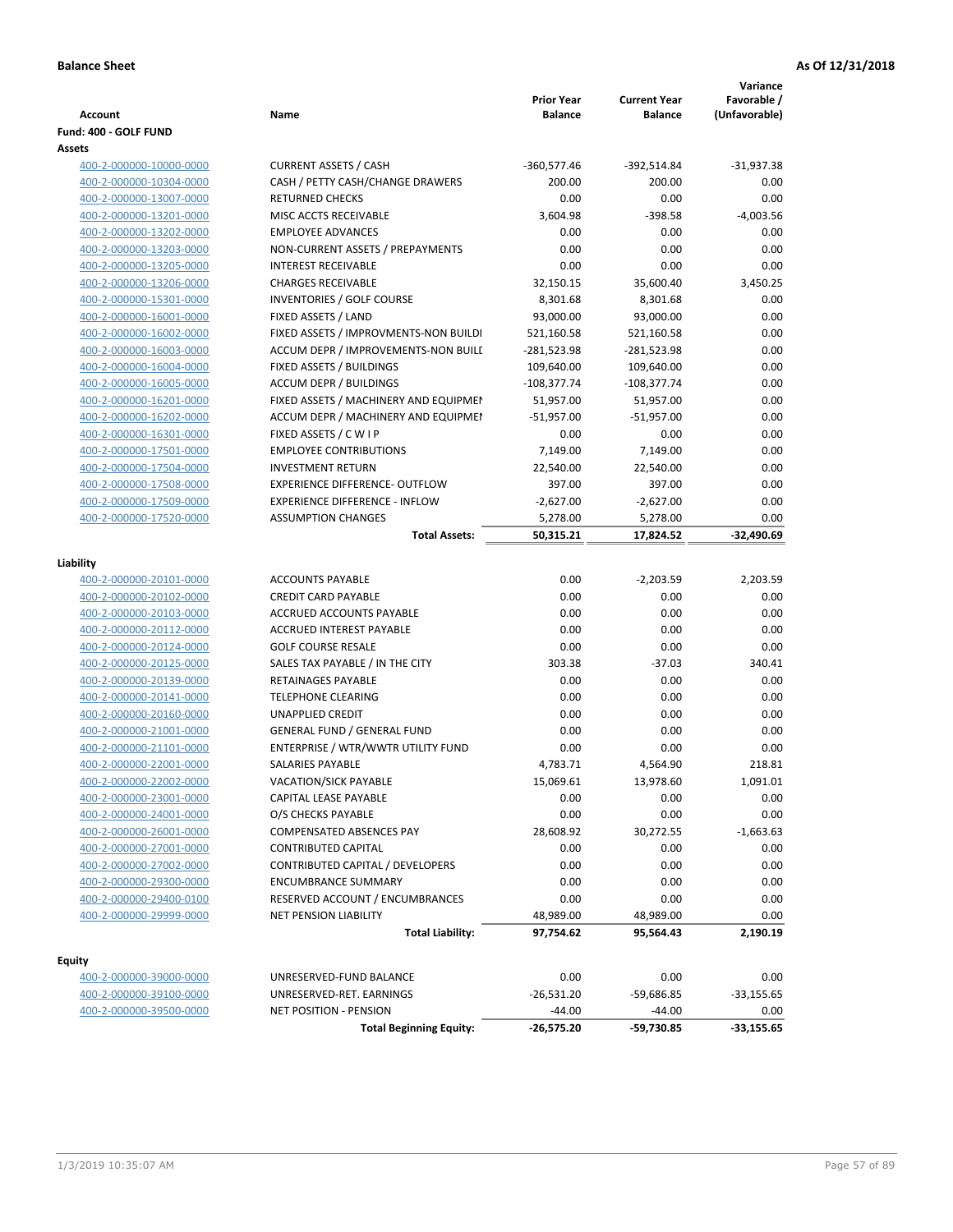| Account                        | Name                                                     | <b>Prior Year</b><br><b>Balance</b> | <b>Current Year</b><br><b>Balance</b> | Variance<br>Favorable /<br>(Unfavorable) |
|--------------------------------|----------------------------------------------------------|-------------------------------------|---------------------------------------|------------------------------------------|
| <b>Total Revenue</b>           |                                                          | 46,686.04                           | 29,294.54                             | $-17,391.50$                             |
| <b>Total Expense</b>           |                                                          | 67,550.24                           | 47,303.59                             | 20,246.65                                |
| Revenues Over/(Under) Expenses |                                                          | $-20,864.20$                        | $-18,009.05$                          | 2,855.15                                 |
|                                | <b>Total Equity and Current Surplus (Deficit):</b>       | $-47,439.40$                        | -77,739.90                            | $-30,300.50$                             |
|                                | Total Liabilities, Equity and Current Surplus (Deficit): | 50.315.22                           | 17,824.53                             | -32,490.69                               |
|                                | *** FUND 400 OUT OF BALANCE ***                          | $-0.01$                             | $-0.01$                               | 0.00                                     |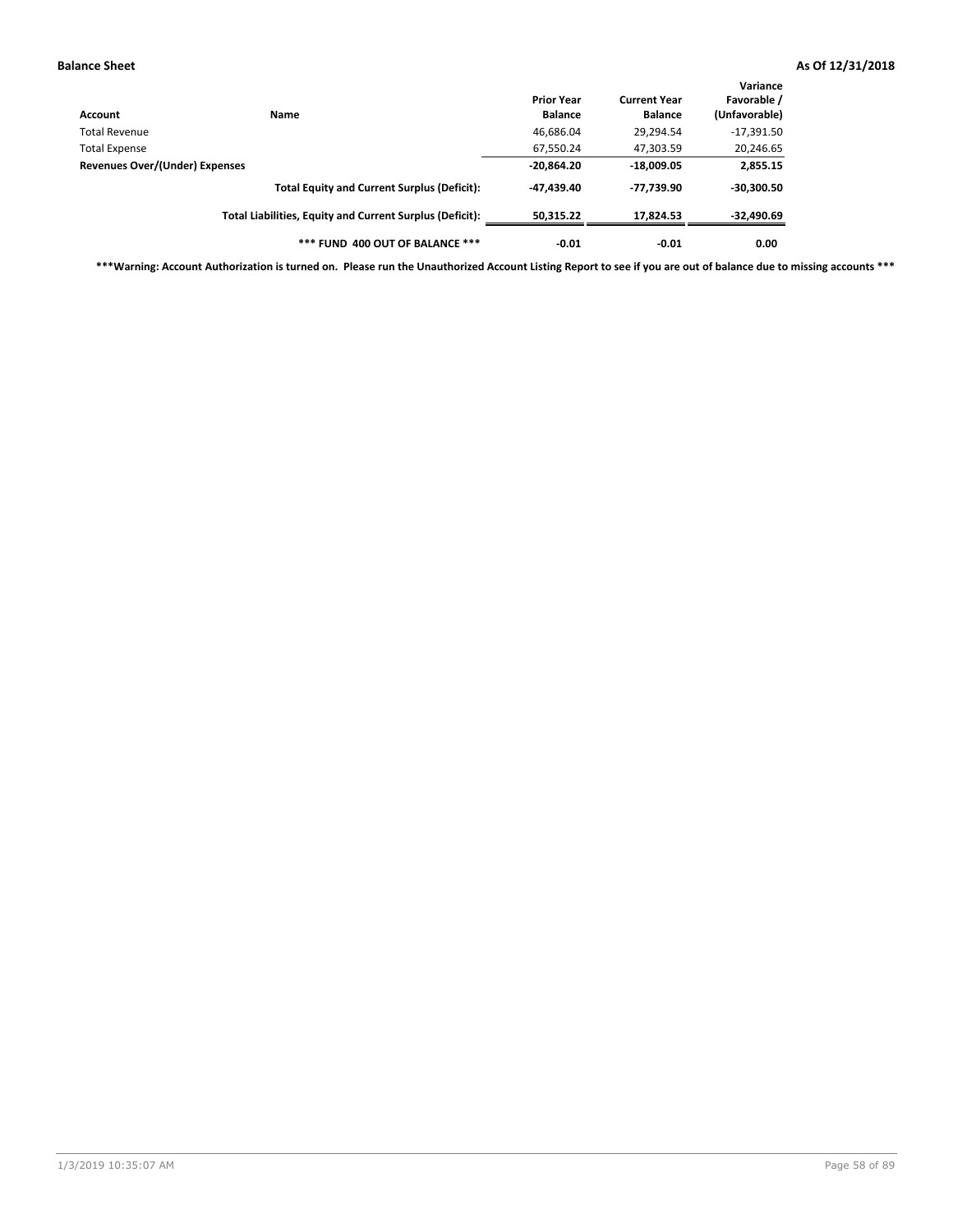|                                                    |                                                          | <b>Prior Year</b> | <b>Current Year</b> | Variance<br>Favorable / |
|----------------------------------------------------|----------------------------------------------------------|-------------------|---------------------|-------------------------|
| <b>Account</b>                                     | Name                                                     | <b>Balance</b>    | <b>Balance</b>      | (Unfavorable)           |
| <b>Fund: 500 - SANITATION FUND</b>                 |                                                          |                   |                     |                         |
| Assets                                             |                                                          |                   |                     |                         |
| 500-2-000000-10000-0000                            | <b>CURRENT ASSETS / CASH</b>                             | 2,347,203.11      | 2,799,644.01        | 452,440.90              |
| 500-2-000000-13000-0000                            | <b>CUSTOMER ACCTS RECEIVABLE</b>                         | 177,364.39        | 203,775.77          | 26,411.38               |
| 500-2-000000-13001-0000                            | NON CURRENT CUSTOMER ACCTS RECEIVAE                      | 58,550.58         | 64,563.04           | 6,012.46                |
| 500-2-000000-13002-0000                            | ALLOW FOR UNCOLLECT REC                                  | $-56,852.74$      | $-62,648.18$        | $-5,795.44$             |
| 500-2-000000-13003-0000                            | UNBILLED YEAR-END ACCRUAL                                | 314,317.28        | 470.767.37          | 156,450.09              |
| 500-2-000000-13201-0000                            | MISC ACCTS RECEIVABLE                                    | 0.00              | 0.00                | 0.00                    |
| 500-2-000000-17501-0000                            | <b>EMPLOYEE CONTRIBUTIONS</b>                            | 7,149.00          | 7,149.00            | 0.00                    |
| 500-2-000000-17504-0000                            | <b>INVESTMENT RETURN</b>                                 | 22,540.00         | 22,540.00           | 0.00                    |
| 500-2-000000-17508-0000                            | <b>EXPERIENCE DIFFERENCE- OUTFLOW</b>                    | 397.00            | 397.00              | 0.00                    |
| 500-2-000000-17509-0000                            | <b>EXPERIENCE DIFFERENCE - INFLOW</b>                    | $-2,627.00$       | $-2,627.00$         | 0.00                    |
| 500-2-000000-17520-0000                            | <b>ASSUMPTION CHANGES</b>                                | 5,278.00          | 5,278.00            | 0.00                    |
|                                                    | <b>Total Assets:</b>                                     | 2,873,319.62      | 3,508,839.01        | 635,519.39              |
|                                                    |                                                          |                   |                     |                         |
| Liability                                          | <b>ACCOUNTS PAYABLE</b>                                  | 0.00              | 0.00                | 0.00                    |
| 500-2-000000-20101-0000<br>500-2-000000-20102-0000 | <b>CREDIT CARD PAYABLE</b>                               | 0.00              | 0.00                | 0.00                    |
| 500-2-000000-20103-0000                            | <b>ACCRUED ACCOUNTS PAYABLE</b>                          | 0.00              | 0.00                | 0.00                    |
| 500-2-000000-20125-0000                            | SALES TAX PAYABLE / IN THE CITY                          | 20,117.47         | $-810.92$           | 20,928.39               |
| 500-2-000000-20126-0000                            | SALES TAX PAYABLE / OUT OF CITY                          | 0.00              | 0.00                | 0.00                    |
| 500-2-000000-20133-0000                            | <b>GARBAGE CLEARING</b>                                  | 0.00              | 0.00                | 0.00                    |
| 500-2-000000-20135-0000                            | GARBAGE CLEARING / BAD DEBT EXPENS                       | 11.589.90         | 15,424.35           | $-3,834.45$             |
| 500-2-000000-20160-0000                            | <b>UNAPPLIED CREDIT</b>                                  | 0.00              | 0.00                | 0.00                    |
| 500-2-000000-20201-0000                            | <b>DEFERRED REVENUE</b>                                  | 0.00              | 0.00                | 0.00                    |
| 500-2-000000-21001-0000                            | <b>GENERAL FUND / GENERAL FUND</b>                       | 0.00              | 0.00                | 0.00                    |
| 500-2-000000-22001-0000                            | <b>SALARIES PAYABLE</b>                                  | 4,893.72          | 4,509.88            | 383.84                  |
| 500-2-000000-22002-0000                            | <b>VACATION/SICK PAYABLE</b>                             | 7,535.45          | 6,619.16            | 916.29                  |
| 500-2-000000-24002-0000                            | <b>CUSTOMER DEPOSITS</b>                                 | 230,630.18        | 258,484.10          | $-27,853.92$            |
| 500-2-000000-24007-0000                            | <b>BILLED DEPOSITS SUSPENSE</b>                          | 0.00              | 0.00                | 0.00                    |
| 500-2-000000-26001-0000                            | <b>COMPENSATED ABSENCES PAY</b>                          | 3,841.35          | 6,561.51            | $-2,720.16$             |
| 500-2-000000-29300-0000                            | <b>ENCUMBRANCE SUMMARY</b>                               | 0.00              | 0.00                | 0.00                    |
| 500-2-000000-29400-0100                            | RESERVED ACCOUNT / ENCUMBRANCES                          | 0.00              | 0.00                | 0.00                    |
| 500-2-000000-29999-0000                            | <b>NET PENSION LIABILITY</b>                             | 48,989.00         | 48,989.00           | 0.00                    |
|                                                    | <b>Total Liability:</b>                                  | 327,597.07        | 339,777.08          | $-12,180.01$            |
|                                                    |                                                          |                   |                     |                         |
| Equity                                             |                                                          |                   |                     |                         |
| 500-2-000000-39000-0000                            | UNRESERVED-FUND BALANCE                                  | 0.00              | 0.00                | 0.00                    |
| 500-2-000000-39100-0000                            | UNRESERVED-RET. EARNINGS                                 | 1,890,622.70      | 2,183,109.37        | 292,486.67              |
| 500-2-000000-39500-0000                            | NET POSITION - PENSION                                   | $-44.00$          | $-44.00$            | 0.00                    |
|                                                    | <b>Total Beginning Equity:</b>                           | 1,890,578.70      | 2,183,065.37        | 292,486.67              |
| <b>Total Revenue</b>                               |                                                          | 998,762.48        | 1,351,399.55        | 352,637.07              |
| <b>Total Expense</b>                               |                                                          | 343,618.63        | 365,402.99          | -21,784.36              |
| <b>Revenues Over/(Under) Expenses</b>              |                                                          | 655,143.85        | 985,996.56          | 330,852.71              |
|                                                    | <b>Total Equity and Current Surplus (Deficit):</b>       | 2,545,722.55      | 3,169,061.93        | 623,339.38              |
|                                                    | Total Liabilities, Equity and Current Surplus (Deficit): | 2,873,319.62      | 3,508,839.01        | 635,519.39              |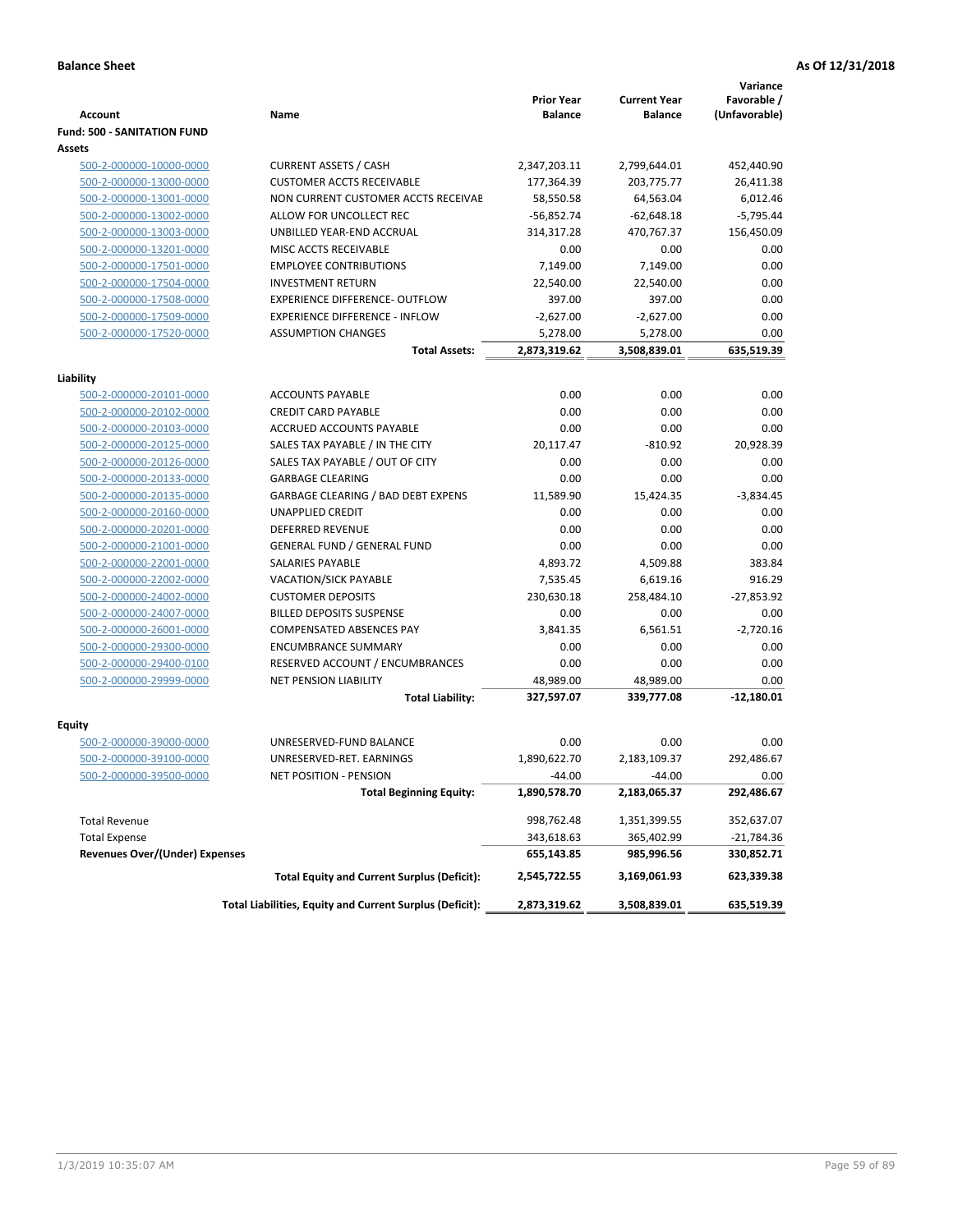| <b>Account</b>                        | Name                                                       | <b>Prior Year</b><br><b>Balance</b> | <b>Current Year</b><br><b>Balance</b> | Variance<br>Favorable /<br>(Unfavorable) |
|---------------------------------------|------------------------------------------------------------|-------------------------------------|---------------------------------------|------------------------------------------|
|                                       | <b>Fund: 561 - REGINAL HOUSEHOLD HAZARDOUS WASTE GRANT</b> |                                     |                                       |                                          |
| <b>Assets</b>                         |                                                            |                                     |                                       |                                          |
| 561-2-000000-10000-0000               | <b>CURRENT ASSETS / CASH</b>                               | 0.00                                | 0.00                                  | 0.00                                     |
| 561-2-000000-13201-0000               | MISC ACCTS RECEIVABLE                                      | 0.00                                | 0.00                                  | 0.00                                     |
| 561-2-000000-13205-0000               | <b>INTEREST RECEIVABLE</b>                                 | 0.00                                | 0.00                                  | 0.00                                     |
|                                       | <b>Total Assets:</b>                                       | 0.00                                | 0.00                                  | 0.00                                     |
| Liability                             |                                                            |                                     |                                       |                                          |
| 561-2-000000-20101-0000               | <b>ACCOUNTS PAYABLE</b>                                    | 0.00                                | 0.00                                  | 0.00                                     |
| 561-2-000000-20102-0000               | <b>CREDIT CARD PAYABLE</b>                                 | 0.00                                | 0.00                                  | 0.00                                     |
| 561-2-000000-20103-0000               | <b>ACCRUED ACCOUNTS PAYABLE</b>                            | 0.00                                | 0.00                                  | 0.00                                     |
| 561-2-000000-21140-0000               | DUE TO / SANITATION FUND                                   | 0.00                                | 0.00                                  | 0.00                                     |
| 561-2-000000-29300-0000               | <b>ENCUMBRANCE SUMMARY</b>                                 | 0.00                                | 0.00                                  | 0.00                                     |
| 561-2-000000-29400-0100               | RESERVED ACCOUNT / ENCUMBRANCES                            | 0.00                                | 0.00                                  | 0.00                                     |
|                                       | <b>Total Liability:</b>                                    | 0.00                                | 0.00                                  | 0.00                                     |
| <b>Equity</b>                         |                                                            |                                     |                                       |                                          |
| 561-2-000000-39100-0000               | UNRESERVED-RET. EARNINGS                                   | 0.00                                | 0.00                                  | 0.00                                     |
|                                       | <b>Total Beginning Equity:</b>                             | 0.00                                | 0.00                                  | 0.00                                     |
| <b>Total Revenue</b>                  |                                                            | 0.00                                | 0.00                                  | 0.00                                     |
| <b>Total Expense</b>                  |                                                            | 0.00                                | 0.00                                  | 0.00                                     |
| <b>Revenues Over/(Under) Expenses</b> |                                                            | 0.00                                | 0.00                                  | 0.00                                     |
|                                       | <b>Total Equity and Current Surplus (Deficit):</b>         | 0.00                                | 0.00                                  | 0.00                                     |
|                                       | Total Liabilities, Equity and Current Surplus (Deficit):   | 0.00                                | 0.00                                  | 0.00                                     |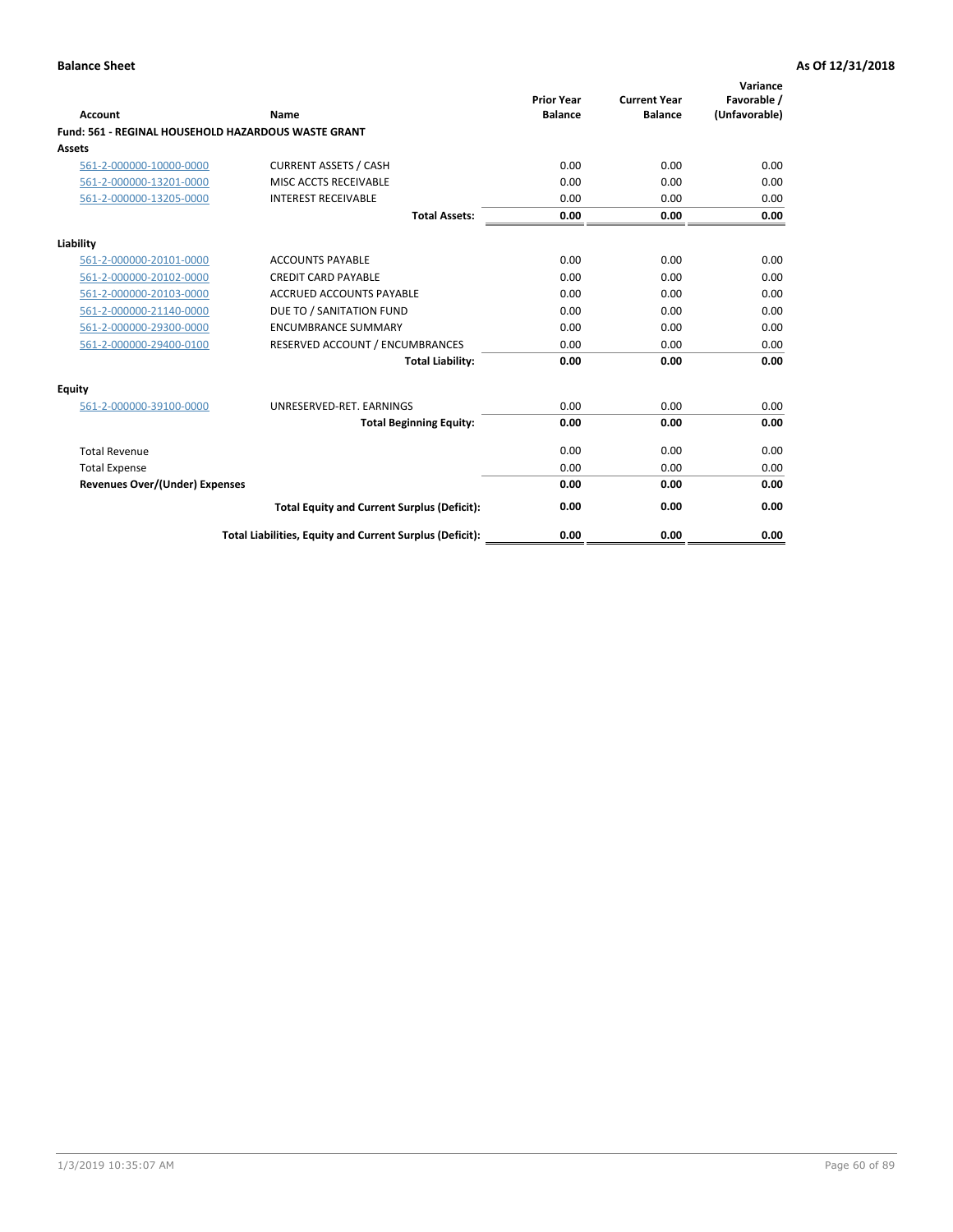|                                  |                                           |                                     |                                       | Variance                     |
|----------------------------------|-------------------------------------------|-------------------------------------|---------------------------------------|------------------------------|
| <b>Account</b>                   | Name                                      | <b>Prior Year</b><br><b>Balance</b> | <b>Current Year</b><br><b>Balance</b> | Favorable /<br>(Unfavorable) |
| Fund: 601 - CENTRAL SERVICE FUND |                                           |                                     |                                       |                              |
| Assets                           |                                           |                                     |                                       |                              |
| 601-2-000000-10000-0000          | <b>CURRENT ASSETS / CASH</b>              | $-51,854.83$                        | $-100,272.43$                         | $-48,417.60$                 |
| 601-2-000000-13201-0000          | MISC ACCTS RECEIVABLE                     | 0.00                                | 0.00                                  | 0.00                         |
| 601-2-000000-13203-0000          | NON-CURRENT ASSETS / PREPAYMENTS          | 0.00                                | 0.00                                  | 0.00                         |
| 601-2-000000-13204-0000          | PREPAYMENTS / INSURANCE PREPAYMENT        | 0.00                                | 0.00                                  | 0.00                         |
| 601-2-000000-13205-0000          | <b>INTEREST RECEIVABLE</b>                | 0.00                                | 0.00                                  | 0.00                         |
| 601-2-000000-15001-0000          | <b>INVENTORIES / POSTAGE</b>              | 0.00                                | 0.00                                  | 0.00                         |
| 601-2-000000-15101-0000          | <b>FACILITIES MAINT STOCK INVENTORIES</b> | 13,402.91                           | 22,120.53                             | 8,717.62                     |
| 601-2-000000-15201-0000          | <b>INVENTORIES / GARAGE</b>               | 221,892.04                          | 305,356.08                            | 83,464.04                    |
| 601-2-000000-16001-0000          | FIXED ASSETS / LAND                       | 0.00                                | 0.00                                  | 0.00                         |
| 601-2-000000-16002-0000          | FIXED ASSETS / IMPROVMENTS-NON BUILDI     | 0.00                                | 0.00                                  | 0.00                         |
| 601-2-000000-16003-0000          | ACCUM DEPR / IMPROVEMENTS-NON BUILI       | 0.00                                | 0.00                                  | 0.00                         |
| 601-2-000000-16004-0000          | FIXED ASSETS / BUILDINGS                  | 100,832.00                          | 100,832.00                            | 0.00                         |
| 601-2-000000-16005-0000          | <b>ACCUM DEPR / BUILDINGS</b>             | $-100,832.00$                       | $-100,832.00$                         | 0.00                         |
| 601-2-000000-16201-0000          | FIXED ASSETS / MACHINERY AND EQUIPMEN     | 166,476.00                          | 166,476.00                            | 0.00                         |
| 601-2-000000-16202-0000          | ACCUM DEPR / MACHINERY AND EQUIPMEI       | $-166,476.00$                       | $-166,476.00$                         | 0.00                         |
| 601-2-000000-17501-0000          | <b>EMPLOYEE CONTRIBUTIONS</b>             | 28,595.00                           | 28,595.00                             | 0.00                         |
| 601-2-000000-17504-0000          | <b>INVESTMENT RETURN</b>                  | 90,159.00                           | 90,159.00                             | 0.00                         |
| 601-2-000000-17508-0000          | <b>EXPERIENCE DIFFERENCE- OUTFLOW</b>     | 1,587.00                            | 1,587.00                              | 0.00                         |
| 601-2-000000-17509-0000          | <b>EXPERIENCE DIFFERENCE - INFLOW</b>     | $-10,507.00$                        | $-10,507.00$                          | 0.00                         |
| 601-2-000000-17520-0000          | <b>ASSUMPTION CHANGES</b>                 | 21,113.00                           | 21,113.00                             | 0.00                         |
|                                  | <b>Total Assets:</b>                      | 314,387.12                          | 358,151.18                            | 43,764.06                    |
|                                  |                                           |                                     |                                       |                              |
| Liability                        |                                           |                                     |                                       |                              |
| 601-2-000000-20101-0000          | <b>ACCOUNTS PAYABLE</b>                   | 885.07                              | 0.00                                  | 885.07                       |
| 601-2-000000-20102-0000          | <b>CREDIT CARD PAYABLE</b>                | 0.00                                | 0.00                                  | 0.00                         |
| 601-2-000000-20103-0000          | ACCRUED ACCOUNTS PAYABLE                  | 0.00                                | 0.00                                  | 0.00                         |
| 601-2-000000-20115-0000          | <b>DRINK SUPPLY</b>                       | 0.00                                | 0.00                                  | 0.00                         |
| 601-2-000000-20141-0000          | <b>TELEPHONE CLEARING</b>                 | 0.00                                | 0.00                                  | 0.00                         |
| 601-2-000000-20148-0000          | FLEET FUEL CLEARING                       | 0.00                                | 0.00                                  | 0.00                         |
| 601-2-000000-20149-0000          | FLEET MAINTENANCE CLEARING                | $-16.48$                            | 84.03                                 | $-100.51$                    |
| 601-2-000000-20201-0000          | <b>DEFERRED REVENUE</b>                   | 0.00                                | 0.00                                  | 0.00                         |
| 601-2-000000-21001-0000          | <b>GENERAL FUND / GENERAL FUND</b>        | 0.00                                | 0.00                                  | 0.00                         |
| 601-2-000000-21101-0000          | ENTERPRISE / WTR/WWTR UTILITY FUND        | 0.00                                | 0.00                                  | 0.00                         |
| 601-2-000000-22001-0000          | SALARIES PAYABLE                          | 16,938.86                           | 16,767.22                             | 171.64                       |
| 601-2-000000-22002-0000          | VACATION/SICK PAYABLE                     | 31,233.84                           | 51,869.40                             | $-20,635.56$                 |
| 601-2-000000-24011-0000          | <b>CIVIC CENTER DEPOSITS</b>              | 0.00                                | 0.00                                  | 0.00                         |
| 601-2-000000-24012-0000          | <b>AUDITORIUM DEPOSITS</b>                | 0.00                                | 0.00                                  | 0.00                         |
| 601-2-000000-26001-0000          | COMPENSATED ABSENCES PAY                  | 58,038.36                           | 26,709.92                             | 31,328.44                    |
| 601-2-000000-27001-0000          | CONTRIBUTED CAPITAL                       | 0.00                                | 0.00                                  | 0.00                         |
| 601-2-000000-29300-0000          | <b>ENCUMBRANCE SUMMARY</b>                | 0.00                                | 0.00                                  | 0.00                         |
| 601-2-000000-29400-0100          | RESERVED ACCOUNT / ENCUMBRANCES           | 0.00                                | 0.00                                  | 0.00                         |
| 601-2-000000-29999-0000          | NET PENSION LIABILITY                     | 195,957.00                          | 195,957.00                            | 0.00                         |
|                                  | <b>Total Liability:</b>                   | 303,036.65                          | 291,387.57                            | 11,649.08                    |
|                                  |                                           |                                     |                                       |                              |
| <b>Equity</b>                    |                                           |                                     |                                       |                              |
| 601-2-000000-39000-0000          | UNRESERVED-FUND BALANCE                   | 0.00                                | 0.00                                  | 0.00                         |
| 601-2-000000-39100-0000          | UNRESERVED-RET. EARNINGS                  | 51,003.70                           | 43,210.81                             | -7,792.89                    |
| 601-2-000000-39500-0000          | NET POSITION - PENSION                    | $-175.00$                           | $-175.00$                             | 0.00                         |
|                                  | <b>Total Beginning Equity:</b>            | 50,828.70                           | 43,035.81                             | $-7,792.89$                  |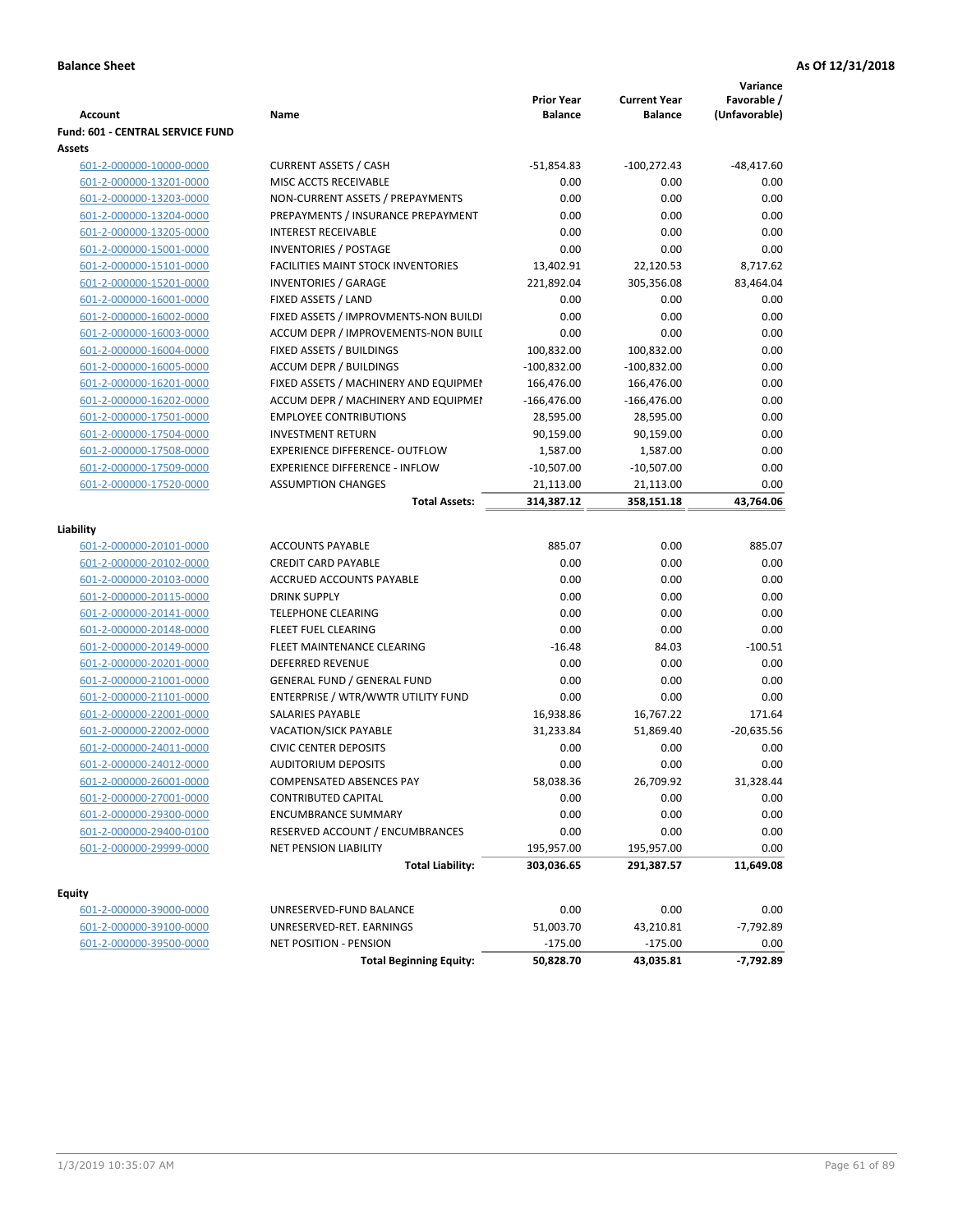| Account                        | <b>Name</b>                                              | <b>Prior Year</b><br><b>Balance</b> | <b>Current Year</b><br><b>Balance</b> | Variance<br>Favorable /<br>(Unfavorable) |
|--------------------------------|----------------------------------------------------------|-------------------------------------|---------------------------------------|------------------------------------------|
| Total Revenue                  |                                                          | 222,386.28                          | 216,341.76                            | $-6,044.52$                              |
| <b>Total Expense</b>           |                                                          | 261,864.70                          | 192,614.15                            | 69,250.55                                |
| Revenues Over/(Under) Expenses | $-39,478.42$                                             | 23,727.61                           | 63,206.03                             |                                          |
|                                | <b>Total Equity and Current Surplus (Deficit):</b>       | 11.350.28                           | 66.763.42                             | 55,413.14                                |
|                                | Total Liabilities, Equity and Current Surplus (Deficit): | 314,386.93                          | 358,150.99                            | 43,764.06                                |
|                                | *** FUND 601 OUT OF BALANCE ***                          | 0.19                                | 0.19                                  | 0.00                                     |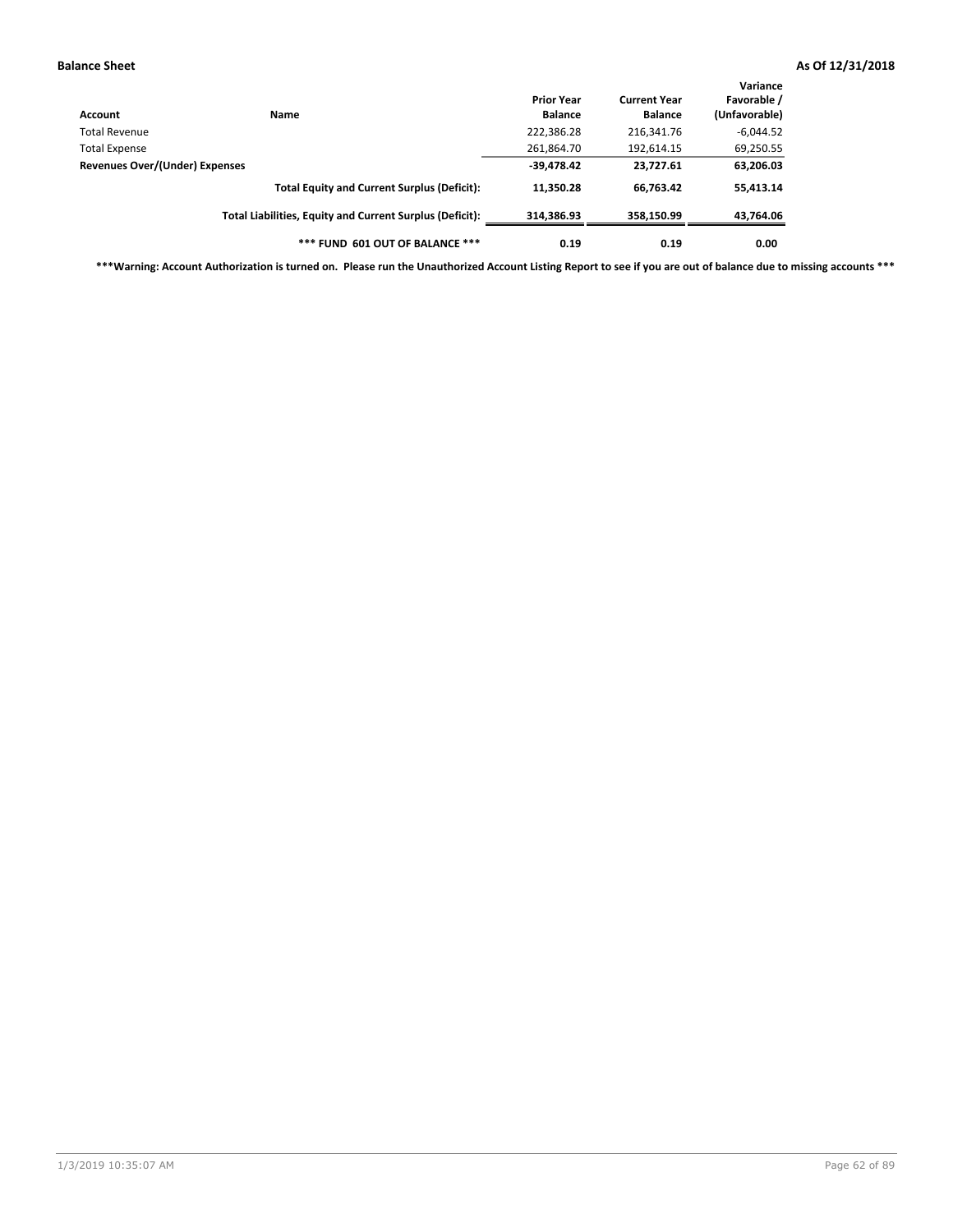|                                       |                                                          |                                     |                                       | Variance                     |
|---------------------------------------|----------------------------------------------------------|-------------------------------------|---------------------------------------|------------------------------|
| <b>Account</b>                        | <b>Name</b>                                              | <b>Prior Year</b><br><b>Balance</b> | <b>Current Year</b><br><b>Balance</b> | Favorable /<br>(Unfavorable) |
| <b>Fund: 602 - INSURANCE FUND</b>     |                                                          |                                     |                                       |                              |
| <b>Assets</b>                         |                                                          |                                     |                                       |                              |
| 602-2-000000-10000-0000               | <b>CURRENT ASSETS / CASH</b>                             | -793,914.96                         | $-10,364.71$                          | 783,550.25                   |
| 602-2-000000-13201-0000               | MISC ACCTS RECEIVABLE                                    | 0.00                                | 0.00                                  | 0.00                         |
| 602-2-000000-13204-0000               | PREPAYMENTS / INSURANCE PREPAYMENT                       | 0.00                                | 0.00                                  | 0.00                         |
| 602-2-000000-13205-0000               | <b>INTEREST RECEIVABLE</b>                               | 0.00                                | 0.00                                  | 0.00                         |
|                                       | <b>Total Assets:</b>                                     | -793,914.96                         | $-10,364.71$                          | 783,550.25                   |
| Liability                             |                                                          |                                     |                                       |                              |
| 602-2-000000-20101-0000               | <b>ACCOUNTS PAYABLE</b>                                  | $-500.09$                           | $-0.09$                               | $-500.00$                    |
| 602-2-000000-20102-0000               | <b>CREDIT CARD PAYABLE</b>                               | 0.00                                | 0.00                                  | 0.00                         |
| 602-2-000000-20103-0000               | <b>ACCRUED ACCOUNTS PAYABLE</b>                          | 0.00                                | 0.00                                  | 0.00                         |
| 602-2-000000-20201-0000               | <b>DEFERRED REVENUE</b>                                  | 0.00                                | 0.00                                  | 0.00                         |
| 602-2-000000-29300-0000               | <b>ENCUMBRANCE SUMMARY</b>                               | 0.00                                | 0.00                                  | 0.00                         |
| 602-2-000000-29400-0100               | RESERVED ACCOUNT / ENCUMBRANCES                          | 0.00                                | 0.00                                  | 0.00                         |
|                                       | <b>Total Liability:</b>                                  | $-500.09$                           | $-0.09$                               | $-500.00$                    |
| <b>Equity</b>                         |                                                          |                                     |                                       |                              |
| 602-2-000000-39000-0000               | UNRESERVED-FUND BALANCE                                  | 0.00                                | 0.00                                  | 0.00                         |
| 602-2-000000-39100-0000               | UNRESERVED-RET. EARNINGS                                 | $-253,836.31$                       | 358,277.11                            | 612,113.42                   |
|                                       | <b>Total Beginning Equity:</b>                           | $-253,836.31$                       | 358,277.11                            | 612,113.42                   |
| <b>Total Revenue</b>                  |                                                          | 1,360,853.23                        | 1,416,537.09                          | 55,683.86                    |
| <b>Total Expense</b>                  |                                                          | 1,900,431.79                        | 1,785,178.82                          | 115,252.97                   |
| <b>Revenues Over/(Under) Expenses</b> |                                                          | -539,578.56                         | $-368,641.73$                         | 170,936.83                   |
|                                       | <b>Total Equity and Current Surplus (Deficit):</b>       | -793,414.87                         | $-10,364.62$                          | 783,050.25                   |
|                                       | Total Liabilities, Equity and Current Surplus (Deficit): | -793,914.96                         | $-10.364.71$                          | 783.550.25                   |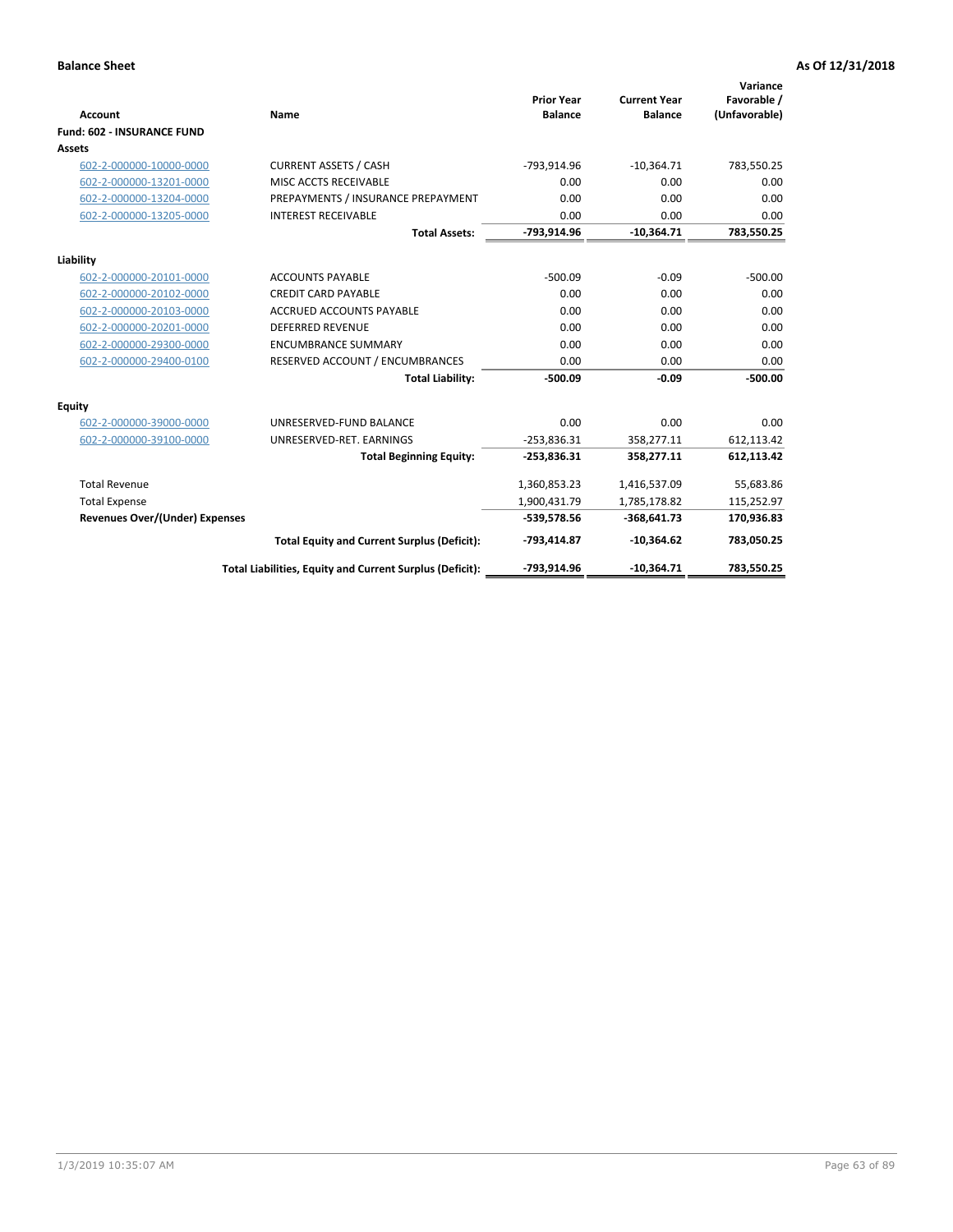| <b>Account</b>                                     | Name                                                     | <b>Prior Year</b><br><b>Balance</b> | <b>Current Year</b><br><b>Balance</b> | Variance<br>Favorable /<br>(Unfavorable) |
|----------------------------------------------------|----------------------------------------------------------|-------------------------------------|---------------------------------------|------------------------------------------|
| Fund: 604 - MIS FUND                               |                                                          |                                     |                                       |                                          |
| Assets                                             |                                                          |                                     |                                       |                                          |
| 604-2-000000-10000-0000                            | <b>CURRENT ASSETS / CASH</b>                             | 159,743.56                          | 138,032.98                            | $-21,710.58$                             |
| 604-2-000000-13201-0000                            | MISC ACCTS RECEIVABLE                                    | 0.00                                | 0.00                                  | 0.00                                     |
| 604-2-000000-13202-1400                            | <b>EMPLOYEE ADVANCES</b>                                 | 0.00                                | 0.00                                  | 0.00                                     |
| 604-2-000000-13203-0000                            | NON-CURRENT ASSETS / PREPAYMENTS                         | 0.00                                | 0.00                                  | 0.00                                     |
| 604-2-000000-13205-0000                            | <b>INTEREST RECEIVABLE</b>                               | 0.00                                | 0.00                                  | 0.00                                     |
| 604-2-000000-15601-0000                            | IT NETWORK PRINTER SUPPLY INVENTORY                      | 0.00                                | 0.00                                  | 0.00                                     |
| 604-2-000000-16004-0000                            | FIXED ASSETS / BUILDINGS                                 | 0.00                                | 0.00                                  | 0.00                                     |
| 604-2-000000-16005-0000                            | <b>ACCUM DEPR / BUILDINGS</b>                            | 0.00                                | 0.00                                  | 0.00                                     |
| 604-2-000000-16201-0000                            | FIXED ASSETS / MACHINERY AND EQUIPMEN                    | 1,587,000.47                        | 1,587,000.47                          | 0.00                                     |
| 604-2-000000-16202-0000                            | ACCUM DEPR / MACHINERY AND EQUIPMEI                      | $-1,415,037.83$                     | $-1,415,037.83$                       | 0.00                                     |
| 604-2-000000-16301-0000                            | FIXED ASSETS / C W I P                                   | $-0.20$                             | $-0.20$                               | 0.00                                     |
| 604-2-000000-17501-0000                            | <b>EMPLOYEE CONTRIBUTIONS</b>                            | 14,298.00                           | 14,298.00                             | 0.00                                     |
| 604-2-000000-17504-0000                            | <b>INVESTMENT RETURN</b>                                 | 45,080.00                           | 45,080.00                             | 0.00                                     |
| 604-2-000000-17508-0000                            | <b>EXPERIENCE DIFFERENCE- OUTFLOW</b>                    | 794.00                              | 794.00                                | 0.00                                     |
| 604-2-000000-17509-0000                            | <b>EXPERIENCE DIFFERENCE - INFLOW</b>                    | $-5,254.00$                         | $-5,254.00$                           | 0.00                                     |
| 604-2-000000-17520-0000                            | <b>ASSUMPTION CHANGES</b>                                | 10,557.00                           | 10,557.00                             | 0.00                                     |
|                                                    | <b>Total Assets:</b>                                     | 397,181.00                          | 375,470.42                            | $-21,710.58$                             |
|                                                    |                                                          |                                     |                                       |                                          |
| Liability                                          |                                                          |                                     |                                       |                                          |
| 604-2-000000-20101-0000                            | <b>ACCOUNTS PAYABLE</b>                                  | 0.00                                | 0.00                                  | 0.00                                     |
| 604-2-000000-20102-0000                            | <b>CREDIT CARD PAYABLE</b>                               | 0.00                                | 0.00                                  | 0.00                                     |
| 604-2-000000-20103-0000                            | <b>ACCRUED ACCOUNTS PAYABLE</b>                          | 0.00                                | 0.00                                  | 0.00                                     |
| 604-2-000000-20141-0000                            | <b>TELEPHONE CLEARING</b>                                | 0.00                                | 0.00                                  | 0.00                                     |
| 604-2-000000-21035-0000                            | DEBT SERVICE / DUE TO DEBT SERVICE                       | 0.00                                | 0.00                                  | 0.00                                     |
| 604-2-000000-22001-0000                            | <b>SALARIES PAYABLE</b>                                  | 9,756.01                            | 10,507.77                             | $-751.76$                                |
| 604-2-000000-22002-0000                            | <b>VACATION/SICK PAYABLE</b>                             | 25,471.59                           | 17,486.05                             | 7,985.54                                 |
| 604-2-000000-22208-0000                            | INSURANCE / AMERICAN FIDELITY                            | 0.00                                | 0.00                                  | 0.00                                     |
| 604-2-000000-23001-0000                            | CAPITAL LEASE PAYABLE                                    | $-1.88$                             | $-1.88$                               | 0.00                                     |
| 604-2-000000-23101-0000                            | CAPITAL LEASE PAYABLE                                    | $-0.40$                             | $-0.40$                               | 0.00                                     |
| 604-2-000000-26001-0000                            | <b>COMPENSATED ABSENCES PAY</b>                          | 9,692.17                            | 22,134.84                             | $-12,442.67$                             |
| 604-2-000000-27001-0000                            | <b>CONTRIBUTED CAPITAL</b>                               | 0.00                                | 0.00                                  | 0.00                                     |
| 604-2-000000-29300-0000                            | <b>ENCUMBRANCE SUMMARY</b>                               | 0.00                                | 0.00                                  | 0.00                                     |
| 604-2-000000-29400-0100                            | RESERVED ACCOUNT / ENCUMBRANCES                          | 0.27                                | 0.27                                  | 0.00                                     |
| 604-2-000000-29999-0000                            | <b>NET PENSION LIABILITY</b>                             | 97,979.00                           | 97,979.00                             | 0.00                                     |
| 604-2-000000-92194-0101                            | <b>BANK ONE / DIGITEC</b>                                | 0.00                                | 0.00                                  | 0.00                                     |
|                                                    | <b>Total Liability:</b>                                  | 142,896.76                          | 148,105.65                            | $-5,208.89$                              |
|                                                    |                                                          |                                     |                                       |                                          |
| Equity<br>604-2-000000-39000-0000                  |                                                          | 0.00                                | 0.00                                  |                                          |
|                                                    | UNRESERVED-FUND BALANCE                                  | 305,605.35                          | 340,705.10                            | 0.00                                     |
| 604-2-000000-39100-0000<br>604-2-000000-39500-0000 | UNRESERVED-RET. EARNINGS<br>NET POSITION - PENSION       | $-88.00$                            | $-88.00$                              | 35,099.75                                |
|                                                    |                                                          |                                     |                                       | 0.00                                     |
|                                                    | <b>Total Beginning Equity:</b>                           | 305,517.35                          | 340,617.10                            | 35,099.75                                |
| <b>Total Revenue</b>                               |                                                          | 207,778.26                          | 132,319.77                            | $-75,458.49$                             |
| <b>Total Expense</b>                               |                                                          | 259,011.37                          | 245,572.10                            | 13,439.27                                |
| <b>Revenues Over/(Under) Expenses</b>              |                                                          | $-51,233.11$                        | -113,252.33                           | $-62,019.22$                             |
|                                                    | <b>Total Equity and Current Surplus (Deficit):</b>       | 254,284.24                          | 227,364.77                            | -26,919.47                               |
|                                                    | Total Liabilities, Equity and Current Surplus (Deficit): | 397,181.00                          | 375,470.42                            | -21,710.58                               |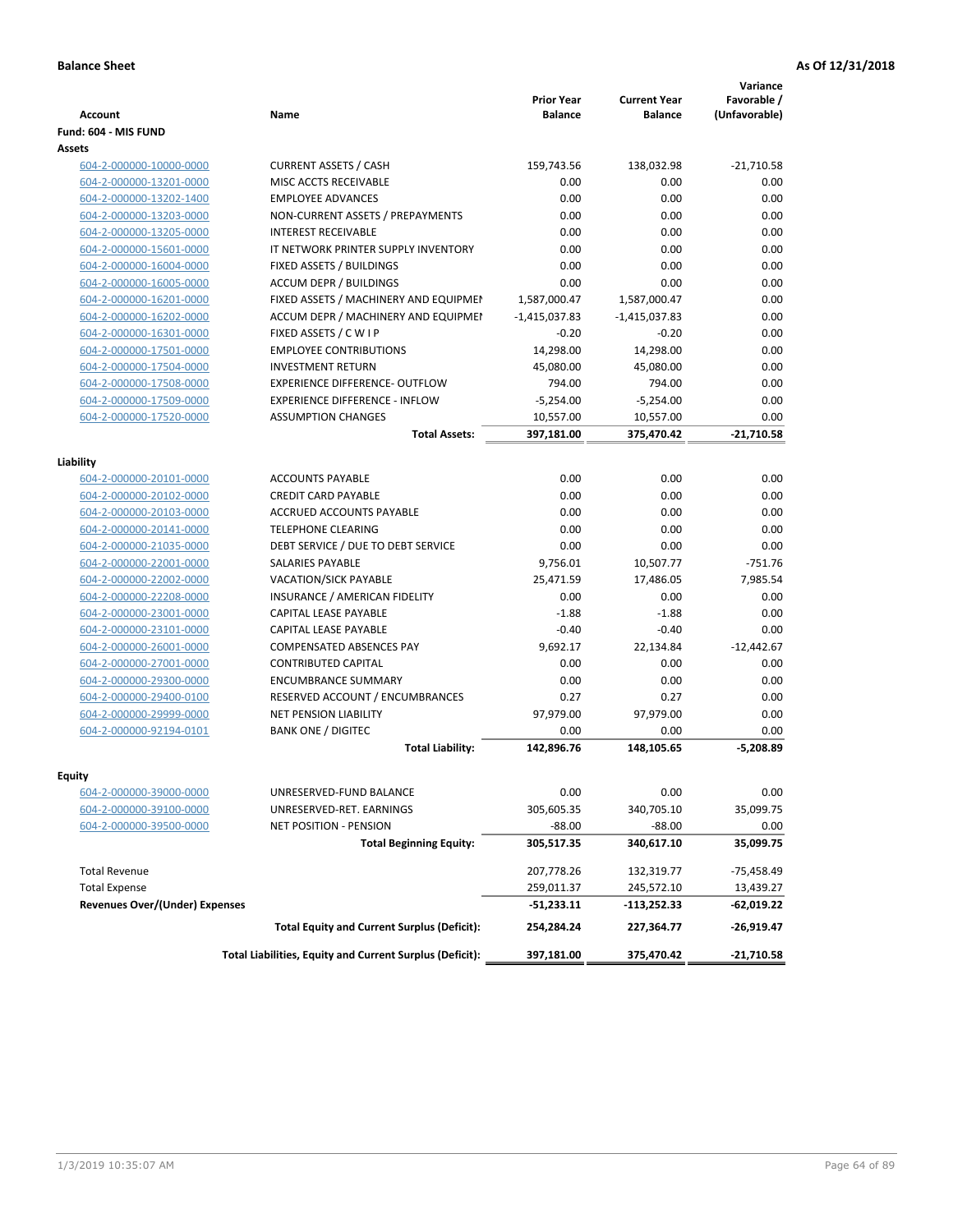|                                                    |                                                          |                                     |                                       | Variance                     |
|----------------------------------------------------|----------------------------------------------------------|-------------------------------------|---------------------------------------|------------------------------|
| <b>Account</b>                                     | Name                                                     | <b>Prior Year</b><br><b>Balance</b> | <b>Current Year</b><br><b>Balance</b> | Favorable /<br>(Unfavorable) |
| <b>Fund: 660 - VEHICLE REPLACEMENT FUND</b>        |                                                          |                                     |                                       |                              |
| Assets                                             |                                                          |                                     |                                       |                              |
| 660-2-000000-10000-0000                            | <b>CURRENT ASSETS / CASH</b>                             | $-607,884.54$                       | $-27,953.84$                          | 579,930.70                   |
| 660-2-000000-11309-0000                            | TAX ANTICIPATION NOTES                                   | 0.00                                | 0.00                                  | 0.00                         |
| 660-2-000000-11510-0000                            | PUBLIC SAFETY VEHICLE REPLACEMENT                        | 865,051.72                          | 879,451.78                            | 14,400.06                    |
| 660-2-000000-11520-0000                            | <b>CERTIFICATES OF DEPOSIT</b>                           | 0.00                                | 0.00                                  | 0.00                         |
| 660-2-000000-11530-0000                            | TexasTERM CP                                             | 0.00                                | 0.00                                  | 0.00                         |
| 660-2-000000-13201-0000                            | MISC ACCTS RECEIVABLE                                    | 0.00                                | 0.00                                  | 0.00                         |
| 660-2-000000-13205-0000                            | <b>INTEREST RECEIVABLE</b>                               | 0.00                                | 0.00                                  | 0.00                         |
| 660-2-000000-16201-0000                            | FIXED ASSETS / MACHINERY AND EQUIPMEN                    | 8,049,045.98                        | 8,124,063.50                          | 75,017.52                    |
| 660-2-000000-16202-0000                            | ACCUM DEPR / MACHINERY AND EQUIPMEI                      | $-6,345,562.78$                     | $-6,345,562.78$                       | 0.00                         |
| 660-2-000000-16301-0000                            | FIXED ASSETS / C W I P                                   | 0.00                                | 0.00                                  | 0.00                         |
| 660-2-000000-39300-0000                            | RESERVED ACCOUNT / ESCROW BALANCE                        | 0.00                                | 0.00                                  | 0.00                         |
|                                                    | <b>Total Assets:</b>                                     | 1,960,650.38                        | 2,629,998.66                          | 669,348.28                   |
|                                                    |                                                          |                                     |                                       |                              |
| Liability                                          |                                                          |                                     | 0.00                                  |                              |
| 660-2-000000-20101-0000                            | <b>ACCOUNTS PAYABLE</b><br><b>CREDIT CARD PAYABLE</b>    | 2,072.61<br>0.00                    | 0.00                                  | 2,072.61                     |
| 660-2-000000-20102-0000                            | <b>ACCRUED ACCOUNTS PAYABLE</b>                          | 0.00                                | 0.00                                  | 0.00<br>0.00                 |
| 660-2-000000-20103-0000                            | <b>GENERAL FUND / GENERAL FUND</b>                       | 0.00                                | 0.00                                  | 0.00                         |
| 660-2-000000-21001-0000                            |                                                          |                                     |                                       |                              |
| 660-2-000000-23001-0000                            | <b>CAPITAL LEASE PAYABLE</b>                             | 61,063.17                           | 61,063.17                             | 0.00                         |
| 660-2-000000-23101-0000                            | <b>CAPITAL LEASE PAYABLE</b>                             | 53,071.82                           | 53,071.82                             | 0.00                         |
| 660-2-000000-27001-0000<br>660-2-000000-29300-0000 | <b>CONTRIBUTED CAPITAL</b><br><b>ENCUMBRANCE SUMMARY</b> | 0.00<br>0.00                        | 0.00<br>0.00                          | 0.00<br>0.00                 |
| 660-2-000000-29400-0100                            |                                                          | 0.00                                | 0.00                                  | 0.00                         |
|                                                    | RESERVED ACCOUNT / ENCUMBRANCES                          |                                     |                                       | 2,072.61                     |
|                                                    | <b>Total Liability:</b>                                  | 116,207.60                          | 114,134.99                            |                              |
| <b>Equity</b>                                      |                                                          |                                     |                                       |                              |
| 660-2-000000-39000-0000                            | UNRESERVED-FUND BALANCE                                  | 0.00                                | 0.00                                  | 0.00                         |
| 660-2-000000-39100-0000                            | UNRESERVED-RET. EARNINGS                                 | 2,239,163.84                        | 2,446,506.39                          | 207,342.55                   |
|                                                    | <b>Total Beginning Equity:</b>                           | 2,239,163.84                        | 2,446,506.39                          | 207,342.55                   |
| <b>Total Revenue</b>                               |                                                          | 210,558.60                          | 173,298.00                            | $-37,260.60$                 |
| <b>Total Expense</b>                               |                                                          | 605,279.66                          | 103,940.72                            | 501,338.94                   |
| <b>Revenues Over/(Under) Expenses</b>              |                                                          | $-394,721.06$                       | 69,357.28                             | 464,078.34                   |
|                                                    | <b>Total Equity and Current Surplus (Deficit):</b>       | 1,844,442.78                        | 2,515,863.67                          | 671,420.89                   |
|                                                    | Total Liabilities, Equity and Current Surplus (Deficit): | 1,960,650.38                        | 2,629,998.66                          | 669,348.28                   |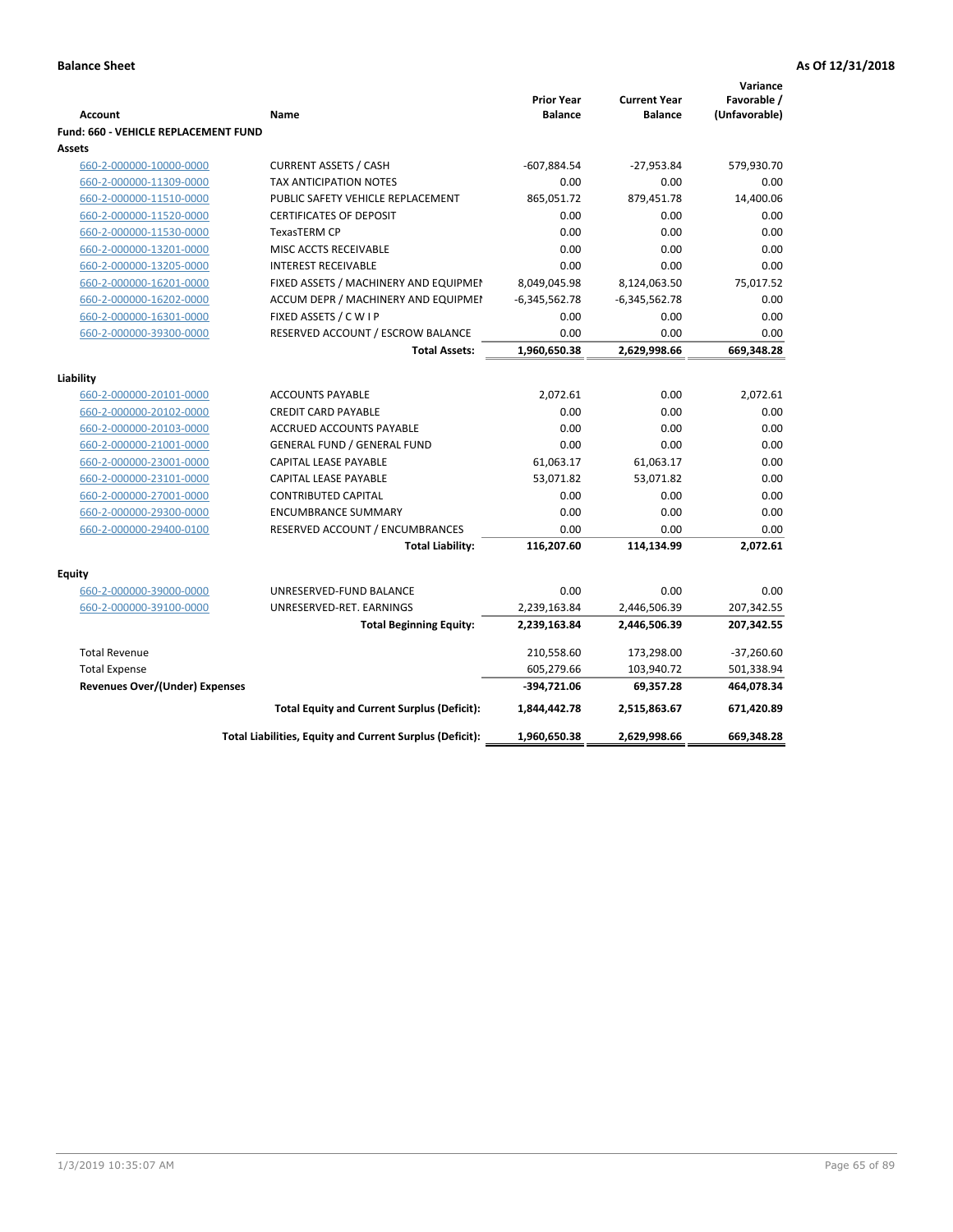| Account                        | Name                                                     | <b>Prior Year</b><br><b>Balance</b> | <b>Current Year</b><br><b>Balance</b> | Variance<br>Favorable /<br>(Unfavorable) |
|--------------------------------|----------------------------------------------------------|-------------------------------------|---------------------------------------|------------------------------------------|
| Fund: 701 - FIREMEN'S PENSION  |                                                          |                                     |                                       |                                          |
| <b>Assets</b>                  |                                                          |                                     |                                       |                                          |
| 701-1-000000-10000-0000        | <b>CURRENT ASSETS / CASH</b>                             | 0.00                                | 0.00                                  | 0.00                                     |
|                                | <b>Total Assets:</b>                                     | 0.00                                | 0.00                                  | 0.00                                     |
| Liability                      |                                                          |                                     |                                       |                                          |
| 701-1-000000-20103-0000        | <b>ACCOUNTS PAYABLE</b>                                  | 0.00                                | 0.00                                  | 0.00                                     |
| 701-1-000000-22306-1000        | UNREALIZED GAIN/LOSS                                     | 0.00                                | 543,546.00                            | $-543,546.00$                            |
|                                | <b>Total Liability:</b>                                  | 0.00                                | 543,546.00                            | $-543,546.00$                            |
| <b>Equity</b>                  |                                                          |                                     |                                       |                                          |
| 701-1-000000-39000-0000        | UNRESERVED-FUND BALANCE                                  | 0.00                                | -543,546.00                           | $-543,546.00$                            |
|                                | <b>Total Beginning Equity:</b>                           | 0.00                                | $-543,546.00$                         | $-543,546.00$                            |
| <b>Total Expense</b>           |                                                          | 0.00                                | 0.00                                  | 0.00                                     |
| Revenues Over/(Under) Expenses |                                                          | 0.00                                | 0.00                                  | 0.00                                     |
|                                | <b>Total Equity and Current Surplus (Deficit):</b>       | 0.00                                | -543,546.00                           | $-543,546.00$                            |
|                                | Total Liabilities, Equity and Current Surplus (Deficit): | 0.00                                | 0.00                                  | 0.00                                     |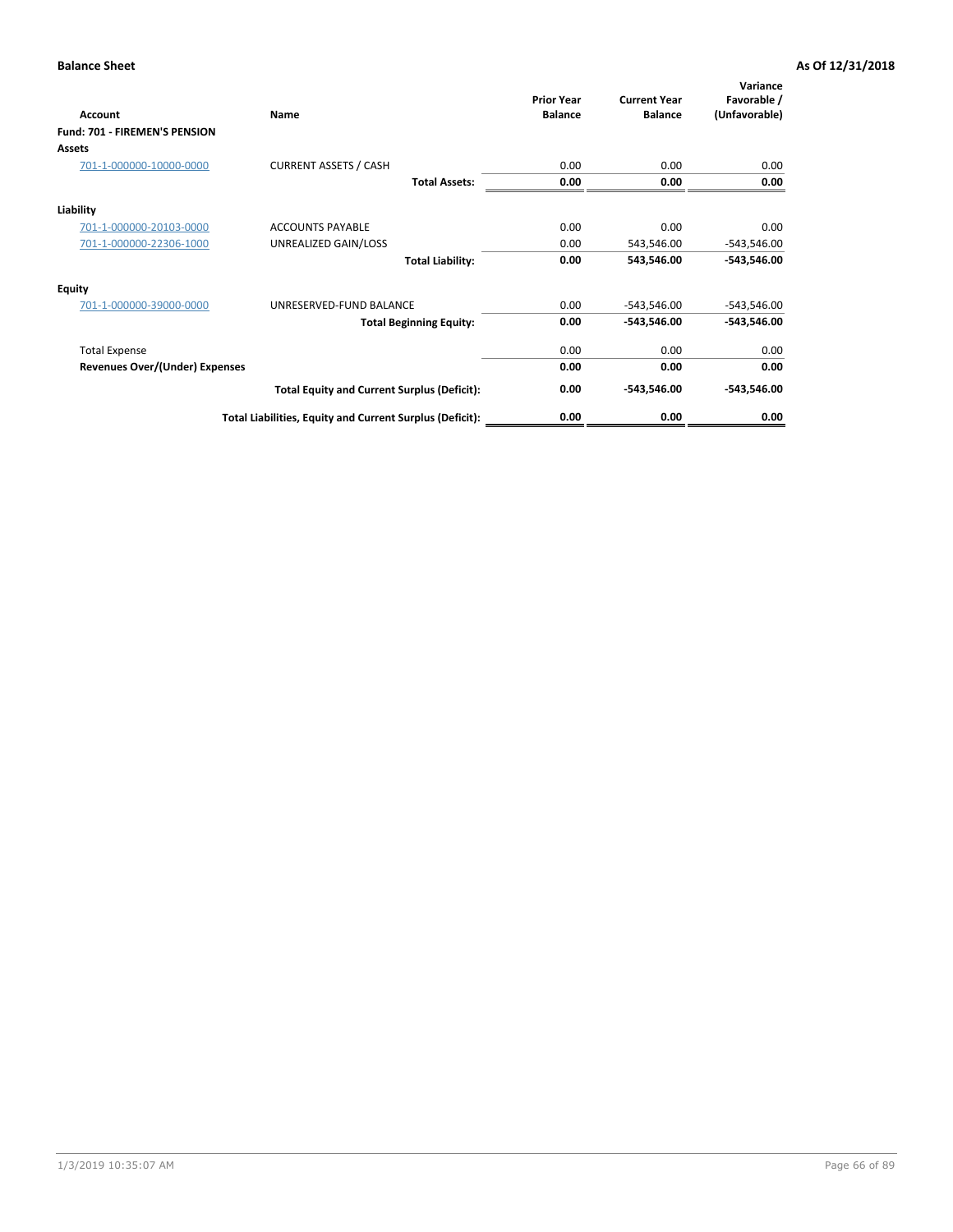|                                       |                                                          |                                     |                                       | Variance                     |
|---------------------------------------|----------------------------------------------------------|-------------------------------------|---------------------------------------|------------------------------|
| <b>Account</b>                        | <b>Name</b>                                              | <b>Prior Year</b><br><b>Balance</b> | <b>Current Year</b><br><b>Balance</b> | Favorable /<br>(Unfavorable) |
| Fund: 800 - SPENCE FUND               |                                                          |                                     |                                       |                              |
| Assets                                |                                                          |                                     |                                       |                              |
| 800-3-000000-10000-0000               | <b>CURRENT ASSETS / CASH</b>                             | $-1,766.38$                         | $-2,366.38$                           | $-600.00$                    |
| 800-3-000000-11507-0000               | <b>SPENCE ENDOWMENT</b>                                  | 575,497.12                          | 585,077.11                            | 9,579.99                     |
| 800-3-000000-11520-0000               | <b>CERTIFICATES OF DEPOSIT</b>                           | 0.00                                | 0.00                                  | 0.00                         |
| 800-3-000000-11605-0000               | <b>SPENCE ENDOWMENT</b>                                  | 0.00                                | 0.00                                  | 0.00                         |
| 800-3-000000-13205-0000               | <b>INTEREST RECEIVABLE</b>                               | 0.00                                | 0.00                                  | 0.00                         |
|                                       | <b>Total Assets:</b>                                     | 573,730.74                          | 582,710.73                            | 8,979.99                     |
| Liability                             |                                                          |                                     |                                       |                              |
| 800-3-000000-20101-0000               | <b>ACCOUNTS PAYABLE</b>                                  | 0.00                                | 0.00                                  | 0.00                         |
| 800-3-000000-20102-0000               | <b>CREDIT CARD PAYABLE</b>                               | 0.00                                | 0.00                                  | 0.00                         |
| 800-3-000000-20103-0000               | <b>ACCRUED ACCOUNTS PAYABLE</b>                          | 0.00                                | 0.00                                  | 0.00                         |
| 800-3-000000-20139-0000               | <b>RETAINAGES PAYABLE</b>                                | 0.00                                | 0.00                                  | 0.00                         |
| 800-3-000000-21001-0000               | <b>GENERAL FUND / GENERAL FUND</b>                       | 0.00                                | 0.00                                  | 0.00                         |
| 800-3-000000-29300-0000               | <b>ENCUMBRANCE SUMMARY</b>                               | 0.00                                | 0.00                                  | 0.00                         |
| 800-3-000000-29400-0000               | RESERVED ACCOUNT / ENCUMBRANCES                          | 0.00                                | 0.00                                  | 0.00                         |
|                                       | <b>Total Liability:</b>                                  | 0.00                                | 0.00                                  | 0.00                         |
| <b>Equity</b>                         |                                                          |                                     |                                       |                              |
| 800-3-000000-39000-0000               | UNRESERVED-FUND BALANCE                                  | 572,241.50                          | 580,732.13                            | 8,490.63                     |
|                                       | <b>Total Beginning Equity:</b>                           | 572,241.50                          | 580,732.13                            | 8,490.63                     |
| <b>Total Revenue</b>                  |                                                          | 1,639.24                            | 2,128.60                              | 489.36                       |
| <b>Total Expense</b>                  |                                                          | 150.00                              | 150.00                                | 0.00                         |
| <b>Revenues Over/(Under) Expenses</b> |                                                          | 1,489.24                            | 1,978.60                              | 489.36                       |
|                                       | <b>Total Equity and Current Surplus (Deficit):</b>       | 573,730.74                          | 582,710.73                            | 8,979.99                     |
|                                       | Total Liabilities, Equity and Current Surplus (Deficit): | 573,730.74                          | 582,710.73                            | 8,979.99                     |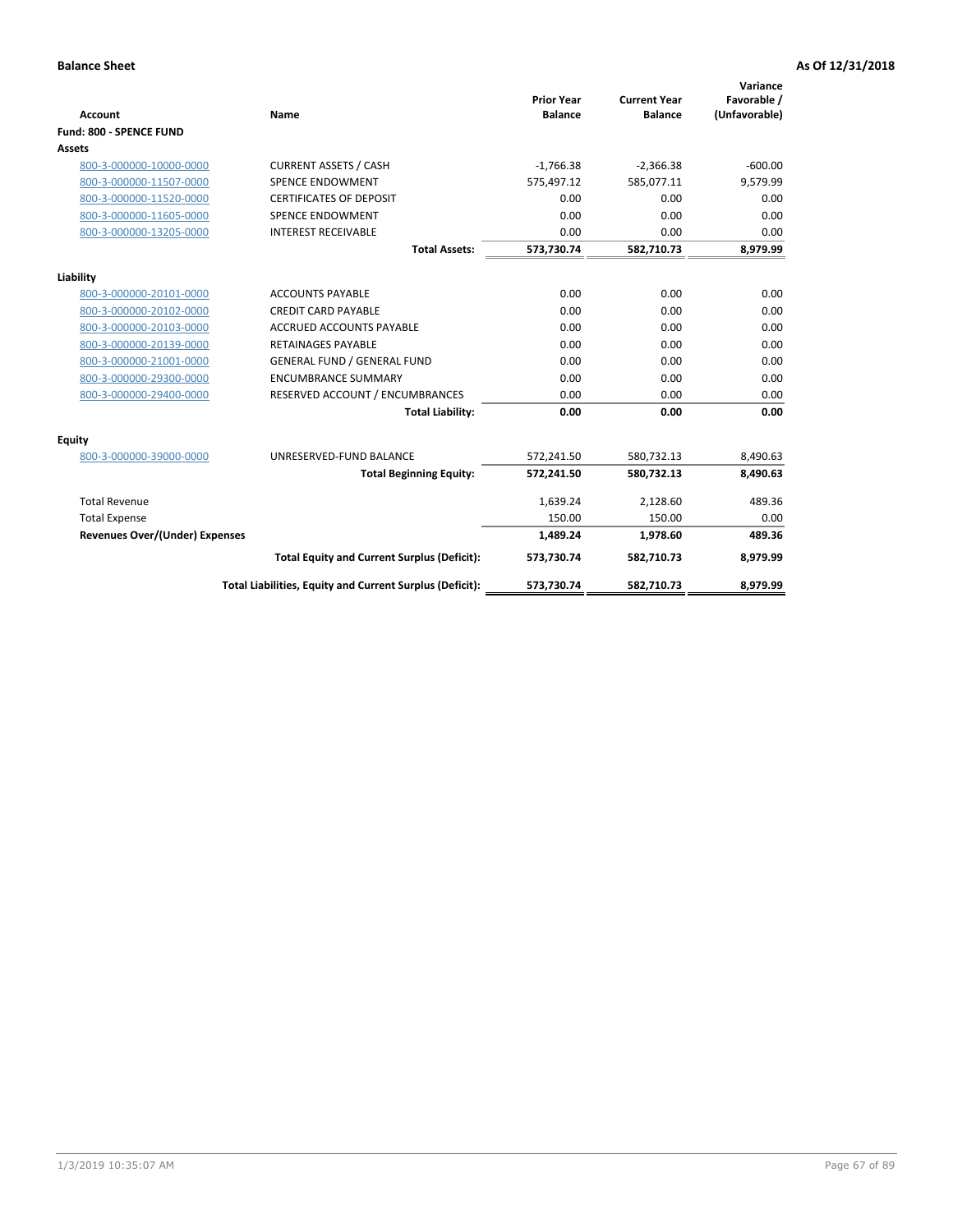| <b>Account</b>                         | Name                                                     | <b>Prior Year</b><br><b>Balance</b> | <b>Current Year</b><br><b>Balance</b> | Variance<br>Favorable /<br>(Unfavorable) |
|----------------------------------------|----------------------------------------------------------|-------------------------------------|---------------------------------------|------------------------------------------|
| <b>Fund: 801 - JONES LIBRARY TRUST</b> |                                                          |                                     |                                       |                                          |
| Assets                                 |                                                          |                                     |                                       |                                          |
| 801-3-000000-10000-0000                | <b>CURRENT ASSETS / CASH</b>                             | 15,424.47                           | 15,612.76                             | 188.29                                   |
| 801-3-000000-13201-0000                | MISC ACCTS RECEIVABLE                                    | 0.00                                | 0.00                                  | 0.00                                     |
| 801-3-000000-13205-0000                | <b>INTEREST RECEIVABLE</b>                               | 0.00                                | 0.00                                  | 0.00                                     |
|                                        | <b>Total Assets:</b>                                     | 15,424.47                           | 15,612.76                             | 188.29                                   |
| Liability                              |                                                          |                                     |                                       |                                          |
| 801-3-000000-20101-0000                | <b>ACCOUNTS PAYABLE</b>                                  | 0.00                                | 0.00                                  | 0.00                                     |
| 801-3-000000-20102-0000                | <b>CREDIT CARD PAYABLE</b>                               | 0.00                                | 0.00                                  | 0.00                                     |
| 801-3-000000-20103-0000                | <b>ACCRUED ACCOUNTS PAYABLE</b>                          | 0.00                                | 0.00                                  | 0.00                                     |
|                                        | <b>Total Liability:</b>                                  | 0.00                                | 0.00                                  | 0.00                                     |
| Equity                                 |                                                          |                                     |                                       |                                          |
| 801-3-000000-39000-0000                | UNRESERVED-FUND BALANCE                                  | 15,424.19                           | 15,532.72                             | 108.53                                   |
|                                        | <b>Total Beginning Equity:</b>                           | 15,424.19                           | 15,532.72                             | 108.53                                   |
| <b>Total Revenue</b>                   |                                                          | 0.77                                | 81.03                                 | 80.26                                    |
| <b>Total Expense</b>                   |                                                          | 0.49                                | 0.99                                  | $-0.50$                                  |
| <b>Revenues Over/(Under) Expenses</b>  |                                                          | 0.28                                | 80.04                                 | 79.76                                    |
|                                        | <b>Total Equity and Current Surplus (Deficit):</b>       | 15,424.47                           | 15,612.76                             | 188.29                                   |
|                                        | Total Liabilities, Equity and Current Surplus (Deficit): | 15,424.47                           | 15,612.76                             | 188.29                                   |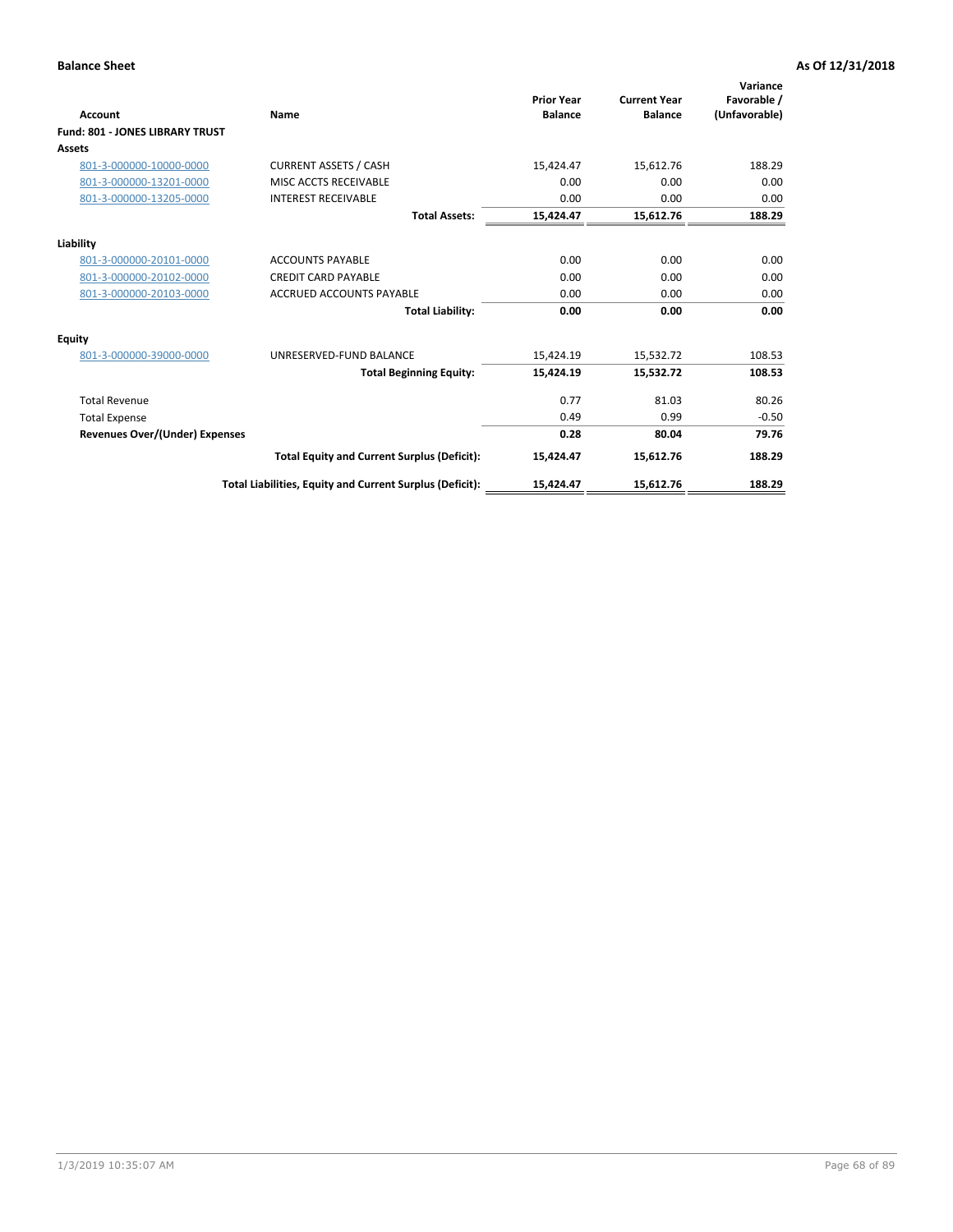| <b>Account</b>                              | Name                                                     | <b>Prior Year</b><br><b>Balance</b> | <b>Current Year</b><br><b>Balance</b> | Variance<br>Favorable /<br>(Unfavorable) |
|---------------------------------------------|----------------------------------------------------------|-------------------------------------|---------------------------------------|------------------------------------------|
| Fund: 803 - GREENVILLE BOARD OF DEVELOPMENT |                                                          |                                     |                                       |                                          |
| Assets                                      |                                                          |                                     |                                       |                                          |
| 803-3-000000-10000-0000                     | <b>CURRENT ASSETS / CASH</b>                             | 0.00                                | 0.00                                  | 0.00                                     |
| 803-3-000000-13201-0000                     | MISC ACCTS RECEIVABLE                                    | 0.00                                | 0.00                                  | 0.00                                     |
| 803-3-000000-13203-0000                     | NON-CURRENT ASSETS / PREPAYMENTS                         | 0.00                                | 0.00                                  | 0.00                                     |
|                                             | <b>Total Assets:</b>                                     | 0.00                                | 0.00                                  | 0.00                                     |
| Liability                                   |                                                          |                                     |                                       |                                          |
| 803-3-000000-20101-0000                     | <b>ACCOUNTS PAYABLE</b>                                  | 0.00                                | 0.00                                  | 0.00                                     |
| 803-3-000000-20102-0000                     | <b>ACCOUNTS PAYABLE</b>                                  | 0.00                                | 0.00                                  | 0.00                                     |
| 803-3-000000-20103-0000                     | <b>ACCRUED ACCOUNTS PAYABLE</b>                          | 0.00                                | 0.00                                  | 0.00                                     |
| 803-3-000000-20139-0000                     | <b>RETAINAGES PAYABLE</b>                                | 0.00                                | 0.00                                  | 0.00                                     |
| 803-3-000000-20141-0000                     | <b>TELEPHONE CLEARING</b>                                | 0.00                                | 0.00                                  | 0.00                                     |
| 803-3-000000-21400-0000                     | <b>ELECTRIC OPERATING FUND</b>                           | 0.00                                | 0.00                                  | 0.00                                     |
| 803-3-000000-22001-0000                     | <b>ACCRUED SALARIES/WAGES</b>                            | 0.00                                | 0.00                                  | 0.00                                     |
| 803-3-000000-22002-0000                     | <b>ACCRUED SALARIES/WAGES</b>                            | 0.00                                | 0.00                                  | 0.00                                     |
| 803-3-000000-26001-0000                     | <b>COMPENSATED ABSENCES PAY</b>                          | 0.00                                | 0.00                                  | 0.00                                     |
| 803-3-000000-29300-0000                     | <b>ENCUMBRANCE SUMMARY</b>                               | 0.00                                | 0.00                                  | 0.00                                     |
| 803-3-000000-29400-0100                     | RESERVED ACCOUNT / ENCUMBRANCES                          | 0.00                                | 0.00                                  | 0.00                                     |
|                                             | <b>Total Liability:</b>                                  | 0.00                                | 0.00                                  | 0.00                                     |
| Equity                                      |                                                          |                                     |                                       |                                          |
| 803-3-000000-39000-0000                     | UNRESERVED-FUND BALANCE                                  | 0.00                                | 0.00                                  | 0.00                                     |
|                                             | <b>Total Beginning Equity:</b>                           | 0.00                                | 0.00                                  | 0.00                                     |
| <b>Total Revenue</b>                        |                                                          | 0.00                                | 0.00                                  | 0.00                                     |
| <b>Total Expense</b>                        |                                                          | 0.00                                | 0.00                                  | 0.00                                     |
| <b>Revenues Over/(Under) Expenses</b>       |                                                          | 0.00                                | 0.00                                  | 0.00                                     |
|                                             | <b>Total Equity and Current Surplus (Deficit):</b>       | 0.00                                | 0.00                                  | 0.00                                     |
|                                             | Total Liabilities, Equity and Current Surplus (Deficit): | 0.00                                | 0.00                                  | 0.00                                     |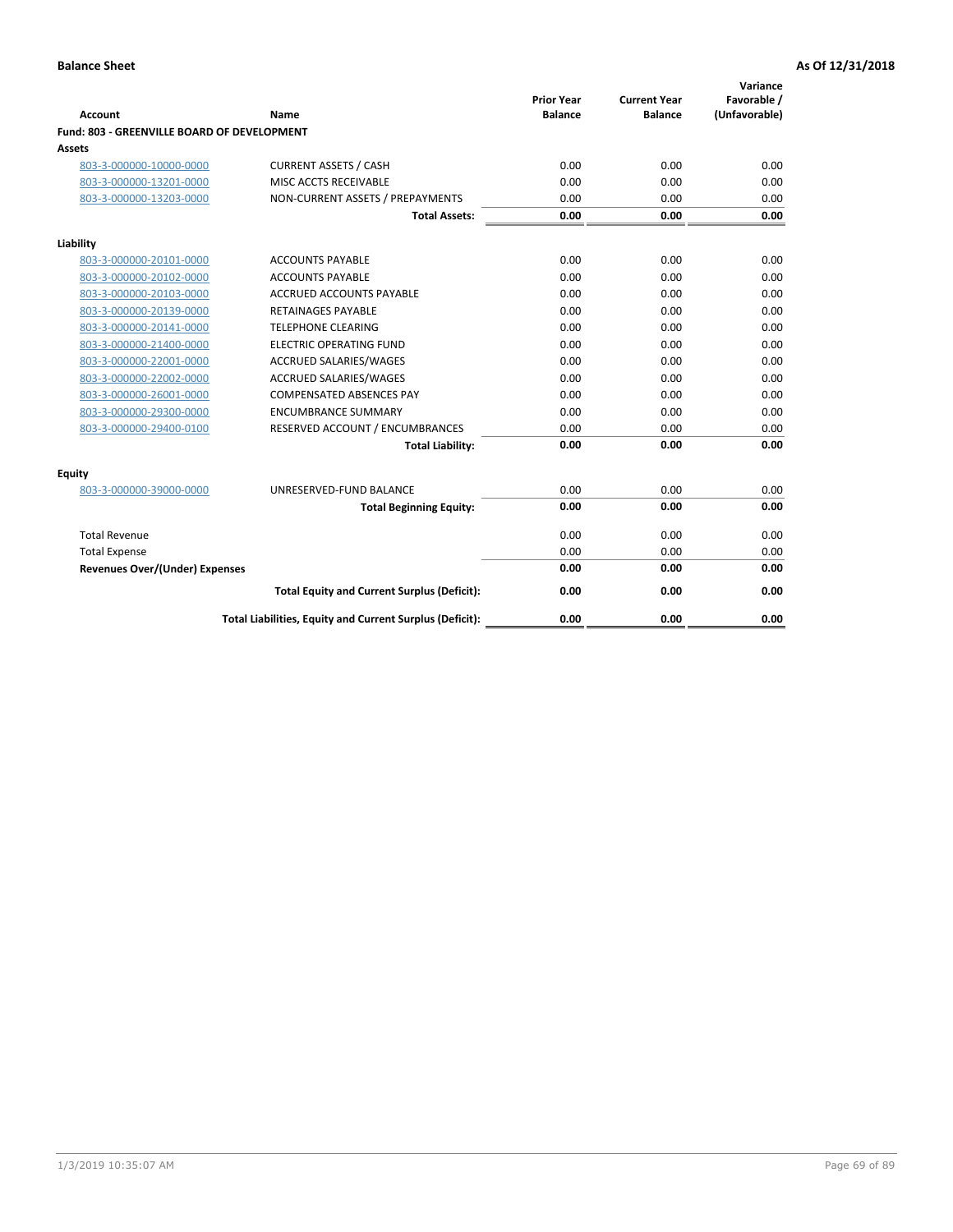|                                       |                                                          |                                     |                                       | Variance                     |
|---------------------------------------|----------------------------------------------------------|-------------------------------------|---------------------------------------|------------------------------|
| <b>Account</b>                        | <b>Name</b>                                              | <b>Prior Year</b><br><b>Balance</b> | <b>Current Year</b><br><b>Balance</b> | Favorable /<br>(Unfavorable) |
| <b>Fund: 807 - 4A-EDC</b>             |                                                          |                                     |                                       |                              |
| <b>Assets</b>                         |                                                          |                                     |                                       |                              |
| 807-3-000000-10000-0000               | <b>CURRENT ASSETS / CASH</b>                             | 0.00                                | 0.00                                  | 0.00                         |
| 807-3-000000-13201-0000               | MISC ACCTS RECEIVABLE                                    | 0.00                                | 0.00                                  | 0.00                         |
| 807-3-000000-16301-0000               | FIXED ASSETS / C W I P                                   | 0.00                                | 0.00                                  | 0.00                         |
|                                       | <b>Total Assets:</b>                                     | 0.00                                | 0.00                                  | 0.00                         |
| Liability                             |                                                          |                                     |                                       |                              |
| 807-3-000000-20101-0000               | <b>ACCOUNTS PAYABLE</b>                                  | 0.00                                | 0.00                                  | 0.00                         |
| 807-3-000000-20103-0000               | <b>ACCOUNTS PAYABLE</b>                                  | 0.00                                | 0.00                                  | 0.00                         |
| 807-3-000000-20139-0000               | <b>RETAINAGES PAYABLE</b>                                | 0.00                                | 0.00                                  | 0.00                         |
| 807-3-000000-26105-0000               | INV NET OF RELATED DEBT                                  | 0.00                                | 0.00                                  | 0.00                         |
| 807-3-000000-29300-0000               | <b>ENCUMBRANCE SUMMARY</b>                               | 0.00                                | 0.00                                  | 0.00                         |
| 807-3-000000-29400-0100               | RESERVED ACCOUNT / ENCUMBRANCES                          | 0.00                                | 0.00                                  | 0.00                         |
| 807-3-495000-20180-0000               | <b>CURRENT DEBT</b>                                      | 0.00                                | 0.00                                  | 0.00                         |
| 807-3-495000-26002-0000               | CA - LONG-TERM DEBT / AMT TO BE PROVIL                   | 0.00                                | 0.00                                  | 0.00                         |
|                                       | <b>Total Liability:</b>                                  | 0.00                                | 0.00                                  | 0.00                         |
| <b>Equity</b>                         |                                                          |                                     |                                       |                              |
| 807-3-000000-39000-0000               | UNRESERVED-FUND BALANCE                                  | 0.00                                | 0.00                                  | 0.00                         |
|                                       | <b>Total Beginning Equity:</b>                           | 0.00                                | 0.00                                  | 0.00                         |
| <b>Total Revenue</b>                  |                                                          | 0.00                                | 0.00                                  | 0.00                         |
| <b>Total Expense</b>                  |                                                          | 0.00                                | 0.00                                  | 0.00                         |
| <b>Revenues Over/(Under) Expenses</b> |                                                          | 0.00                                | 0.00                                  | 0.00                         |
|                                       | <b>Total Equity and Current Surplus (Deficit):</b>       | 0.00                                | 0.00                                  | 0.00                         |
|                                       | Total Liabilities, Equity and Current Surplus (Deficit): | 0.00                                | 0.00                                  | 0.00                         |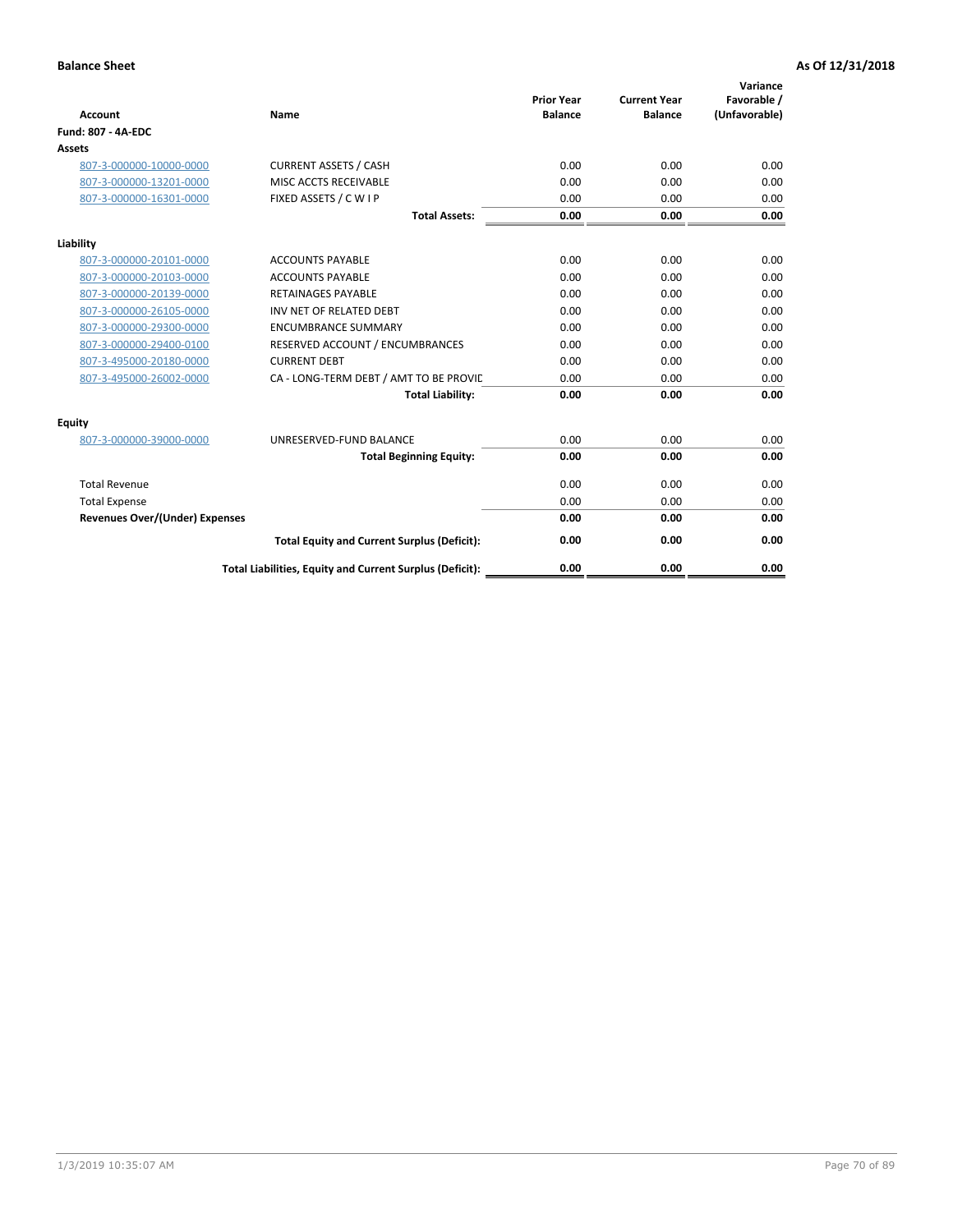| <b>Account</b>                   | Name                                                     | <b>Prior Year</b><br><b>Balance</b> | <b>Current Year</b><br><b>Balance</b> | Variance<br>Favorable /<br>(Unfavorable) |
|----------------------------------|----------------------------------------------------------|-------------------------------------|---------------------------------------|------------------------------------------|
| Fund: 809 - GREENVILLE IDC (L-3) |                                                          |                                     |                                       |                                          |
| <b>Assets</b>                    |                                                          |                                     |                                       |                                          |
| 809-3-000000-10000-0000          | <b>CURRENT ASSETS / CASH</b>                             | 0.40                                | 229,490.17                            | 229,489.77                               |
| 809-3-000000-13201-0000          | MISC ACCTS RECEIVABLE                                    | 0.00                                | 0.00                                  | 0.00                                     |
|                                  | <b>Total Assets:</b>                                     | 0.40                                | 229,490.17                            | 229,489.77                               |
| Liability                        |                                                          |                                     |                                       |                                          |
| 809-3-000000-20101-0000          | <b>ACCOUNTS PAYABLE</b>                                  | 0.00                                | 0.00                                  | 0.00                                     |
| 809-3-000000-20103-0000          | <b>ACCRUED ACCOUNTS PAYABLE</b>                          | $-787.94$                           | $-215.65$                             | $-572.29$                                |
| 809-3-000000-21001-0000          | <b>GENERAL FUND / GENERAL FUND</b>                       | 0.00                                | 0.00                                  | 0.00                                     |
|                                  | <b>Total Liability:</b>                                  | $-787.94$                           | $-215.65$                             | $-572.29$                                |
| <b>Equity</b>                    |                                                          |                                     |                                       |                                          |
| 809-3-000000-39000-0000          | UNRESERVED-FUND BALANCE                                  | 0.40                                | 788.34                                | 787.94                                   |
| 809-3-000000-39100-0000          | UNRESERVED-RET, EARNINGS                                 | 0.00                                | 0.00                                  | 0.00                                     |
| 809-3-000000-39150-0000          | RESERVED-RET. EARNINGS                                   | 0.00                                | 0.00                                  | 0.00                                     |
|                                  | <b>Total Beginning Equity:</b>                           | 0.40                                | 788.34                                | 787.94                                   |
| <b>Total Revenue</b>             |                                                          | 1,614,220.88                        | 1,350,710.07                          | $-263,510.81$                            |
| <b>Total Expense</b>             |                                                          | 1,613,432.94                        | 1,121,792.59                          | 491,640.35                               |
| Revenues Over/(Under) Expenses   |                                                          | 787.94                              | 228,917.48                            | 228,129.54                               |
|                                  | <b>Total Equity and Current Surplus (Deficit):</b>       | 788.34                              | 229,705.82                            | 228,917.48                               |
|                                  | Total Liabilities, Equity and Current Surplus (Deficit): | 0.40                                | 229,490.17                            | 229,489.77                               |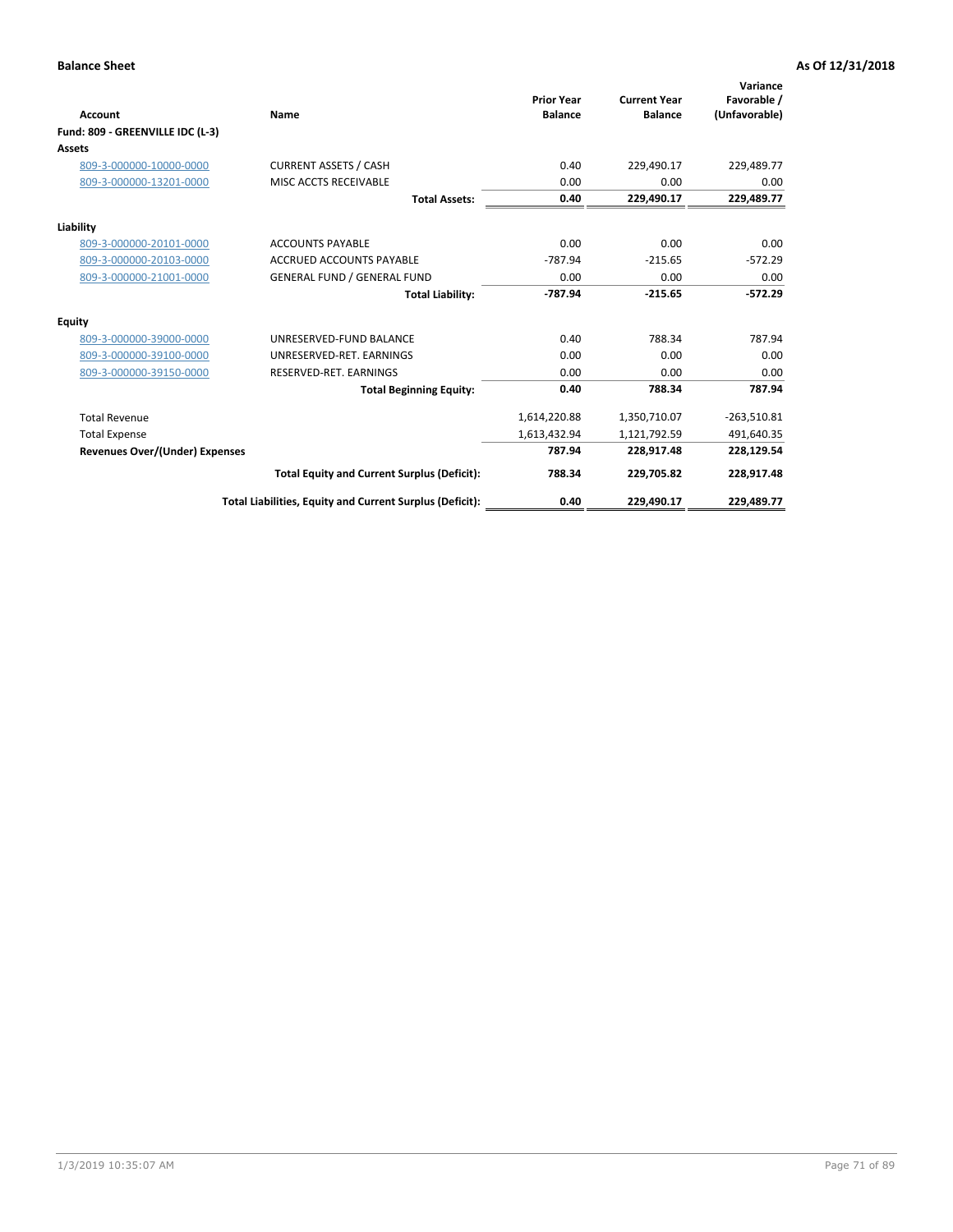| <b>Account</b>                                 | Name                                                     | <b>Prior Year</b><br><b>Balance</b> | <b>Current Year</b><br><b>Balance</b> | Variance<br>Favorable /<br>(Unfavorable) |
|------------------------------------------------|----------------------------------------------------------|-------------------------------------|---------------------------------------|------------------------------------------|
| <b>Fund: 810 - SEIZURE FUNDS - STATE RULES</b> |                                                          |                                     |                                       |                                          |
| <b>Assets</b>                                  |                                                          |                                     |                                       |                                          |
| 810-3-000000-10000-0000                        | <b>CURRENT ASSETS / CASH</b>                             | 263,549.72                          | 291,671.11                            | 28,121.39                                |
| 810-3-000000-13201-0000                        | MISC ACCTS RECEIVABLE                                    | 0.00                                | $-23,590.00$                          | $-23,590.00$                             |
| 810-3-000000-13202-1400                        | <b>EMPLOYEE ADVANCES</b>                                 | 0.00                                | 0.00                                  | 0.00                                     |
| 810-3-000000-13205-0000                        | <b>INTEREST RECEIVABLE</b>                               | 0.00                                | 0.00                                  | 0.00                                     |
| 810-3-000000-16201-0000                        | MACHINERY AND EQUIPMENT                                  | 0.00                                | 0.00                                  | 0.00                                     |
| 810-3-000000-16202-0000                        | ACCUMULATED DEPRECATION                                  | 0.00                                | 0.00                                  | 0.00                                     |
|                                                | <b>Total Assets:</b>                                     | 263,549.72                          | 268,081.11                            | 4,531.39                                 |
|                                                |                                                          |                                     |                                       |                                          |
| Liability                                      |                                                          |                                     |                                       |                                          |
| 810-3-000000-20101-0000                        | <b>ACCOUNTS PAYABLE</b>                                  | 0.00                                | 0.00                                  | 0.00                                     |
| 810-3-000000-20102-0000                        | <b>CREDIT CARD PAYABLE</b>                               | 0.00                                | 0.00                                  | 0.00                                     |
| 810-3-000000-20103-0000                        | <b>ACCRUED ACCOUNTS PAYABLE</b>                          | 0.00                                | 0.00                                  | 0.00                                     |
| 810-3-000000-29300-0000                        | <b>ENCUMBRANCE SUMMARY</b>                               | 0.00                                | 0.00                                  | 0.00                                     |
| 810-3-000000-29400-0100                        | RESERVED ACCOUNT / ENCUMBRANCES                          | 0.00                                | 0.00                                  | 0.00                                     |
| 810-3-000000-92520-0600                        | RESERVED ACCOUNT/HB65 SIEZURES                           | 0.00                                | 0.00                                  | 0.00                                     |
|                                                | <b>Total Liability:</b>                                  | 0.00                                | 0.00                                  | 0.00                                     |
| Equity                                         |                                                          |                                     |                                       |                                          |
| 810-3-000000-39000-0000                        | UNRESERVED-FUND BALANCE                                  | 262,591.46                          | 266,708.55                            | 4,117.09                                 |
|                                                | <b>Total Beginning Equity:</b>                           | 262,591.46                          | 266,708.55                            | 4,117.09                                 |
| <b>Total Revenue</b>                           |                                                          | 977.85                              | 1.389.50                              | 411.65                                   |
| <b>Total Expense</b>                           |                                                          | 19.59                               | 16.94                                 | 2.65                                     |
| Revenues Over/(Under) Expenses                 |                                                          | 958.26                              | 1,372.56                              | 414.30                                   |
|                                                | <b>Total Equity and Current Surplus (Deficit):</b>       | 263,549.72                          | 268,081.11                            | 4,531.39                                 |
|                                                | Total Liabilities, Equity and Current Surplus (Deficit): | 263,549.72                          | 268,081.11                            | 4,531.39                                 |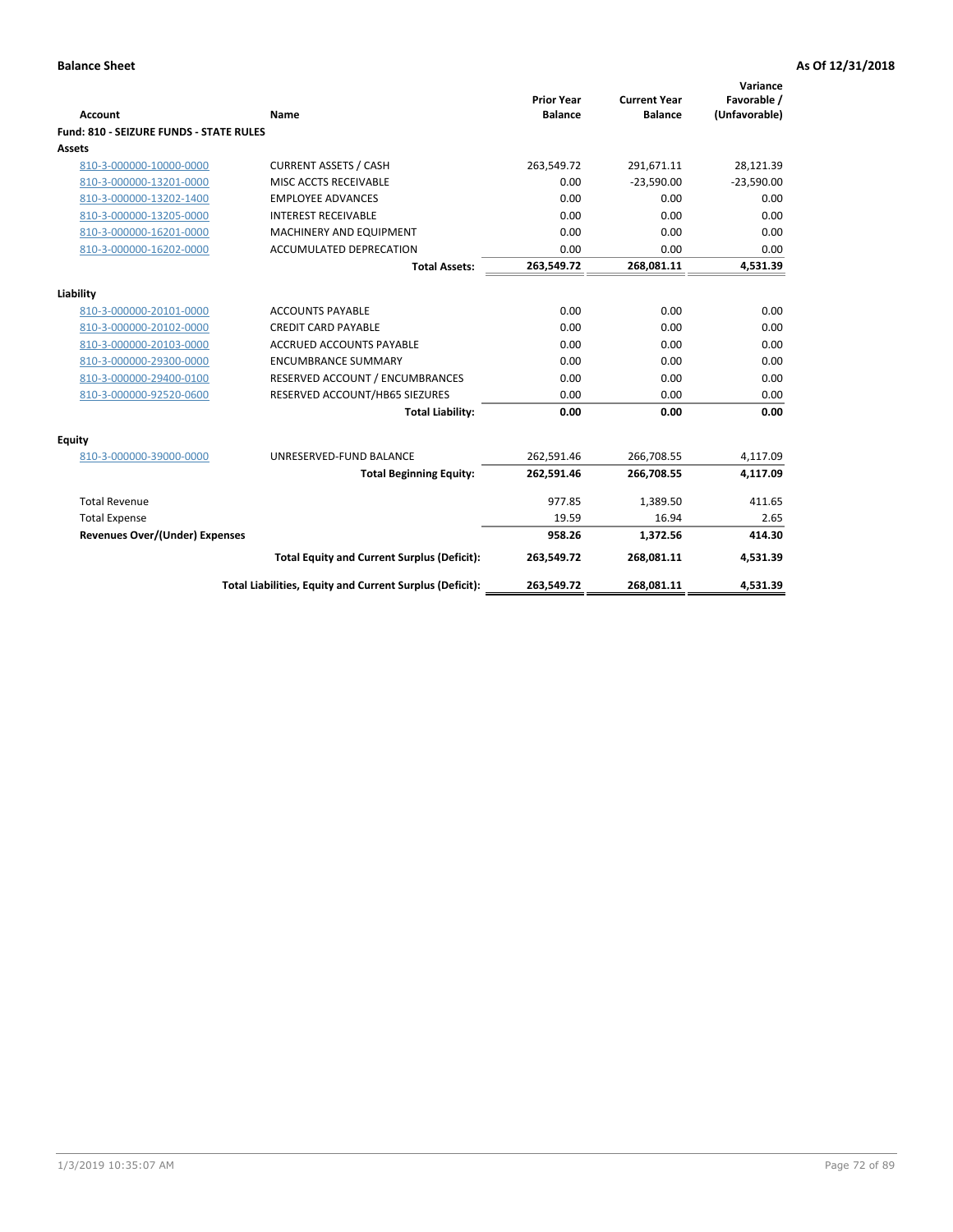| Account                               | Name                                                     | <b>Prior Year</b><br><b>Balance</b> | <b>Current Year</b><br><b>Balance</b> | Variance<br>Favorable /<br>(Unfavorable) |
|---------------------------------------|----------------------------------------------------------|-------------------------------------|---------------------------------------|------------------------------------------|
| Fund: 811 - SEIZURE FUNDS - FED RULES |                                                          |                                     |                                       |                                          |
| <b>Assets</b>                         |                                                          |                                     |                                       |                                          |
| 811-3-000000-10000-0000               | <b>CURRENT ASSETS / CASH</b>                             | 156,641.55                          | 300,468.69                            | 143,827.14                               |
| 811-3-000000-13201-0000               | MISC ACCTS RECEIVABLE                                    | 0.00                                | 0.00                                  | 0.00                                     |
| 811-3-000000-13205-0000               | <b>INTEREST RECEIVABLE</b>                               | 0.00                                | 0.00                                  | 0.00                                     |
| 811-3-000000-16201-0000               | <b>MACHINERY AND EQUIPMENT</b>                           | 0.00                                | 0.00                                  | 0.00                                     |
| 811-3-000000-16202-0000               | ACCUMULATED DEPRECATION                                  | 0.00                                | 0.00                                  | 0.00                                     |
|                                       | <b>Total Assets:</b>                                     | 156,641.55                          | 300,468.69                            | 143,827.14                               |
| Liability                             |                                                          |                                     |                                       |                                          |
| 811-3-000000-20101-0000               | <b>ACCOUNTS PAYABLE</b>                                  | 0.00                                | 0.00                                  | 0.00                                     |
| 811-3-000000-20102-0000               | <b>CREDIT CARD PAYABLE</b>                               | 0.00                                | 0.00                                  | 0.00                                     |
| 811-3-000000-20103-0000               | <b>ACCRUED ACCOUNTS PAYABLE</b>                          | 0.00                                | 0.00                                  | 0.00                                     |
| 811-3-000000-29300-0000               | <b>ENCUMBRANCE SUMMARY</b>                               | 0.00                                | 0.00                                  | 0.00                                     |
| 811-3-000000-29400-0100               | RESERVED ACCOUNT / ENCUMBRANCES                          | 0.00                                | 0.00                                  | 0.00                                     |
| 811-3-000000-92521-0700               | RESERVED ACCOUNT/FED SIEZURES                            | 0.00                                | 0.00                                  | 0.00                                     |
|                                       | <b>Total Liability:</b>                                  | 0.00                                | 0.00                                  | 0.00                                     |
| Equity                                |                                                          |                                     |                                       |                                          |
| 811-3-000000-39000-0000               | UNRESERVED-FUND BALANCE                                  | 156,639.33                          | 298,929.55                            | 142,290.22                               |
|                                       | <b>Total Beginning Equity:</b>                           | 156,639.33                          | 298,929.55                            | 142,290.22                               |
| <b>Total Revenue</b>                  |                                                          | 7.86                                | 1.558.12                              | 1,550.26                                 |
| <b>Total Expense</b>                  |                                                          | 5.64                                | 18.98                                 | $-13.34$                                 |
| Revenues Over/(Under) Expenses        |                                                          | 2.22                                | 1,539.14                              | 1,536.92                                 |
|                                       | <b>Total Equity and Current Surplus (Deficit):</b>       | 156,641.55                          | 300,468.69                            | 143,827.14                               |
|                                       | Total Liabilities, Equity and Current Surplus (Deficit): | 156,641.55                          | 300,468.69                            | 143,827.14                               |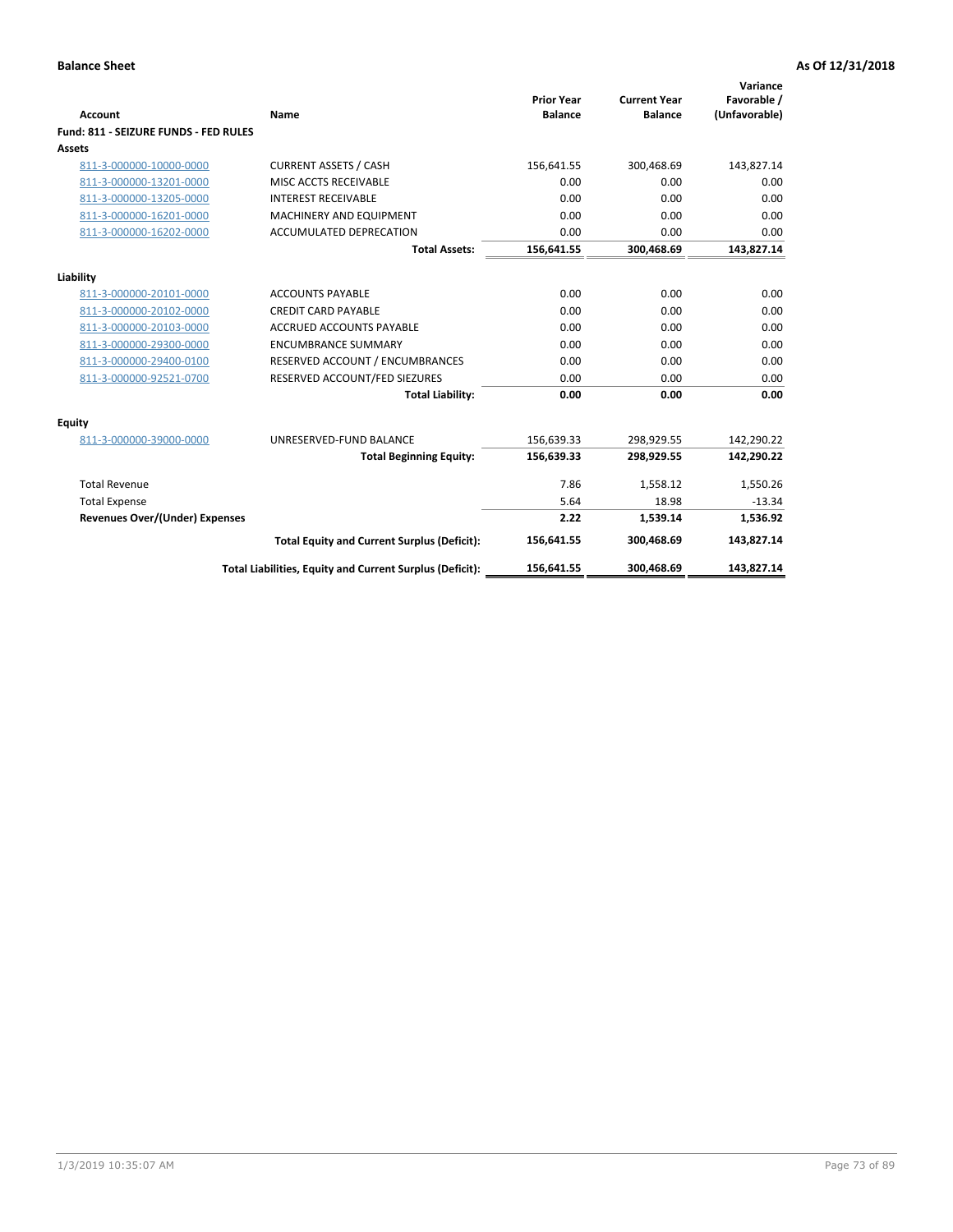|                                                         |                                                          | <b>Prior Year</b> | <b>Current Year</b> | Variance<br>Favorable / |
|---------------------------------------------------------|----------------------------------------------------------|-------------------|---------------------|-------------------------|
| <b>Account</b>                                          | <b>Name</b>                                              | <b>Balance</b>    | <b>Balance</b>      | (Unfavorable)           |
| Fund: 820 - TIRZ FUND (Tax Increment Reinvestment Zone) |                                                          |                   |                     |                         |
| Assets                                                  |                                                          |                   |                     |                         |
| 820-3-000000-10000-0000                                 | <b>CURRENT ASSETS / CASH</b>                             | 1,298,280.84      | 1,761,904.35        | 463,623.51              |
| 820-3-000000-13101-0000                                 | TAX RECEIVABLE-CURRENT                                   | 350,348.17        | 462,065.57          | 111,717.40              |
| 820-3-000000-13102-0000                                 | <b>TAXES REC-DELINQUENT</b>                              | 3,962.81          | 7,886.16            | 3,923.35                |
| 820-3-000000-13103-0000                                 | ALLOW FOR UNCOLLECT TAXES                                | $-1,375.55$       | $-2,438.54$         | $-1,062.99$             |
| 820-3-000000-13201-0000                                 | MISC ACCTS RECEIVABLE                                    | 0.00              | 0.00                | 0.00                    |
| 820-3-000000-13205-0000                                 | <b>INTEREST RECEIVABLE</b>                               | 0.00              | 0.00                | 0.00                    |
| 820-3-000000-13221-0000                                 | MISC A/R - PROPERTY TAXES                                | 1,522.18          | $-1,090.01$         | $-2,612.19$             |
|                                                         | <b>Total Assets:</b>                                     | 1,652,738.45      | 2,228,327.53        | 575,589.08              |
| Liability                                               |                                                          |                   |                     |                         |
| 820-3-000000-20101-0000                                 | <b>ACCOUNTS PAYABLE</b>                                  | 0.00              | 0.00                | 0.00                    |
| 820-3-000000-20103-0000                                 | <b>ACCRUED ACCOUNTS PAYABLE</b>                          | 0.00              | 0.00                | 0.00                    |
| 820-3-000000-20203-0000                                 | <b>DEFERRED TAX REVENUE</b>                              | 354,359.27        | 469,057.46          | $-114,698.19$           |
| 820-3-000000-29300-0000                                 | <b>ENCUMBRANCE SUMMARY</b>                               | 0.00              | 0.00                | 0.00                    |
| 820-3-000000-29400-0100                                 | RESERVED ACCOUNT / ENCUMBRANCES                          | 0.00              | 0.00                | 0.00                    |
|                                                         | <b>Total Liability:</b>                                  | 354,359.27        | 469,057.46          | $-114,698.19$           |
| <b>Equity</b>                                           |                                                          |                   |                     |                         |
| 820-3-000000-39000-0000                                 | UNRESERVED-FUND BALANCE                                  | 1,268,317.16      | 1,730,143.81        | 461,826.65              |
| 820-3-000000-39100-0000                                 | UNRESERVED-RET. EARNINGS                                 | 0.00              | 0.00                | 0.00                    |
|                                                         | <b>Total Beginning Equity:</b>                           | 1,268,317.16      | 1,730,143.81        | 461,826.65              |
| <b>Total Revenue</b>                                    |                                                          | 30,107.81         | 37,486.17           | 7,378.36                |
| <b>Total Expense</b>                                    |                                                          | 45.79             | 8,359.91            | $-8,314.12$             |
| <b>Revenues Over/(Under) Expenses</b>                   |                                                          | 30,062.02         | 29,126.26           | $-935.76$               |
|                                                         | <b>Total Equity and Current Surplus (Deficit):</b>       | 1,298,379.18      | 1,759,270.07        | 460,890.89              |
|                                                         | Total Liabilities, Equity and Current Surplus (Deficit): | 1,652,738.45      | 2,228,327.53        | 575,589.08              |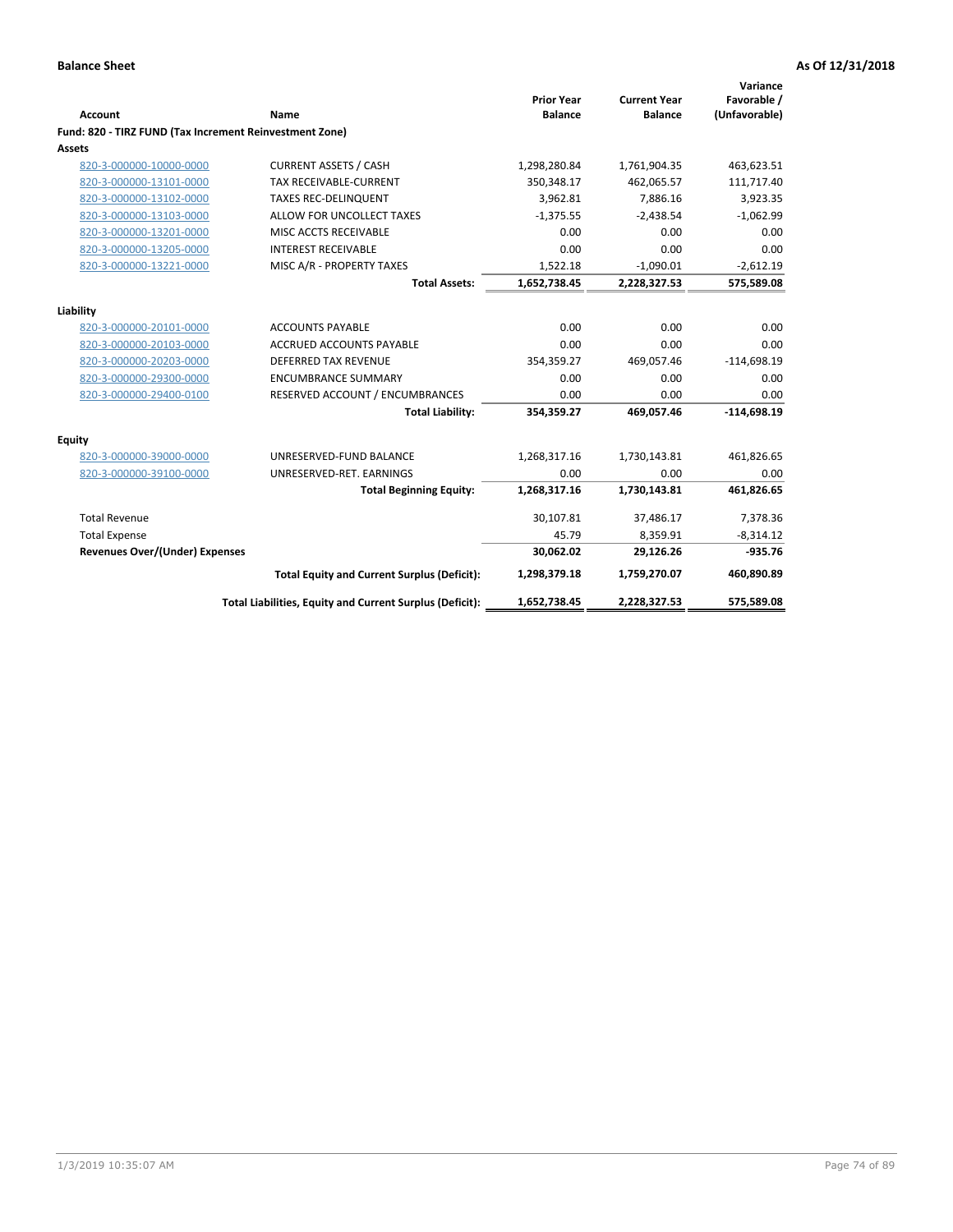| <b>Account</b>                           | Name                                                     | <b>Prior Year</b><br><b>Balance</b> | <b>Current Year</b><br><b>Balance</b> | Variance<br>Favorable /<br>(Unfavorable) |
|------------------------------------------|----------------------------------------------------------|-------------------------------------|---------------------------------------|------------------------------------------|
| Fund: 890 - GRNVL IDC (L-3) FIXED ASSETS |                                                          |                                     |                                       |                                          |
| <b>Assets</b>                            |                                                          |                                     |                                       |                                          |
| 890-3-000000-10000-0000                  | <b>CURRENT ASSETS / CASH</b>                             | $-0.18$                             | $-0.18$                               | 0.00                                     |
| 890-3-000000-16004-0000                  | FIXED ASSETS / BUILDINGS                                 | 0.00                                | 0.00                                  | 0.00                                     |
| 890-3-000000-16005-0000                  | <b>ACCUMULATED DEPRECIATION</b>                          | 0.00                                | 0.00                                  | 0.00                                     |
| 890-3-000000-16301-0000                  | FIXED ASSETS / C W I P                                   | 0.25                                | 0.25                                  | 0.00                                     |
|                                          | <b>Total Assets:</b>                                     | 0.07                                | 0.07                                  | 0.00                                     |
| Liability                                |                                                          |                                     |                                       |                                          |
| 890-3-000000-20101-0000                  | <b>ACCOUNTS PAYABLE</b>                                  | 0.00                                | 0.00                                  | 0.00                                     |
| 890-3-000000-27001-0000                  | <b>CONTRIBUTED CAPITAL</b>                               | 0.00                                | 0.00                                  | 0.00                                     |
| 890-3-000000-27101-0000                  | INVESTMENT IN GFA / GENERAL FUND                         | 0.00                                | 0.00                                  | 0.00                                     |
| 890-3-000000-27102-0000                  | SPECIAL REVENUE FUNDS                                    | 0.00                                | 0.00                                  | 0.00                                     |
| 890-3-000000-27103-0000                  | <b>GENERAL CIP FUND</b>                                  | 0.00                                | 0.00                                  | 0.00                                     |
| 890-3-000000-27104-0000                  | PROPRIETARY FUNDS                                        | 0.07                                | 0.07                                  | 0.00                                     |
| 890-3-000000-27201-0000                  | CAFR USE / MUNICIPAL BUILDINGS                           | 0.00                                | 0.00                                  | 0.00                                     |
| 890-3-000000-27202-0000                  | CAFR USE / OTHER GENERAL GOVERNMEN                       | 0.00                                | 0.00                                  | 0.00                                     |
| 890-3-000000-27205-0000                  | CAFR USE / PUBLIC WORKS                                  | 0.00                                | 0.00                                  | 0.00                                     |
| 890-3-000000-27210-0000                  | CAFR USE / INVESTMENT IN GFA                             | 0.00                                | 0.00                                  | 0.00                                     |
| 890-3-000000-27301-0000                  | DONATIONS/GRANTS                                         | 0.00                                | 0.00                                  | 0.00                                     |
|                                          | <b>Total Liability:</b>                                  | 0.07                                | 0.07                                  | 0.00                                     |
| Equity                                   |                                                          |                                     |                                       |                                          |
| 890-3-000000-39000-0000                  | UNRESERVED-FUND BALANCE                                  | 0.00                                | 0.00                                  | 0.00                                     |
|                                          | <b>Total Beginning Equity:</b>                           | 0.00                                | 0.00                                  | 0.00                                     |
| <b>Total Expense</b>                     |                                                          | 0.00                                | 0.00                                  | 0.00                                     |
| Revenues Over/(Under) Expenses           |                                                          | 0.00                                | 0.00                                  | 0.00                                     |
|                                          | <b>Total Equity and Current Surplus (Deficit):</b>       | 0.00                                | 0.00                                  | 0.00                                     |
|                                          | Total Liabilities, Equity and Current Surplus (Deficit): | 0.07                                | 0.07                                  | 0.00                                     |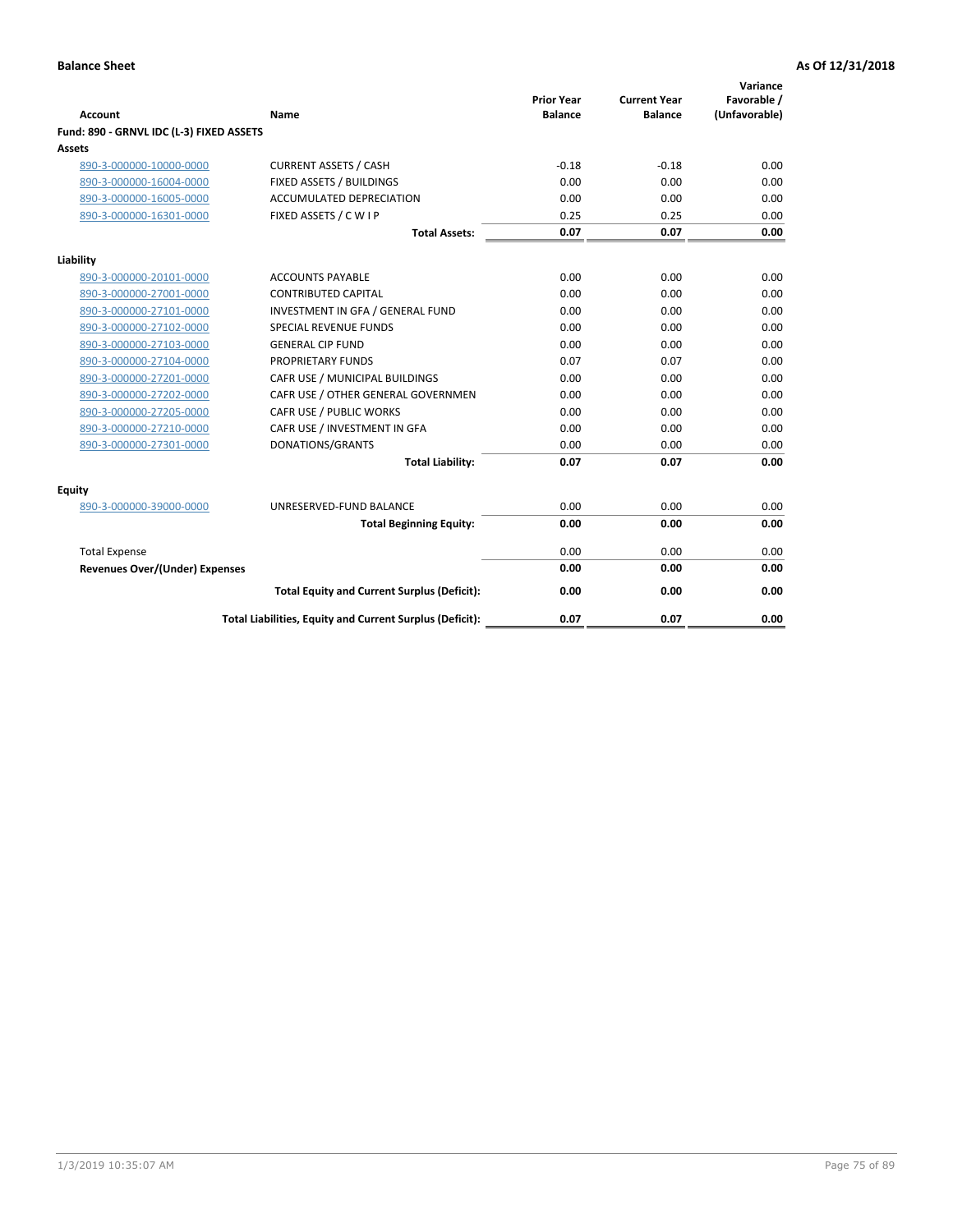|                                                    |                                           |                   |                     | Variance         |
|----------------------------------------------------|-------------------------------------------|-------------------|---------------------|------------------|
|                                                    |                                           | <b>Prior Year</b> | <b>Current Year</b> | Favorable /      |
| <b>Account</b>                                     | Name                                      | <b>Balance</b>    | <b>Balance</b>      | (Unfavorable)    |
| Fund: 899 - POOLED CASH                            |                                           |                   |                     |                  |
| Assets                                             |                                           |                   |                     |                  |
| 899-8-000000-10000-0000                            | <b>CURRENT ASSETS / CASH</b>              | 0.00              | 0.00                | 0.00             |
| 899-8-000000-10101-0000                            | CHASE OUTBOUND OPERATING                  | $-1,314,931.15$   | 1,420,692.31        | 2,735,623.46     |
| 899-8-000000-10102-0000                            | CHASE INBOUND OPERATING                   | 9,655,781.46      | $-781,571.51$       | $-10,437,352.97$ |
| 899-8-000000-10103-0000                            | OPERATING ACCOUNT / CLAIMS ACCOUNT        | $-600,000.00$     | 0.00                | 600,000.00       |
| 899-8-000000-10105-0000                            | CHASE BANK / SAVINGS - 3003113077         | 1,541,418.96      | 1,543,974.19        | 2,555.23         |
| 899-8-000000-10106-0000                            | CHASE BANK / SAVINGS - 2911913371         | 1,616,052.22      | 1,619,676.02        | 3,623.80         |
| 899-8-000000-10107-0000                            | CHASE TASC FLEX SPENDING                  | 7,844.30          | 19,997.86           | 12,153.56        |
| 899-8-000000-10401-0000                            | <b>CURRENT ASSETS / INTERNAL CLEARING</b> | 705.36            | 8,842,078.08        | 8,841,372.72     |
| 899-8-000000-10402-0000                            | <b>CREDIT CARD CLEARING</b>               | 0.00              | 0.00                | 0.00             |
| 899-8-000000-10403-0000                            | <b>NET BILL PAYMENTS</b>                  | 0.00              | 0.00                | 0.00             |
| 899-8-000000-11101-0000                            | TX CLASS / OPERATING                      | 1,003,271.29      | 1,022,317.20        | 19,045.91        |
| 899-8-000000-11201-0000                            | LOGIC INVESTMENTS / OPERATING             | 1,020,803.16      | 1,039,841.33        | 19,038.17        |
| 899-8-000000-11401-0000                            | <b>TEXSTAR ACCT - OPERATING</b>           | 0.01              | 0.01                | 0.00             |
| 899-8-000000-11601-0000                            | <b>TEXPOOL ACCT - OPERATING</b>           | 1,015,719.39      | 1,032,344.21        | 16,624.82        |
| 899-8-000000-11801-0000                            | TX GEN TERM OPERATING                     | 15,697,417.65     | 13,238,606.31       | -2,458,811.34    |
| 899-8-000000-12001-0000                            | AMERICAN NATIONAL OPERATING               | 0.00              | 0.00                | 0.00             |
| 899-8-000000-12002-0000                            | PFM ACCT OPERATING                        | 16,811,022.36     | 16,153,031.17       | $-657,991.19$    |
| 899-8-000000-12003-0000                            | TREASURIES - CITY ONLY                    | 0.00              | 0.00                | 0.00             |
| 899-8-000000-12301-0000                            | <b>BOND PROCEEDS / PURCHASED INTEREST</b> | 0.00              | 0.00                | 0.00             |
| 899-8-000000-13205-0000                            | <b>INTEREST RECEIVABLE</b>                | 71,866.26         | 63,816.13           | $-8,050.13$      |
| 899-8-000000-14100-0000                            | DUE FROM FUND 100                         | $-67.94$          | 60.00               | 127.94           |
| 899-8-000000-14101-0000                            | DUE FROM FUND 101                         | 0.00              | 0.00                | 0.00             |
| 899-8-000000-14102-0000                            | DUE FROM FUND 102                         | 0.00              | 0.00                | 0.00             |
| 899-8-000000-14103-0000                            | DUE FROM FUND 103                         | 0.00              | 0.00                | 0.00             |
| 899-8-000000-14110-0000                            | DUE FROM FUND 110                         | 0.00              | 0.00                | 0.00             |
| 899-8-000000-14111-0000                            | DUE FROM FUND 111                         | 0.00              | 0.00                | 0.00             |
| 899-8-000000-14112-0000                            | DUE FROM FUND 112                         | 0.00              | 0.00                | 0.00             |
| 899-8-000000-14113-0000                            | DUE FROM FUND 113                         | 0.00              | 0.00                | 0.00             |
| 899-8-000000-14114-0000                            | DUE FROM FUND 114                         | 0.00              | 0.00                | 0.00             |
| 899-8-000000-14115-0000                            | DUE FROM FUND 115                         | 0.00              | 0.00                | 0.00             |
| 899-8-000000-14116-0000                            | DUE FROM FUND 116                         | 0.00              | 0.00                | 0.00             |
| 899-8-000000-14117-0000                            | DUE FROM FUND 117                         | 0.00              | 0.00                | 0.00             |
| 899-8-000000-14118-0000                            | DUE FROM FUND 118                         | 0.00              | 0.00                | 0.00             |
| 899-8-000000-14119-0000                            | DUE FROM FUND 119                         | 0.00              | 0.00                | 0.00             |
| 899-8-000000-14120-0000                            | DUE FROM FUND 120                         | 0.00              | 0.00                | 0.00             |
| 899-8-000000-14121-0000                            | DUE FROM FUND 121                         | 0.00              | 0.00                | 0.00             |
| 899-8-000000-14122-0000                            | DUE FROM FUND 122                         | 0.00              | 0.00                | 0.00             |
| 899-8-000000-14123-0000                            | DUE FROM FUND 123                         | 0.00              | 0.00                | 0.00             |
| 899-8-000000-14124-0000                            | DUE FROM FUND 124                         | 0.00              | 0.00                | 0.00             |
| 899-8-000000-14125-0000                            | DUE FROM FUND 125                         | 0.00              | 0.00                | 0.00             |
| 899-8-000000-14126-0000                            | DUE FROM FUND 126                         | 0.00              | 0.00                | 0.00             |
| 899-8-000000-14140-0000                            | DUE FROM FUND 140                         | 0.00              | 0.00                | 0.00             |
| 899-8-000000-14160-0000                            | DUE FROM FUND 160                         | 0.00              | 0.00                | 0.00             |
| 899-8-000000-14161-0000                            | DUE FROM FUND 161                         | 0.00              | 0.00                | 0.00             |
| 899-8-000000-14162-0000                            | DUE FROM FUND 162                         | 0.00              | 0.00                | 0.00             |
| 899-8-000000-14163-0000                            | DUE FROM FUND 163                         | 0.00              | 0.00                | 0.00             |
| 899-8-000000-14164-0000                            | DUE FROM FUND 164                         | 0.00              | 0.00                | 0.00             |
| 899-8-000000-14165-0000                            | DUE FROM FUND 165                         | 0.00              | 0.00                | 0.00             |
|                                                    | DUE FROM FUND 170                         |                   |                     |                  |
| 899-8-000000-14170-0000<br>899-8-000000-14171-0000 | DUE FROM FUND 171                         | 0.00<br>0.00      | 0.00<br>0.00        | 0.00<br>0.00     |
|                                                    |                                           |                   |                     |                  |
| 899-8-000000-14172-0000                            | DUE FROM FUND 172                         | 0.00              | 0.00                | 0.00             |
| 899-8-000000-14173-0000                            | DUE FROM FUND 173                         | 0.00              | 0.00                | 0.00             |
| 899-8-000000-14174-0000                            | DUE FROM FUND 174                         | 0.00              | 0.00                | 0.00             |
| 899-8-000000-14175-0000                            | DUE FROM FUND 175                         | 0.00              | 0.00                | 0.00             |
| 899-8-000000-14176-0000                            | DUE FROM FUND 176                         | 0.00              | 0.00                | 0.00             |
| 899-8-000000-14177-0000                            | DUE FROM FUND 177                         | 0.00              | 0.00                | 0.00             |
| 899-8-000000-14190-0000                            | DUE FROM FUND 190                         | 0.00              | 0.00                | 0.00             |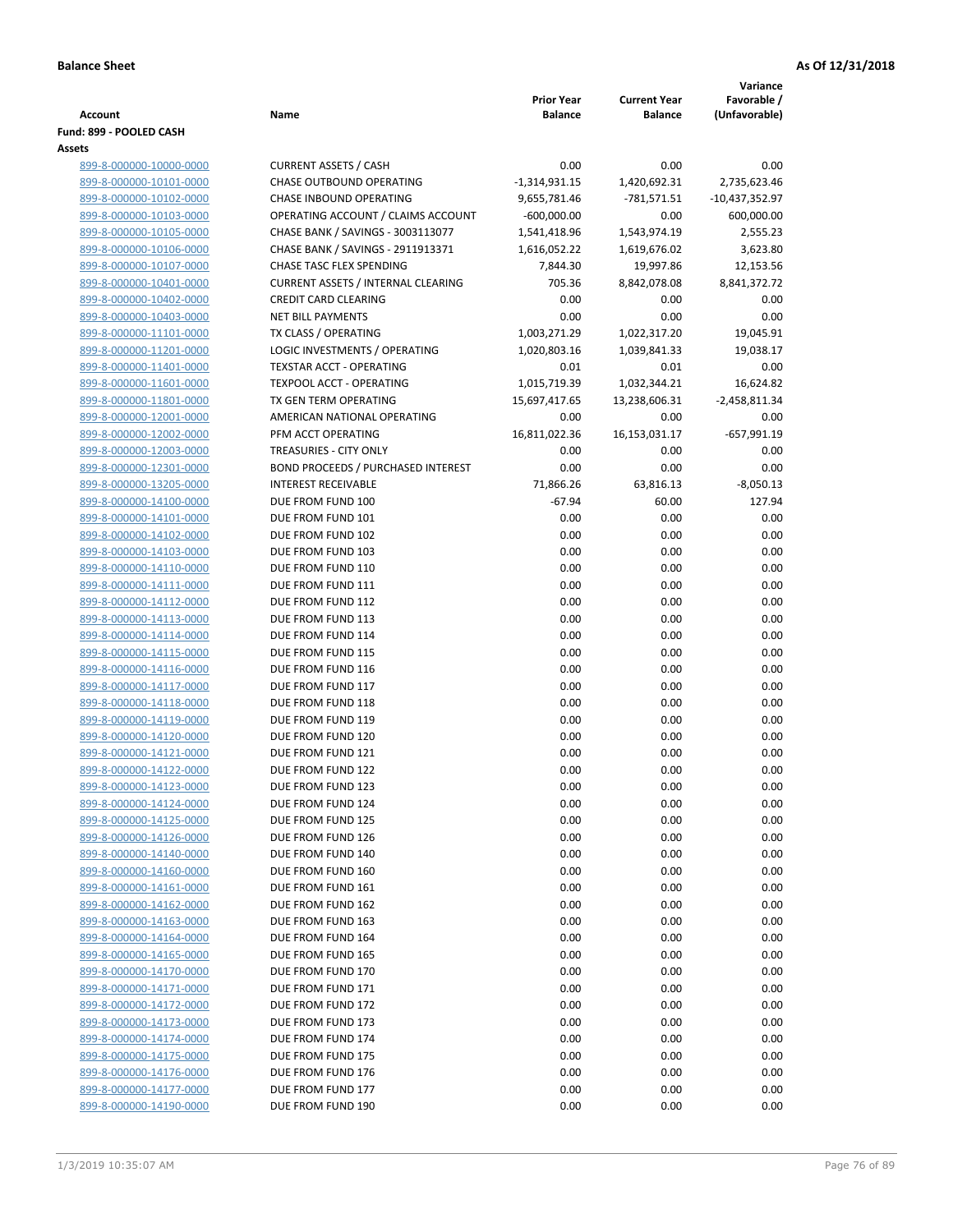|                                          |                                       |                   |                     | Variance      |
|------------------------------------------|---------------------------------------|-------------------|---------------------|---------------|
|                                          |                                       | <b>Prior Year</b> | <b>Current Year</b> | Favorable /   |
| <b>Account</b>                           | Name                                  | <b>Balance</b>    | <b>Balance</b>      | (Unfavorable) |
| 899-8-000000-14192-0000                  | DUE FROM FUND 192                     | 0.00              | 0.00                | 0.00          |
| 899-8-000000-14200-0000                  | DUE FROM FUND 200                     | $-40.25$          | $-50.75$            | $-10.50$      |
| 899-8-000000-14210-0000                  | DUE FROM FUND 210                     | 0.00              | 0.00                | 0.00          |
| 899-8-000000-14211-0000                  | DUE FROM FUND 211                     | 0.00              | 0.00                | 0.00          |
| 899-8-000000-14212-0000                  | DUE FROM FUND 212                     | 0.00              | 0.00                | 0.00          |
| 899-8-000000-14216-0000                  | DUE FROM FUND 216                     | 1,373.27          | 0.00                | $-1,373.27$   |
| 899-8-000000-14217-0000                  | DUE FROM FUND 217                     | 0.00              | 0.00                | 0.00          |
| 899-8-000000-14300-0000                  | DUE FROM FUND 300                     | 0.00              | 0.00                | 0.00          |
| 899-8-000000-14320-0000                  | DUE FROM FUND 320                     | 0.00              | 0.00                | 0.00          |
| 899-8-000000-14360-0000                  | DUE FROM FUND 360                     | 0.00              | 0.00                | 0.00          |
| 899-8-000000-14361-0000                  | DUE FROM FUND 361                     | 0.00              | 0.00                | 0.00          |
| 899-8-000000-14400-0000                  | DUE FROM FUND 400                     | 0.00              | $-2,203.59$         | $-2,203.59$   |
| 899-8-000000-14500-0000                  | DUE FROM FUND 500                     | 0.00              | 0.00                | 0.00          |
| 899-8-000000-14561-0000                  | DUE FROM FUND 561                     | 0.00              | 0.00                | 0.00          |
| 899-8-000000-14601-0000                  | DUE FROM FUND 601                     | 885.07            | 0.00                | $-885.07$     |
| 899-8-000000-14602-0000                  | DUE FROM FUND 602                     | $-500.09$         | $-0.09$             | 500.00        |
| 899-8-000000-14604-0000                  | DUE FROM FUND 604                     | 0.00              | 0.00                | 0.00          |
| 899-8-000000-14660-0000                  | DUE FROM FUND 660                     | 2,072.61          | 0.00                | $-2,072.61$   |
| 899-8-000000-14800-0000                  | DUE FROM FUND 800                     | 0.00              | 0.00                | 0.00          |
| 899-8-000000-14801-0000                  | DUE FROM FUND 801                     | 0.00              | 0.00                | 0.00          |
| 899-8-000000-14802-0000                  | DUE FROM FUND 802                     | 0.00              | 0.00                | 0.00          |
| 899-8-000000-14803-0000                  | DUE FROM FUND 803                     | 0.00              | 0.00                | 0.00          |
| 899-8-000000-14807-0000                  | DUE FROM FUND 807                     | 0.00              | 0.00                | 0.00          |
| 899-8-000000-14809-0000                  | DUE FROM FUND 809                     | 0.00              | 0.00                | 0.00          |
| 899-8-000000-14810-0000                  | DUE FROM FUND 810                     | 0.00              | 0.00                | 0.00          |
| 899-8-000000-14811-0000                  | DUE FROM FUND 811                     | 0.00              | 0.00                | 0.00          |
| 899-8-000000-14820-0000                  | DUE FROM TIRZ FUND                    | 0.00              | 0.00                | 0.00          |
| 899-8-000000-14890-0000                  | DUE FROM GRNVL IDC (L-3) FIXED ASSETS | 0.00              | 0.00                | 0.00          |
| 899-8-000000-14910-0000                  | DUE FROM FUND 910                     | $-222.00$         | 913,396.51          | 913,618.51    |
| 899-8-000000-14911-0000                  | DUE FROM FUND 911                     | 0.00              | 0.00                | 0.00          |
| 899-8-000000-14912-0000                  | DUE FROM FUND 912                     | 0.00              | 0.00                | 0.00          |
| 899-8-000000-14913-0000                  | DUE FROM FUND 913                     | 0.00              | 0.00                | 0.00          |
| 899-8-000000-14916-0000                  | DUE FROM FUND 916                     | 0.00              | 0.00                | 0.00          |
| 899-8-000000-14950-0000                  | DUE FROM FUND 950                     | 0.00              | 12,183.69           | 12,183.69     |
| 899-8-000000-91011-1001                  | <b>BANK OF AMERICA</b>                | 0.00              | 0.00                | 0.00          |
|                                          | <b>Total Assets:</b>                  | 46,530,471.94     | 46,138,189.08       | $-392,282.86$ |
|                                          |                                       |                   |                     |               |
| Liability                                |                                       |                   |                     |               |
| 899-8-000000-20101-0000                  | <b>ACCOUNTS PAYABLE</b>               | 3,500.67          | 923,385.77          | $-919,885.10$ |
| 899-8-000000-20102-0000                  | <b>CREDIT CARD PAYABLE</b>            | 0.00              | 0.00                | 0.00          |
| 899-8-000000-21040-0000                  | DUE TO OTHER FUNDS                    | 46,526,971.31     | 45,214,804.43       | 1,312,166.88  |
|                                          | <b>Total Liability:</b>               | 46,530,471.98     | 46,138,190.20       | 392,281.78    |
|                                          |                                       |                   |                     |               |
| <b>Equity</b><br>899-3-000000-39000-0000 | UNRESERVED-FUND BALANCE               | $-0.04$           | $-1.10$             | $-1.06$       |
| 899-8-000000-14362-0000                  |                                       | 0.00              | 0.00                | 0.00          |
|                                          | DUE FROM FUND 362                     |                   |                     |               |
| 899-8-000000-39200-0101                  | EQUITY IN POOLED CASH                 | 0.00              | 0.00                | 0.00          |
| 899-8-000000-39200-0110                  | EQUITY IN POOLED CASH                 | 0.00              | 0.00                | 0.00          |
| 899-8-000000-39200-0111                  | EQUITY IN POOLED CASH                 | 0.00              | 0.00                | 0.00          |
| 899-8-000000-39200-0112                  | EQUITY IN POOLED CASH                 | 0.00              | 0.00                | 0.00          |
| 899-8-000000-39200-0190                  | EQUITY IN POOLED CASH                 | 0.00              | 0.00                | 0.00          |
| 899-8-000000-39200-0201                  | EQUITY IN POOLED CASH                 | 0.00              | 0.00                | 0.00          |
| 899-8-000000-39200-0202                  | EQUITY IN POOLED CASH                 | 0.00              | 0.00                | 0.00          |
| 899-8-000000-39200-0203                  | EQUITY IN POOLED CASH                 | 0.00              | 0.00                | 0.00          |
| 899-8-000000-39200-0204                  | EQUITY IN POOLED CASH                 | 0.00              | 0.00                | 0.00          |
| 899-8-000000-39200-0205                  | EQUITY IN POOLED CASH                 | 0.00              | 0.00                | 0.00          |
| 899-8-000000-39200-0206                  | EQUITY IN POOLED CASH                 | 0.00              | 0.00                | 0.00          |
| 899-8-000000-39200-0207                  | EQUITY IN POOLED CASH                 | 0.00              | 0.00                | 0.00          |
| 899-8-000000-39200-0208                  | EQUITY IN POOLED CASH                 | 0.00              | 0.00                | 0.00          |
| 899-8-000000-39200-0209                  | EQUITY IN POOLED CASH                 | 0.00              | 0.00                | 0.00          |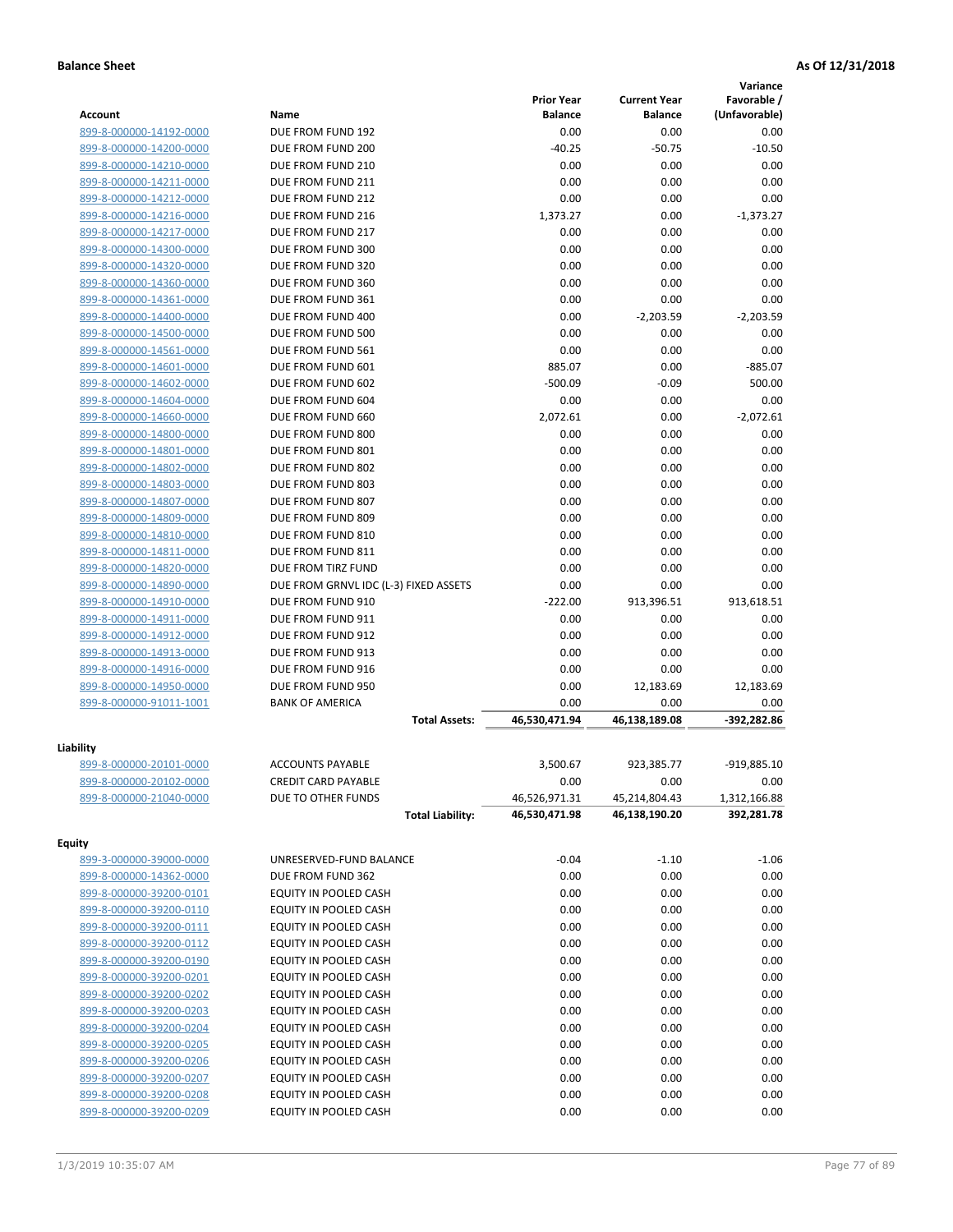**Variance**

| Account                                            | Name                                           | <b>Prior Year</b><br><b>Balance</b> | <b>Current Year</b><br><b>Balance</b> | Favorable /<br>(Unfavorable) |
|----------------------------------------------------|------------------------------------------------|-------------------------------------|---------------------------------------|------------------------------|
| 899-8-000000-39200-0210                            | EQUITY IN POOLED CASH                          | 0.00                                | 0.00                                  | 0.00                         |
| 899-8-000000-39200-0211                            | EQUITY IN POOLED CASH                          | 0.00                                | 0.00                                  | 0.00                         |
| 899-8-000000-39200-0212                            | EQUITY IN POOLED CASH                          | 0.00                                | 0.00                                  | 0.00                         |
| 899-8-000000-39200-0213                            | EQUITY IN POOLED CASH                          | 0.00                                | 0.00                                  | 0.00                         |
| 899-8-000000-39200-0214                            | EQUITY IN POOLED CASH                          | 0.00                                | 0.00                                  | 0.00                         |
| 899-8-000000-39200-0215                            | EQUITY IN POOLED CASH                          | 0.00                                | 0.00                                  | 0.00                         |
| 899-8-000000-39200-0216                            | EQUITY IN POOLED CASH                          | 0.00                                | 0.00                                  | 0.00                         |
| 899-8-000000-39200-0217                            | EQUITY IN POOLED CASH                          | 0.00                                | 0.00                                  | 0.00                         |
| 899-8-000000-39200-0218                            | EQUITY IN POOLED CASH                          | 0.00                                | 0.00                                  | 0.00                         |
| 899-8-000000-39200-0219                            | <b>EQUITY IN POOLED CASH</b>                   | 0.00                                | 0.00                                  | 0.00                         |
| 899-8-000000-39200-0220                            | EQUITY IN POOLED CASH                          | 0.00                                | 0.00                                  | 0.00                         |
| 899-8-000000-39200-0221                            | EQUITY IN POOLED CASH                          | 0.00                                | 0.00                                  | 0.00                         |
| 899-8-000000-39200-0222                            | EQUITY IN POOLED CASH                          | 0.00                                | 0.00                                  | 0.00                         |
| 899-8-000000-39200-0223                            | EQUITY IN POOLED CASH                          | 0.00                                | 0.00                                  | 0.00                         |
| 899-8-000000-39200-0224                            | EQUITY IN POOLED CASH                          | 0.00                                | 0.00                                  | 0.00                         |
| 899-8-000000-39200-0225                            | EQUITY IN POOLED CASH                          | 0.00                                | 0.00                                  | 0.00                         |
| 899-8-000000-39200-0226                            | EQUITY IN POOLED CASH                          | 0.00                                | 0.00                                  | 0.00                         |
| 899-8-000000-39200-0227                            | EQUITY IN POOLED CASH                          | 0.00                                | 0.00                                  | 0.00                         |
| 899-8-000000-39200-0228                            | EQUITY IN POOLED CASH                          | 0.00                                | 0.00                                  | 0.00                         |
| 899-8-000000-39200-0229                            | <b>EQUITY IN POOLED CASH</b>                   | 0.00                                | 0.00                                  | 0.00                         |
| 899-8-000000-39200-0231                            | EQUITY IN POOLED CASH                          | 0.00                                | 0.00                                  | 0.00                         |
| 899-8-000000-39200-0232                            | EQUITY IN POOLED CASH                          | 0.00                                | 0.00                                  | 0.00                         |
| 899-8-000000-39200-0233                            | <b>EQUITY IN POOLED CASH</b>                   | 0.00                                | 0.00                                  | 0.00                         |
| 899-8-000000-39200-0234                            | EQUITY IN POOLED CASH                          | 0.00                                | 0.00                                  | 0.00                         |
| 899-8-000000-39200-0235                            | EQUITY IN POOLED CASH                          | 0.00                                | 0.00                                  | 0.00                         |
| 899-8-000000-39200-0236                            | EQUITY IN POOLED CASH                          | 0.00                                | 0.00                                  | 0.00                         |
| 899-8-000000-39200-0241                            | EQUITY IN POOLED CASH                          | 0.00                                | 0.00                                  | 0.00                         |
| 899-8-000000-39200-0247                            | EQUITY IN POOLED CASH                          | 0.00                                | 0.00                                  | 0.00                         |
| 899-8-000000-39200-0250                            | EQUITY IN POOLED CASH                          | 0.00                                | 0.00                                  | 0.00                         |
| 899-8-000000-39200-0251                            | EQUITY IN POOLED CASH                          | 0.00                                | 0.00                                  | 0.00                         |
| 899-8-000000-39200-0252                            | EQUITY IN POOLED CASH                          | 0.00<br>0.00                        | 0.00<br>0.00                          | 0.00<br>0.00                 |
| 899-8-000000-39200-0253<br>899-8-000000-39200-0254 | EQUITY IN POOLED CASH<br>EQUITY IN POOLED CASH | 0.00                                | 0.00                                  | 0.00                         |
| <u>899-8-000000-39200-0301</u>                     | EQUITY IN POOLED CASH                          | 0.00                                | 0.00                                  | 0.00                         |
| 899-8-000000-39200-0302                            | EQUITY IN POOLED CASH                          | 0.00                                | 0.00                                  | 0.00                         |
| 899-8-000000-39200-0401                            | EQUITY IN POOLED CASH                          | 0.00                                | 0.00                                  | 0.00                         |
| 899-8-000000-39200-0402                            | EQUITY IN POOLED CASH                          | 0.00                                | 0.00                                  | 0.00                         |
| 899-8-000000-39200-0403                            | EQUITY IN POOLED CASH                          | 0.00                                | 0.00                                  | 0.00                         |
| 899-8-000000-39200-0405                            | EQUITY IN POOLED CASH                          | 0.00                                | 0.00                                  | 0.00                         |
| 899-8-000000-39200-0406                            | EQUITY IN POOLED CASH                          | 0.00                                | 0.00                                  | 0.00                         |
| 899-8-000000-39200-0410                            | EQUITY IN POOLED CASH                          | 0.00                                | 0.00                                  | 0.00                         |
| 899-8-000000-39200-0411                            | EQUITY IN POOLED CASH                          | 0.00                                | 0.00                                  | 0.00                         |
| 899-8-000000-39200-0501                            | EQUITY IN POOLED CASH                          | 0.00                                | 0.00                                  | 0.00                         |
| 899-8-000000-39200-0502                            | EQUITY IN POOLED CASH                          | 0.00                                | 0.00                                  | 0.00                         |
| 899-8-000000-39200-0503                            | EQUITY IN POOLED CASH                          | 0.00                                | 0.00                                  | 0.00                         |
| 899-8-000000-39200-0504                            | <b>EQUITY IN POOLED CASH</b>                   | 0.00                                | 0.00                                  | 0.00                         |
| 899-8-000000-39200-0505                            | EQUITY IN POOLED CASH                          | 0.00                                | 0.00                                  | 0.00                         |
| 899-8-000000-39200-0506                            | EQUITY IN POOLED CASH                          | 0.00                                | 0.00                                  | 0.00                         |
| 899-8-000000-39200-0507                            | EQUITY IN POOLED CASH                          | 0.00                                | 0.00                                  | 0.00                         |
| 899-8-000000-39200-0511                            | <b>EQUITY IN POOLED CASH</b>                   | 0.00                                | 0.00                                  | 0.00                         |
| 899-8-000000-39200-0513                            | <b>EQUITY IN POOLED CASH</b>                   | 0.00                                | 0.00                                  | 0.00                         |
| 899-8-000000-39200-0521                            | EQUITY IN POOLED CASH                          | 0.00                                | 0.00                                  | 0.00                         |
| 899-8-000000-39200-0522                            | EQUITY IN POOLED CASH                          | 0.00                                | 0.00                                  | 0.00                         |
| 899-8-000000-39200-0523                            | EQUITY IN POOLED CASH                          | 0.00                                | 0.00                                  | 0.00                         |
| 899-8-000000-39200-0601                            | EQUITY IN POOLED CASH                          | 0.00                                | 0.00                                  | 0.00                         |
| 899-8-000000-39200-0602                            | EQUITY IN POOLED CASH                          | 0.00                                | 0.00                                  | 0.00                         |
| 899-8-000000-39200-0603<br>899-8-000000-39200-0604 | EQUITY IN POOLED CASH<br>EQUITY IN POOLED CASH | 0.00<br>0.00                        | 0.00<br>0.00                          | 0.00<br>0.00                 |
| 899-8-000000-39200-0702                            | EQUITY IN POOLED CASH                          | 0.00                                | 0.00                                  | 0.00                         |
|                                                    |                                                |                                     |                                       |                              |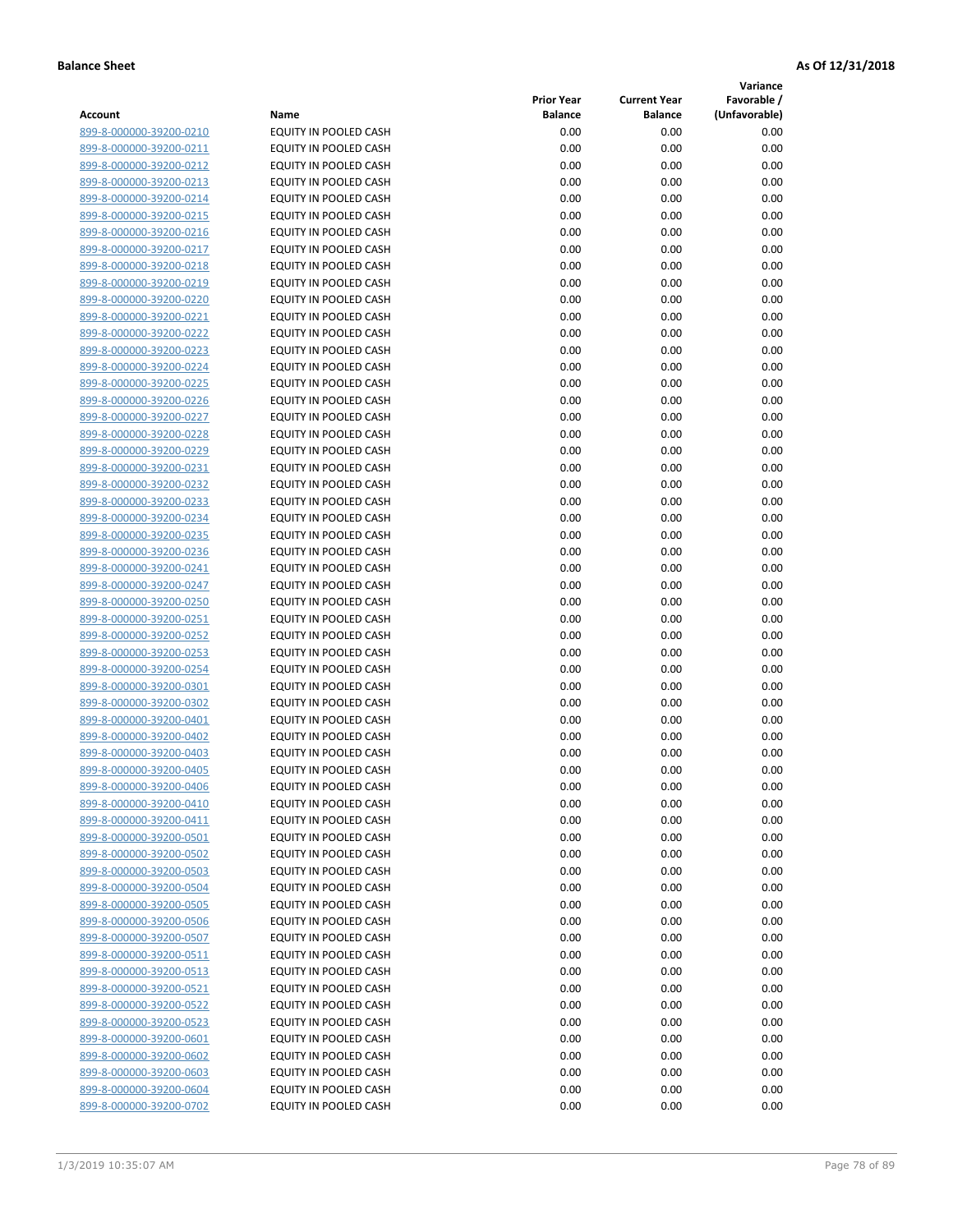| <b>Account</b>                        | Name                                                     | <b>Prior Year</b><br><b>Balance</b> | <b>Current Year</b><br><b>Balance</b> | Variance<br>Favorable /<br>(Unfavorable) |
|---------------------------------------|----------------------------------------------------------|-------------------------------------|---------------------------------------|------------------------------------------|
| 899-8-000000-39200-0703               | <b>EQUITY IN POOLED CASH</b>                             | 0.00                                | 0.00                                  | 0.00                                     |
| 899-8-000000-39200-0704               | EQUITY IN POOLED CASH                                    | 0.00                                | 0.00                                  | 0.00                                     |
| 899-8-000000-39200-0705               | EQUITY IN POOLED CASH                                    | 0.00                                | 0.00                                  | 0.00                                     |
| 899-8-000000-39200-0706               | <b>EQUITY IN POOLED CASH</b>                             | 0.00                                | 0.00                                  | 0.00                                     |
| 899-8-000000-39200-0707               | EQUITY IN POOLED CASH                                    | 0.00                                | 0.00                                  | 0.00                                     |
| 899-8-000000-39200-0708               | <b>EQUITY IN POOLED CASH</b>                             | 0.00                                | 0.00                                  | 0.00                                     |
| 899-8-000000-39200-0710               | <b>EQUITY IN POOLED CASH</b>                             | 0.00                                | 0.00                                  | 0.00                                     |
| 899-8-000000-39200-0721               | EQUITY IN POOLED CASH                                    | 0.00                                | 0.00                                  | 0.00                                     |
| 899-8-000000-39200-0722               | EQUITY IN POOLED CASH                                    | 0.00                                | 0.00                                  | 0.00                                     |
| 899-8-000000-39200-0723               | <b>EQUITY IN POOLED CASH</b>                             | 0.00                                | 0.00                                  | 0.00                                     |
| 899-8-000000-39200-0731               | EQUITY IN POOLED CASH                                    | 0.00                                | 0.00                                  | 0.00                                     |
| 899-8-000000-39200-0825               | <b>EQUITY IN POOLED CASH</b>                             | 0.00                                | 0.00                                  | 0.00                                     |
| 899-8-000000-39200-0901               | <b>EQUITY IN POOLED CASH</b>                             | 0.00                                | 0.00                                  | 0.00                                     |
| 899-8-000000-39200-0902               | EQUITY IN POOLED CASH                                    | 0.00                                | 0.00                                  | 0.00                                     |
| 899-8-000000-39200-0903               | <b>EQUITY IN POOLED CASH</b>                             | 0.00                                | 0.00                                  | 0.00                                     |
| 899-8-000000-39200-0904               | <b>EQUITY IN POOLED CASH</b>                             | 0.00                                | 0.00                                  | 0.00                                     |
| 899-8-000000-39200-0905               | EQUITY IN POOLED CASH                                    | 0.00                                | 0.00                                  | 0.00                                     |
| 899-8-000000-39200-0909               | EQUITY IN POOLED CASH                                    | 0.00                                | 0.00                                  | 0.00                                     |
| 899-8-000000-39200-0910               | <b>EQUITY IN POOLED CASH</b>                             | 0.00                                | 0.00                                  | 0.00                                     |
| 899-8-000000-39200-0960               | <b>EQUITY IN POOLED CASH</b>                             | 0.00                                | 0.00                                  | 0.00                                     |
| 899-8-000000-39200-9999               | EQUITY IN POOLED CASH                                    | 0.00                                | 0.00                                  | 0.00                                     |
|                                       | <b>Total Beginning Equity:</b>                           | $-0.04$                             | $-1.10$                               | $-1.06$                                  |
| <b>Total Revenue</b>                  |                                                          | 0.00                                | $-0.02$                               | $-0.02$                                  |
| <b>Revenues Over/(Under) Expenses</b> |                                                          | 0.00                                | $-0.02$                               | $-0.02$                                  |
|                                       | <b>Total Equity and Current Surplus (Deficit):</b>       | $-0.04$                             | $-1.12$                               | $-1.08$                                  |
|                                       | Total Liabilities, Equity and Current Surplus (Deficit): | 46,530,471.94                       | 46,138,189.08                         | -392.282.86                              |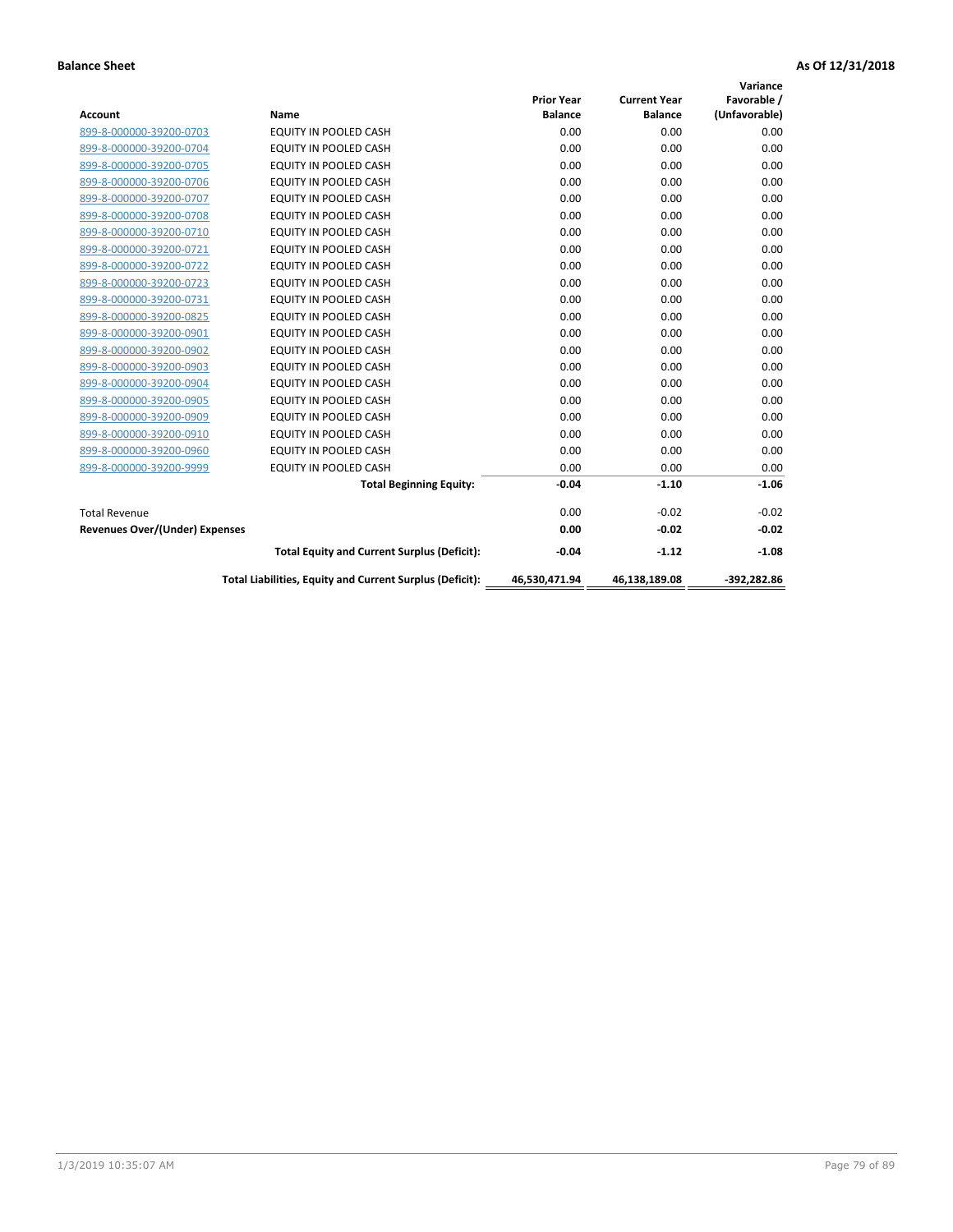|                                                    |                                                                 |                                     |                                       | Variance                     |
|----------------------------------------------------|-----------------------------------------------------------------|-------------------------------------|---------------------------------------|------------------------------|
| <b>Account</b>                                     | Name                                                            | <b>Prior Year</b><br><b>Balance</b> | <b>Current Year</b><br><b>Balance</b> | Favorable /<br>(Unfavorable) |
| <b>Fund: 910 - ELECTRIC OPERATING FUND</b>         |                                                                 |                                     |                                       |                              |
| Assets                                             |                                                                 |                                     |                                       |                              |
| 910-9-000000-10000-1300                            | <b>CASH</b>                                                     | 11,607,678.30                       | 18,401,450.96                         | 6,793,772.66                 |
| 910-9-000000-10209-1300                            | <b>ADMIN PETTY CASH</b>                                         | 658.89                              | 658.89                                | 0.00                         |
| 910-9-000000-10308-1300                            | <b>GEUS SERVICE CENTER CHANGE</b>                               | 849.90                              | 849.90                                | 0.00                         |
| 910-9-000000-10309-1300                            | <b>GEUS DOWNTOWN CHANGE</b>                                     | 1,650.00                            | 1,650.00                              | 0.00                         |
| 910-9-000000-12190-1810                            | DEFERRED ISSUANCE COSTS 2001                                    | 0.00                                | 0.00                                  | 0.00                         |
| 910-9-000000-12191-1810                            | DEFERRED ISSUANCE COST 2008 ENGINE PR                           | 0.00                                | 0.00                                  | 0.00                         |
| 910-9-000000-12192-1810                            | DEFERRED ISSUANCE COSTS 2010 BOA ENGI                           | 0.00                                | 0.00                                  | 0.00                         |
| 910-9-000000-12193-1810                            | DEFERRED ISSUANCE COSTS 2010 SCRUBBEI                           | 0.00                                | 0.00                                  | 0.00                         |
| 910-9-000000-12194-1810                            | DEFERRED ISSUANCE COSTS 2010 TMPA DEI                           | 0.00                                | 0.00                                  | 0.00                         |
| 910-9-000000-12201-1810                            | <b>BOND DISCOUNT</b>                                            | 113,851.33                          | 103,096.73                            | $-10,754.60$                 |
| 910-9-000000-13000-1420                            | <b>CUSTOMER ACCOUNTS RECEIVABLE</b>                             | 1,928,136.23                        | 1,871,615.15                          | $-56,521.08$                 |
| 910-9-000000-13001-1420                            | NON CURRENT CUSTOMER ACCTS RECEIVAE                             | 485,500.71                          | 554,645.56                            | 69,144.85                    |
| 910-9-000000-13002-1440                            | ALLOWANCE FOR UNCOLLECTABLE                                     | $-554,203.11$                       | -581,494.93                           | $-27,291.82$                 |
| 910-9-000000-13003-1422                            | UNBILLED YEAR-END ACCRUAL                                       | 4,061,587.22                        | 4,682,899.58                          | 621,312.36                   |
| 910-9-000000-13009-1423                            | FUEL ADJUSTMENT - UNDER/OVER                                    | 630,529.35                          | 822,443.07                            | 191,913.72                   |
| 910-9-000000-13011-1420                            | AMP RECEIVABLE                                                  | $-44,261.28$                        | $-97,413.45$                          | $-53,152.17$                 |
| 910-9-000000-13066-1421                            | AMPY CUSTOMER ACCOUNTS RECEIVABLE                               | 0.00                                | 0.00                                  | 0.00                         |
| 910-9-000000-13067-1421                            | AMPY ARREARS ACCOUNTS RECEIVABLE                                | $-3,685.26$                         | $-4,172.31$                           | $-487.05$                    |
| 910-9-000000-13068-1421                            | AMPY Customers Left With Balance A/R                            | 48,790.01                           | 55,499.54                             | 6,709.53                     |
| 910-9-000000-13201-1430                            | MISCELLANEOUS ACCOUNTS RECEIVABLE<br><b>INTEREST RECEIVABLE</b> | 0.00<br>0.00                        | $-34,054.53$<br>0.00                  | $-34,054.53$                 |
| 910-9-000000-13205-1710<br>910-9-000000-13290-1650 | PREPAYMENTS                                                     | 0.00                                | 0.00                                  | 0.00<br>0.00                 |
| 910-9-000000-13291-1651                            | TMPA SCRUBBER PREPAYMENT                                        | 238,306.58                          | 0.00                                  | -238,306.58                  |
| 910-9-000000-13293-1653                            | TMPA FIXED COSTS PREPAYMENT                                     | 924,114.14                          | 0.00                                  | $-924, 114.14$               |
| 910-9-000000-13294-1654                            | TMPA DEMAND COSTS ESCROW                                        | 0.00                                | 0.00                                  | 0.00                         |
| 910-9-000000-13297-1657                            | <b>ERCOT CRR PREPAYMENTS</b>                                    | 52,818.35                           | 27,264.29                             | $-25,554.06$                 |
| 910-9-000000-13299-1655                            | <b>ERCOT COLLATERAL</b>                                         | 111,550.00                          | 111,550.00                            | 0.00                         |
| 910-9-000000-14001-1461                            | DUE FROM COG - GENERAL FUND                                     | 0.00                                | 0.00                                  | 0.00                         |
| 910-9-000000-14402-1469                            | DUE FROM DEBT SERVICE FUND                                      | 4,625,445.97                        | 4,625,445.97                          | 0.00                         |
| 910-9-000000-14501-1467                            | DUE FROM GBOD                                                   | 0.00                                | 0.00                                  | 0.00                         |
| 910-9-000000-14916-1469                            | DUE FROM FUND 916                                               | 0.00                                | 0.00                                  | 0.00                         |
| 910-9-000000-14999-1910                            | DUE FROM 906                                                    | 0.00                                | 0.00                                  | 0.00                         |
| 910-9-000000-15900-1540                            | <b>INVENTORY</b>                                                | 2,593,697.66                        | 2,519,835.35                          | $-73,862.31$                 |
| 910-9-000000-15901-1541                            | <b>GEUS UNLEADED GASOLINE</b>                                   | $-604.57$                           | $-532.05$                             | 72.52                        |
| 910-9-000000-15902-1542                            | <b>GEUS DIESEL GASOLINE</b>                                     | 1,974.46                            | 3,145.85                              | 1,171.39                     |
| 910-9-000000-15903-1543                            | <b>INVENTORY - SUBSTATION</b>                                   | 7,771.80                            | 7,771.80                              | 0.00                         |
| 910-9-000000-15909-1510                            | STEAM PLANT FUEL OIL INVENTORY                                  | 579,780.55                          | 579,780.55                            | 0.00                         |
| 910-9-000000-16301-1070                            | <b>CWIP</b>                                                     | 72,260.35                           | 72,260.35                             | 0.00                         |
| 910-9-000000-17501-1860                            | <b>EMPLOYEE CONTRIBUTIONS</b>                                   | 500,413.00                          | 500,413.00                            | 0.00                         |
| 910-9-000000-17504-1860                            | <b>INVESTMENT RETURN</b>                                        | 1,577,787.00                        | 1,577,787.00                          | 0.00                         |
| 910-9-000000-17508-1860                            | <b>EXPERIENCE DIFFERENCE- OUTFLOW</b>                           | 27,775.00                           | 27,775.00                             | 0.00                         |
| 910-9-000000-17509-1860                            | <b>EXPERIENCE DIFFERENCE - INFLOW</b>                           | $-183,876.00$                       | $-183,876.00$                         | 0.00                         |
| 910-9-000000-17520-1860                            | <b>ASSUMPTION CHANGES</b>                                       | 369,482.00                          | 369,482.00                            | 0.00                         |
| 910-9-000000-19000-3100                            | STEAM - LAND                                                    | 117,340.90                          | 117,340.90                            | 0.00                         |
| 910-9-000000-19001-3110                            | <b>STEAM PLANT - STRUCTURES</b>                                 | 1,082,096.04                        | 1,082,096.04                          | 0.00                         |
| 910-9-000000-19002-3120                            | STEAM PLANT - BOILER PLANT EQUIPMENT                            | 4,886,434.29                        | 4,886,434.29                          | 0.00                         |
| 910-9-000000-19003-3130                            | STEAM PLANT - ENGINES                                           | 0.00                                | 0.00                                  | 0.00                         |
| 910-9-000000-19004-3140                            | STEAM PLANT - GENERATORS                                        | 9,067,106.70                        | 9,067,106.70                          | 0.00                         |
| 910-9-000000-19005-3150                            | STEAM PLANT - ACCESSORY ELECTRIC EQUIF                          | 990,833.75                          | 990,833.75                            | 0.00                         |
| 910-9-000000-19006-3160                            | STEAM PLANT - MISC POWER PLANT EQUIPI                           | 12,912.88                           | 12,912.88                             | 0.00                         |
| 910-9-000000-19100-3400                            | <b>ENGINE PLANT - LAND</b>                                      | 43,850.00                           | 43,850.00                             | 0.00                         |
| 910-9-000000-19101-3410                            | <b>ENGINE PLANT - STRUCTURES</b>                                | 4,655,874.20                        | 4,655,874.20                          | 0.00                         |
| 910-9-000000-19101-3411                            | <b>ENGINE PLANT - STRUCTURES</b>                                | 0.00                                | 0.00                                  | 0.00                         |
| 910-9-000000-19104-3440                            | <b>ENGINE PLANT - ENGINE PLANT GENERATOF</b>                    | 28,633,940.73                       | 28,633,940.73                         | 0.00                         |
| 910-9-000000-19105-3450                            | ENGINE PLANT - ACCESSORY ELECTRIC EQUI                          | 216,217.48                          | 216,217.48                            | 0.00                         |
| 910-9-000000-19106-3460                            | ENGINE PLANT - MISCELLANEOUS POWER P                            | 24,458.10                           | 24,458.10                             | 0.00                         |
| 910-9-000000-19204-3442                            | <b>ENGINE PLANT - RENEWABLE GENERATORS</b>                      | 245,000.01                          | 245,000.01                            | 0.00                         |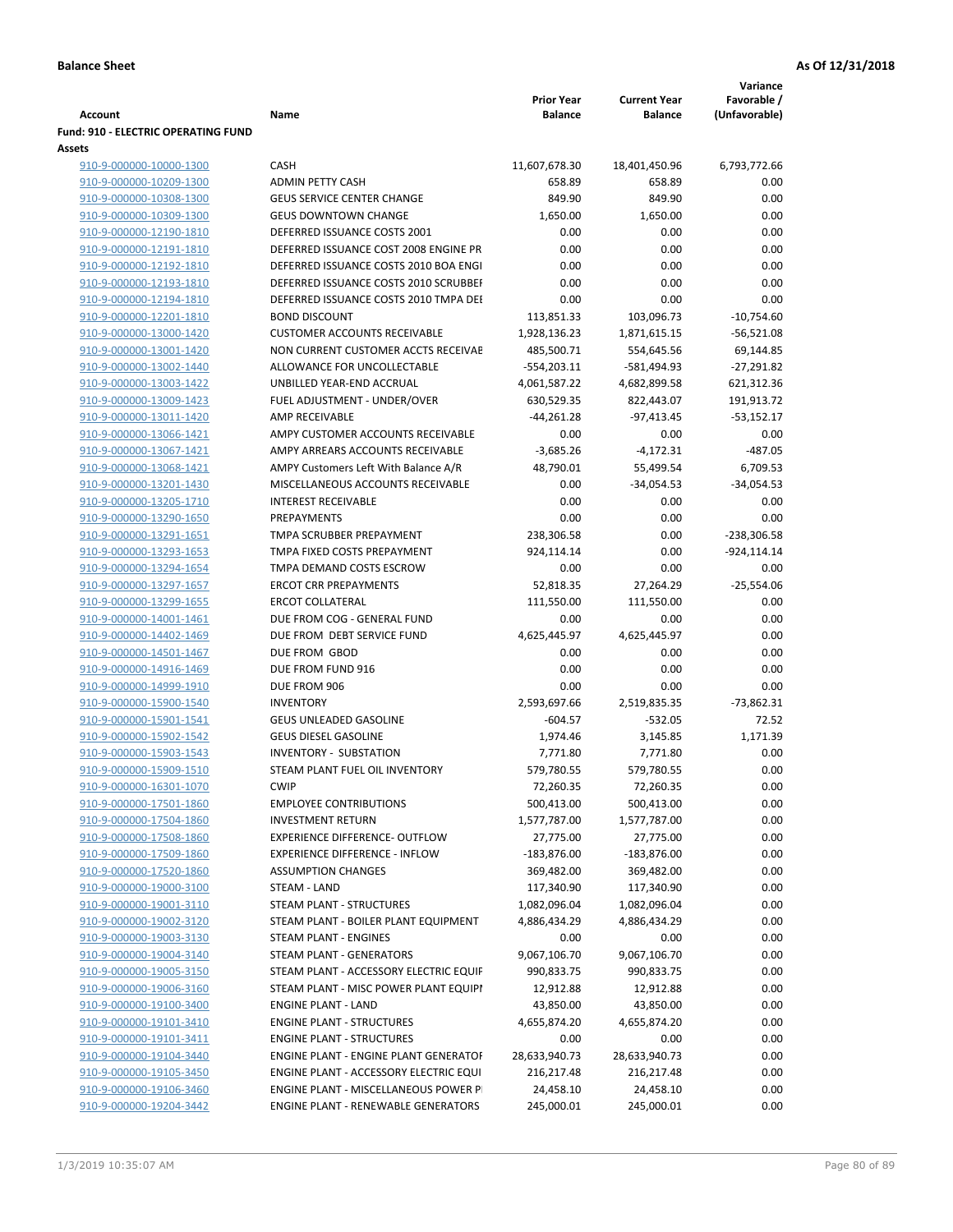**Variance**

|                         |                                                  | <b>Prior Year</b> | <b>Current Year</b> | Favorable /     |
|-------------------------|--------------------------------------------------|-------------------|---------------------|-----------------|
| Account                 | Name                                             | <b>Balance</b>    | <b>Balance</b>      | (Unfavorable)   |
| 910-9-000000-19301-3500 | TRANSMISSION - LAND                              | 53,501.21         | 53,501.21           | 0.00            |
| 910-9-000000-19302-3530 | TRANSMISSION - SUBSTATIONS                       | 5,714,413.54      | 5,714,413.54        | 0.00            |
| 910-9-000000-19303-3572 | <b>TRANSMISSION - TMPA LINES</b>                 | 1,156,631.80      | 1,156,631.80        | 0.00            |
| 910-9-000000-19304-3571 | <b>TRANSMISSION - GEUS LINES</b>                 | 3,709,927.39      | 3,709,927.39        | 0.00            |
| 910-9-000000-19401-3600 | <b>DISTRIBUTION - LAND</b>                       | 218,418.15        | 218,418.15          | 0.00            |
| 910-9-000000-19402-3620 | DISTRIBUTION - SUBSTATIONS                       | 6,166,201.55      | 6,166,201.55        | 0.00            |
| 910-9-000000-19403-3640 | <b>DISTRIBUTION - POLES</b>                      | 4,441,832.25      | 4,441,832.25        | 0.00            |
| 910-9-000000-19404-3650 | DISTRIBUTION - OH CONDUCTOR & DEVICES            | 3,789,682.68      | 3,789,682.68        | 0.00            |
| 910-9-000000-19405-3660 | DISTRIBUTION - UNDERGROUND CONDUIT               | 1,627,405.55      | 1,627,405.55        | 0.00            |
| 910-9-000000-19406-3670 | DISTRIBUTION - UG CONDUCTOR & DEVICES            | 2,988,077.35      | 2,988,077.35        | 0.00            |
| 910-9-000000-19407-3680 | DISTRIBUTION - TRANSFORMERS                      | 4,298,515.53      | 4,298,515.53        | 0.00            |
| 910-9-000000-19408-3690 | DISTRIBUTION - SERVICE CONNECTIONS               | 588,547.03        | 588,547.03          | 0.00            |
| 910-9-000000-19409-3700 | <b>DISTRIBUTION - METERS</b>                     | 1,892,735.62      | 1,892,735.62        | 0.00            |
| 910-9-000000-19410-3710 | <b>DISTRIBUTION - VAPOR LIGHTS</b>               | 87,306.38         | 87,306.38           | 0.00            |
| 910-9-000000-19411-3750 | DISTRIBUTION - STREET LIGHTS & SIGNALS           | 93,927.69         | 93,927.69           | 0.00            |
| 910-9-000000-19501-3890 | <b>GENERAL - LAND</b>                            | 110,503.10        | 110,503.10          | 0.00            |
| 910-9-000000-19502-3900 | <b>GENERAL - STRUCTURES</b>                      | 5,945,156.47      | 5,945,156.47        | 0.00            |
| 910-9-000000-19503-3910 | <b>GENERAL - FURNITURE &amp; OFFICE EQUIPMEN</b> | 540,997.72        | 540,997.72          | 0.00            |
| 910-9-000000-19504-3941 | <b>GENERAL - METER READING ASSETS</b>            | 38,482.00         | 38,482.00           | 0.00            |
| 910-9-000000-19505-3911 | <b>GENERAL - CUSTOMER SERVICE EQUIPMENT</b>      | 11,750.00         | 11,750.00           | 0.00            |
| 910-9-000000-19506-3914 | <b>GENERAL - BILLING EQUIPMENT</b>               | 0.00              | 0.00                | 0.00            |
| 910-9-000000-19507-3915 | GENERAL - CASHIERING EQUIPMENT                   | 7,033.54          | 7,033.54            | 0.00            |
| 910-9-000000-19508-3920 | <b>GENERAL - TRANSPORTATION EQUIPMENT</b>        | 2,561,103.63      | 2,561,103.63        | 0.00            |
| 910-9-000000-19509-3930 | <b>GENERAL - WAREHOUSE EQUIPMENT</b>             | 69,324.02         | 69,324.02           | 0.00            |
| 910-9-000000-19510-3940 | <b>GENERAL - TOOLS</b>                           | 13,918.37         | 13,918.37           | 0.00            |
| 910-9-000000-19511-3950 | <b>GENERAL - LABORATORY EQUIPMENT</b>            | 336,291.99        | 336,291.99          | 0.00            |
| 910-9-000000-19512-3960 | <b>GENERAL - POWER OPERATED EQUIPMENT</b>        | 349,755.28        | 349,755.28          | 0.00            |
|                         |                                                  |                   |                     | 0.00            |
| 910-9-000000-19513-3970 | GENERAL - COMMUNICATIONS EQUIPMENT               | 47,808.65         | 47,808.65           |                 |
| 910-9-000000-19514-3980 | <b>GENERAL - MISCELLANEOUS EQUIPMENT</b>         | 0.00              | 0.00                | 0.00            |
| 910-9-000000-19999-1080 | ACCUMULATED DEPRECIATION                         | -42,390,504.18    | -42,390,504.18      | 0.00            |
|                         | <b>Total Assets:</b>                             | 84,220,587.97     | 90,460,586.66       | 6,239,998.69    |
| Liability               |                                                  |                   |                     |                 |
| 910-9-000000-20101-2320 | <b>ACCOUNTS PAYABLE</b>                          | $-222.00$         | 913,396.51          | -913,618.51     |
| 910-9-000000-20102-2321 | <b>CREDIT CARD PAYABLE</b>                       | $-7,886.41$       | $-7,886.41$         | 0.00            |
| 910-9-000000-20103-2322 | ACCRUED ACCOUNTS PAYABLE                         | 255,498.00        | 0.00                | 255,498.00      |
| 910-9-000000-20139-2323 | <b>RETAINAGES PAYABLE</b>                        | 0.00              | 0.00                | 0.00            |
| 910-9-000000-20141-0000 | <b>TELEPHONE CLEARING</b>                        | 0.00              | 0.00                | 0.00            |
| 910-9-000000-20142-0000 | <b>ESCROW</b>                                    | 0.00              | 0.00                | 0.00            |
| 910-9-000000-20815-2410 | SALES TAX PAYABLE - IN THE CITY                  | 65,084.01         | $-5,651.15$         | 70,735.16       |
| 910-9-000000-20816-2411 | SALES TAX PAYABLE - OUT OF CITY                  | 3,634.17          | 40.39               | 3,593.78        |
| 910-9-000000-21001-2341 | DUE TO COG - GEN FUND                            | 0.00              | 0.00                | 0.00            |
| 910-9-000000-21406-2329 | <b>DUE TO 906</b>                                | 0.00              | 0.00                | 0.00            |
| 910-9-000000-21507-2347 | DUE TO GBOD                                      | 0.00              | 0.00                | 0.00            |
| 910-9-000000-22001-2327 | SALARIES PAYABLE                                 | 311,677.92        | 306,647.46          | 5,030.46        |
| 910-9-000000-22002-2328 | PTO PAYABLE                                      | 488,765.12        | 619,978.69          | $-131,213.57$   |
| 910-9-000000-23011-2211 | <b>REVENUE BONDS</b>                             | 490,000.00        | 2,260,000.00        | $-1,770,000.00$ |
| 910-9-000000-24000-2350 | <b>CUSTOMER DEPOSITS</b>                         | 2,384,366.96      | 2,462,213.46        | $-77,846.50$    |
| 910-9-000000-24014-2359 | <b>CUSTOMER DEPOSITS / AMPY EQUIPMENT</b>        | 109,034.23        | 102,567.72          | 6,466.51        |
|                         |                                                  |                   |                     |                 |
| 910-9-000000-24015-2350 | AMP RESERVE                                      | -44,261.28        | $-97,413.45$        | 53,152.17       |
| 910-9-000000-25069-2530 | PREPAID ELECTRICITY - AMPY                       | $-65,167.08$      | $-17,155.02$        | $-48,012.06$    |
| 910-9-000000-26001-2283 | <b>OBLIGATION FOR COMPENSATED ABSENCES</b>       | 448,710.12        | 297,818.74          | 150,891.38      |
| 910-9-000000-26102-2210 | REVENUE BONDS PAYABLE                            | 37,798,000.00     | 32,295,000.00       | 5,503,000.00    |
| 910-9-000000-26107-2250 | PREMIUM ON 2010 ISSUE                            | 188,365.62        | 173,432.78          | 14,932.84       |
| 910-9-000000-26108-2250 | <b>SCRUBBER DEBT - 2010</b>                      | 10,395,000.00     | 10,395,000.00       | 0.00            |
| 910-9-000000-26109-2250 | PREMIUM ON SCRUBBER                              | 160,136.91        | 147,441.93          | 12,694.98       |
| 910-9-000000-26110-2250 | TMPA DEBT - 2010                                 | 20,640,000.00     | 20,640,000.00       | 0.00            |
| 910-9-000000-26111-2250 | PREMIUM ON TMPA DEBT                             | 317,603.37        | 292,425.10          | 25,178.27       |
| 910-9-000000-29300-0000 | <b>ENCUMBRANCE SUMMARY</b>                       | 0.00              | 0.00                | 0.00            |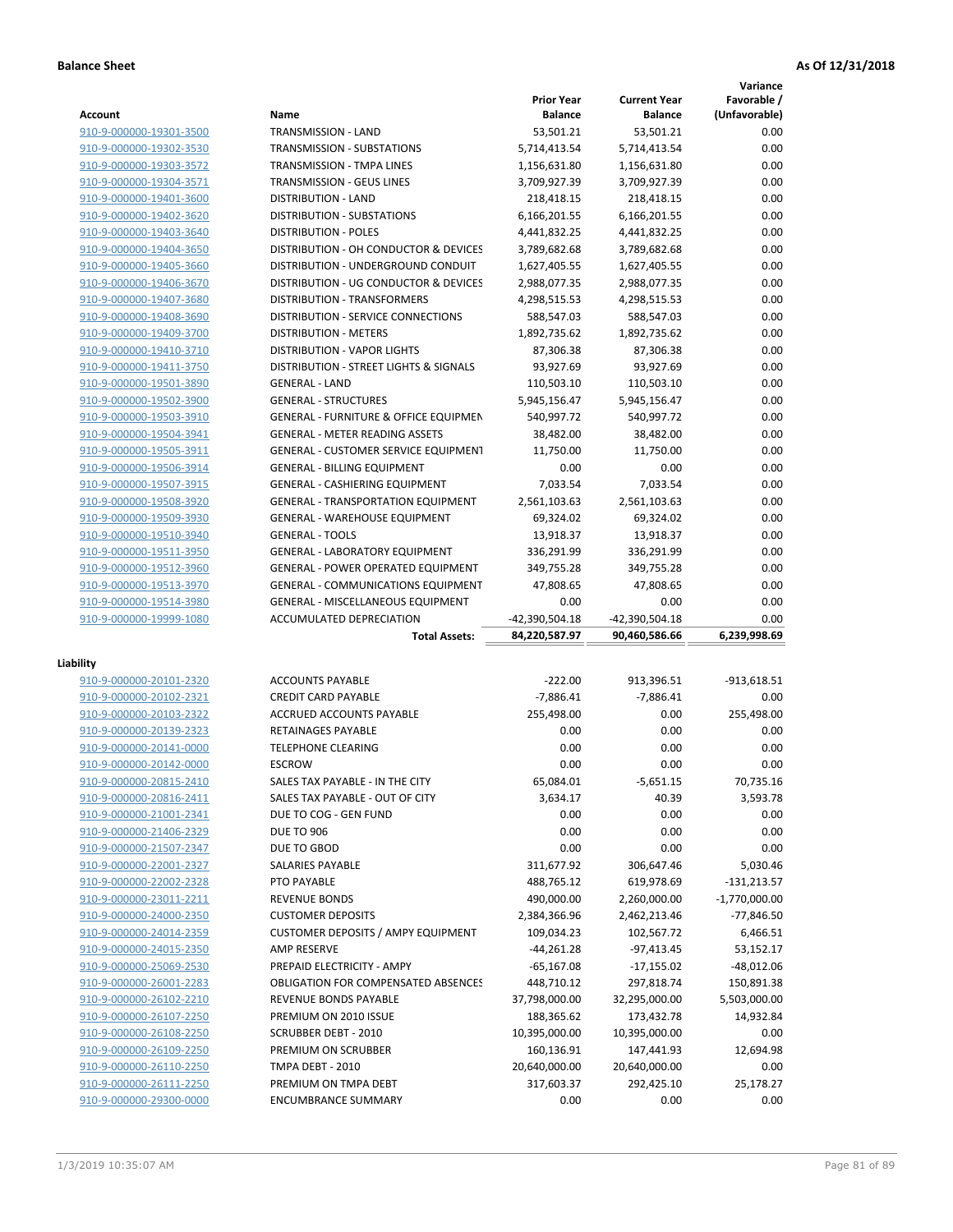| <b>Account</b>                        | Name                                                     | <b>Prior Year</b><br><b>Balance</b> | <b>Current Year</b><br><b>Balance</b> | Variance<br>Favorable /<br>(Unfavorable) |
|---------------------------------------|----------------------------------------------------------|-------------------------------------|---------------------------------------|------------------------------------------|
| 910-9-000000-29400-0100               | RESERVED ACCOUNT / ENCUMBRANCES                          | 0.00                                | 0.00                                  | 0.00                                     |
| 910-9-000000-29999-2283               | <b>NET PENSION LIABILITY</b>                             | 3,429,248.00                        | 3,429,248.00                          | 0.00                                     |
|                                       | Total Liability:                                         | 77,367,587.66                       | 74,207,104.75                         | 3,160,482.91                             |
| <b>Equity</b>                         |                                                          |                                     |                                       |                                          |
| 910-9-000000-39100-2160               | UNRESERVED RETAINED EARNINGS                             | 5,334,474.05                        | 11,276,872.25                         | 5,942,398.20                             |
| 910-9-000000-39500-4210               | <b>NET POSITION - PENSION</b>                            | $-3,070.00$                         | $-3,070.00$                           | 0.00                                     |
|                                       | <b>Total Beginning Equity:</b>                           | 5,331,404.05                        | 11,273,802.25                         | 5,942,398.20                             |
| <b>Total Revenue</b>                  |                                                          | 12,666,210.83                       | 13,653,786.84                         | 987,576.01                               |
| <b>Total Expense</b>                  |                                                          | 11,144,614.57                       | 8,674,107.18                          | 2,470,507.39                             |
| <b>Revenues Over/(Under) Expenses</b> |                                                          | 1,521,596.26                        | 4,979,679.66                          | 3,458,083.40                             |
|                                       | <b>Total Equity and Current Surplus (Deficit):</b>       | 6,853,000.31                        | 16,253,481.91                         | 9,400,481.60                             |
|                                       | Total Liabilities, Equity and Current Surplus (Deficit): | 84,220,587.97                       | 90,460,586.66                         | 6,239,998.69                             |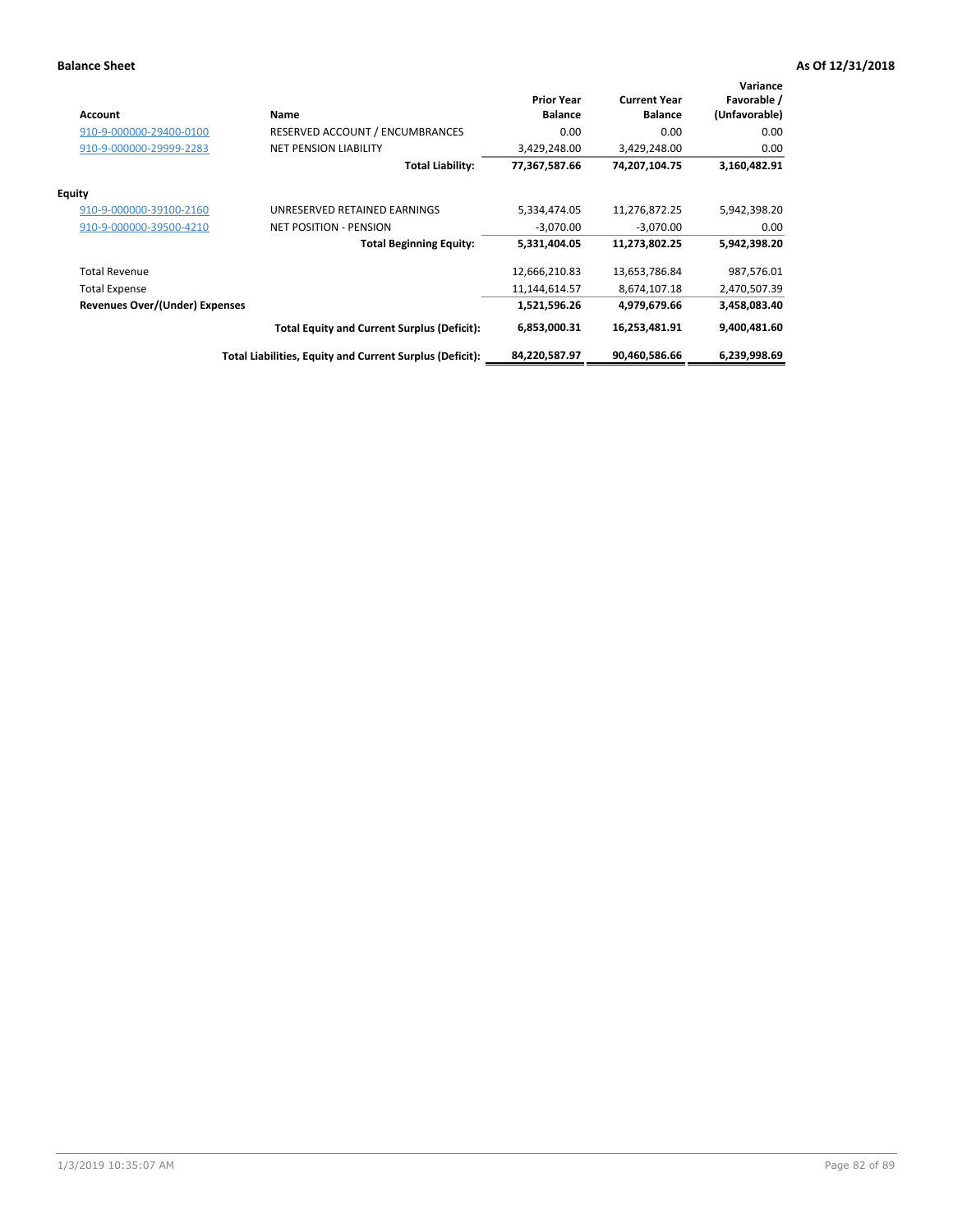| <b>Account</b>                             | Name                                                     | <b>Prior Year</b><br><b>Balance</b> | <b>Current Year</b><br><b>Balance</b> | Variance<br>Favorable /<br>(Unfavorable) |
|--------------------------------------------|----------------------------------------------------------|-------------------------------------|---------------------------------------|------------------------------------------|
| <b>Fund: 911 - ELECTRIC DEBT REDUCTION</b> |                                                          |                                     |                                       |                                          |
| Assets                                     |                                                          |                                     |                                       |                                          |
| 911-9-000000-10000-1300                    | CASH                                                     | 3,027,955.16                        | 8,729.91                              | $-3,019,225.25$                          |
| 911-9-000000-12002-0000                    | <b>GOVERNMENT OBLIGATIONS / AGENCIES</b>                 | 0.00                                | 0.00                                  | 0.00                                     |
| 911-9-000000-13201-1430                    | MISCELLANEOUS ACCOUNTS RECEIVABLE                        | 0.00                                | 0.00                                  | 0.00                                     |
| 911-9-000000-13205-1710                    | <b>INTEREST RECEIVABLE</b>                               | 0.00                                | 0.00                                  | 0.00                                     |
|                                            | <b>Total Assets:</b>                                     | 3,027,955.16                        | 8,729.91                              | $-3,019,225.25$                          |
| Liability                                  |                                                          |                                     |                                       |                                          |
| 911-9-000000-20101-0000                    | <b>ACCOUNTS PAYABLE</b>                                  | 0.00                                | 0.00                                  | 0.00                                     |
| 911-9-000000-20103-0100                    | <b>ACCRUED ACCOUNTS PAYABLE</b>                          | 0.00                                | 0.00                                  | 0.00                                     |
| 911-9-000000-Z2430-0000                    | RESERVED ACCOUNT / ENCUMBRANCE SUM                       | 0.00                                | 0.00                                  | 0.00                                     |
| 911-9-000000-Z2520-0100                    | RESERVED ACCOUNT / ENCUMBRANCES                          | 0.00                                | 0.00                                  | 0.00                                     |
|                                            | <b>Total Liability:</b>                                  | 0.00                                | 0.00                                  | 0.00                                     |
| Equity                                     |                                                          |                                     |                                       |                                          |
| 911-9-000000-39100-2160                    | UNRESERVED RETAINED EARNINGS                             | 3,027,912.28                        | 5,923.99                              | $-3,021,988.29$                          |
|                                            | <b>Total Beginning Equity:</b>                           | 3,027,912.28                        | 5,923.99                              | $-3,021,988.29$                          |
| <b>Total Revenue</b>                       |                                                          | 42.88                               | 2.805.92                              | 2,763.04                                 |
| <b>Total Expense</b>                       |                                                          | 0.00                                | 0.00                                  | 0.00                                     |
| Revenues Over/(Under) Expenses             |                                                          | 42.88                               | 2,805.92                              | 2,763.04                                 |
|                                            | <b>Total Equity and Current Surplus (Deficit):</b>       | 3,027,955.16                        | 8,729.91                              | $-3,019,225.25$                          |
|                                            | Total Liabilities, Equity and Current Surplus (Deficit): | 3,027,955.16                        | 8,729.91                              | $-3,019,225.25$                          |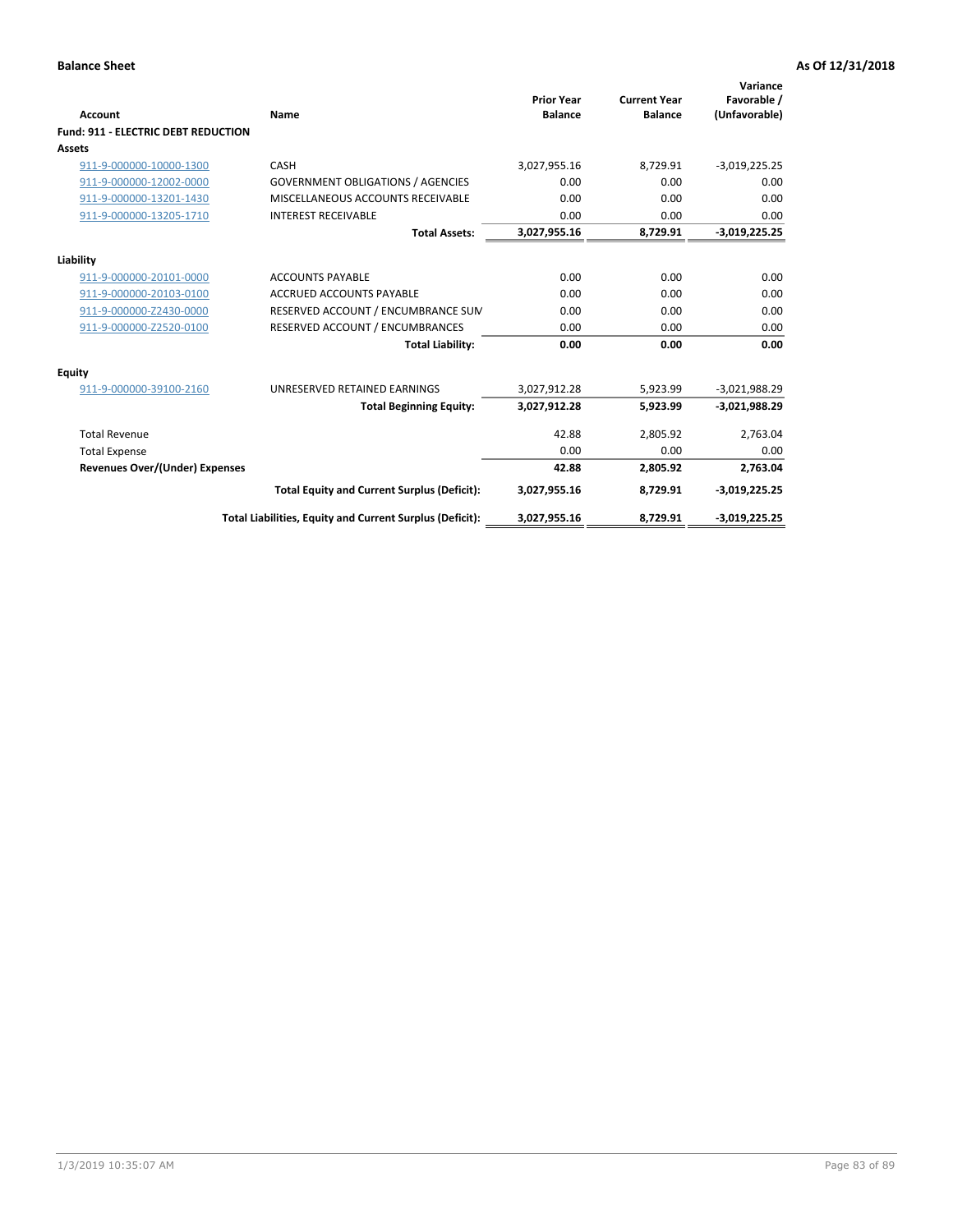| <b>Account</b>                           | Name                                                                    | <b>Prior Year</b><br><b>Balance</b> | <b>Current Year</b><br><b>Balance</b> | Variance<br>Favorable /<br>(Unfavorable) |
|------------------------------------------|-------------------------------------------------------------------------|-------------------------------------|---------------------------------------|------------------------------------------|
| <b>Fund: 912 - ELECTRIC DEBT SERVICE</b> |                                                                         |                                     |                                       |                                          |
| <b>Assets</b>                            |                                                                         |                                     |                                       |                                          |
| 912-9-000000-10000-1300                  | CASH                                                                    | 3,019,271.04                        | 3,354,715.70                          | 335,444.66                               |
| 912-9-000000-11504-1301                  | RESERVE FUND - 2008 BOND ISSUE                                          | 1,148,656.35                        | 1,172,147.27                          | 23,490.92                                |
| 912-9-000000-11506-1301                  | RESERVE FUND - 2010 BOND ISSUE                                          | 3,356,673.53                        | 3,425,665.86                          | 68,992.33                                |
| 912-9-000000-11515-1301                  | RESERVE FUND - 2015 BOND ISSUE                                          | 138.013.48                          | 140.310.92                            | 2,297.44                                 |
| 912-9-000000-11516-1301                  | RESERVE FUND - 2015 TAXABLE BONDS                                       | 44,895.27                           | 45,642.64                             | 747.37                                   |
| 912-9-000000-13205-1710                  | <b>INTEREST RECEIVABLE</b>                                              | 0.00                                | 0.00                                  | 0.00                                     |
|                                          | <b>Total Assets:</b>                                                    | 7,707,509.67                        | 8,138,482.39                          | 430,972.72                               |
| Liability                                |                                                                         |                                     |                                       |                                          |
|                                          | <b>ACCOUNTS PAYABLE</b>                                                 | 0.00                                | 0.00                                  | 0.00                                     |
| 912-9-000000-20101-2320                  |                                                                         |                                     |                                       |                                          |
| 912-9-000000-20107-2370                  | <b>ACCRUED INTEREST PAYABLE</b><br>DUE TO GEUS 910 - ELECTRIC OPERATING | 419,169.66                          | 461,179.95                            | $-42,010.29$<br>0.00                     |
| 912-9-000000-21400-2999                  |                                                                         | 4,625,445.97<br>0.00                | 4,625,445.97                          |                                          |
| 912-9-000000-Z2430-0000                  | <b>ENCUMBRANCE SUMMARY</b>                                              |                                     | 0.00                                  | 0.00                                     |
| 912-9-000000-Z2520-0100                  | RESERVED ACCOUNT / ENCUMBRANCES                                         | 0.00                                | 0.00                                  | 0.00                                     |
|                                          | <b>Total Liability:</b>                                                 | 5,044,615.63                        | 5,086,625.92                          | $-42,010.29$                             |
| Equity                                   |                                                                         |                                     |                                       |                                          |
| 912-9-000000-39100-2150                  | SEMI RESERVED RETAINED EARNINGS                                         | 1,707,694.04                        | 1,601,177.63                          | $-106,516.41$                            |
|                                          | <b>Total Beginning Equity:</b>                                          | 1,707,694.04                        | 1,601,177.63                          | $-106,516.41$                            |
| <b>Total Revenue</b>                     |                                                                         | 960.000.00                          | 1,455,453.84                          | 495,453.84                               |
| <b>Total Expense</b>                     |                                                                         | 4,800.00                            | 4,775.00                              | 25.00                                    |
| <b>Revenues Over/(Under) Expenses</b>    |                                                                         | 955,200.00                          | 1,450,678.84                          | 495,478.84                               |
|                                          | <b>Total Equity and Current Surplus (Deficit):</b>                      | 2,662,894.04                        | 3,051,856.47                          | 388,962.43                               |
|                                          | Total Liabilities, Equity and Current Surplus (Deficit):                | 7,707,509.67                        | 8.138.482.39                          | 430.972.72                               |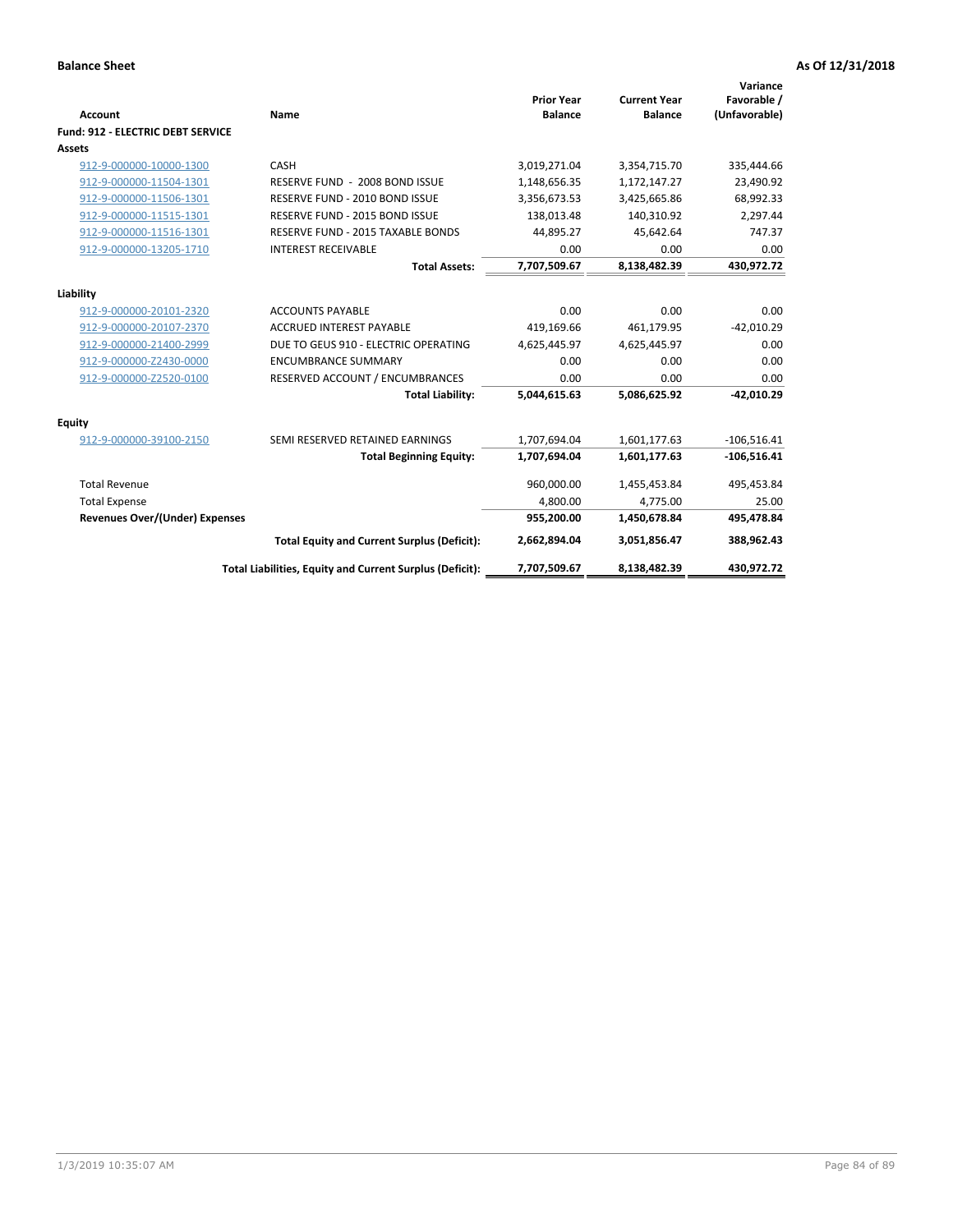| Account                                       | Name                                                     | <b>Prior Year</b><br><b>Balance</b> | <b>Current Year</b><br><b>Balance</b> | Variance<br>Favorable /<br>(Unfavorable) |
|-----------------------------------------------|----------------------------------------------------------|-------------------------------------|---------------------------------------|------------------------------------------|
| <b>Fund: 913 - ELECTRIC CONSTRUCTION FUND</b> |                                                          |                                     |                                       |                                          |
| <b>Assets</b>                                 |                                                          |                                     |                                       |                                          |
| 913-9-000000-10000-1300                       | CASH                                                     | 101,040.02                          | 102,273.40                            | 1,233.38                                 |
| 913-9-000000-13201-1430                       | MISCELLANEOUS ACCOUNTS RECEIVABLE                        | 0.00                                | 0.00                                  | 0.00                                     |
| 913-9-000000-13205-1710                       | <b>INTEREST RECEIVABLE</b>                               | 0.00                                | 0.00                                  | 0.00                                     |
|                                               | <b>Total Assets:</b>                                     | 101,040.02                          | 102,273.40                            | 1,233.38                                 |
| Liability                                     |                                                          |                                     |                                       |                                          |
| 913-9-000000-20101-2320                       | <b>ACCOUNTS PAYABLE</b>                                  | 0.00                                | 0.00                                  | 0.00                                     |
| 913-9-000000-20102-2321                       | <b>CREDIT CARD PAYABLE</b>                               | 0.00                                | 0.00                                  | 0.00                                     |
| 913-9-000000-20103-0000                       | <b>ACCRUED ACCOUNTS PAYABLE</b>                          | 0.00                                | 0.00                                  | 0.00                                     |
| 913-9-000000-29300-0000                       | <b>ENCUMBRANCE SUMMARY</b>                               | 0.00                                | 0.00                                  | 0.00                                     |
| 913-9-000000-29400-0100                       | RESERVED ACCOUNT / ENCUMBRANCES                          | 0.00                                | 0.00                                  | 0.00                                     |
|                                               | <b>Total Liability:</b>                                  | 0.00                                | 0.00                                  | 0.00                                     |
| Equity                                        |                                                          |                                     |                                       |                                          |
| 913-9-000000-39100-2160                       | SEMI RESERVED RETAINED EARNINGS                          | 101,038.59                          | 101,749.11                            | 710.52                                   |
|                                               | <b>Total Beginning Equity:</b>                           | 101,038.59                          | 101,749.11                            | 710.52                                   |
| <b>Total Revenue</b>                          |                                                          | 1.43                                | 524.29                                | 522.86                                   |
| <b>Total Expense</b>                          |                                                          | 0.00                                | 0.00                                  | 0.00                                     |
| Revenues Over/(Under) Expenses                |                                                          | 1.43                                | 524.29                                | 522.86                                   |
|                                               | <b>Total Equity and Current Surplus (Deficit):</b>       | 101,040.02                          | 102,273.40                            | 1,233.38                                 |
|                                               | Total Liabilities, Equity and Current Surplus (Deficit): | 101,040.02                          | 102,273.40                            | 1,233.38                                 |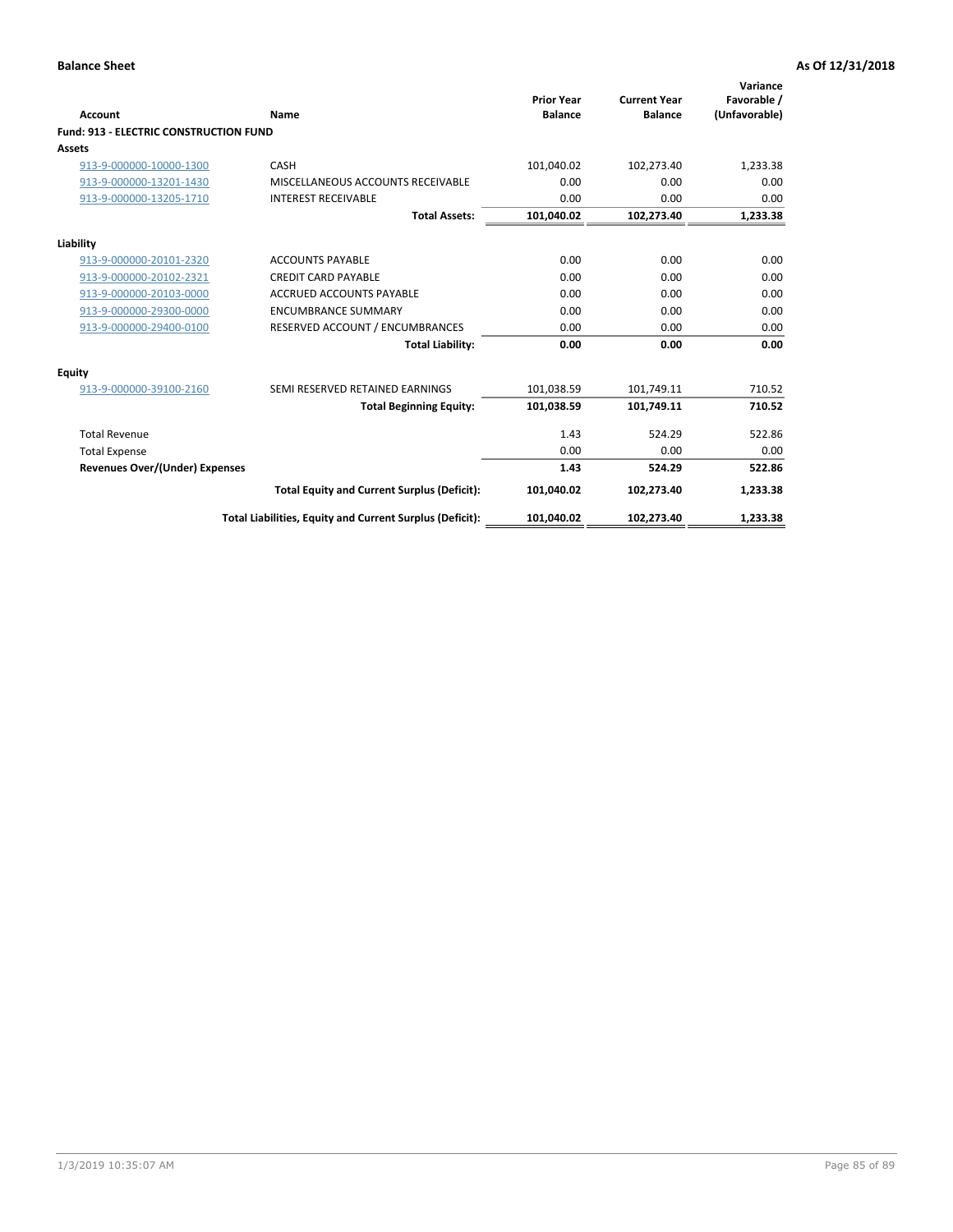| <b>Account</b>                        | Name                                                     | <b>Prior Year</b><br><b>Balance</b> | <b>Current Year</b><br><b>Balance</b> | Variance<br>Favorable /<br>(Unfavorable) |
|---------------------------------------|----------------------------------------------------------|-------------------------------------|---------------------------------------|------------------------------------------|
| Fund: 916 - 08 ENGINE BOND PROCEEDS   |                                                          |                                     |                                       |                                          |
| Assets                                |                                                          |                                     |                                       |                                          |
| 916-9-000000-10000-1300               | CASH                                                     | 0.00                                | 0.00                                  | 0.00                                     |
| 916-9-000000-12189-0000               | 08 ENGINE BOND PROCEEDS                                  | 0.00                                | 0.00                                  | 0.00                                     |
| 916-9-000000-13201-1430               | MISCELLANOEUS ACCOUNTS RECEIVABLE                        | 0.00                                | 0.00                                  | 0.00                                     |
| 916-9-000000-13205-1710               | <b>INTEREST RECEIVABLE</b>                               | 0.00                                | 0.00                                  | 0.00                                     |
| 916-9-000000-Z1030-1202               | 2008 GEUS REVENUE BOND - TEXAS TERM                      | 0.00                                | 0.00                                  | 0.00                                     |
| 916-9-000000-Z1030-1401               | 2008 GEUS REVENUE BOND - PFM                             | 0.00                                | 0.00                                  | 0.00                                     |
| 916-9-000000-Z1030-1402               | 2009 GEUS REVENUE BOND - PFM                             | 0.00                                | 0.00                                  | 0.00                                     |
| 916-9-000000-Z1030-3123               | 2009 GEUS REVENUE BOND - TEXAS TERM                      | 0.00                                | 0.00                                  | 0.00                                     |
|                                       | <b>Total Assets:</b>                                     | 0.00                                | 0.00                                  | 0.00                                     |
| Liability                             |                                                          |                                     |                                       |                                          |
| 916-9-000000-20101-2320               | <b>ACCOUNTS PAYABLE</b>                                  | 0.00                                | 0.00                                  | 0.00                                     |
| 916-9-000000-20139-2323               | <b>RETAINAGES PAYABLE</b>                                | 0.00                                | 0.00                                  | 0.00                                     |
| 916-9-000000-21401-2330               | DUE TO ELECTRIC OPERATING                                | 0.00                                | 0.00                                  | 0.00                                     |
| 916-9-000000-29300-0000               | <b>ENCUMBRANCE SUMMARY</b>                               | 0.00                                | 0.00                                  | 0.00                                     |
| 916-9-000000-29400-0100               | RESERVED ACCOUNT / ENCUMBRANCES                          | 0.00                                | 0.00                                  | 0.00                                     |
|                                       | <b>Total Liability:</b>                                  | 0.00                                | 0.00                                  | 0.00                                     |
| Equity                                |                                                          |                                     |                                       |                                          |
| 916-9-000000-39100-2150               | <b>RESERVED RETAINED EARNINGS</b>                        | 0.00                                | 0.00                                  | 0.00                                     |
|                                       | <b>Total Beginning Equity:</b>                           | 0.00                                | 0.00                                  | 0.00                                     |
| <b>Total Revenue</b>                  |                                                          | 0.00                                | 0.00                                  | 0.00                                     |
| <b>Total Expense</b>                  |                                                          | 0.00                                | 0.00                                  | 0.00                                     |
| <b>Revenues Over/(Under) Expenses</b> |                                                          | 0.00                                | 0.00                                  | 0.00                                     |
|                                       | <b>Total Equity and Current Surplus (Deficit):</b>       | 0.00                                | 0.00                                  | 0.00                                     |
|                                       | Total Liabilities, Equity and Current Surplus (Deficit): | 0.00                                | 0.00                                  | 0.00                                     |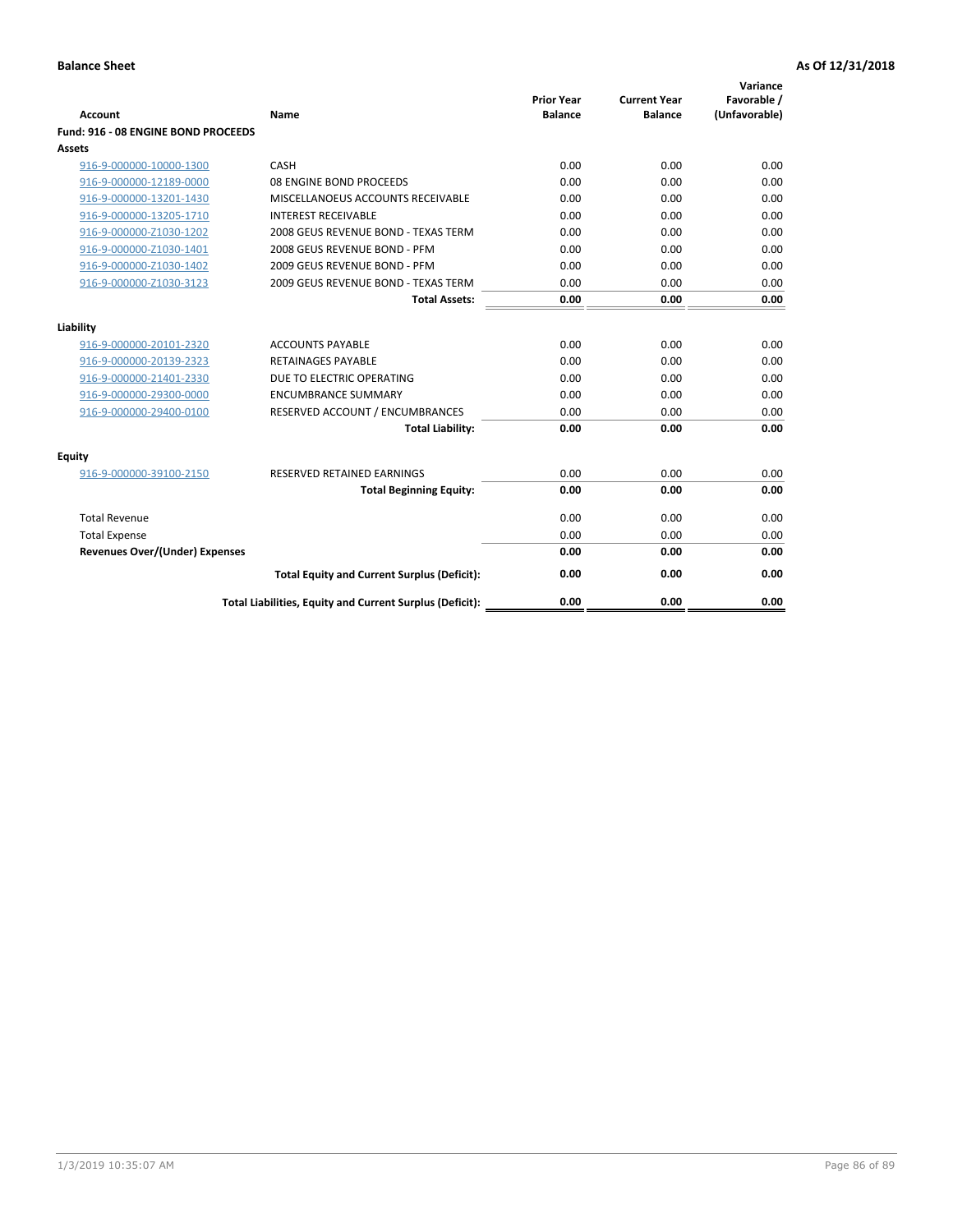| <b>Account</b>               | Name                                       | <b>Prior Year</b><br><b>Balance</b> | <b>Current Year</b><br><b>Balance</b> | Variance<br>Favorable /<br>(Unfavorable) |
|------------------------------|--------------------------------------------|-------------------------------------|---------------------------------------|------------------------------------------|
| Fund: 950 - CABLE / INTERNET |                                            |                                     |                                       |                                          |
| Assets                       |                                            |                                     |                                       |                                          |
| 950-9-000000-10000-1300      | CASH                                       | 1,052,073.96                        | 1,085,340.81                          | 33,266.85                                |
| 950-9-000000-13000-1420      | <b>CUSTOMER ACCOUNTS RECEIVABLE</b>        | 239,073.67                          | 262,381.29                            | 23,307.62                                |
| 950-9-000000-13001-1420      | NON CURRENT CUSTOMER ACCTS RECEIVAE        | 250,408.12                          | 288,120.95                            | 37,712.83                                |
| 950-9-000000-13002-1440      | ALLOWANCE FOR UNCOLLECTABLE                | -186,953.66                         | $-228,346.46$                         | -41,392.80                               |
| 950-9-000000-13003-1421      | UNBILLED YEAR-END ACCRUAL                  | 444,091.98                          | 505,656.07                            | 61,564.09                                |
| 950-9-000000-13201-1430      | MISCELLANEOUS ACCOUNTS RECEIVABLE          | 0.00                                | $-1,492.94$                           | $-1,492.94$                              |
| 950-9-000000-13205-1710      | <b>INTEREST RECEIVABLE</b>                 | 0.00                                | 0.00                                  | 0.00                                     |
| 950-9-000000-15801-1540      | <b>INVENTORY</b>                           | 200,645.54                          | 203,346.01                            | 2,700.47                                 |
| 950-9-000000-16301-1070      | <b>CWIP</b>                                | 13,937.94                           | 13,937.94                             | 0.00                                     |
| 950-9-000000-17501-1860      | <b>EMPLOYEE CONTRIBUTIONS</b>              | 71,488.00                           | 71,488.00                             | 0.00                                     |
| 950-9-000000-17504-1860      | <b>INVESTMENT RETURN</b>                   | 225,398.00                          | 225,398.00                            | 0.00                                     |
| 950-9-000000-17508-1860      | <b>EXPERIENCE DIFFERENCE- OUTFLOW</b>      | 3,968.00                            | 3,968.00                              | 0.00                                     |
| 950-9-000000-17509-1860      | <b>EXPERIENCE DIFFERENCE - INFLOW</b>      | $-26,268.00$                        | $-26,268.00$                          | 0.00                                     |
| 950-9-000000-17520-1860      | <b>ASSUMPTION CHANGES</b>                  | 52,783.00                           | 52,783.00                             | 0.00                                     |
| 950-9-000000-18001-5110      | HEADEND, TRUNK & DISTRIBUTION SYSTEM       | 9,898,485.39                        | 9,898,485.39                          | 0.00                                     |
| 950-9-000000-18002-5111      | <b>HEADEND EQUIPMENT</b>                   | 1,339,980.56                        | 1,339,980.56                          | 0.00                                     |
| 950-9-000000-18003-5120      | <b>DROPS</b>                               | 2,810,572.22                        | 2,810,572.22                          | 0.00                                     |
| 950-9-000000-18101-5130      | <b>CUSTOMER PREMISES EQUIPMENT</b>         | 1,267,770.00                        | 1,267,770.00                          | 0.00                                     |
| 950-9-000000-18102-5140      | PRODUCTION EQUIPMENT                       | 69,984.90                           | 69,984.90                             | 0.00                                     |
| 950-9-000000-18201-5210      | CENTRAL INTERNET EQUIPMENT                 | 422,769.46                          | 422,769.46                            | 0.00                                     |
| 950-9-000000-18202-5220      | <b>CUSTOMER INTERFACE EQUIPMENT</b>        | 256,575.29                          | 256,575.29                            | 0.00                                     |
| 950-9-000000-18301-5000      | <b>FIBER OPTICS</b>                        | 744,208.60                          | 744,208.60                            | 0.00                                     |
| 950-9-000000-18501-5901      | <b>STRUCTURES &amp; IMPROVEMENTS</b>       | 608,729.19                          | 608,729.19                            | 0.00                                     |
| 950-9-000000-18502-5910      | <b>FURNITURE &amp; OFFICE EQUIPMENT</b>    | 137,419.19                          | 137,419.19                            | 0.00                                     |
| 950-9-000000-18503-5920      | <b>TRANSPORTATION EQUIPMENT</b>            | 373,895.50                          | 373,895.50                            | 0.00                                     |
| 950-9-000000-18504-5950      | <b>LABORATORY EQUIPMENT</b>                | 163,348.67                          | 163,348.67                            | 0.00                                     |
| 950-9-000000-18505-5960      | POWER OPERATED EQUIPMENT                   | 5,500.00                            | 5,500.00                              | 0.00                                     |
| 950-9-000000-18506-5980      | MISCELLANEOUS EQUIPMENT                    | 0.00                                | 0.00                                  | 0.00                                     |
| 950-9-000000-18999-1080      | ACCUMULATED DEPRECIATION                   | -10,996,400.95                      | -10,996,400.95                        | 0.00                                     |
|                              | <b>Total Assets:</b>                       | 9,443,484.57                        | 9,559,150.69                          | 115,666.12                               |
| Liability                    |                                            |                                     |                                       |                                          |
| 950-9-000000-20101-2320      | <b>ACCOUNTS PAYABLE</b>                    | 0.00                                | 12,183.69                             | $-12,183.69$                             |
| 950-9-000000-20102-2321      | <b>CREDIT CARD PAYABLE</b>                 | 7,886.41                            | 7,886.41                              | 0.00                                     |
| 950-9-000000-20103-2322      | <b>ACCRUED ACCOUNTS PAYABLE</b>            | 0.00                                | 0.00                                  | 0.00                                     |
| 950-9-000000-20815-2410      | SALES TAX PAYABLE - IN THE CITY            | 29,402.85                           | 58,571.85                             | $-29,169.00$                             |
| 950-9-000000-20816-2411      | SALES TAX PAYABLE - OUT OF CITY            | 0.00                                | $-59,452.06$                          | 59,452.06                                |
| 950-9-000000-21001-1101      | DUE TO COG - GEN FUND                      | 0.00                                | 0.00                                  | 0.00                                     |
| 950-9-000000-21507-2347      | DUE TO GBOD                                | 0.00                                | 0.00                                  | 0.00                                     |
| 950-9-000000-22001-2327      | <b>SALARIES PAYABLE</b>                    | 45,167.97                           | 44,560.62                             | 607.35                                   |
| 950-9-000000-22002-2328      | PTO PAYABLE                                | 59,949.64                           | 77,247.97                             | -17,298.33                               |
| 950-9-000000-24000-2350      | <b>CUSTOMER DEPOSITS</b>                   | 11,442.27                           | 11,185.18                             | 257.09                                   |
| 950-9-000000-26001-2283      | <b>OBLIGATION FOR COMPENSATED ABSENCES</b> | 20,920.81                           | 0.00                                  | 20,920.81                                |
| 950-9-000000-29300-0000      | <b>ENCUMBRANCE SUMMARY</b>                 | 0.00                                | 0.00                                  | 0.00                                     |
| 950-9-000000-29400-0100      | RESERVED ACCOUNT / ENCUMBRANCES            | 0.00                                | 0.00                                  | 0.00                                     |
|                              | <b>NET PENSION LIABILITY</b>               |                                     |                                       |                                          |
| 950-9-000000-29999-2283      | <b>Total Liability:</b>                    | 489,893.00<br>664,662.95            | 489,893.00<br>642,076.66              | 0.00<br>22,586.29                        |
|                              |                                            |                                     |                                       |                                          |
| Equity                       |                                            |                                     |                                       |                                          |
| 950-9-000000-39100-2160      | UNRESERVED RETAINED EARNINGS               | 8,481,781.47                        | 8,625,302.76                          | 143,521.29                               |
| 950-9-000000-39500-4210      | <b>NET POSITION - PENSION</b>              | $-438.00$                           | -438.00                               | 0.00                                     |
|                              | <b>Total Beginning Equity:</b>             | 8,481,343.47                        | 8,624,864.76                          | 143,521.29                               |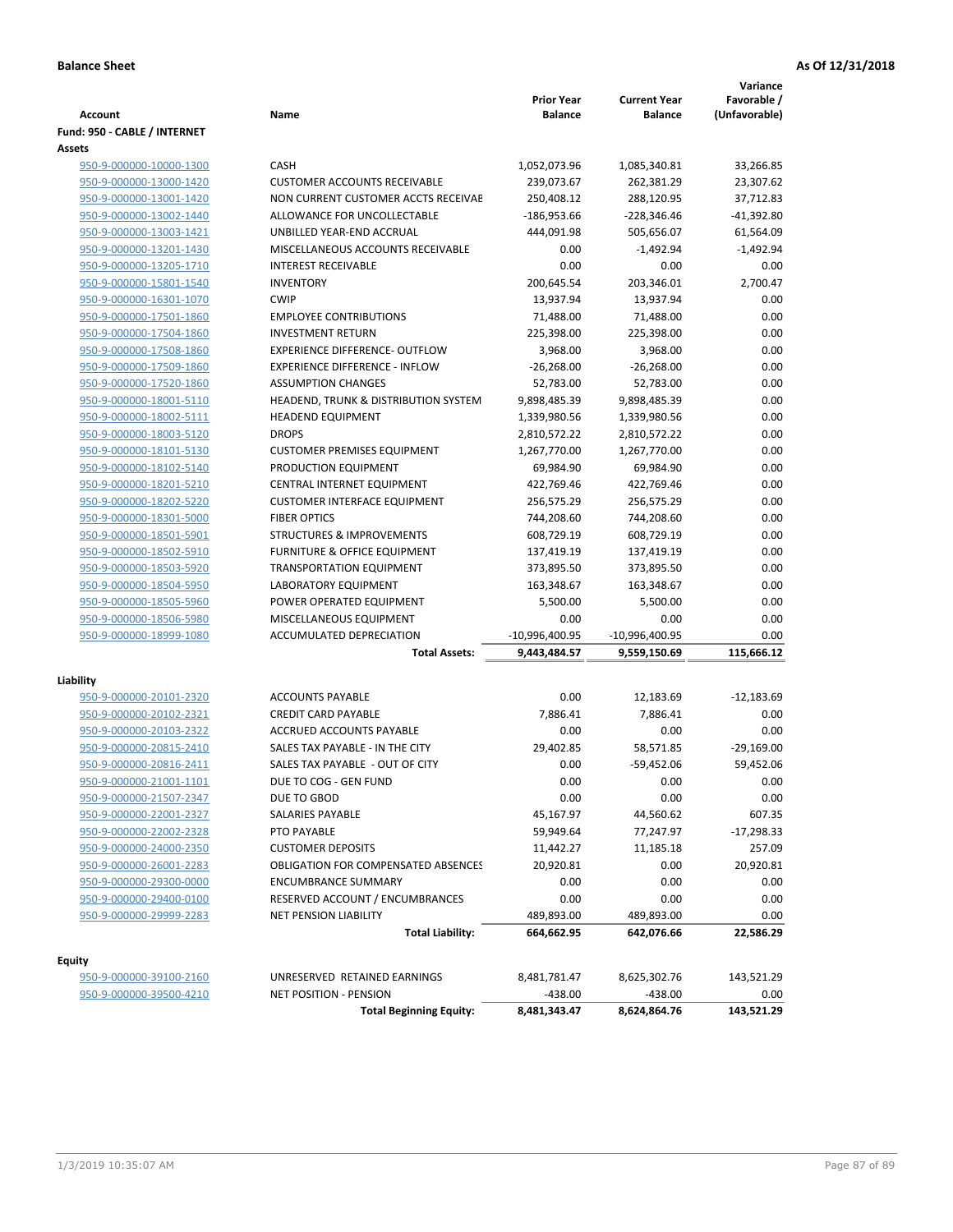| <b>Account</b>                 | Name                                                     | <b>Prior Year</b><br><b>Balance</b> | <b>Current Year</b><br><b>Balance</b> | Variance<br>Favorable /<br>(Unfavorable) |
|--------------------------------|----------------------------------------------------------|-------------------------------------|---------------------------------------|------------------------------------------|
| <b>Total Revenue</b>           |                                                          | 1,484,302.75                        | 1,483,381.81                          | $-920.94$                                |
| <b>Total Expense</b>           |                                                          | 1,186,824.60                        | 1,191,172.54                          | $-4,347.94$                              |
| Revenues Over/(Under) Expenses |                                                          | 297.478.15                          | 292.209.27                            | $-5,268.88$                              |
|                                | <b>Total Equity and Current Surplus (Deficit):</b>       | 8.778.821.62                        | 8,917,074.03                          | 138.252.41                               |
|                                | Total Liabilities, Equity and Current Surplus (Deficit): | 9,443,484.57                        | 9,559,150.69                          | 115.666.12                               |